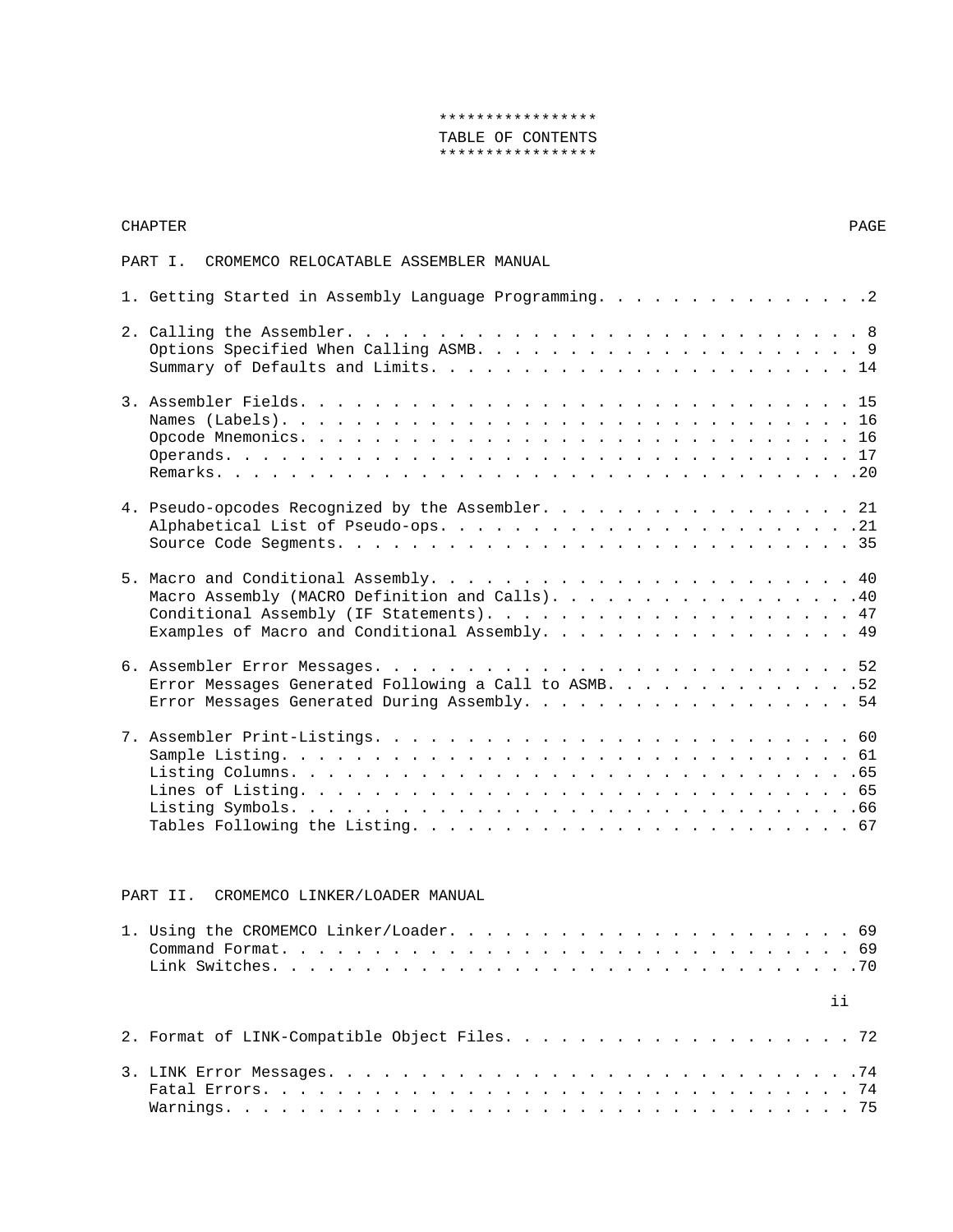|--|--|--|--|--|--|--|--|--|--|--|--|--|--|--|--|--|--|--|--|--|--|--|--|--|--|--|--|--|--|

PART III. CROMEMCO PROGRAM DEBUGGER MANUAL

# PART IV. CDOS PROGRAMMER'S MANUAL

# PART V. ASSEMBLER LIBRARY ROUTINES

# PART VI. CREATING A NEW LUN TABLE FOR CROMEMCO FORTRAN IV

|  | 1. Procedure for Creating a New LUN Table for FORTRAN. 122 |  |  |  |  |  |  |  |  |  |  |  |  |  |  |  |  |  |  |  |  |  |
|--|------------------------------------------------------------|--|--|--|--|--|--|--|--|--|--|--|--|--|--|--|--|--|--|--|--|--|
|--|------------------------------------------------------------|--|--|--|--|--|--|--|--|--|--|--|--|--|--|--|--|--|--|--|--|--|

en de la provincia de la provincia de la provincia de la provincia de la provincia de la provincia de la provi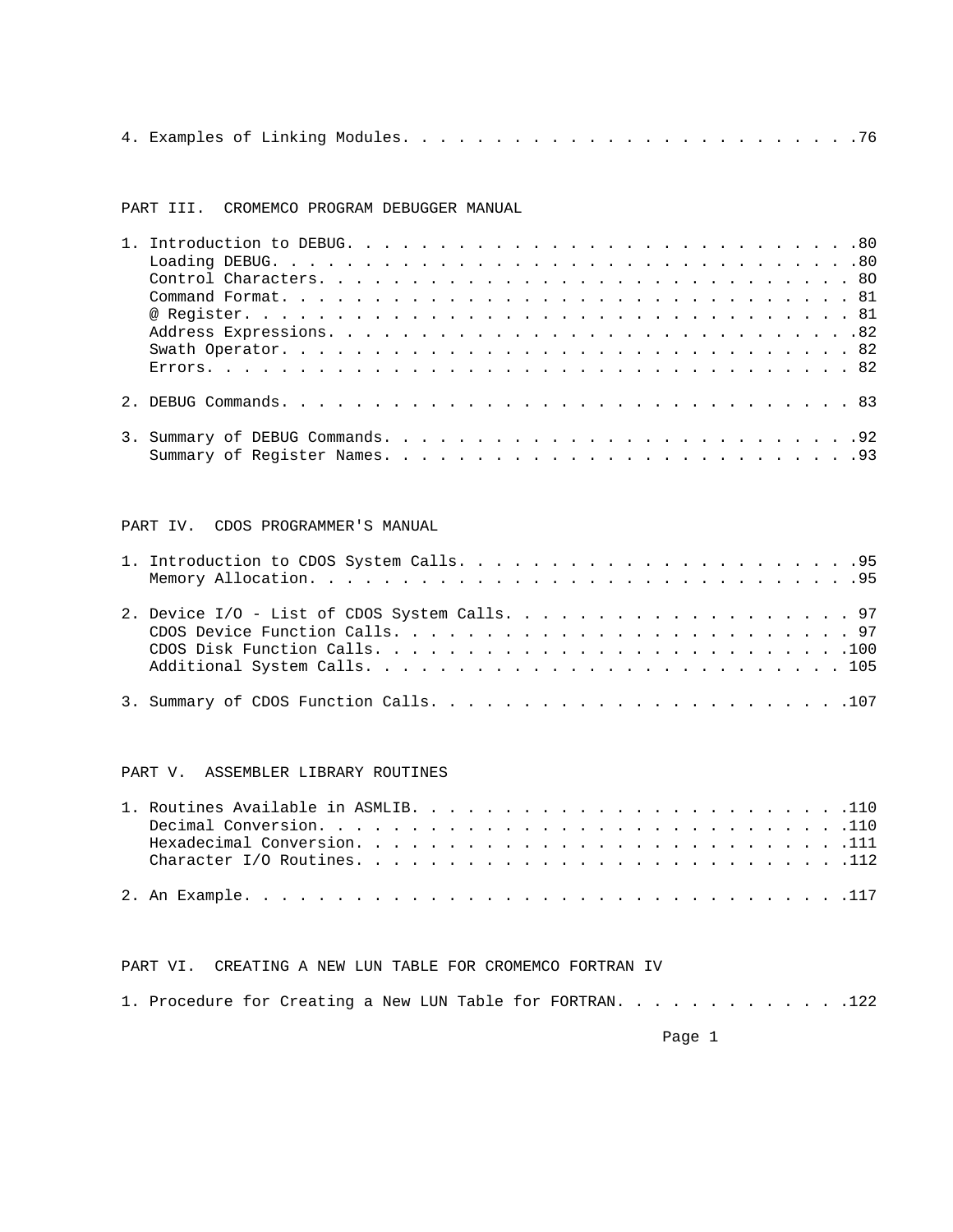\*\*\*\*\*\*\*\*\*\*\*\*\*\*\*\*\*\*\*\*\*\*\*\*\*\*\*\*\*\*\*\*\*\*\*\*\*\*\*\*\*\*\*\*\*\* PART I - CROMEMCO RELOCATABLE ASSEMBLER MANUAL \*\*\*\*\*\*\*\*\*\*\*\*\*\*\*\*\*\*\*\*\*\*\*\*\*\*\*\*\*\*\*\*\*\*\*\*\*\*\*\*\*\*\*\*\*\*

CROMEMCO MACRO ASSEMBLER INSTRUCTION MANUAL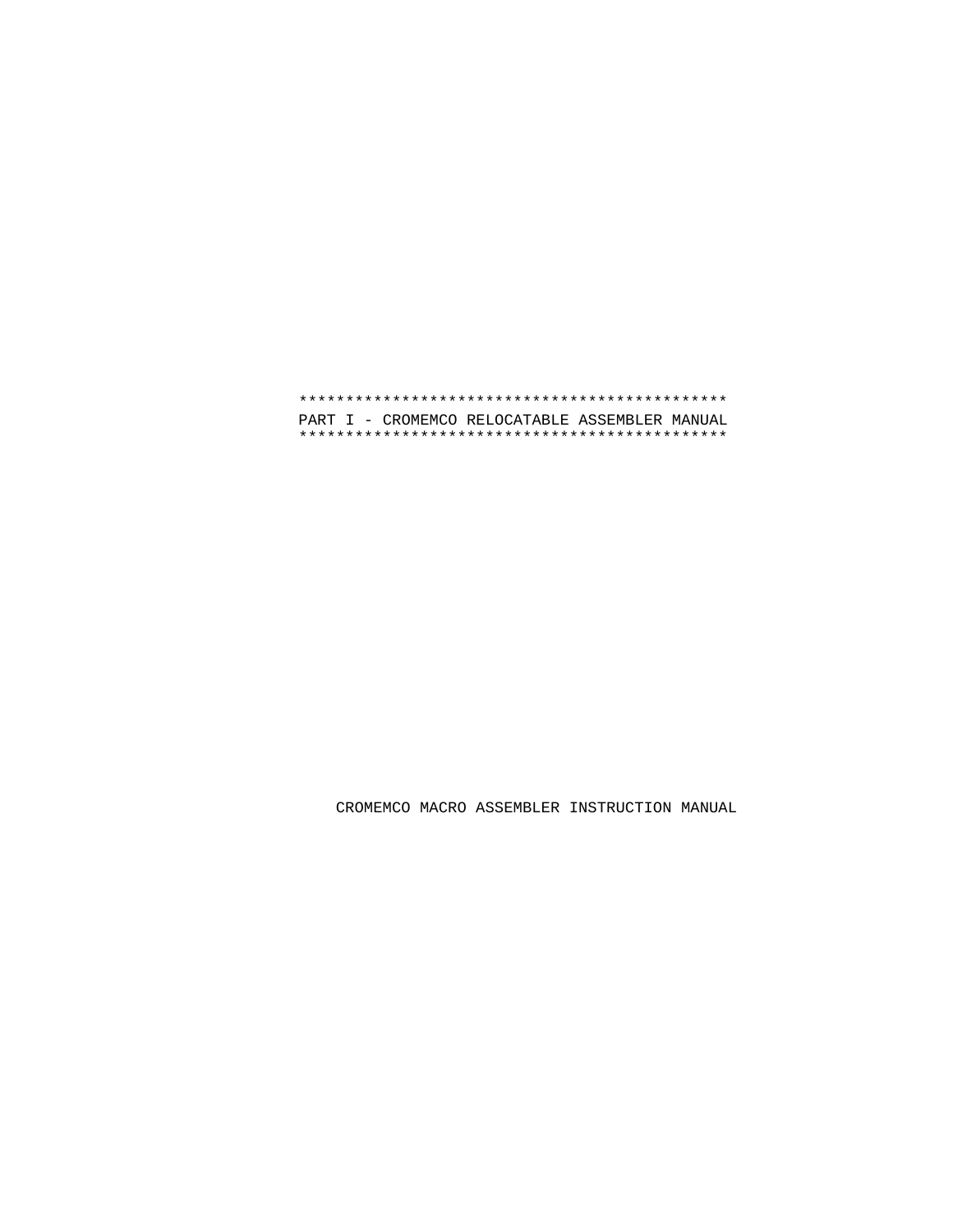# CROMEMCO INCORPORATED 280 Bernardo Avenue, Mountain View, California Copyright 1978

Page 2 and the contract of the contract of the contract of the contract of the contract of the contract of the contract of the contract of the contract of the contract of the contract of the contract of the contract of the

## \*\*\*\*\*\*\*\*\*\*\*\*\*\*\*\*\*\*\*\*\*\*\*\*\*\*\*\*\*\*\*\*\*\*\*\*\*\*\*\*\*\*\*\*\*\*\*\*\*\*\*\*\*\*\*\*\*\*\*\* CHAPTER 1: GETTING STARTED IN ASSEMBLY LANGUAGE PROGRAMMING \*\*\*\*\*\*\*\*\*\*\*\*\*\*\*\*\*\*\*\*\*\*\*\*\*\*\*\*\*\*\*\*\*\*\*\*\*\*\*\*\*\*\*\*\*\*\*\*\*\*\*\*\*\*\*\*\*\*\*\*

 The purpose of an Assembler is to provide a means of translating easily understood mnemonics, which represent the instructions of a computer, into object code which may be loaded into memory and run as a program. The CROMEMCO Disk-Resident Z-80 Relocatable Macro Assembler is a two pass assembler which reads source code from a disk file, assembles it, and produces a relocatable object and/or a print-listing file. These files may be sent to any of the disks, suppressed altogether, or sent to the console (listing file only). The CROMEMCO Relocating Linker/ Loader may then be used to locate the assembled code anywhere in memory. The completely assembled and linked machine code may be saved in a disk .COM file for execution as a command program.

 The use of a relocatable assembler and linker provides one of the most versatile ways of creating machine language programs for the computer. The time saved through their use is well-worth the time spent in gaining familiarity. These two command files allow one to create and assemble a number of different modules separately, and then link them together at run time. Or one can link an assembled user-program to an already existing library of useful object code files. In addition, one may assemble programs using a compiler (for examples assemble FORTRAN programs into machine code using CROMEMCO's FORTRAN Compiler), and link these object modules to existing machine code modules, programs, or subroutines. At the same time the final program may be located to run anywhere in memory.

 The CROMEMCO Relocatable Assembler (hereafter called ASMB or the Assembler) is both a Macro and a Conditional Assembler as well. A separate chapter of this manual is devoted to these features. The Macro capability allows the user to very easily generate such things as multiple blocks of code, design added capabilities for the Assembler for a particular purpose, and write much shortened versions of source code by having a Macro library searched for often-used routines. The Conditional (IF statement) assembly feature allows blocks of code to either be included or not, depen ding on the satisfaction of user-defined conditions. There are also capabilities for INCLUDing other source code files at assembly time and declaring other program modules EXTernal to the main pro gram, which are then linked to it at run-time. All these features are described further in the chapters on pseudo-ops.

 The CROMEMCO Relocatable Macro Assembler is supplied to the user on diskette (large or small) under the directory entry "ASMB.COM". The way the Assembler is called is described in detail in Chapter 2. A source code file to be assembled must have the three-letter exten sion .Z80 to be found by ASMB. To assure correct operation the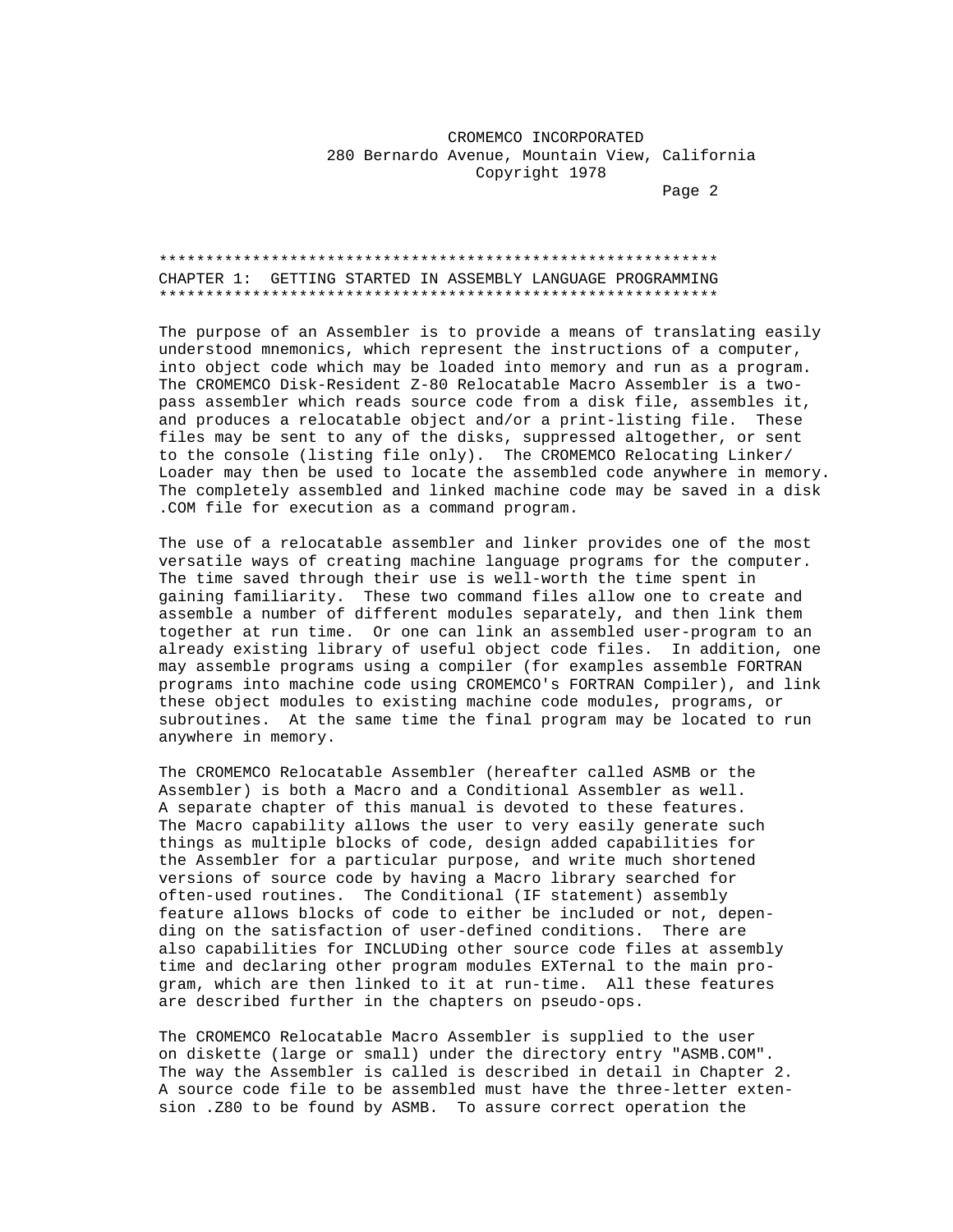Assembler should be used with the following minimum hardware con-

Page 3 and the set of the set of the set of the set of the set of the set of the set of the set of the set of the set of the set of the set of the set of the set of the set of the set of the set of the set of the set of th

 figuration: 32K of contiguous RAM memory beginning at location 0 and the CROMEMCO 4MHz Z-80 CPU card, along with the CROMEMCO Disk Oper ating System (CDOS) hardware and software. When called, ASMB loads into memory at 100H and begins execution there.

 Since most users will be eager to try out some of the features of ASMB right away, this chapter may be used as a step-by-step beginner's manual for the composition, assembly, link, and execution of a simple Z-80 machine language program. The name of the program is "TIMER" and its purpose is to ring the console bell at approximately half second (using 4MHz. clock) intervals as determined by a timer loop. It will not be necessary for those users familiar with assembly language programming to read this chapter. These persons may skip ahead to Chapter 2 at this point.

 The first step is to turn on the power to the computer and boot-up the CROMEMCO Assembler Disk (Model FDA) in drive-A. You will notice upon typing out the directory that supplied along with the Assembler (ASMB.COM) is the CROMEMCO Text Editor (EDIT.COM) and CROMEMCO Debug (DEBUG.COM) programs. We will use the Text Editor to enter our source code program. The Editor manual is also supplied with the Assembler package and should be used for questions and reference concerning EDIT. However, some of the simple commands are explained here for the benefit of the user who is unfamiliar with the Editor.

 Hence, the user can now call EDIT giving the name and three-letter extension of the file we wish to create by typing the following. (Note that before typing the command line you should have the CDOS prompt for the drive you are using, for example "A." for drive-A.)

EDIT TIMER.Z80

The Editor will then respond with:

 CDOS EDITOR VERS. 00.07 NEW FILE

 The prompt for the Editor is an asterisk, "\*", and commands may be entered any time this prompt is displayed. We now wish to enter the text of the source program so we use the Insert command of EDIT. This is done simply by typing the letter "I" followed by a carriage return (CR). We can then start typing lines of text, ending each line with a carriage return. Mistakes can be corrected by back spacing or can be corrected after we have finished with Insert mode as explained below. There are four fields which may be used in a line of source code: labels, opcodes, operands, and remarks. Labels are followed by a colon and remarks are preceded by a semi-colon. If there are more than one operand, they are separated by a comma. The instruction mnemonics or opcodes for the various Z-80 instructions can be found in the Z-80 CPU Technical Manual published by Mostek and Zilog along with an explanation of each. Note that in the following text a tab was used to separate the various fields; this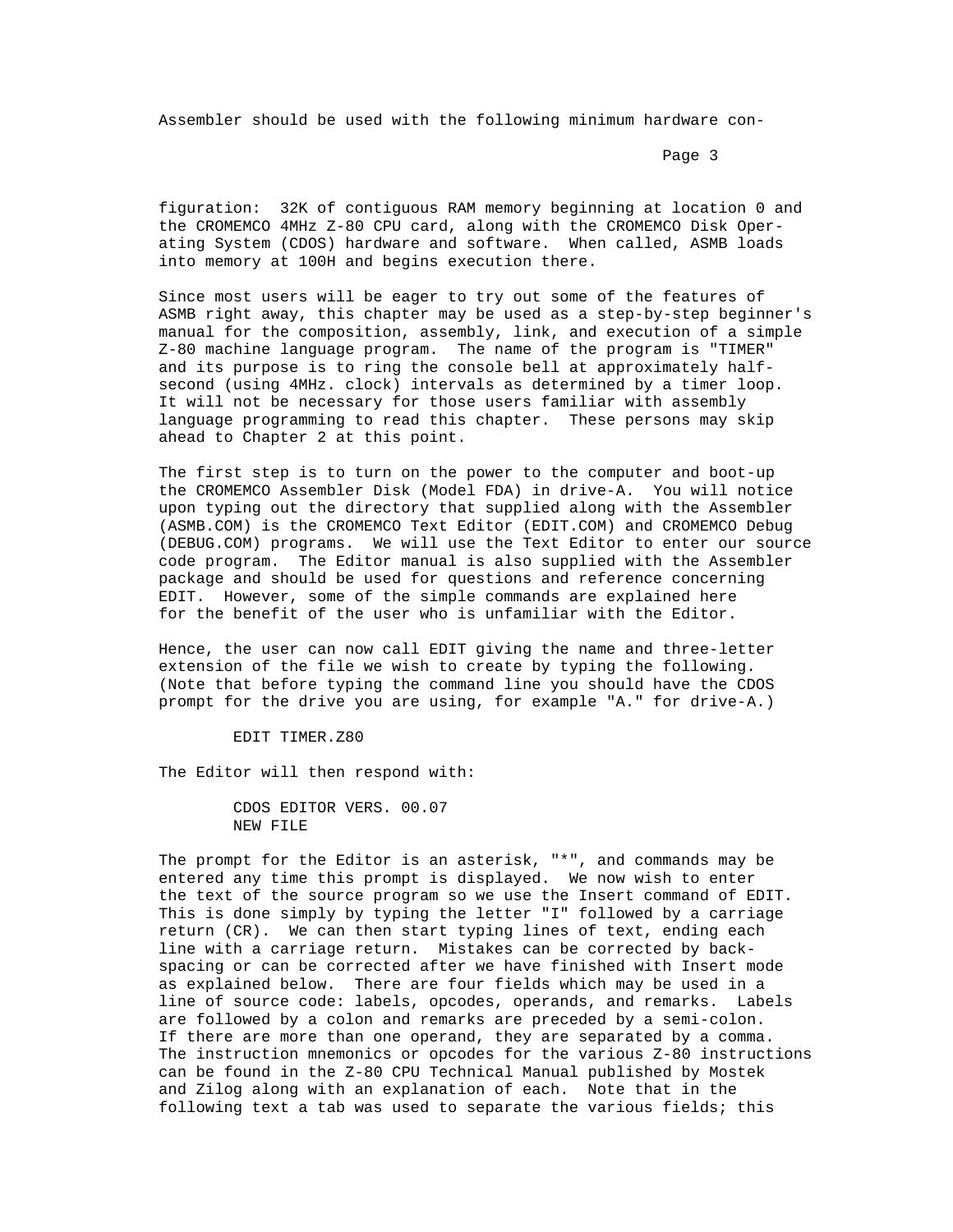is done in the Editor by typing the CTRL-I on the console. Also note that either upper- or lower-case are allowed. We now type in the source code:

```
en de la provincia de la provincia de la provincia de la provincia de la provincia de la provincia de la provi
```
 ; This program rings the console bell at approximately half-second intervals determined by a timer loop.  $\mathcal{L}^{\text{max}}$ BELL: EQU 7 ; console bell is ASCII 07<br>
WRITE: EQU 2 ; write character to conso  $W$ RITE: EQU 2 ; write character to console<br>  $C$ DOS: EOU 5 ; use system call to write CDOS: EQU 5 ; use system call to write<br>TIMIT: EQU 2FFH ; 2 is no. of half-seconds ; 2 is no. of half-seconds; ;<br>
FF (256) is no. of loops<br>
DURAT: EQU 0FFH ; FF (256) is loop duration : FF (256) is loop duration  $\mathcal{L}^{\text{max}}$  ; Main Program  $\mathcal{L}^{\text{max}}$ START: LD SP, STACK ; initialize stack pointer<br>LOOP: LD BC, TIMIT ; B is no. of half-sec.; ; B is no. of half-sec.; % C is no. of loops<br>TIM2: LD A, DURAT : get duration (256) TIM2: LD A, DURAT ; get duration (256)<br>TIM1: DEC A ; decrement and DEC A ; decrement and<br>JR NZ.TIM1 ; loop til zero JR NZ,TIM1 ; loop til zero<br>DEC C ; decrement loo DEC C ; decrement loop counter<br>JR NZ.TIM2 ; until zero JR NZ,TIM2 ; until zero<br>DJNZ TIM2 ; countdown 1 DJNZ TIM2 ; countdown half-seconds<br>
LD E,BELL ; set-up to ring bell LD E, BELL ; set-up to ring bell<br>
LD C, WRITE ; set-up to write con LD C, WRITE ; set-up to write console<br>CALL CDOS ; call system CALL CDOS ; call system<br>  $JP$  LOOP ; loop and rep ; loop and repeat  $\mathcal{L}^{\text{max}}$  ; Stack Area  $\mathcal{L}^{\text{max}}$ BOTTOM: DS 40H : allow 64 bytes for stack<br>
STACK: EOU : current location counter ; current location counter equals top of stack END START

 This code should be typed in exactly as it appears here (although comments may be omitted if desired). When the entire body of text has been entered, end the Insert mode by pressing ESCape or CTRL-Z. (You have left Insert mode when you again get the asterisk prompt.) You now would like to review what you have written to check for errors. Move the character-pointer to the top of the file by typing "B <CR>". Then type out your file using the T or P command. For example the command 10T will type out 10 lines, or 0P will type out the current page of 23 lines. The S or Substitute command can now be used to make corrections. The format of the command is

S<oldtext>^[<newtext>^[ <CR>

 where the "^[" character is an ESCape. The text string for which you are substituting must be exclusive; for example the command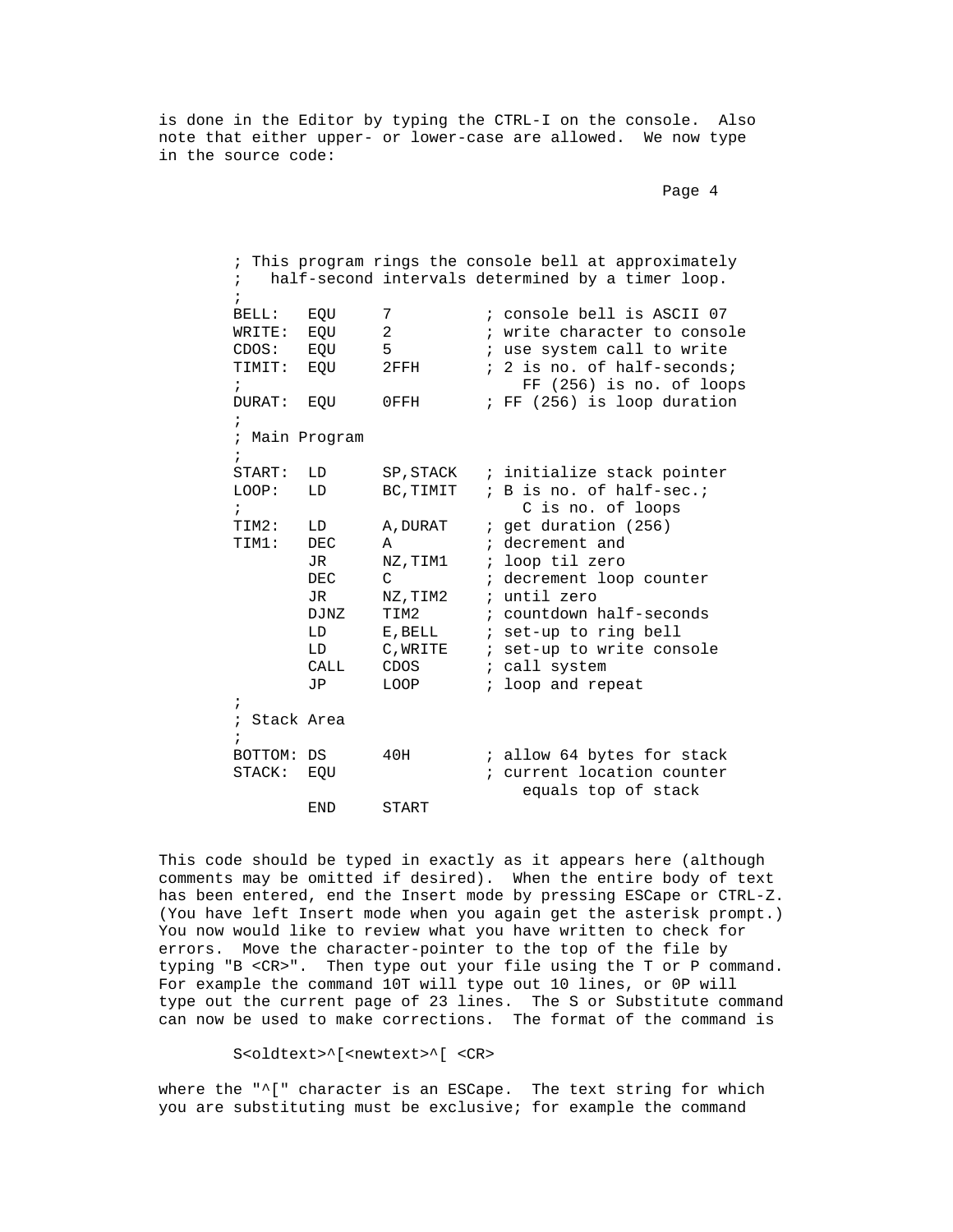SP^[R^[

is not good because the first "P" encountered will be changed to an

Page 5 and the set of the set of the set of the set of the set of the set of the set of the set of the set of the set of the set of the set of the set of the set of the set of the set of the set of the set of the set of th

 "R". The following command is much better because the substitution is for a one of a kind string:

SJP^INZ,TIM1^[JR^INZ,TIM1^[

The "^I" is the way EDIT prints CTRL-I's. When all corrections have been made, you may Exit from the Editor by typing "E <CR>". When the "A." prompt is again displayed on the console, the created file will have been saved on the disk under the filename "TIMER.Z80". If you desire more information about editing files at this point, refer to the Text Editor Manual for complete descriptions of the Editor commands. We will now proceed with assembling the file.

 The Assembler is called in a similar manner to the Editor. The command line you should type is

#### ASMB TIMER

 The Assembler understands when it receives this command line that it will find the source file on the current drive, and that it will place the .REL (relocatable) object file and .PRN (print) listing file on the current drive as well. Our file "TIMER.Z80" will now be assembled. When finished, control will again be returned to CDOS and the "A." prompt given. Just prior to exiting, ASMB will print on the console:

> Errors 0 Program Length 005A (90)

end of assembly

 provided you have made no typing errors in editing the file. If there are some errors, re-edit the file and correct them as described above. Then re-assemble as before. The numbers above give the program length first in hexadecimal and then decimal.

 The Assembler will now have created the .REL and .PRN files on the disk. If you would like a listing of the programs type:

# TYPE TIMER.PRN

 and press CTRL-P (assuming you have a printer correctly hooked up to parallel port 54H; if you have no printers omit the CTRL-P) before typing the carriage return. The listing will then be printed on both the console and the printer. There is a great deal of information contained in this listing. Briefly, the listing consists of these sections. The first column is the hexadecimal address of the instruction, and the second column may be one of three things: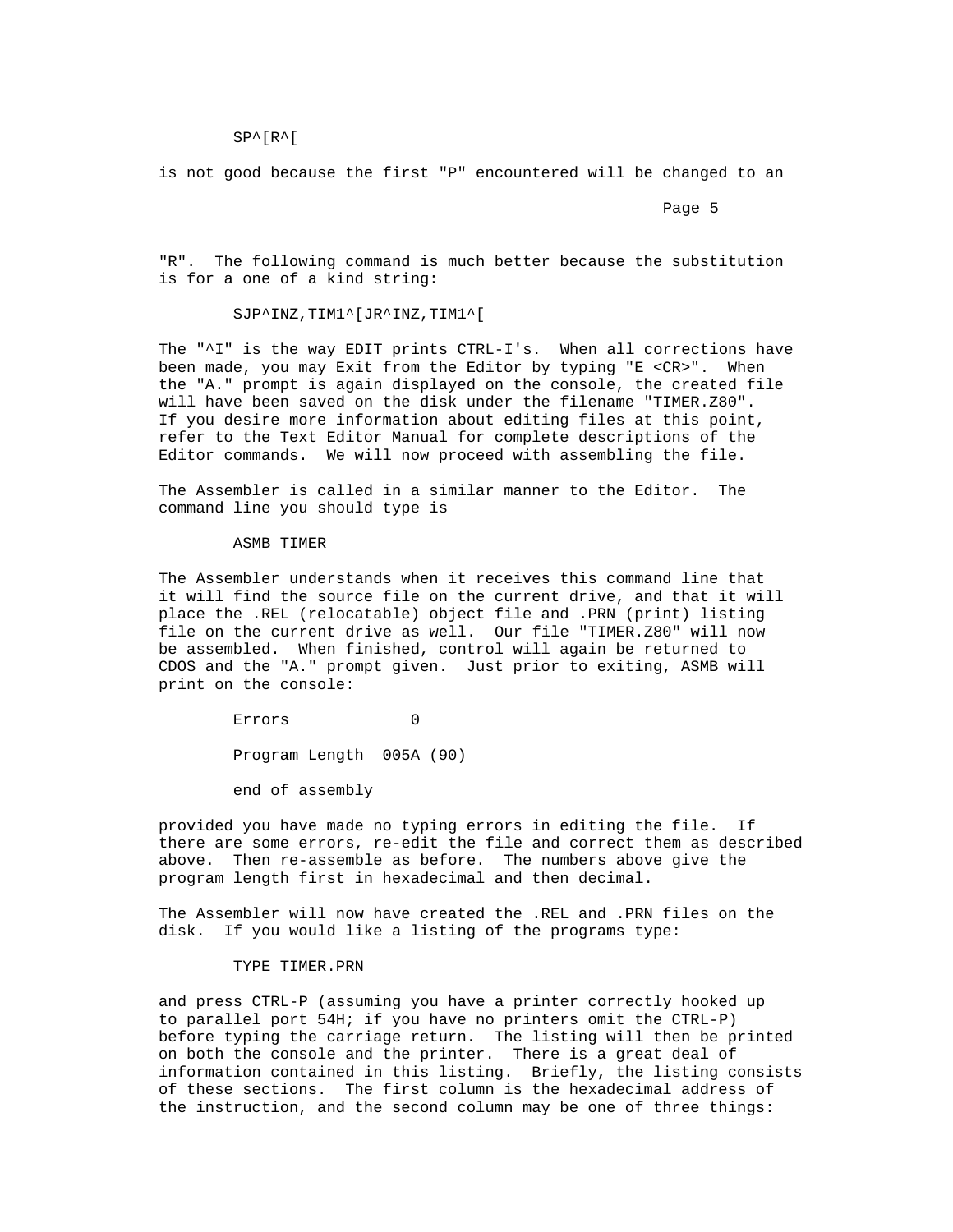(1) the object code of up to a four-byte instruction in hex, (2) the object code of four bytes of data in hex, or (3) the equivalent value of the operand expression in parentheses. The third column gives the line numbers of the source in decimal. The fourth, fifth, and sixth columns are the label, opcode, and operand fields, respectively.

Page 6 and the state of the state of the state of the state of the state of the state of the state of the state of the state of the state of the state of the state of the state of the state of the state of the state of the

 The rest of each line contains the remark if there is one. The complete listing which results from the assembly of our given example source file is given in Chapter 7 along with a detailed description of every feature of the listing.

 The last step prior to running the program is to load it into memory. This is done using the CROMEMCO Linker/Loader. The command line that should be typed is:

#### LINK TIMER

 The Linker will then prompt with an asterisk (\*). This means that it is awaiting further instructions. At this point you may either start execution or exit to CDOS, save the file, and execute it as a command file. Let us choose the second method. (For those who wish to try the first method, simply type /G to the "\*" prompt.) To the asterisk type the characters /E which will exit to CDOS. LINK will then print on the console a message similar to:

[1000 105A 16]

 The first number is the starting address for execution; the second number is one more than the highest address used by our program, and the last number gives the number of pages to be saved to create a command file. We now create this .COM file by typing:

SAVE TIMER.COM 16

 Command files may be executed directly from CDOS simply by typing their name. They are then loaded into memory beginning at 100H and execution begins there. The Linker has already placed the necessary "JP 1000H" for us at 100H so we execute the TIMER program simply by typing the word "TIMER". The bell on your console should. begin ringing at approximately half-second intervals, telling you that the machine language program we have created is working!

 Good assembly language programming practice usually dictates that a program should be debugged before executing it directly as we have done. By this method the user can insert breakpoints to stop execution so that the registers and memory contents can be checked to determine if the program is executing correctly. We have skipped the debugging stage so as not to complicate the example unnecessarily. However, when you create assembly language programs of your own, you can use the CROMEMCO Debugger program (DEBUG.COM) to execute it using breakpoints. To do this you would first have to save your program in a file as we have done above; then load it using DEBUG. See Part III on the Debugger for several examples of the way to debug a program.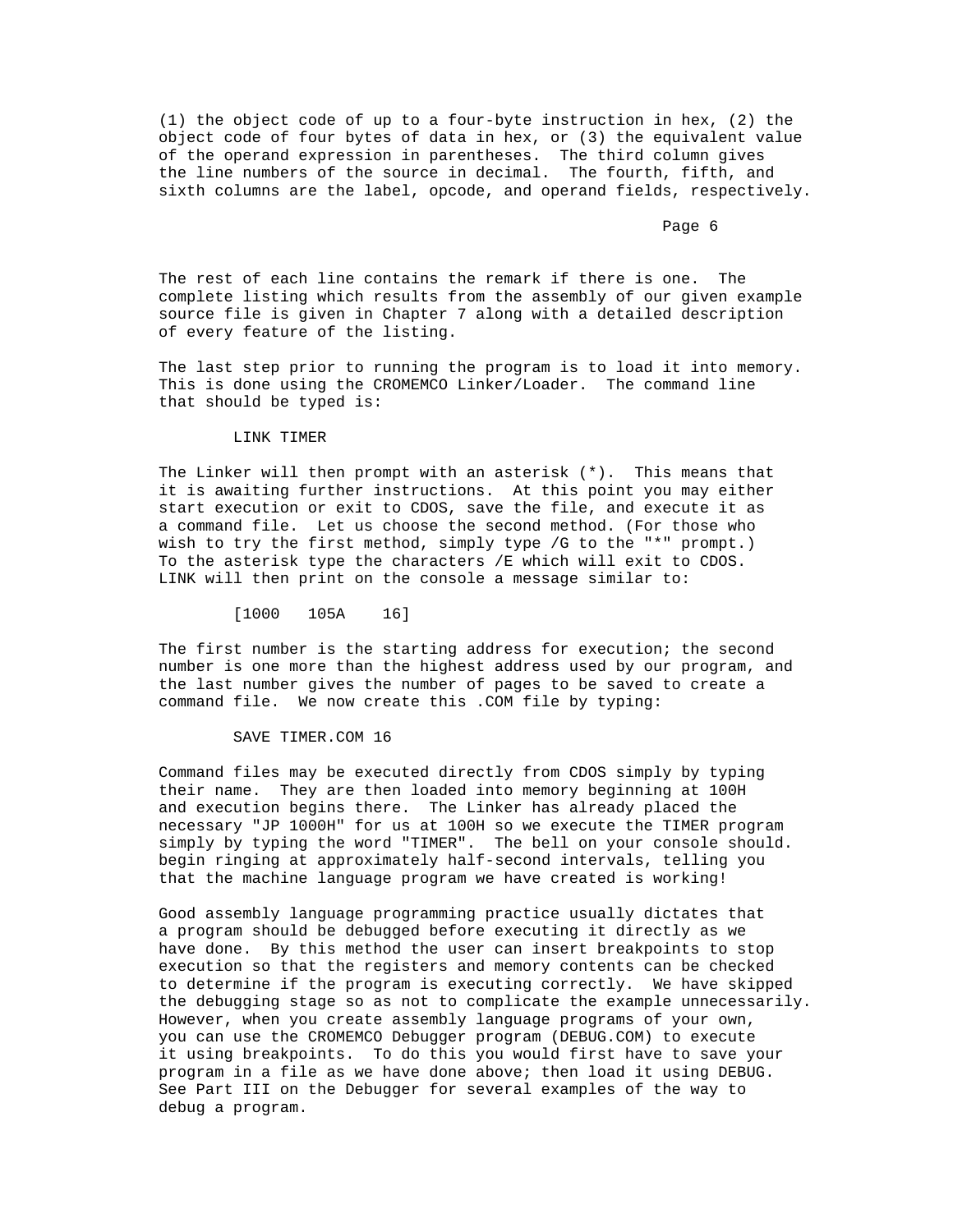The example.program of this chapter is KNOWN TO WORK if the source is created and assembled according to the procedures outlined above. Should you have any difficulties with any of the steps, try working through that step a second time. You may also refer to the manual which describes that function for a detailed description

Page 7 and 2012 and 2012 and 2012 and 2012 and 2012 and 2012 and 2012 and 2012 and 2012 and 2012 and 2012 and

 of the procedure. This book is divided into a number of distinct parts, which are listed in the table of contents for reference. Parts I, II, and III are the complete Assembler, Link, and Debug manuals, respectively. Part IV is the CDOS Programmer's Manual, describing the many system calls which can be made to CDOS for I/O and disk operations. Part V is a description of the Library of relocatable modules which are supplied with the Assembler disk. Finally, Part VI is a description of the method for changing the Logical Unit Number Table (LUN Table) for CROMEMCO FORTRAN IV to accommodate different I/O drivers. This section is included with this book because the procedure requires that you use the CROMEMCO Relocatable Assembler and Linker.

Page 8 and 2012 and 2012 and 2012 and 2012 and 2012 and 2012 and 2012 and 2012 and 2012 and 2012 and 2012 and

 \*\*\*\*\*\*\*\*\*\*\*\*\*\*\*\*\*\*\*\*\*\*\*\*\*\*\*\*\*\*\*\*\* CHAPTER 2: CALLING THE ASSEMBLER \*\*\*\*\*\*\*\*\*\*\*\*\*\*\*\*\*\*\*\*\*\*\*\*\*\*\*\*\*\*\*\*\*

 The Assembler is called from disk simply by typing "ASMB" followed by the filename of the source code to be assembled. This source file MUST have the extension .Z80 to be found by the Assembler, regardless of whether or not it consists entirely of Z80 code. However, when calling ASMB, the user may specify an optional 3-letter drive-request for the filename which has NO relation to the 3-letter extension of the filename on disk. Note that if this 3-letter drive instruction is omitted, ASMB will default to the CURRENT drive for all operations. This drive-request instruction is of the form .GRS, where G stands for one of the letters, A, B, C, or D, and is the drive on which the SOURCE file is to be found; R stands for one of the letters, A, B, C, D, or Z, and is the drive on which the relocatable OBJECT file is to be placed during assembly (Z means do not create an object file); and S stands for one of the letters, A, B, C, D, X, or Z, and is the drive on which the print-listing will be placed during assembly. In the case of the print-listing Z means do not create the listing, and X means send the listing to the console but not to the disk. Note that you may use the Control-P (^P) function of CDOS, as always, to cause the console listings to also be sent to a printer. Also note that the relocatable object file will be placed on the disk with the extension, .REL, and the print-listing will be placed with the .PRN extension.

 An example will serve to illustrate further the features described above. Suppose the file to be assembled resides on disk drive A under the filename USERFILE.Z80. If it is desired not to have the .REL and .PRN files sent to drive A (for lack of room an disk A, for example),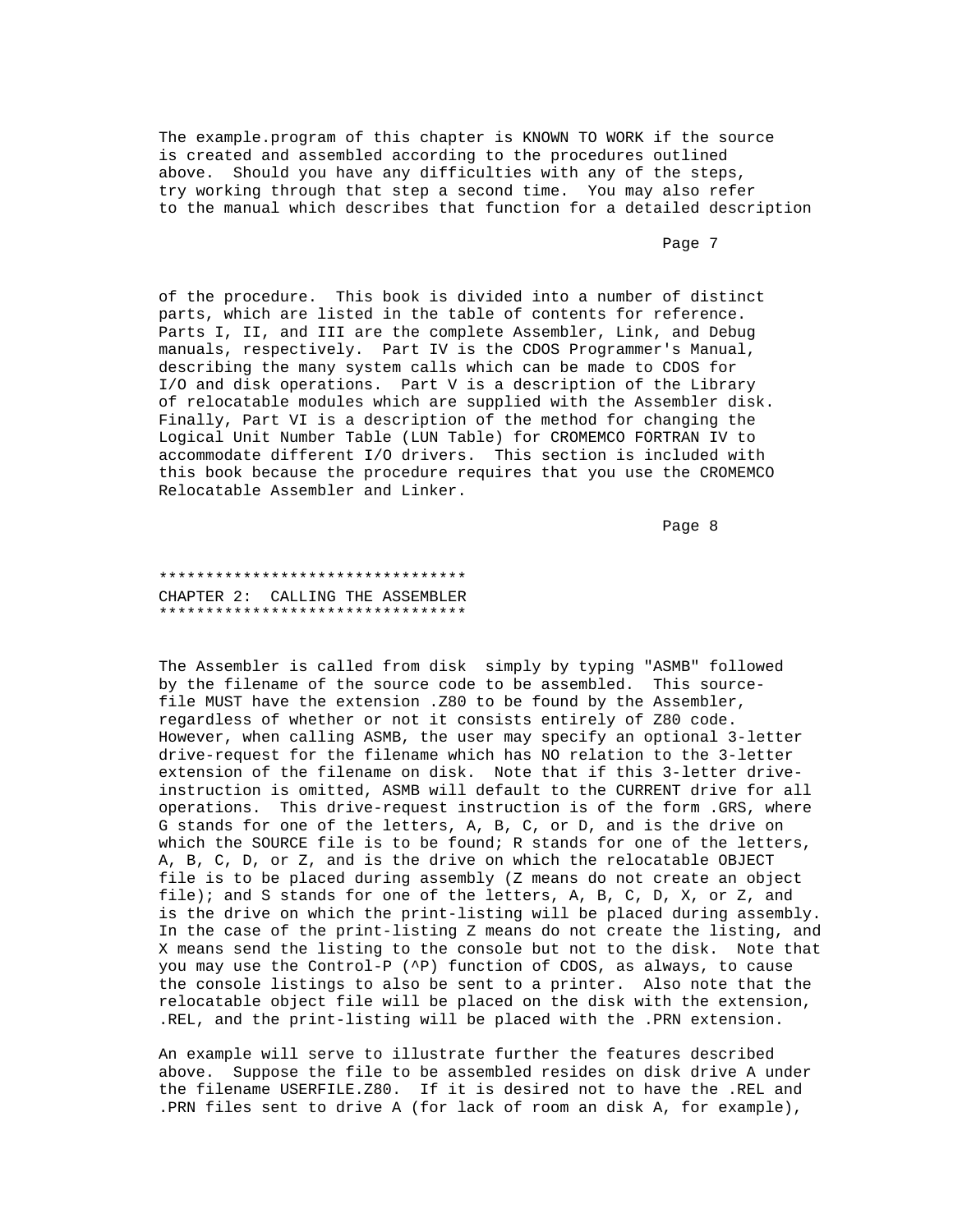the Assembler might be called by the command line:

ASMB USERFILE.ABX <^P> <CR>

 This will assemble the source file on drive A, create an object file on drive B, and send the print-listing to both the console and the printer.

 A number of options may also be specified at assembly time if desired; their conventions are described in detail in the following sections. These options are specified simply by typing them as part of the command line when calling ASMB, separated by spaces. Since there are quite a number of options, it's possible to have the command line exceed the line-length limit of the terminal being used. If this is the case, a Control-E (^E) may be issued to provide a physical CR-LF so that the command line may be continued. Note that a logical CR-LF (same as typing RETURN an the console) terminates the command and begins assembly. If the terminal being used automatically provides a logical CR-LF at the physical end of a line, then a Control-E should be issued before the end-of-line has been reached. The total line length is limited to 128 characters by CDOS.

en de la provincia de la provincia de la provincia de la provincia de la provincia de la provincia de la provi

 Options are specified only in the call to ASMB. The only exceptions to this are the List Options (see below), which may be used in slightly different form as operands of the LIST pseudo-op. Options may be specified in any order; any number of the allowable options may be specified at the same time. Consider the following sample call of the file THISFILE.Z80 by ASMB:

# ASMB THISFILE RANGE PAGE=50 SYMB XREF OPCODE

 Notice that the 3-letter drive-request instruction was not used in this example; this means that all disk operations will involve the current drive. The options specified ask ASMB to mark relative jumps, format a listing page, and generate symbol and cross reference tables. These are described in more detail below under the respective options.

 Throughout this manual, the symbols "< >" are used to bracket quanti ties which are to be replaced by user-quantities, usually names of files on the disk. However, in NO cases are the bracket symbols themselves to be entered with the quantity involved. Also, throughout this manual, the pseudo-ops are written in all-upper-case to set them off. However, this does not mean that they must be written this way in source-code. Both upper- and lower-case are acceptable.

 +++++++++++++++++++++++++++++++++++ Options Specified When Calling ASMB +++++++++++++++++++++++++++++++++++

 ============ List Options ============ The List Options are similar to the operands of the LIST pseudo-op which may be part of a source file. However, the List Options as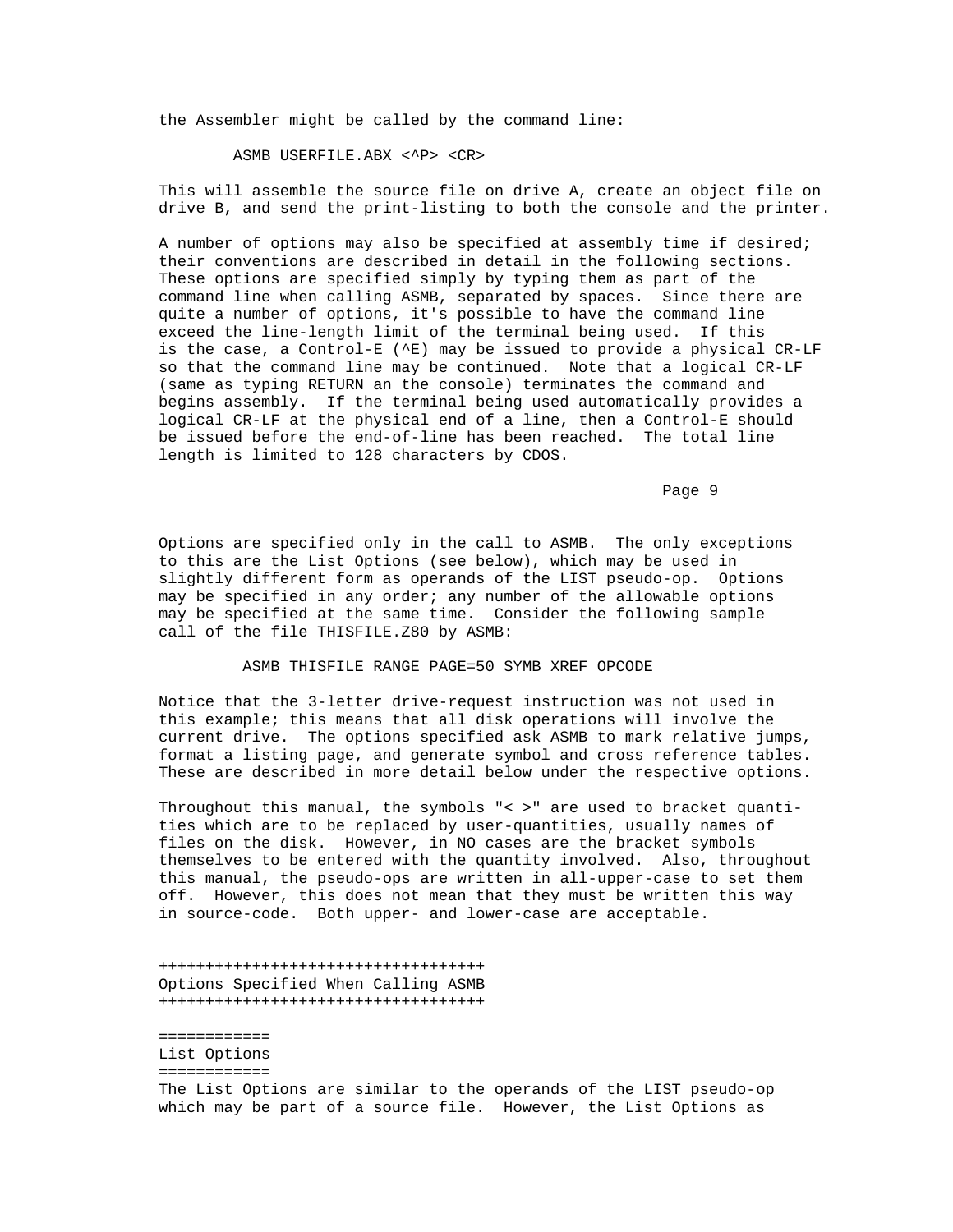specified at assembly time will override ANY and ALL LIST items given in source code. Following are the four allowable List Options; they are specified by typing the word(s) given here in the command line calling ASMB. Note that if mistakenly both of a pair Cond-Nocond or Gen-Nogen are specified, the one which appears last on the command line has precedence. An important point to note is that NONE of the List Options changes the actual object code assembled; they merely change what is sent to the print-listing file on console or disk.

# ----

Cond

----

 This option forces the generation and printing of all blocks of code which are part of an IF definitions whether the IF is true or false. The default is Cond if no LIST pseudo-ops are present in the source file; therefore, it would generally be used as an option only to over ride all the Nocond operands of LIST in the source. Note that this has NO effect on whether the IFs are satisfied or not.

en die staat van die 10de eeu n.C. In 1980 van die 10de eeu n.C. In 1980 van die 10de eeu n.C. 10de eeu n.C. 1

#### --- Gen

---

 This option forces the generation and printing of the Macro which follows every Macro call. The default is Gen if no LIST pseudo-ops are present in the source file; therefore, it would generally be used as an option only to override all the Nogen operands of LIST in the source.

#### ------

Nocond

### ------

 This option forces NO printing of IF or ENDIF statements and NO printing of IF definitions (the code following the IF) if the IF statement is false. In other words if the IF statement equals 0, thus causing the code which is part of the IF not to be assembled, the print-listing will likewise not contain the unused IF code. If the IF statement has a value other than 0 and is thus true, the print-listing will not contain the IF or ENDIF lines but will contain the code of the IF definition; therefore, the included portion of code will appear contiguously with the rest of the source code. The Nocond option is used to override all the Cond operands of LIST pseudo-ops in the source file.

-----

Nogen

-----

 This option forces NO printing of the code following MACRO calls. How ever, NOTE that Macro DEFINITIONS are always printed as are the Macro CALLS themselves; it is only the code which the Macros generate, the Macro Expansions, which are not printed. This option prevents very long print listings when using multiple Macro calls. Since the Macro code will not be printed, neither will the object code which is printed on the same line; however, Nogen does not in any way affect the object code sent to the .REL file. The Nogen option is used to override all the Gen operands of LIST pseudo-ops in the source file.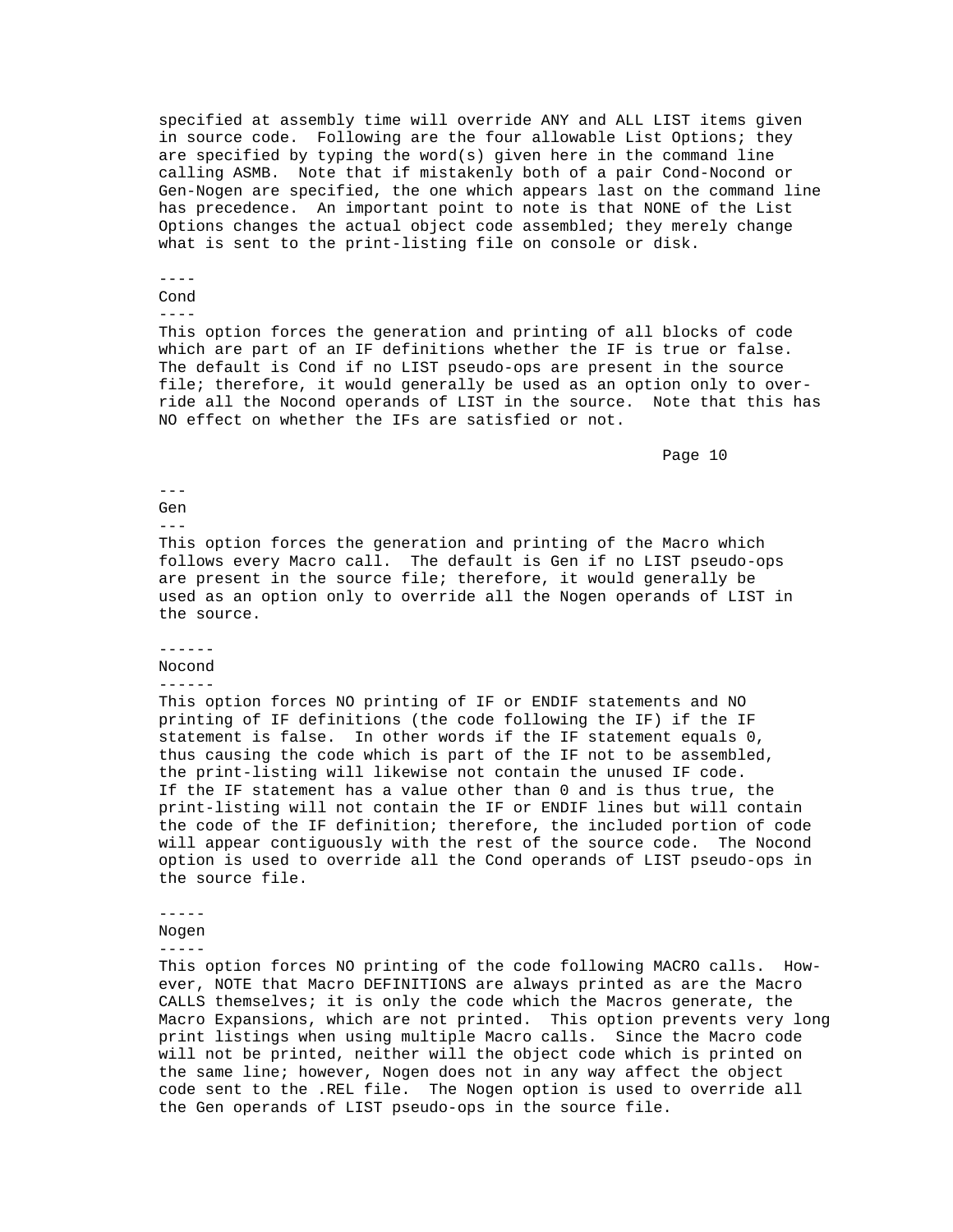====================== Macro=<d:filename.ext> ======================

 The Macro= option is one of the most powerful features of the Assem bler. It is used to specify the name of a disk file which is to be searched to satisfy any Macros required at assembly time. During Pass 1, the Assembler forms a Macro Definition Table (MDT) of the Macros defined in a source program. (Remember that ABMB expects Macros to be defined before they are called.) If the Macro= option is speci fied, a table is formed of the ADDRESSES of the Macros contained in this library. Now, when an opcode is encountered in a source program, the MDT is the first place searched to satisfy it. If it is not found there, the Macro Address Table for the Macro Library (only when using Macro=) is searched next; if the Macro is found, then the Macro Defini tion is loaded into memory from the disk. If the opcode is not found in either of these places, the Opcode Definition Table (ODT) is searched last. Thus, because ASMB searches for a Macro before an opcode, it is possible to redefine Z-80 instructions using Macros (see

en die staat van die 11de eeu n.C. Soos in 1950 van die 11de eeu n.C. Soos in 1960 van die 11de eeu n.C. Soos

 the chapter on Macros). Another advantage of this method of searching is that the entire Macro Library specified does not become part of the source code. Thus, you may specify a very large Macro-library file, but only those Macros actually used are included in the assembled code. Note that this is different from the INCLUDE pseudo-op in that the INCLUDE would include the entire file, needed or not.

 The Macro= command should be typed exactly as shown above, where the user would insert following the "=", the filename.ext to be searched. The "d:" represents the disk drive letter (one of A-D) and is optional; if not specified, ASMB defaults to the current drive in its search for the Macro file. The default for the Macro= option is, of course, no Macro file searched; however, this does not in any way affect the manner in which Macros intrinsic to the source code are handled.

#### ======

#### Opcode

#### ======

 The Opcode option, when specified, will create a cross reference listing of OPCODES and MACROS used, which will be sent to the console or disk following the assembled-code listing. This cross reference contains all of the opcodes used in the assembled program along with the Macro names used, in alphabetical order, and the line numbers of their definitions and places of occurrence. The first column following the column of opcodes and labels is reserved for the line numbers of the definition points of Macros, and is thus blank for the opcodes. Subsequent entries contain the line numbers of the places of occurrence of opcodes and Macros. Note that opcode cross reference listings are limited in width by the Width option and that a line will be stopped at the last complete entry which will fit this width, and will be continued on the next line. The Opcode option is very useful for debugging purposes as it allows you to find all the occurrences of a particular opcode very quickly. The default is no-Opcode cross reference table.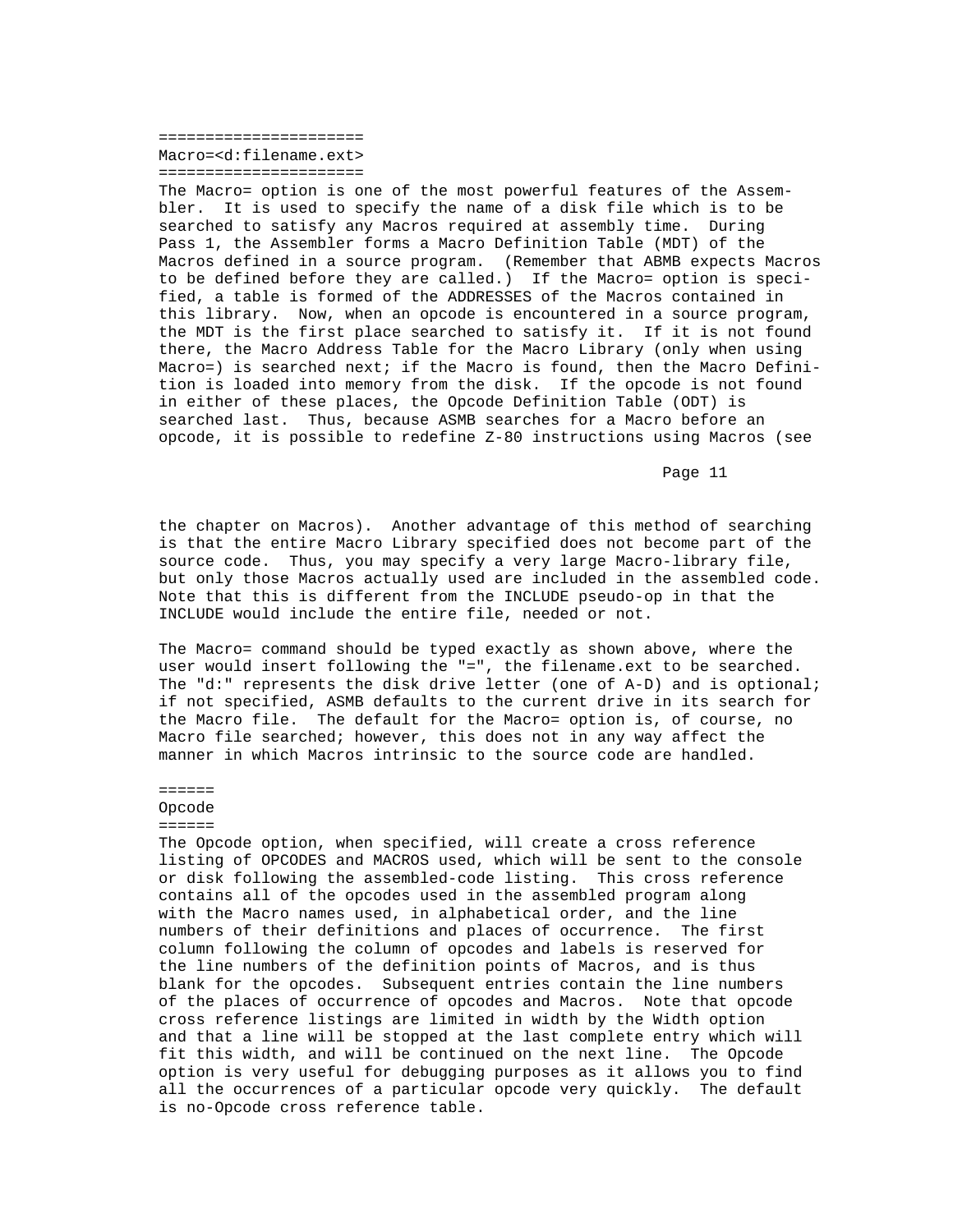The Opcode Cross Reference is implemented by a disk sort. This means that when this option is selected, ASMB creates a file on the CURRENT drive called <filename>.\$\$0 where filename is the file being assembled. Then, when assembly and the opcode cross reference are complete, this file is deleted from the disk. Note that if the current drive does not have room for the opcode temporary file, an error message is printed and assembly is aborted (see also "write error" in the error message chapter).

### =============================== Page=<number decimal lines/page>

===============================

 The Page option is used when generating a printer-listing to cause the Assembler to calculate and display a specified number of lines per page. At the top of each page ASMB will also print a heading, a title if specified, and a page number. Note that even if several lines are longer than the Width specification and wrap around, the Page function will count these correctly, and will list the exact number of lines specified per page (including the heading). The default value is 60 and the limits are 10 to 254 lines. Note that the Page=, Top=, and Width= options must be typed exactly as shown (no spaces) in order to be interpreted correctly.

Page 12 and the state of the state of the state of the state of the state of the state of the state of the state of the state of the state of the state of the state of the state of the state of the state of the state of th

 ====== Parity

 $=$   $=$   $=$   $=$   $=$ 

 The Parity option is normally specified when assembling code which was originally 8080 code and has been entered using Z80 mnemonics. This is because the Z80 and 8080 microprocessors treat the parity flag slightly differently and the Z80 may not execute 8080 parity instructions correctly (the Z80 treats parity as an overflow flag after arithmetic instructions). By specifying the Parity options the user will be warned in the assembled listing of possible problems along this line by the letter 'P' preceding the line numbers of the affected lines. It is up to the user to determine whether or not the parity flag is used correctly in a given situation. The instruc tions which will be marked are: JP PE, nn; JP PO, nn; CALL PE, nn; CALL PO,nn; RET PE; and RET PO. The default is no-Parity.

 ===== Range

#### =====

 The Range option is used to have the Assembler tell you all those places in code which currently use absolute jumps which are "within range" for doing relative jumps. When specified, the line numbers of the affected jumps will be preceded by the character "R". Thus, the next time the code is edited for changes, the corresponding absolute jumps may be replaced by relative jumps. Note that the Assembler itself does NOT make the replacements. The default is no-Range option.

 ============== Symbol or Symb ==============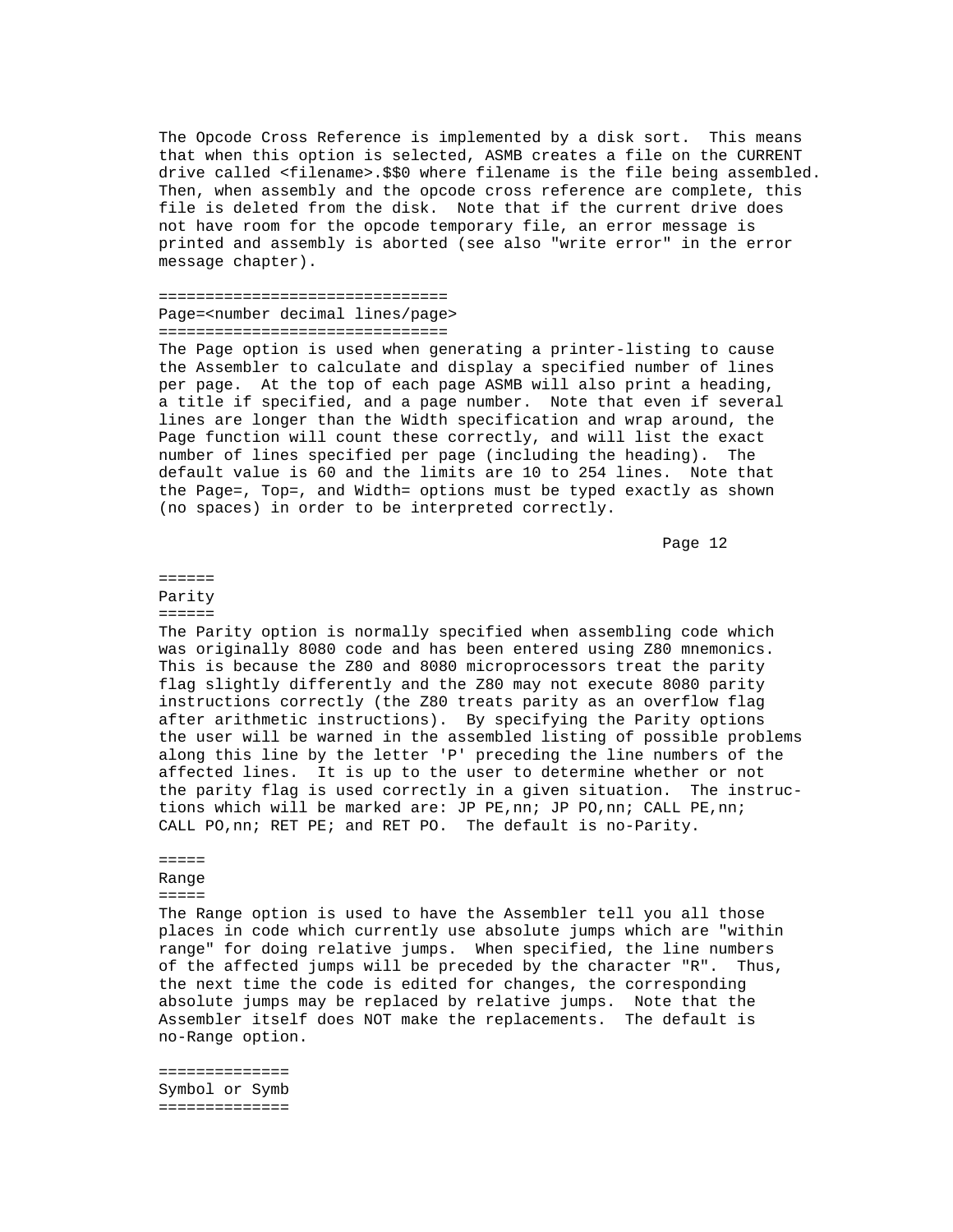The Symb option is used to cause the Assembler to print the symbol table following the listing. The symbol table lists all program or data label names in alphabetical order from left to right in rows, and the hex address which is the value of the label used by the Assem bler followed by the type of code segment there. For example the entry

#### LABEL 00A7'

 means that LABEL has the value 0OA7 in the relative-code program area. (The symbols #, \*, ", and ' are defined in the section on code segments.) If the label belongs to an EXTernal, the address given is that of its last OCCURRENCE in the present module, rather than its actual value. Similarly, for a label defined by a DL (see Define Label), the value listed in the symbol table is its last value to occur in the source code. The Width of the symbol table in a printer listing will be the same as that of the code listing preceding it; however, the line length of the symbol table will be limited to include the last full label name and address which can be fit within that width. The default is no-Symb table option.

 ============================== Top=<no. dec. lines before top> =============================== The Top option is used to specify the number of lines between the last line of one page and the top or first line of the next page when

Page 13 and the set of the set of the set of the set of the set of the set of the set of the set of the set of the set of the set of the set of the set of the set of the set of the set of the set of the set of the set of t

 creating printer listings. This feature may be used to specify the spacing between pages when creating listings. If the value 0 is specified, formfeeds are issued to the printer at the end of each page. This is the default value and is the one ordinarily used. Notice that the values of Page+Top should equal the number of lines desired per page of printed text. The limits are 0 to 255 lines.

#### ============================== Width=<number decimal columns> ==============================

 The Width option is used to specify the number of characters of printed text which will appear per line of a listing. This feature is used to allow the use of different widths of paper in printer listings or to allow for terminals capable of displaying different numbers of charac ters per line. The default value is 79, which should accomodate all 80-character terminals. The limits are 39 to 255 characters. If lines longer than that specified are written, they will wrap around and be continued on the next line of the listing. Note that the symbol table, error listing, and opcode and label cross reference tables are also limited by the Width specification.

 ==== Xref

 $=$  $=$  $=$  $=$ 

 The Xref option, when specified, will create a cross reference listing which will be sent to the console, printer, or disk (as specified) following the assembled-code listing. This cross reference contains each of the label names used in the assembled program, the line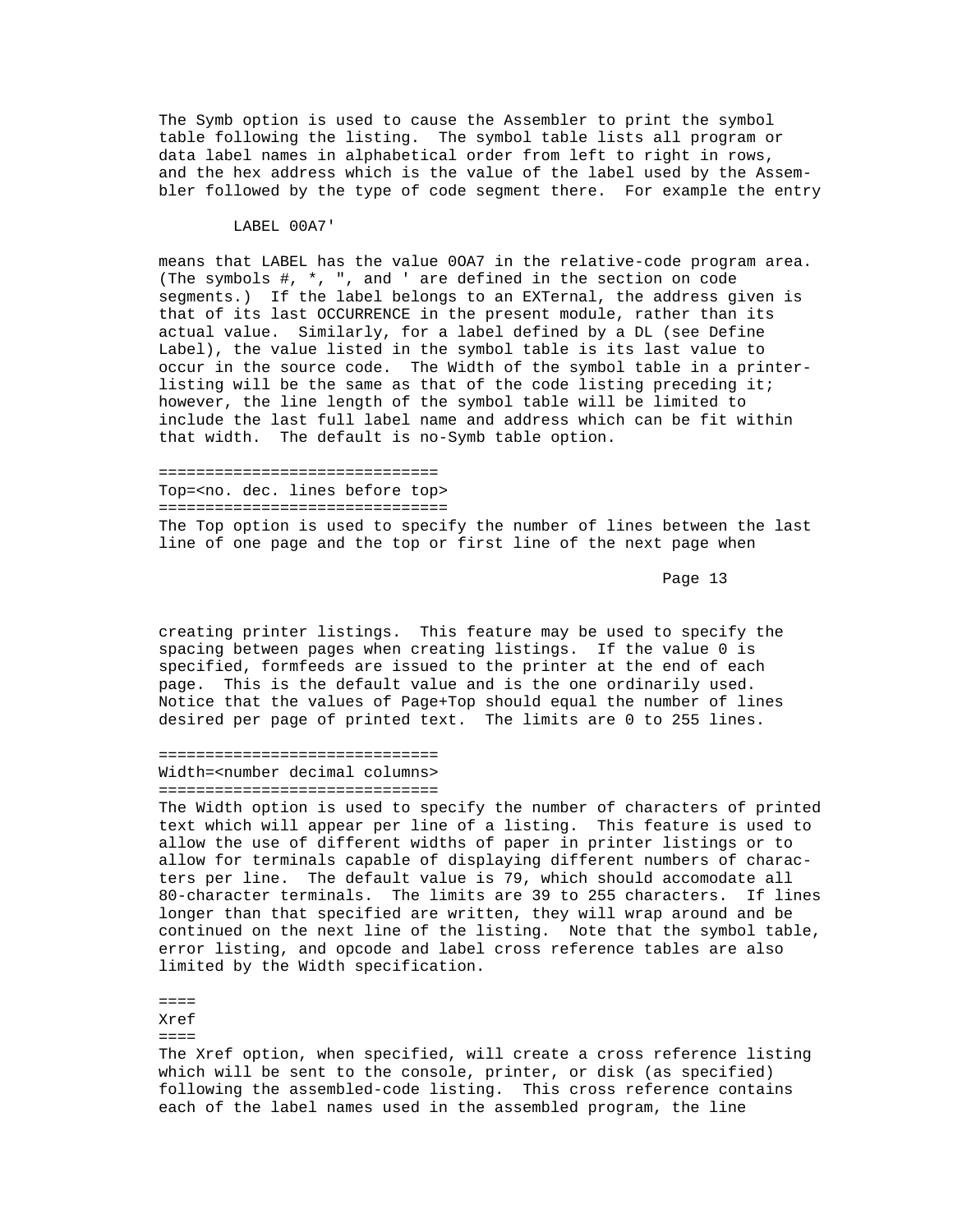number of its definition, and the line numbers in numerical order of each of its places of occurrence. The first column following the column of labels is the column of line numbers of their definitions. Note that if DL's (Define Labels) are used in the source code, those label names may be defined more than once. Thus, in the cross re ference listing, the subsequent defining line numbers are preceded by a '#' to set them off. Do NOT confuse this with the '#' for Data areas defined elsewhere. The ENTRY pseudo-op will also generate a doubly defined label, once at the ENTRY point itself and once where the label is actually defined. The Xref option is very useful for debugging purposes as it provides an alphabetical listing of the locations of every label used in a program. The default is no-Xref table. Note that cross reference listings are limited in width by the Width option and that a line will be limited to the last complete entry which will fit within that specification; entries will then be continued on succeeding lines.

 The Xref Cross Reference is implemented by a disk sort. This means that when this option is selected, ASMB creates a file on the CURRENT drive called <filename>.\$\$\$ where filename is the file being assembled. Then, when assembly and the cross reference are complete, this file is deleted from the disk. Note that if the current drive does not have room for the cross reference temporary file, an error message is printed and assembly is aborted (see also "write error" in Chapter 6).

en die 14de jaar van die 14de eeu n.C. In 19de eeu n.C. 14de eeu n.C. 14de eeu n.C. 14de eeu n.C. 14de eeu n.C

 ++++++++++++++++++++++++++++++ Summary of Defaults and Limits ++++++++++++++++++++++++++++++

 The default values and limits of the above options are summarized here for convenient reference.

 ======== Defaults

========

 In the absence of specified options, ASMB will default to these values: no-Range, no-Parity, no-Xref, no-Symb, no Macro=, no-Opcode, Page=60 lines, Top=O (formfeed), Width=79 characters, default to List options specified within source code as operands of the LIST pseudo-op.

======

 Limits  $=$   $=$   $=$   $=$   $=$   $=$ 

 The paper-managing options for generating printer listings are limited to the following values: Page= 10 through 254 lines, Top= 0 (formfeed) through 255 lines, Width= 39 to 255 characters. The lower limits on Page and Width are imposed to assure that at least some code is printed on each page.

Page 15

 \*\*\*\*\*\*\*\*\*\*\*\*\*\*\*\*\*\*\*\*\*\*\*\*\*\*\*\* CHAPTER 3: ASSEMBLER FIELDS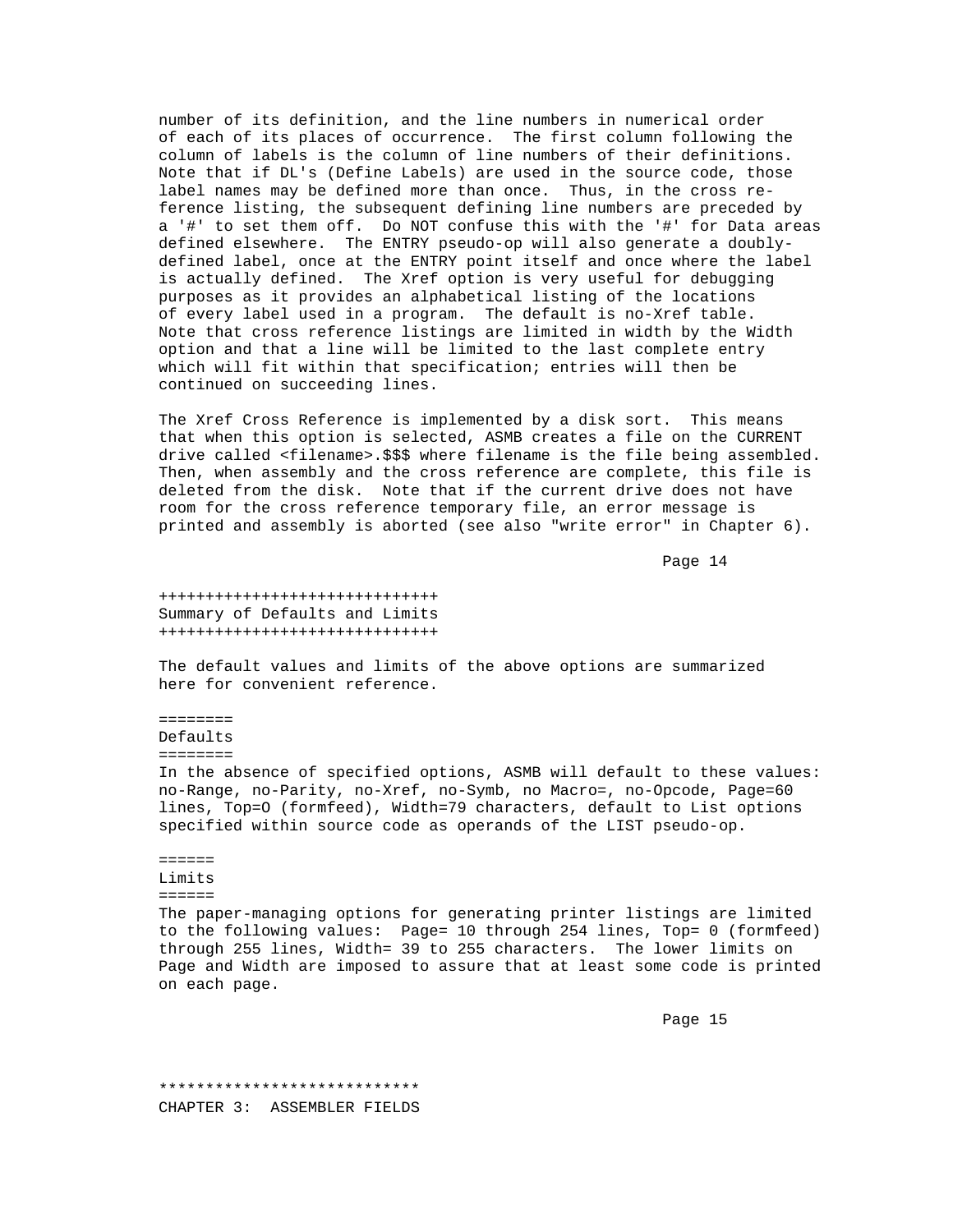#### \*\*\*\*\*\*\*\*\*\*\*\*\*\*\*\*\*\*\*\*\*\*\*\*\*\*\*\*

 The Assembler recognizes four fields or different types of expressions. These are: labels, opcode mnemonics, operands, and remarks. The conventions which apply in the use of these four fields are given below following remarks on the syntax of ASMB. Any two of the four fields must be separated from each other by at least one delimiter; these are: a tab, a space, a colon (after labels only), a semi-colon (before remarks only), or a CR-LF (to terminate lines). Multiple delimiters may be used to improve readability.

--------------------------

 Characters and Line Length --------------------------

 The Assembler accepts any printable ASCII characters in lines of code. Specifically, this means any ASCII character having a hex value between 20H and 7EH inclusive. In addition the three control characters, CTRL-I, CTRL-N, and CR are also recognized (^I is the tab character which it translated into up to eight spaces by ASMB, ^N is the character to expand a line on the printer, and CR is a carriage return). NO other control-characters are recognized by ASMB. The maximum length of a line accepted by the Assembler is 80 characters, where the last character is the CR. Lines having more than 8O characters will be truncated.

 -------------------- Upper and Lower Case --------------------

 It would be good to mention at this point that the Assembler will accept ALL commands, options, opcodes, pseudo-ops, filenames, or any of the other Input it requires in both upper and lower case or a combination of the two. This means that source code files may be entirely lower case and will still be understood by ASMB. How ever, even though internally ASMB treats them the same, when listing out the opcode and cross reference tables, because of the sort routine used, there will be as many different entries as there are variations in the label or opcode used. For example, the label BEGIN will be a separate entry from the label Begin. This is actually a useful feature; it is possible to have sections of code which use the same data labels, but still have the ENTRIES in the cross reference table remain separate. Thus, it is easier for the user to keep track of the two sections while debugging. Note that the two labels are ALWAYS equivalent to the Assembler.

en die 16de jaar van die 16de eeu n.C. Soos van die 16de eeu n.C. Soos van die 16de eeu n.C. Soos en die 16de e

 ++++++++++++++ Names (Labels) ++++++++++++++

 Names are considered to be the labels of all instructions as well as the operands of pseudo-ops such as ENTRY, EXT, and NAME. Labels may be as long as desired (if all on one line); however, only up to the first 6 characters are used by the assembler. Thus, the first six characters of a label may not be duplicated in another label. The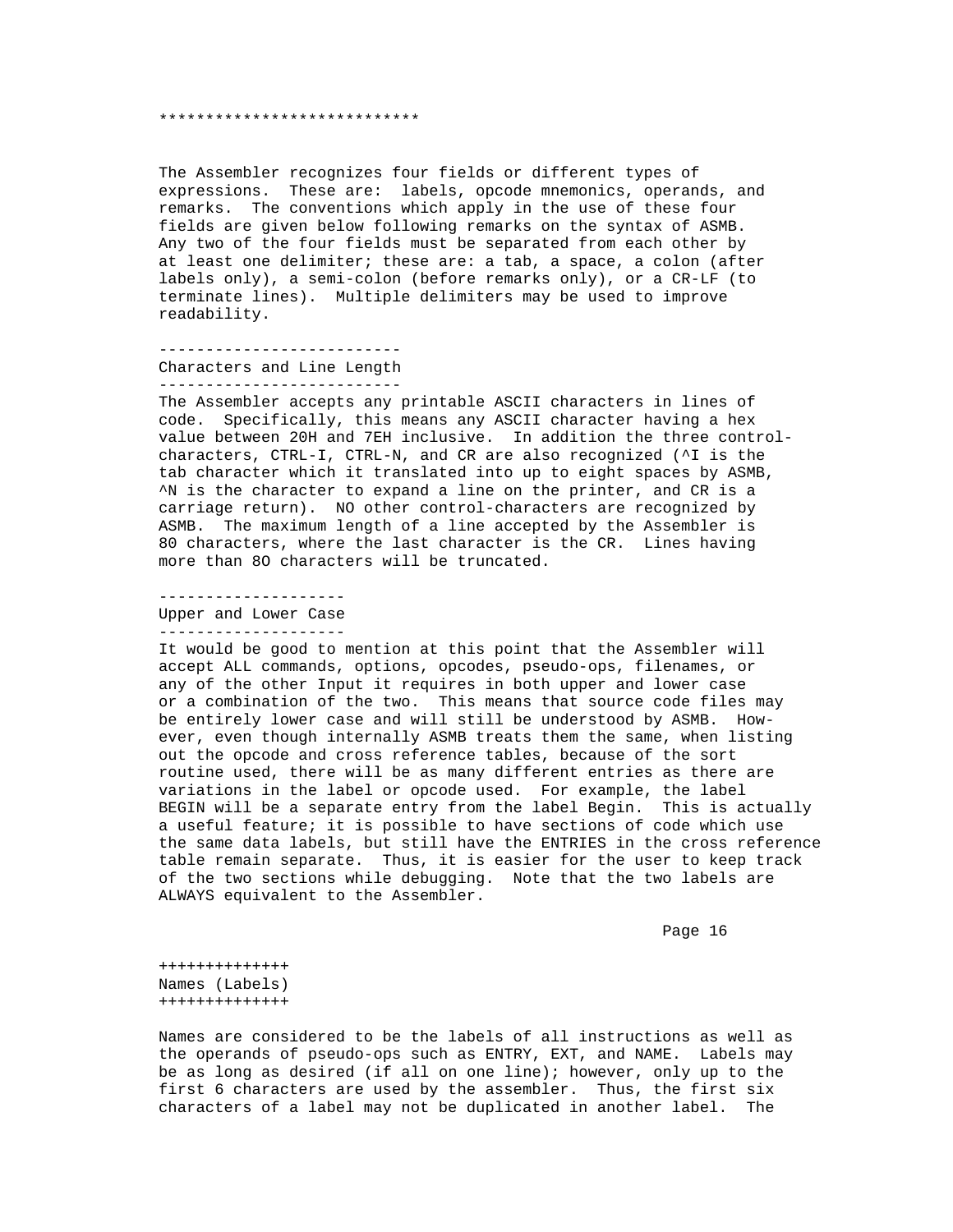first character of a label must be an alphabetic character or "." or "\$"; the remaining characters may be ".", "\$", or any alphanumeric (A-Z, a-z, 0-9). The delimiter for a label is generally a colon-space, colon-tab, or a colon-CR-LF. However, the colon may be eliminated IF the label begins in column one. Note that this means that opcode mnemonics may NOT begin in column one. The operand may follow the colon immediately if desired.

 The following labels are illegal because the Assembler considers them to be register names:

> A B C D E F H L I R AF BC DE HL SP IX IY

These symbols are also illegal if written in lower-case.

 ++++++++++++++++ Opcode Mnemonics ++++++++++++++++

 The ASMB Assembler recognizes all standard Z-80 mnemonics. For the reader who does not have familiarity with these, they are well documented in the Z-80 CPU Technical Manual published by both Zilog and Mostek. The following mnemonics are recognized by ASMB in BOTH the forms shown. ASMB recognizes these opcodes in the form published by Zilog and Mostek:

 ADC A,s; ADD A,n; ADD A,r; ADD A,(HL); ADD A,(IX+d); ADD  $A$ ,  $(IY+d)$ ; SBC  $A$ ,  $s$ ; IN  $A$ ,  $(n)$ ; OUT  $(n)$ ,  $A$ . ASMB also recognizes them in this abbreviated form: ADC s; ADD n; ADD  $r$ ; ADD (HL); ADD (IX+d); ADD (IY+d); SBC s; IN A,n; OUT n,A.

 In addition the Assembler will allow either of the formats shown for the following four instructions:

| IΜ   |    | or | IM0      |
|------|----|----|----------|
| TМ   |    | or | IM1      |
| ТM   | ာ  | or | IM2      |
| DJNZ | nn | or | DJNZ, nn |
|      |    |    |          |

 Opcodes may begin on any column of a line EXCEPT column one. They may be preceded by a label. They must be followed by a space or tab as a delimiter between the opcode and the operands, or if there are no operands and no remarks, the line is terminated by a CR-LF.

 Pseudo-opcodes are a special form recognized only by the Assembler and for which no object code is generated. The conventions of ASMB for pseudo-ops are described in other sections. Some of the common ones are ORG, EQU, EXT, ENTRY, DEFB, DEFS, DEFM, and END.

Page 17

 A special type of opcode is the MACRO name; when this is listed in a column of source code, ASMB will insert the corresponding code of the MACRO at assembly time. For more information on this see the description of MACROs in Chapter 5.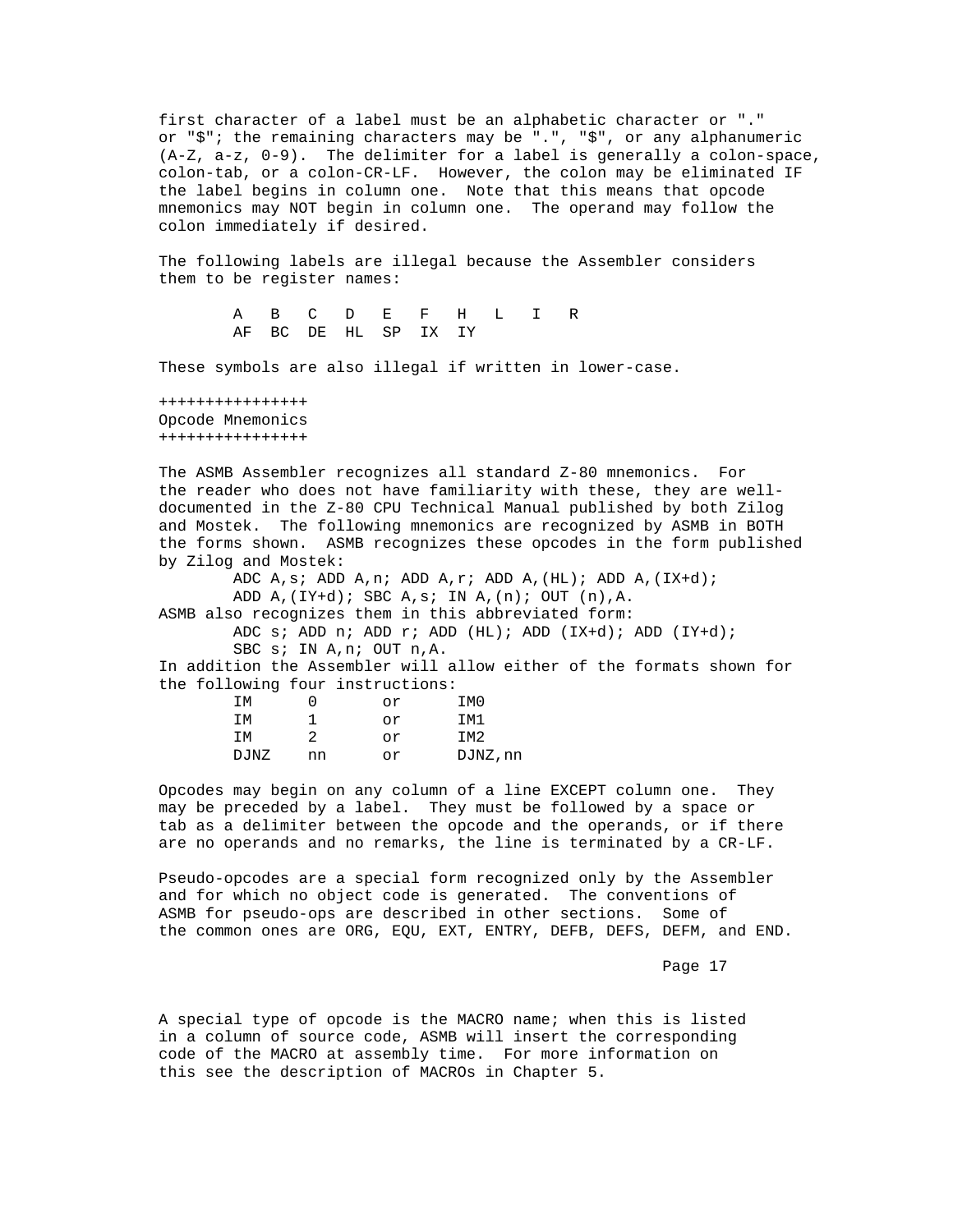++++++++ Operands ++++++++

 Operands may consist of register names, constants, label names, or expressions. Register names include all standard Z-80 registers. These are documented in the Z-80 CPU Technical Manual published by Zilog and Mostek for the reader who is not familiar with their names or purposes. Constants consist of one of the five types outlined in the Constants section below. Names may include DATA labels, program segment labels, subroutine names, COMmon names, EXTernals, ENTRY names, EQUate statement labels, or the like; they must be set up as described in the Names section above. NOTE that names of Macros may not be used as operands; instead, they are used as opcodes and the assembler will substitute the correct code at assembly time. Also note that "operands" for statements such as the TITLE and \*INCLUDE statements are not operands in the sense described here and are subject to other restrictions.

 --------- Constants --------- ASMB allows binary, octal, hexadecimal, decima1, and ASCII constants according to the following conventions. Binary - Numbers formed from binary digits (0,1) and terminated by the character 'B'. Range: -1111111111111111B<=n<=1111111111111111B. BC,10101101111010B Octal - Numbers formed from octal digits (0-7) and terminated by the character 'Q'. Range: -177777Q <= n <= 1777770 == Example: LD BC, 25572Q BC, 25572Q Hex - Numbers formed from hexadecimal digits (0-9 and A-F) and terminated by the character 'H'. A hex number beginning with a letter MUST be preceded by a '0' to distinguish it from a

label or register name. Range:

-0FFFFH<=n<=0FFFFH.<br>Example: LD BC,2B7AH BC, 2B7AH

 Decimal - Numbers formed from decimal digits (0-9) and EITHER left unterminated or terminated by the character 'D'. Range: -65535<=n<=65535.<br>Example: LD BC,11130 BC,11130

 ASCII - Numbers represented by the ASCII character(s) itself (themselves) enclosed in single quotes. Range: ' ' through '~' which amounts to the values 20H through 7EH, including all alphanumerics and punctuation. Example: LD BC,'+z'

en die 18de jaar van die 19de eeu n.C. Soos van die 18de eeu n.C. Soos van die 18de eeu n.C. In 19de eeu n.C. <br>18de eeu n.C. Soos van die 19de eeu n.C. Soos van die 19de eeu n.C. Soos van die 19de eeu n.C. In 19de eeu n.C

Note that each of the previous examples will produce the same value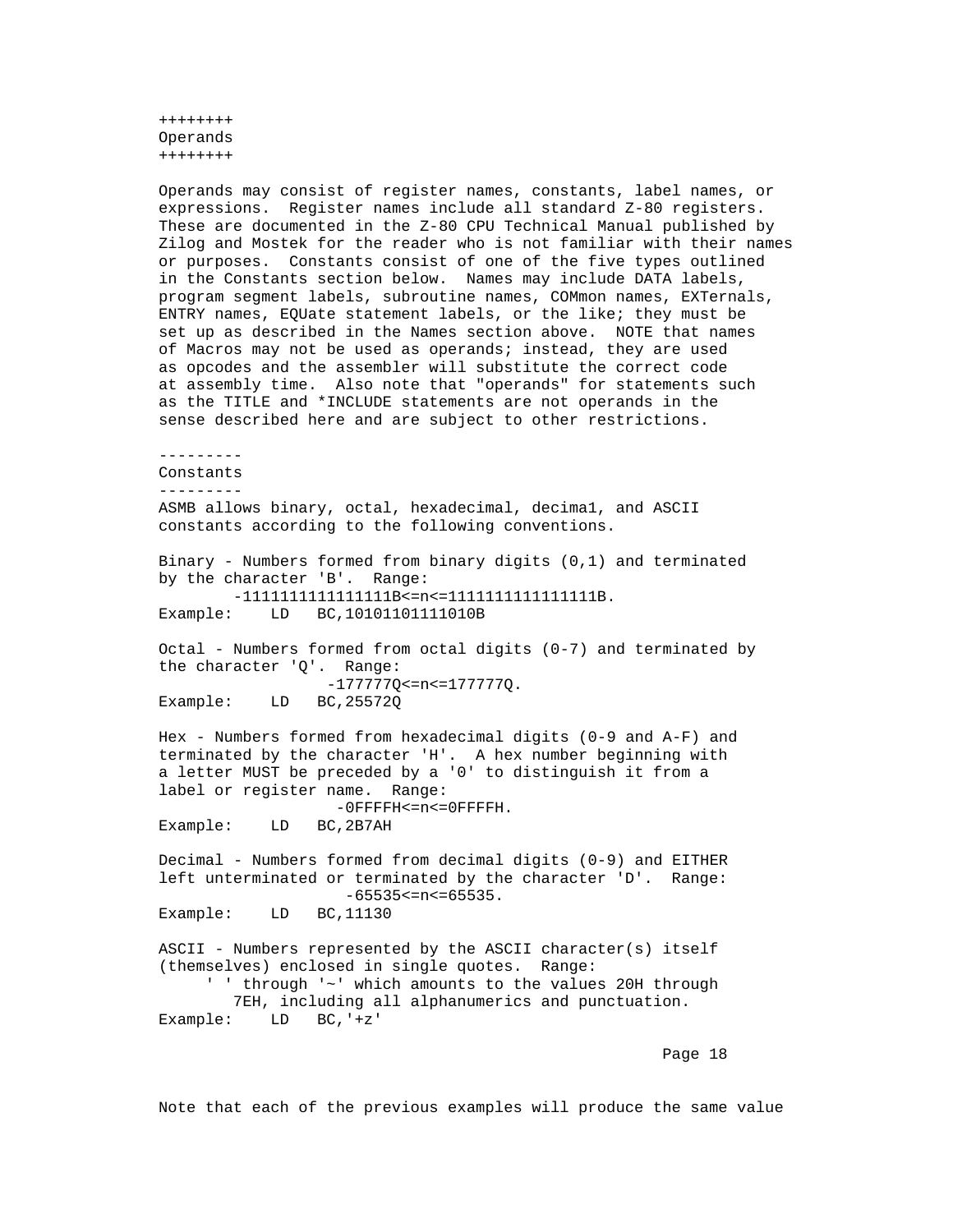in the BC register upon assembly and execution.

 --------------------------- Current Program Counter - \$ ---------------------------

 The "\$" character may be used in the operand of any opcode allowing expressions as operands. The "\$" is used to represent the current location counter of the Assembler. Note that "\$" points to the BEGIN- NING of the instruction which contains it and not to the end. An example of the way to use it is:

> DATA: DB 0,11,3,2,7,24,17<br>COUNT: EQU \$-DATA COUNT: EQU

 The name COUNT thus has the value of seven, because this is the number of entries in DATA (the address of DATA subtracted from the current location). Now elsewhere in the source program, the name COUNT can be used to stand for the number of entries in DATA. There is great advantage to this representation; if it becomes necessary to change the number of entries of DATA and re-assemble, the value of COUNT will be changed automatically. Whereas if an absolute 7 were used instead of COUNT, every occurrence of the 7 in the source program would have to be changed.

 The "\$" is often used in another way which is actually poor programming practice, and that is to use the "\$" in a relative jump instruction. The best way to handle relative jumps is to label the location to be jumped to, and use this label as the operand of the jump instruction. ASMB will then calculate the correct displacement (see also "range error" in Chapter 6). Remember that "\$" represents the location coun ter at the start of the CURRENT instruction.

-------------------------

Expressions and Operators

-------------------------

 The Assembler allows expressions to be used as operands, which it evaluates at assembly time and places the calculated values in the object code. These expressions may be used in place of either address or constant operands, provided they do not evaluate to an illegal quantity. The following operators may be used to form expressions. Operators which are symbols (eg, "+") should NOT be separated from their operands by a space. Operators written as one or more letters. MUST be separated from their operands by a space. It is sometimes desirable to group operations; however, parentheses could cause con fusion since they are also used for memory references. Therefore, brackets ("[" and "]") are also acceptable to group the operands of expressions. Parentheses may be used provided they do not begin an expression or enclose one. Some examples will illustrate this; the following are legal expressions, but they may be different from what the programmer wished:

> LD  $A,(X+Y)/Z$ <br>LD  $BC,(Q+R-S)$  $BC$ , ( $Q+R-S$ )

Page 19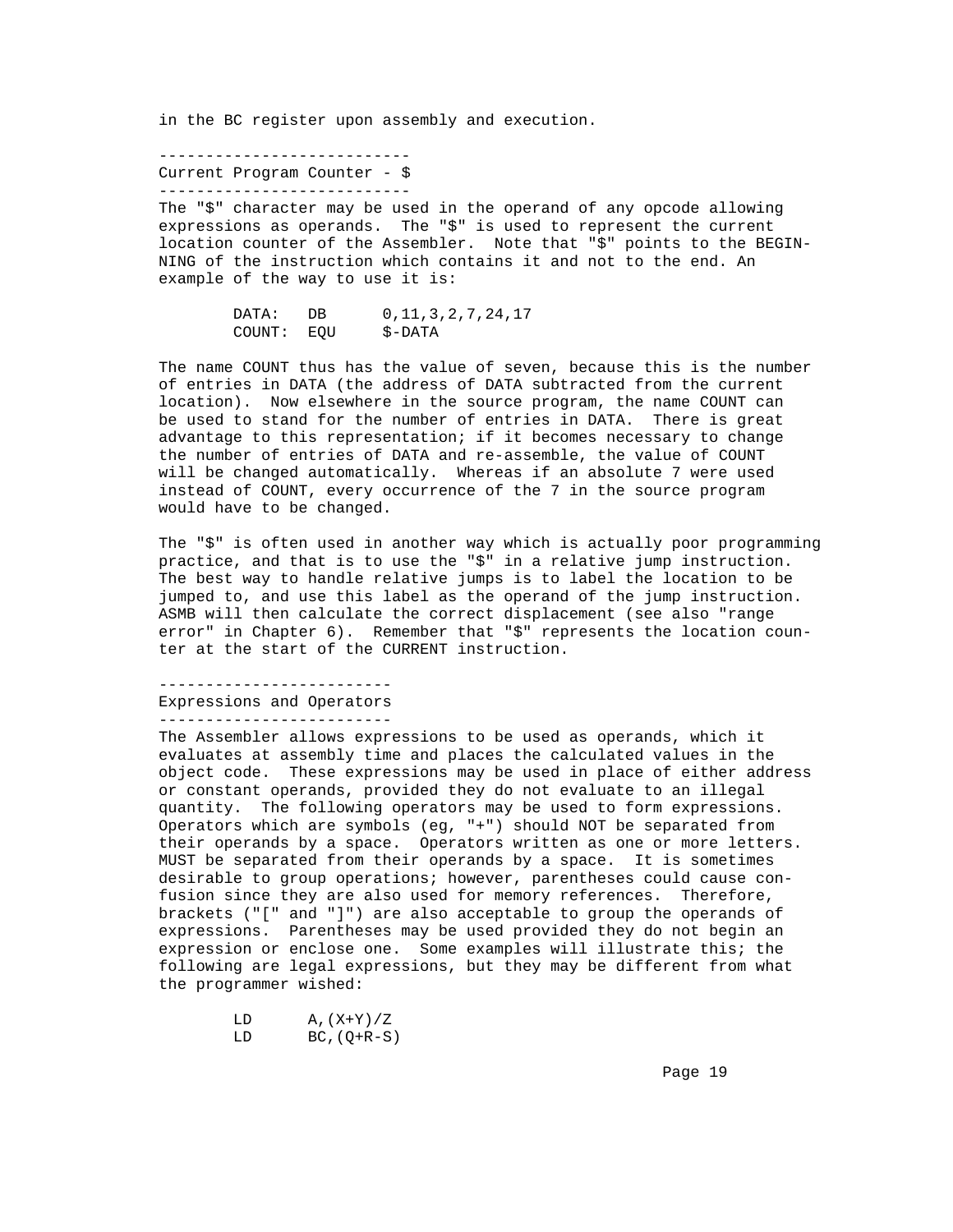In the first example the "/Z" is ignored and the expression evaluates to the contents of the address X+Y. The expression of the second example means the contents of the address given by  $Q+R-S$ . These examples may be rewritten slightly to change their meanings:

 Now in the first example, the QUANTITY of X added to Y and divided by Z is loaded into A, and not the CONTENTS of this address. In the second example also, the-brackets mean QUANTITY, whereas parentheses would mean CONTENTS. (Note that neither brackets nor parentheses are required in this example.) An example in which either parentheses or brackets may be used because because the meaning is not ambiguous is:

ADD  $A, Z/(X+Y)$ 

 The following lists the legal operators for expressions along with an explanation of each:

| $^{+}$     | Addition or Plus - binary or unary                  |
|------------|-----------------------------------------------------|
|            | Subtraction or Negative - binary or unary           |
| $\star$    | Multiplication                                      |
| $\sqrt{2}$ | Division                                            |
| MOD        | Modulus - compute the remainder of a division       |
|            | X MOD Y is defined to be $X-(Y*INT(X/Y))$           |
|            | if $X=23$ and $Y=7$ then X MOD $Y=2$                |
|            | > or GT Greater Than - true if the left operand is  |
|            | greater than the right operand                      |
| GE         | Greater than or Equal - true if the left operand is |
|            | greater than or equal to the right operand          |
| < or LT    | Less Than - true if the left operand is             |
|            | less than the right operand                         |
| LE.        | Less than or Equal - true if the left operand is    |
|            | less than or equal to the right operand             |
| = or EG    | Equals - true if the left and right                 |
|            | operands are equal                                  |
| ΝE         | Not Equal - true if the left and right              |
|            | operands are not equal                              |
| SHL n      | Shift Left Logical - shift n places                 |
|            | if X=2AH then X SHL 1=54H                           |
| SHR n      | Shift RIGHT Logical - shift n places                |
|            | if X=2AH then X SHR 2=0AH                           |
| NOT        | Logical Not - unary                                 |
| AND        | Logical And -                                       |
|            | if $X=COH$ and $Y=47H$ then X AND $Y=40H$           |
| OR.        | Logical Or -                                        |
|            | if X=COH and Y=47H then X OR Y=C7H                  |
| XOR        | Exclusive Or -                                      |
|            | if X=COH and Y=47H then X XOR Y=87H                 |
|            |                                                     |

 ASMB considers these operators to have a hierarchy that determines which take precedence over others. The list which follows gives this hierarchy, progressing downward from those of highest priority to those of lowest priority; all those operations on any given line are

 $LD$   $A, [X+Y]/Z$ <br> $LD$   $BC, [O+R-S]$  $BC, [Q+R-S]$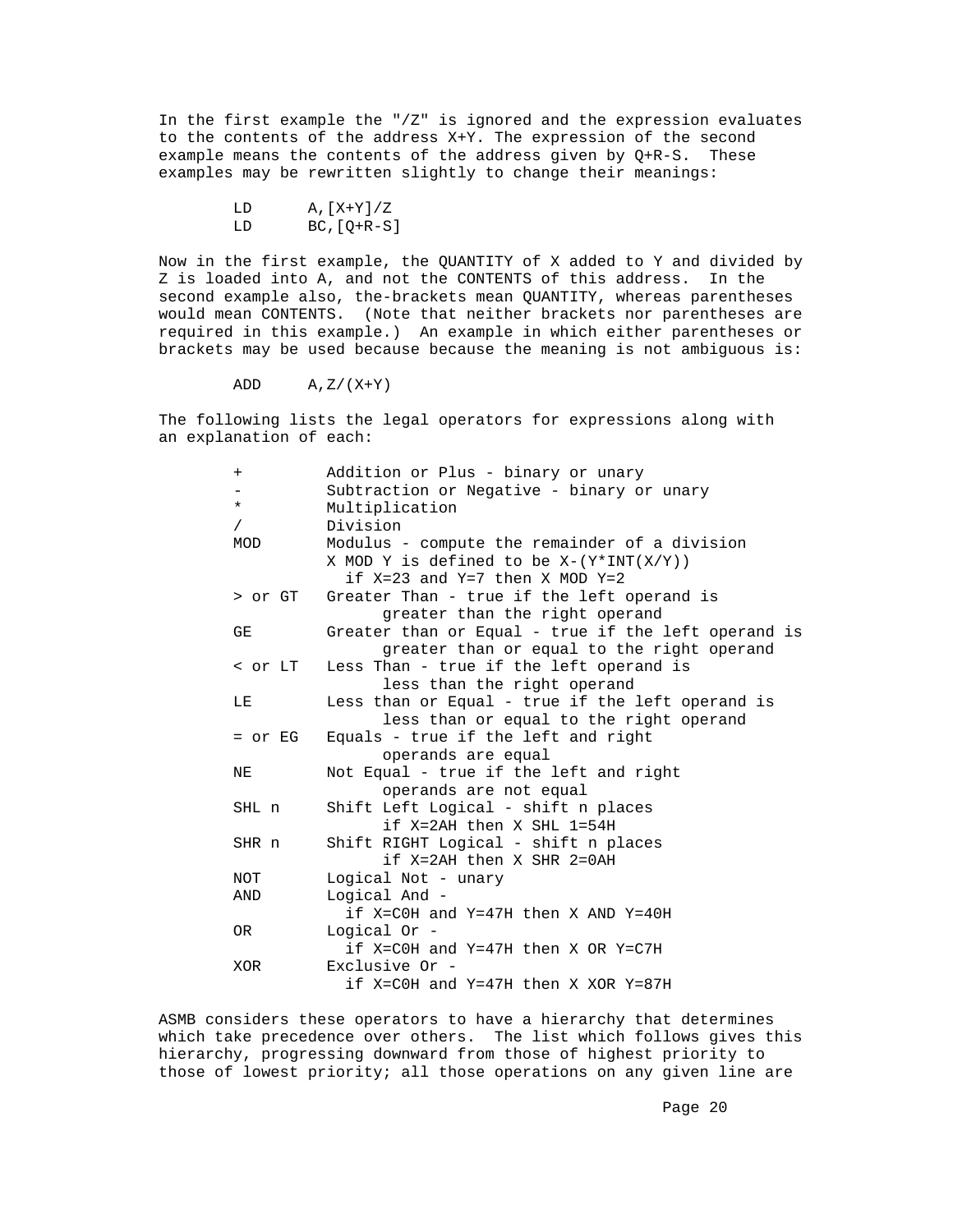of equal priority. Thus, operators which are on the same line of the hierarchy would be evaluated from left to right as they occur in an expression. However, operators or parts of expressions enclosed in parentheses or brackets are evaluated first, beginning with the inner most set. The hierarchy is:

```
*, /, MOD, SHL, SHR<br>+, - (unary)
+, - (unary)<br>+, - (binary
 +, - (binary)
          (unary)
 AND
 OR,XOR
 >, <, =, GT, LT, EQ, NE, LE, GE
```
 All operations not marked are assumed to be binary. If the result of an expression is 0, the expression is false; if the result of an ex pression is other than 0 (specifically -1), the expression is true. Also two operands which are equal result in a true expression; two that are not equal result in a false expression. This information is important for determining how to satisfy the IF operand. See the chapter on Conditional Assembly and Macros for more information on the IF statement. Also, see the chapter on Error Messages (specifically "Expression Error") for information on which of the above operators may be used with labels belonging to relative (REL) program segments.

 +++++++ Remarks +++++++

 The remarks field is free-format including any printable ASCII characters as long as the comment is preceded by a  $'i'.$  The remark may follow an opcode, operand, or label or may exist on a line by itself. The ';' may be in column one if it is desired to have the remark on a line by itself. Multiple blanks or tabs may be used before or within the remark to improve readability. A CR-LF terminates the remark. Remarks may appear on any line, ie, fol lowing any of the legal opcodes or pseudo-ops except TITLE and FORM.

Page 21 and the state of the state of the state of the state of the state of the state of the state of the state of the state of the state of the state of the state of the state of the state of the state of the state of th

 \*\*\*\*\*\*\*\*\*\*\*\*\*\*\*\*\*\*\*\*\*\*\*\*\*\*\*\*\*\*\*\*\*\*\*\*\*\*\*\*\*\*\*\*\*\*\*\*\*\*\*\*\*\* CHAPTER 4: PSEUDO-OPCODES RECOGNIZED BY THE ASSEMBLER \*\*\*\*\*\*\*\*\*\*\*\*\*\*\*\*\*\*\*\*\*\*\*\*\*\*\*\*\*\*\*\*\*\*\*\*\*\*\*\*\*\*\*\*\*\*\*\*\*\*\*\*\*\*

 The following section contains an alphabetical list of the pseudo-ops recognized by ASMB. They are all listed here for convenient reference; however, several-of the pseudo-ops are described in other sections. Certain of the pseudo-ops require labels; others require no label. More information on this may be found under "missing label" and "label not allowed" in the chapter on error messages. Macros and Conditional Assembly are explained in detail in a separate chapter.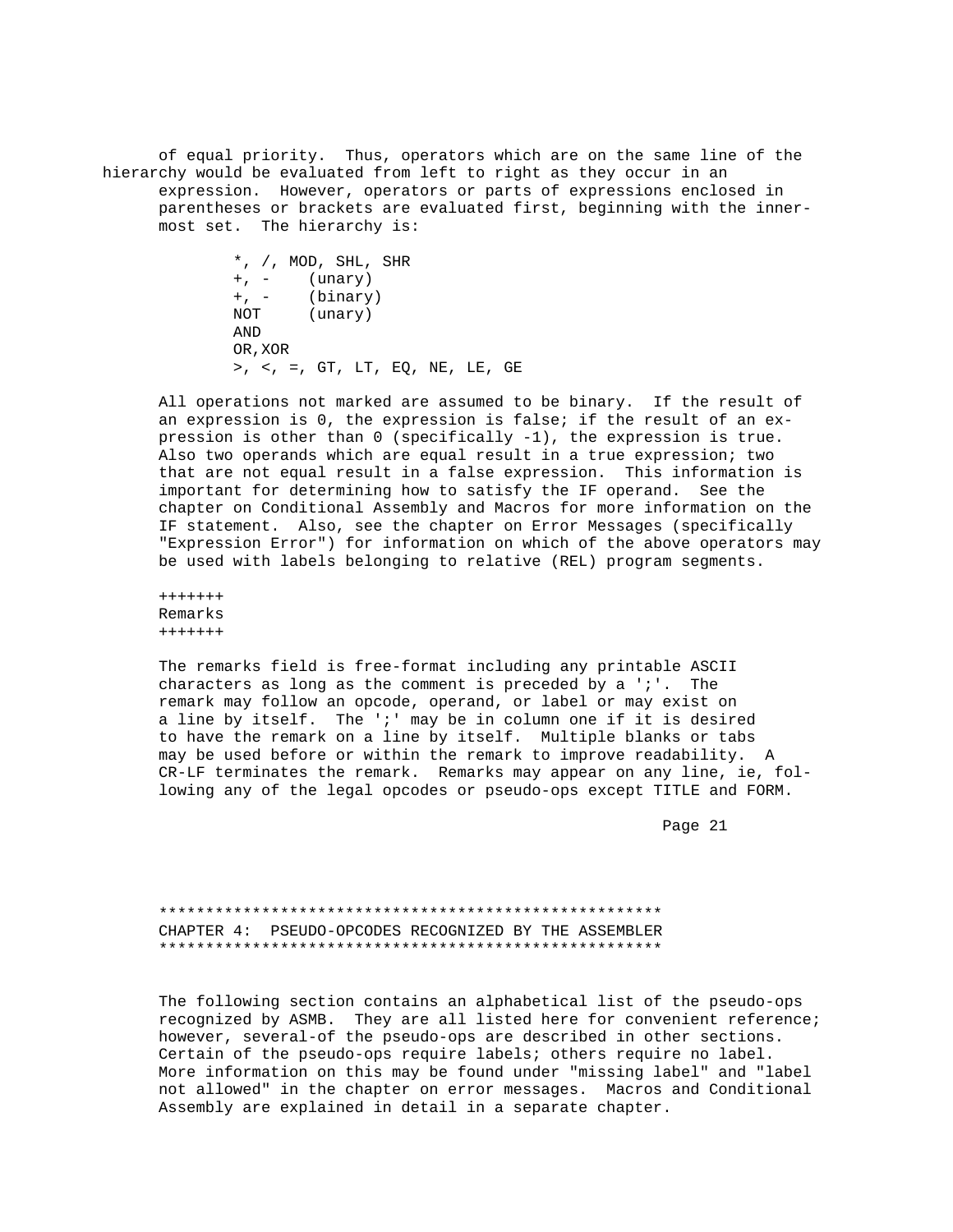+++++++++++++++++++++++++++++++ Alphabetical List of Pseudo-ops +++++++++++++++++++++++++++++++

 =========================== ABS (Absolute code segment) =========================== The ABS pseudo-op is described in the Source Code Segments section at the end of this chapter.

 ========================= COM (COMmon code segment) ========================= The COM pseudo-op is described in the Source Code Segments section at the end of this chapter.

========================

DATA (Data code segment)

========================

 The DATA pseudo-op is described in the Source Code Segments section at the end of this chapter.

#### ======================== DB or DEFB (Define Byte) ========================

 The DB pseudo-op is used to tell the Assembler to reserve a byte or string of bytes as data in the object code. The bytes may be speci fied using any of the forms of constants described in the Constants section of Chapter 3, or as a series of labels which have been previously defined or EQUated to a value. NOTE that if the value of the label or constant exceeds the range 0 to FFH (or its equivalent representation in decimal, octal, or binary), the DB will generate an expression error and insert a null. Also note that either of the terms DB or DEFB may be used. The format of the DB pseudo-op is

<Label:> DB <Item or List of Items>

Page 22 and the control of the control of the control of the control of the control of the control of the control of the control of the control of the control of the control of the control of the control of the control of

 where the label is optional and the item or list is any of: a byte, a string of bytes separated by commas, a string of ASCII characters, or an expression or string of expressions following the rules for expressions outlined in Chapter 3 (note that the expression must be equivalent to an absolute byte). The length of the string of bytes is limited by the length of a line for ASMB (80 total characters). A string of ASCII characters must be enclosed in single quotes. If it is desired to represent the single quote itself in a string, it must be given as two adjacent single quotes (''). Some examples will illustrate the use of DB:

> DB 'how are you?' (the string will be converted to ASCII bytes and stored in consecutive memory loca tions in the object code)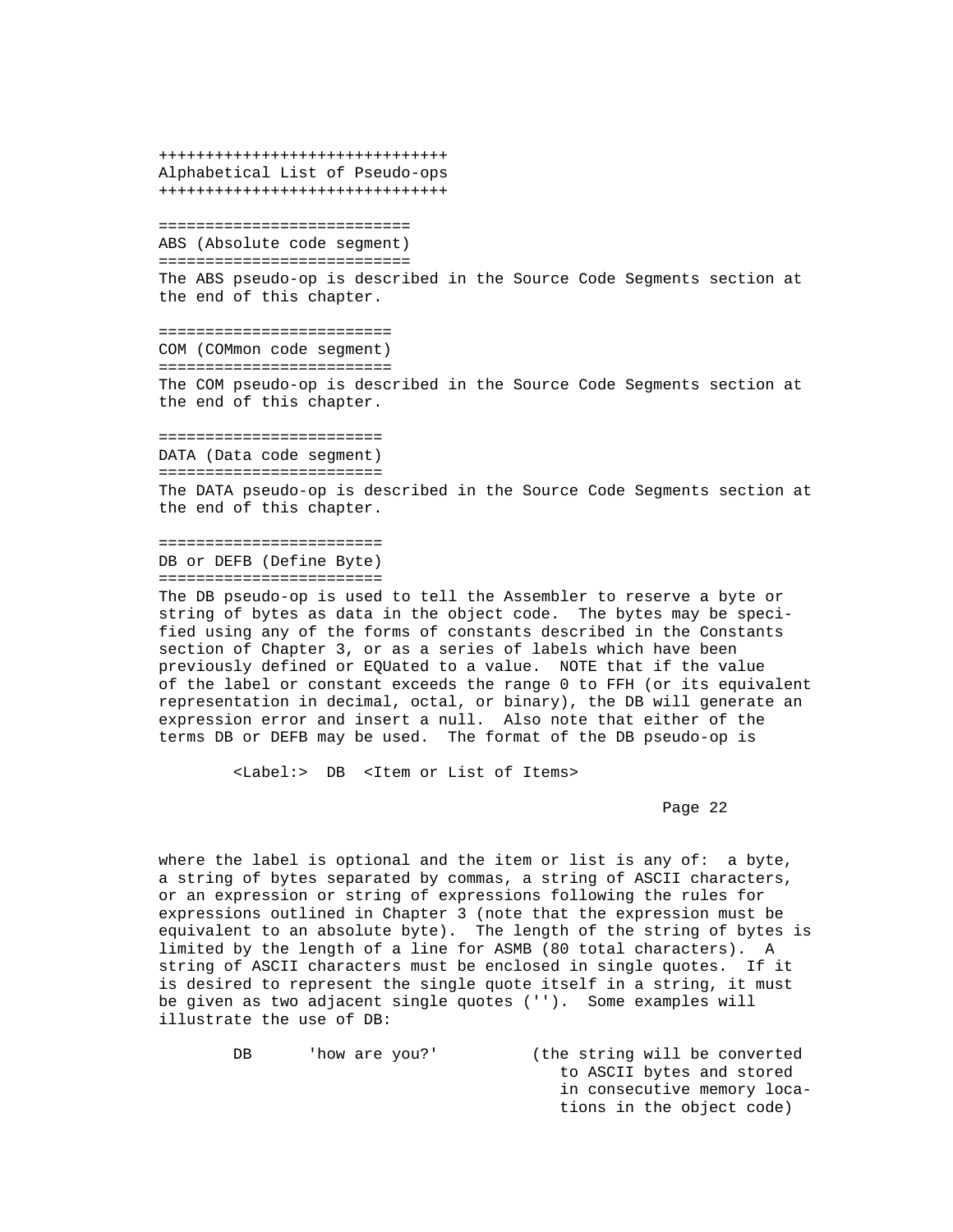are: FE,FC,FA,0A,0B,11)

=========================

DL or DEFL (Define Label)

=========================

 The DL pseudo-op is similar to the EQUate statement and is used to define the value of a label. The major difference between DL and EQU is that DL can be used to set a label to different values at different times in the assembly of a particular program. The format of DL is

<Label:> DL <Expression>

 where both the label and the expression are required. The expression may be in the form of another label or an arithmetic expression which is a combination of names or constants and which follows the conven tions for expressions outlined in Chapter 3. However, note that the expression can NOT be a string of bytes, nor can the expression use any EXTernal names. The DL command is exactly like the SET pseudo-op of some other assemblers. An example of its use follows:

| START: | LD  | $SP, \ldots$ |
|--------|-----|--------------|
|        | ፡   |              |
|        |     |              |
| COUNT: | DL  | 4            |
|        | LD  | A, COUNT     |
|        |     |              |
|        |     |              |
| COUNT: | DL  | COUNT-1      |
|        | LD  | B, COUNT     |
|        | :   |              |
|        |     |              |
|        | END | START        |
|        |     |              |

 In this example COUNT is redefined later in the source program from its original value. Note that only the original definition of COUNT need be changed for both of them to be changed upon re-assembly.

Page 23 and the state of the state of the state of the state of the state of the state of the state of the state of the state of the state of the state of the state of the state of the state of the state of the state of th

 It's important to note here that the DL command is quite unlike the DB, DM, DS, and DW commands although their formats all similar. These other commands all cause the Assembler to reserve a specified number of bytes in the object code, whereas DL is an Assembler DIRECTIVE but does NOT reserve any bytes. The DL statement is used to define a value or values internally to ASMB.

 =========================== DM or DEFM (Define Message) ===========================

 The DM pseudo-op is exactly similar to the DB pseudo-op except that the DM command sets the high bit (Bit 7) of the last byte in the string of bytes following the command, when this string is converted to object code. This is a very convenient feature for defining ASCII strings (in which Bit 7 is not used), provided the user-program tests this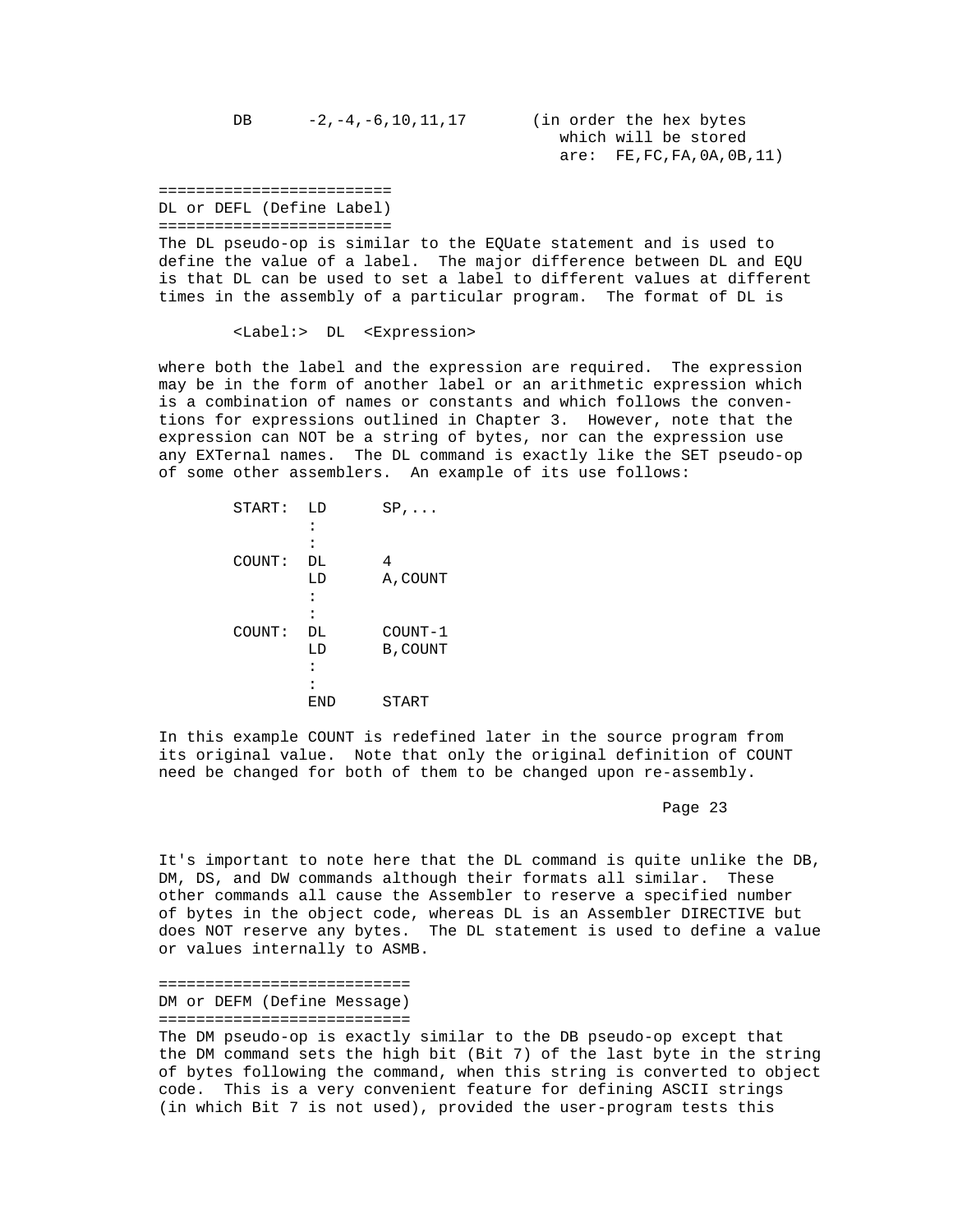bit to determine the end of a string. Note that the DB command leaves the high bit of the last byte unchanged. The format of DM is

<Label:> DM <Item or List of Items>

 where the label is optional and the item or list is any of: a byte, a string of bytes, a string of ASCII characters, or any expression or string of expressions following the rules for expressions outlined in Chapter 3 (expression must evaluate to be 8-bit absolute, however). As was the case for DB, a string of ASCII characters must be enclosed in single quotes ('). If it is desired to represent the single quote itself in a string, it must be given as two adjacent single quotes. An example of the use of DM is

the contract of the contract of the contract of CR: EQU 0DH LF: EQU 0AH the contract of the contract of the contract of STRING: DM 'this is a string',CR,LF the contract of the contract of the contract of

 In this example the last byte of the string (LF or 0AH) would be placed in the object code as 8AH with the high bit set. Note that the length of a DM command is limited to the 80-character total line length of ASMB. Allowing for a space in column 1, the characters "DM", a space, the opening "'", and the CR at the end of the line; this means that the maximum length of a single string using the DM command is 74 characters. However, preceding DB statements may be used to accommodate longer strings.

### =========================== DS or DEFS (Define Storage) ===========================

 The DS pseudo-op is used to tell the Assembler to reserve a specified number of bytes in the object code for storage. Note that ASMB will not insert any particular values in these reserved bytes. The format of the DS command is

<Label:> DS <Expression>

## Page 24 and the state of the state of the state of the state of the state of the state of the state of the state of the state of the state of the state of the state of the state of the state of the state of the state of th

 where the label is optional and the expression is either a constant or an expression which evaluates to an absolute and which follows the rules for expressions outlined in Chapter 3. Please note that all the terms of the expression used MUST have been previously defined in the source code or an error will result. A constant value of 1 causes ASMB to reserve one byte. An example of DS is

ADDRSTABL: DS 20

 in which 20 bytes are reserved by a program to be used as an Address Table of 10 entries (two bytes per entry). Note that either of the terms DS or DEFS is allowed by the Assembler.

========================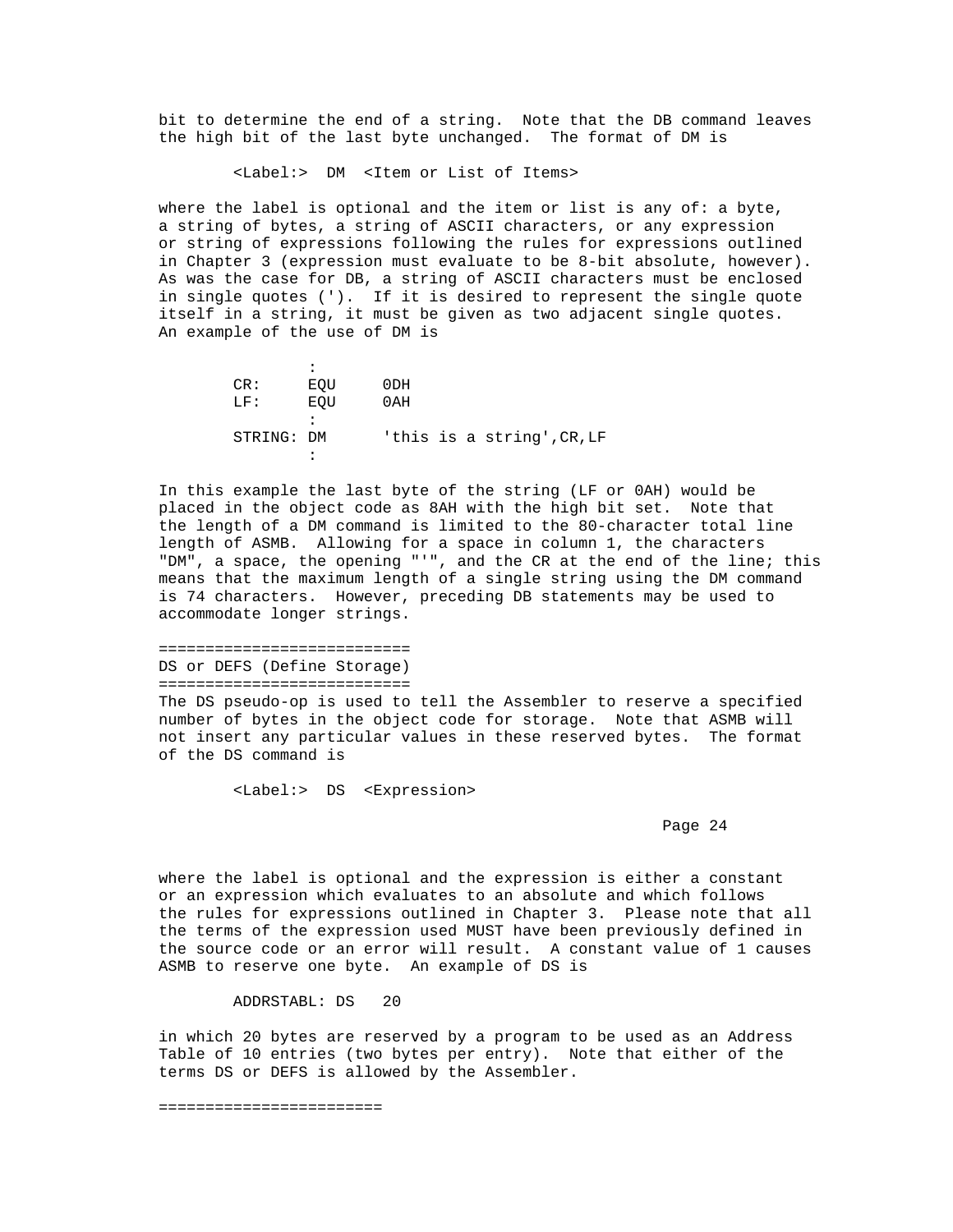DW or DEFW (Define Word) ========================

 The DW pseudo-op is used to tell the Assembler to reserve a word or string of words in the object code. A word is defined to be 2 bytes. Thus, the DW pseudo-op might be used to specify a look-up table of absolute addresses. The words may be specified using any of the forms of constants described in the Constants section above, or a label which has been previously defined or EQUated to a word. Note that either of the terms DW or DEFW is recognized by ASMB. Also note that the Assem bler places the low byte FIRST, treating every word of two bytes as though it were an address. For example, the word "0C923H" would appear in the object file as the two bytes, "23H" followed by "C9H". Likewise, if LABEL1 had been previously defined as "0C923H", a "DW LABEL1" would generate the same two bytes, "23H" followed by "C9H". This follows the conventions described elsewhere for expressions or labels used as ope rands anywhere in the source code. In general the DW pseudo-op is associated with addresses and the DB statement with data; however, this is by no means an absolute. The DW pseudo-op is a very convenient way for entering addresses because the user does not need to keep track of placing the low byte before the high byte; simply enter an address as it is written. The format of DW is

<Label:> DW <Item or List of Items>

 where the label is optional and the item or list is any of: a word, a string of words, or an expression or string of expressions following the rules for expressions outlined in Chapter 3 and evaluating to an absolute word or string of words. The length of the string of words is limited to the 80-character total line length expected by ASMB. However, successive DW commands may be given to accommodate longer tables of words.

 Unlike the DB statement, an expression which exceeds the legal range for a DW will not cause an "expression error". Instead, the expression will be evaluated modulus 65,536. See "value error" in the chapter on error messages for a further explanation of this. Note, however, that with the DW statement ASCII character strings longer than two bytes are not allowed. Some examples will illustrate these ideas:

| ֿאַרי | ' AA ' | (evaluates to 4141H) |
|-------|--------|----------------------|
| DW    |        | (evaluates to 0041H) |

Page 25 and the contract of the contract of the contract of the contract of the contract of the contract of the contract of the contract of the contract of the contract of the contract of the contract of the contract of th

 DW 'ABC' (illegal, expression longer than one word) DW 100H,1ACH,-814 (multiple expressions, evaluates to the hex bytes, in order. 00,01,AC,01,D2,FC)

 ===================== END (End of assembly) =====================

 The END pseudo-op is used to terminate assembly of a block of source code. The format of END is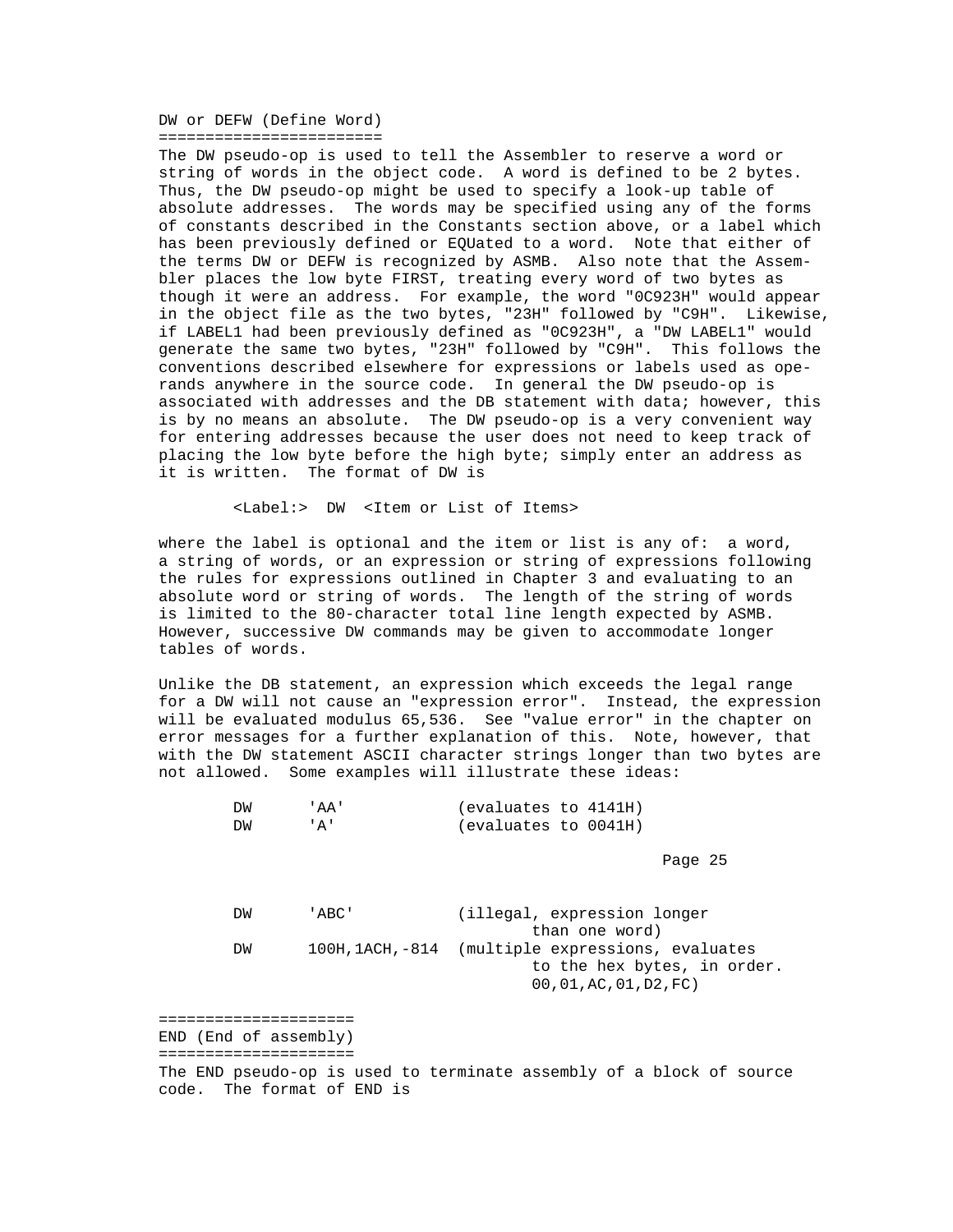#### <Label:> END <Expression>

 where the label is optional and the expression is subject to these rules: ONLY the main module of a program should have an expression or name following, and this module MUST have this expression. The expres sion should be equivalent to the entry point of the module at which execution will begin. All other modules are then terminated with the END statement alone and are thus considered by ASMB to be sub-modules. The reason for this convention is that the Linker/Loader must know in which of the modules and at what address to begin execution. The quantity in the Expression may contain any legal operators (see section on Expressions in Chapter 3). Following is a sample use of the END statement to terminate assembly of a main module:

| F.NTRY               | MAIN      |
|----------------------|-----------|
| T.D                  | SP, 1800H |
| $\ddot{\phantom{a}}$ |           |
| $\mathbf{r}$         |           |
| END.                 | MATN      |
|                      |           |

 whereas this example shows termination of a sub-module to be linked to the main module:

|        | F.XT | MAIN |
|--------|------|------|
| BEGIN: | LD   | A,10 |
|        | :    |      |
|        | :    |      |
|        | END. |      |
|        |      |      |

 The END command is a signal to the Assembler that a logical body of code is complete. Therefore, only one END statement should appear in a module. Should the END appear in the middle of a block of code, everything following the statement will be ignored by ASMB.

 ============================ ENDIF (END of IF definition)

============================

 The ENDIF pseudo-op is used to terminate Conditional Assembly of a block of code which follows an IF statement. The formats of IF and ENDIF are described in detail in the following chapter on Macro and Conditional Assembly.

e de la provincia de la provincia de la provincia de la provincia de la provincia de la provincia de la provincia de la provincia de la provincia de la provincia de la provincia de la provincia de la provincia de la provin

 ===================================== ENTRY (Entry point for these modules) =====================================

 A program module may be assembled with unresolved addresses providing they are declared EXTernal in that module. Any address declared EXTernal to one module must be declared an ENTRY in another module. These two modules are eventually linked. Since these addresses are unresolved, they are represented in the EXT and ENTRY statements as label names. The names then become a part of the .REL file. The Linker/Loader reads the .REL files at run time, determines the unre solved addresses, and places their correct values in those bytes which expect the addresses. If the Linker is unable to resolve an address,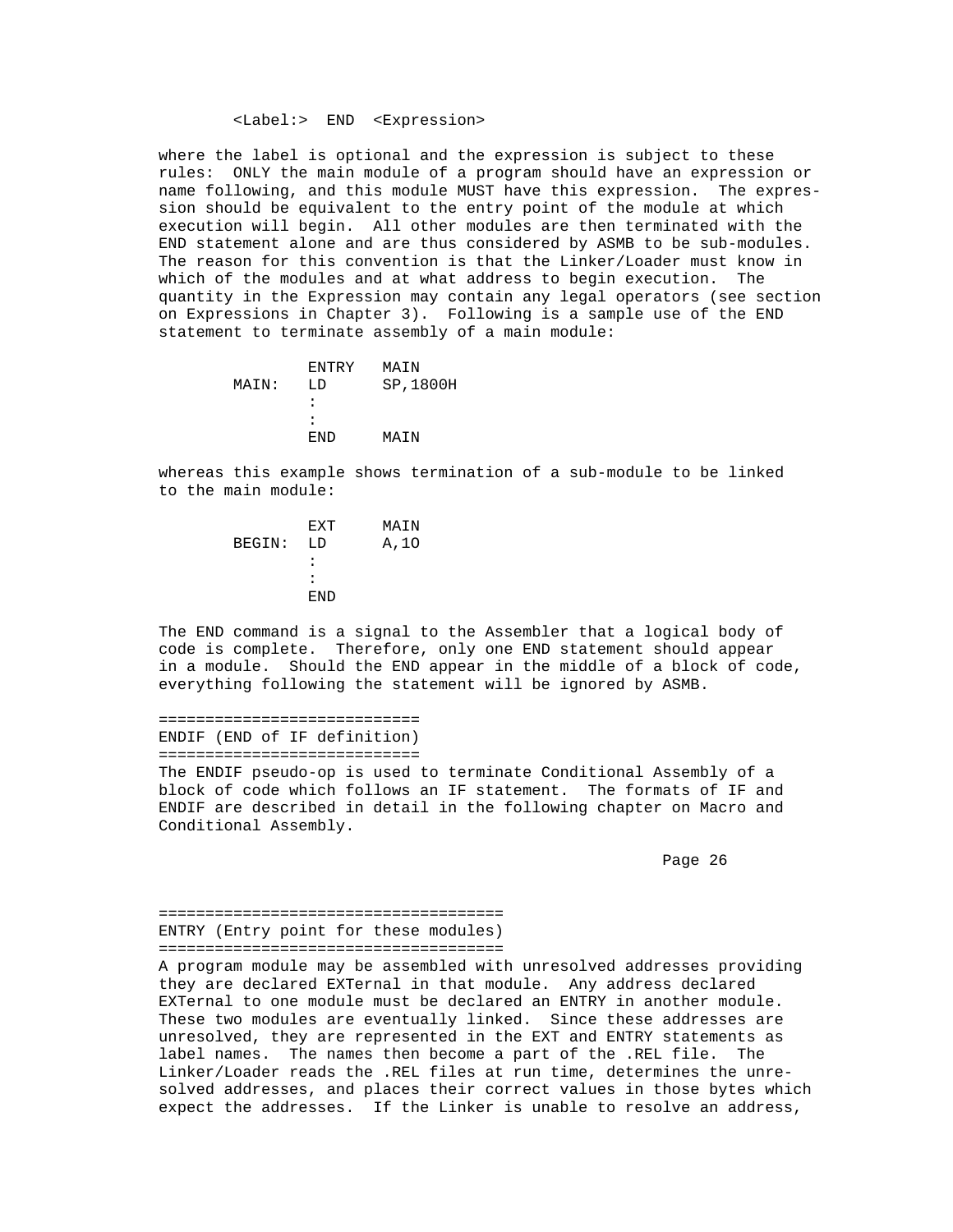it prints the undefined label name an the console followed by an asterisk (see Part II for more information on LINK).

 The ENTRY pseudo-op is used to declare in a source-file that that file contains the entry point(s) of the listed names. These names may be label names of subroutines, or program or data blocks. The format of the ENTRY command is

(no label) ENTRY <Namel,Name2,...>

 The number of names used as operands of the ENTRY pseudo-op is limited only by the total line length (80 characters). Extra names in ENTRY not actually defined in the source-file will produce the error message "undefined symbol". ENTRYs may appear anywhere within a program module, but are typically written at the top of a file to be easily seen in the print-listing. ENTRY labels (standing for corresponding addresses) can be referenced by any other module which declares those names to be EXTernal (see EXT section). Refer to Part II on the Linker for information on linking these modules at run time.

 Below is an example of a module which uses an ENTRY statement to demark two subroutines and a table of data:

|         | ENTRY        | METRIC, ENGLIS, CONTBL          |
|---------|--------------|---------------------------------|
| METRIC: | $\mathbf{1}$ | ; metric-to-English conversions |
|         | ٠            |                                 |
|         | RET          |                                 |
| ENGLIS: | $\mathbf{1}$ | ; English-to-metric conversions |
|         |              |                                 |
|         | RET          |                                 |
| CONTBL: |              | ; conversions table             |
|         | <b>END</b>   |                                 |
|         |              |                                 |

 The corresponding example of a program module which calls these sub routines is given with the description of EXTernals.

 ============ EQU (Equate) ============ The EQU pseudo-op is used to inform the Assembler that two named quantities are equivalent. The format of EQU is

<Label:> EQU <Item>

Page 27 and the contract of the contract of the contract of the contract of the contract of the contract of the contract of the contract of the contract of the contract of the contract of the contract of the contract of th

 where the label is required and the item is any of: a constant, an address, a label, or an expression following the rules given in Chapter 3. Note that all the terms of the expression MUST have been previously defined. Also, the expression may NOT involve the names of any EXTernals.

 The EQU statement is used to equate a label to a particular value. Once this label is defined, it is defined for the entire source program. The DEFL command should be used for labels which are to change within a module. EQU is a useful statement for simplifying or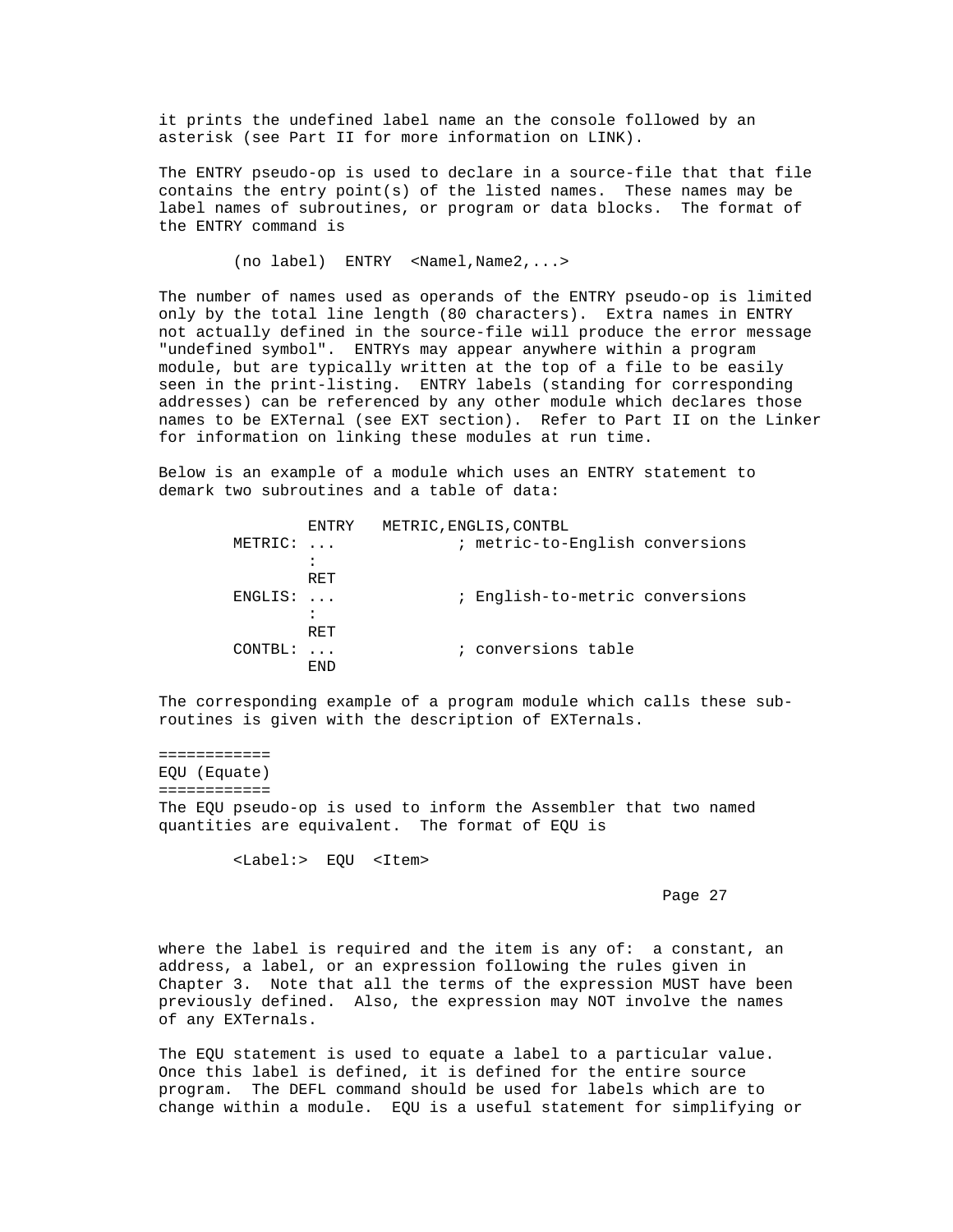clarifying source code. For example suppose the ASCII characters for carriage return (CR) and line feed (LF) were to be used throughout a source program. Instead of using their values, a clearer procedure would be to enter the lines:

 CR: EQU 0DH LF: EOU 0AH

> somewhere in the source program and then use the names "CR" and "LF" to stand for the values as in:

> > STRING: DB 'end of text',CR,LF

 The EQU statement is also very valuable for changing a quantity quickly and in all places. Suppose that it is desired to test a program with different values for a timer. Suppose further that this value is used 10 times throughout the source code. If the original value is used in each of those 10 places, then all 10 will have to be changed to change the timer. However, if each of the 10 places uses the label "TIMER" and the following statement appears somewhere in the module:

TIMER: EQU <value>

 then this statement can very easily be changed by editing. This as sures upon re-assembly that all the places TIMER occurs will be changed.

 ===================================== EXT or EXTRN (these modules External) =====================================

 Using ASMB, program modules may be assembled with unresolved addresses. The EXT pseudo-op is used to declare in a source-file that that file must depend on some other module(s) to satisfy certain EXTernal names. The EXT and corresponding ENTRY names become parts of the two .REL files; the addresses are then resolved at run time. Further informa tion about this is described in the first paragraph under the ENTRY pseudo-op; information about linking and running files is given in Part II on the Linker. The format of the EXT command is

(no label) EXT <Name1,Name2,...>

 where the names may be label names of subroutines, or program or data blocks. Note that Module Names under the NAME pseudo-op may NOT be used in the EXT fields of other modules. The number of names used as operands in an EXT pseudo-op is limited only by the total line length

Page 28 and the state of the state of the state of the state of the state of the state of the state of the state of the state of the state of the state of the state of the state of the state of the state of the state of th

 of ASMB (80 characters). Either of the forms EXT or EXTRN is accepted by the Assembler. EXTs may appear anywhere within a program module, but are typically written at the top of a file to be easily seen in the print-listing. When the assembled modules are linked and run, all EXTs must be satisfied by corresponding ENTRYs in other modules or the Linker will return an error message.

 It is important to note that label names declared EXTernal to a module may be used as operands within the module, but may NOT be used in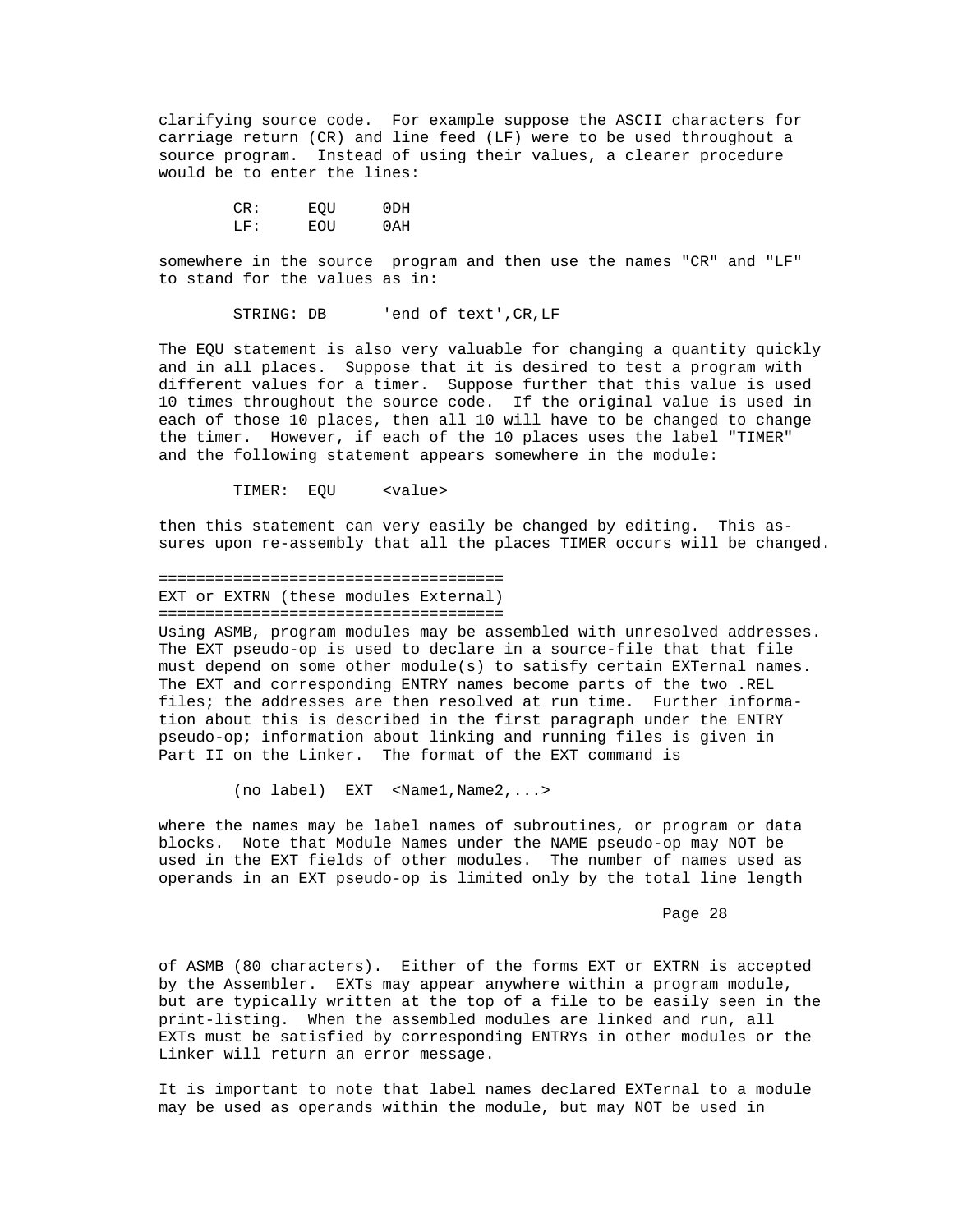expressions. For example the following lines would be legal:

 EXT COUNT : : LD A,COUNT :

whereas the following would be illegal and would generate an error:

 EXT COUNT : : LD A,COUNT+3

> Also note that a label name declared as an EXTernal to a module may NOT be redefined (ie, used in the label field) within that module.

> Below is an example of a module which uses an EXTernal statement to declare the names of two outside subroutines and a table of data:

 EXT METRIC,ENGLIS,CONTBL START: ... the contract of the contract of the contract of LD HL, CONTBL<br>LD A, (HL) LD A, (HL)<br>CALL METRIC METRIC : INC HL<br>LD A, LD A, (HL)<br>CALL ENGLIS CALL ENGLIS<br>END START START

 The corresponding example of the module which contains these subrou tines is given with the description of ENTRY pseudo-ops.

 ===================== FORM (paper Formfeed) ===================== The FORM command is used to advance the paper in a print listing to the top of the next page. The format of FORM is

(no label) FORM (no operands)

Page 29 and the state of the state of the state of the state of the state of the state of the state of the state of the state of the state of the state of the state of the state of the state of the state of the state of th

 FORM is used for clarity in a print-listing, as the beginning of a routine can be more clearly identified if it starts at the top of a page. The FORM command in the source code will not be printed on the listing. Multiple FORM commands may also be used; however, each page will be numbered and titled by ASMB. The command "EJECT" may be used in exactly the same way as FORM to force a paper-feed to the top of the next page.

 The Assembler implements FORM by issuing a series of linefeeds to the printer; the number of linefeeds needed to reach the next page is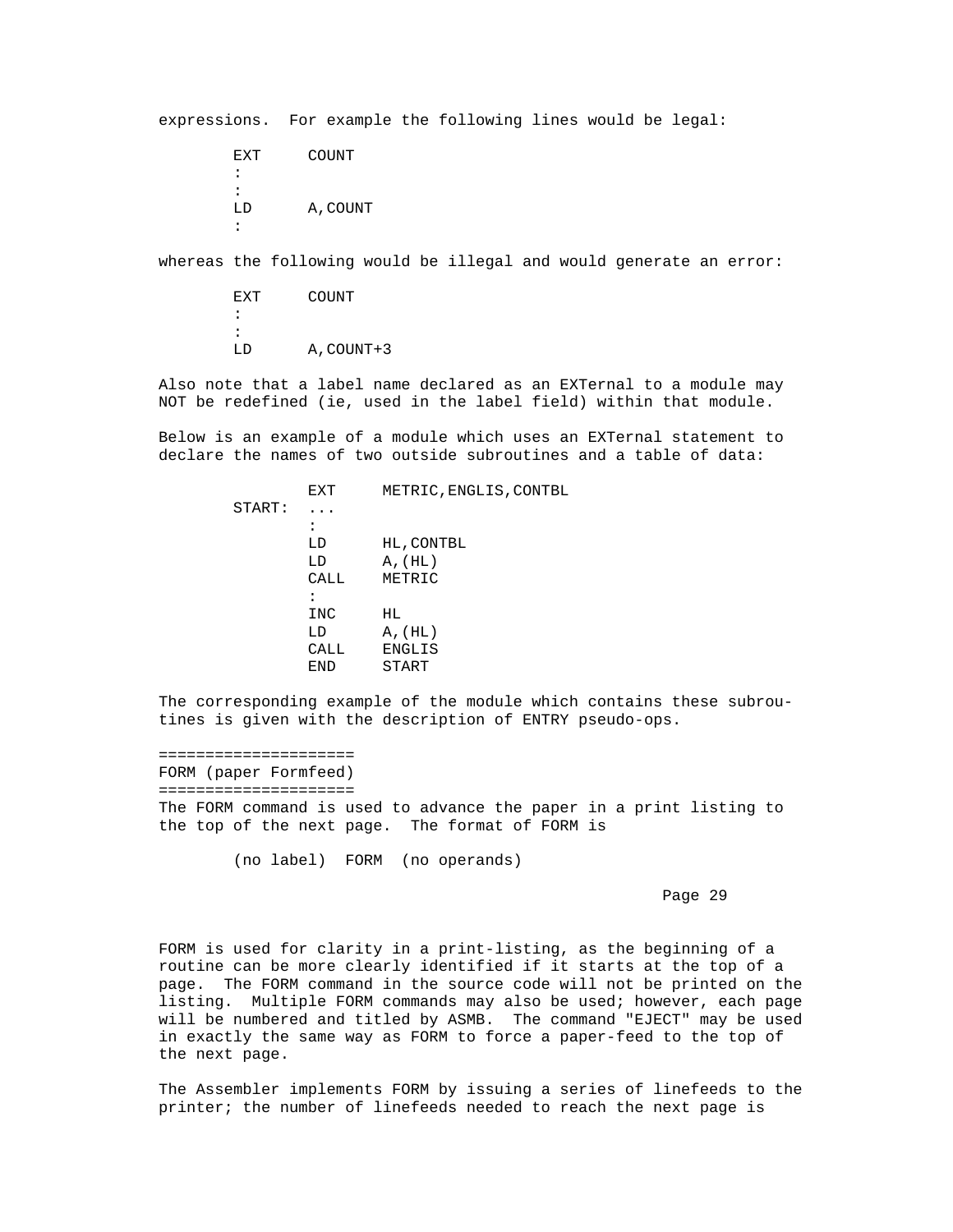determined by ASMB from the TOP= and PAGE= options. The only exception to this is that when TOP=0 has been-selected, an actual formfeed character is issued to the printer. In this case the printer will advance according to the paper size for which it is designed.

 =============================== IF (begin Conditional Assembly) =============================== The IF pseudo-op is described in the following chapter on Macro and Conditional Assembly.

 ====================================== \*INCLUDE (Include the given disk file) ====================================== The \*INCLUDE pseudo-op is used to specify a source-file on disk which is to be included in the assembly of the present source. The format of the \*INCLUDE command is

\*INCLUDE <d:filename.ext>

 where d stands for the disk drive letter (A-D), and filename is the user's disk filename, which may or may not include a 3-letter extension. If the disk drive letter is omitted, ASMB assumes the file is on the current drive. It is IMPORTANT to note that the \*INCLUDE statement MUST begin with the asterisk in column one. Hence, NO label field is permitted with this opcode. The filename may follow the \*INCLUDE after at least one delimiter (space or tab). Another important point to notice about the \*INCLUDE is that all of the given file is included in the present file. Hence, if the included file has an END statement, this END statement will terminate assembly of the present source when it is encountered. An example will illustrate this; suppose this is the source-file to be assembled:

| BEGIN: LD |                          | $SP, \ldots$ |
|-----------|--------------------------|--------------|
|           | $\ddot{\phantom{a}}$     |              |
|           | $\ddot{\phantom{a}}$     |              |
|           | *INCLUDE A: USERFILE.Z80 |              |
|           | LD                       | $HL$ ,       |
|           | LDIR                     |              |
|           | F.ND                     |              |
|           |                          |              |

and suppose the following is USERFILE.Z80:

| START: LD |      | $BC, \ldots$ |
|-----------|------|--------------|
|           | T.D. | $DE, \ldots$ |
|           | END. |              |

Page 30 and the state of the state of the state of the state  $\sim$  Page 30  $\,$ 

 Because the USERFILE contains an END statements the Assembler will never see the LD and LDIR instructions of the source-file. Assembly will be terminated following the inclusion of USERFILE. To avoid this problem simply leave off the END statements of files which are to be INCLUDED in the assembly of other files, or put the \*INCLUDE statement as the.last one in a source program and leave off that source's END statement.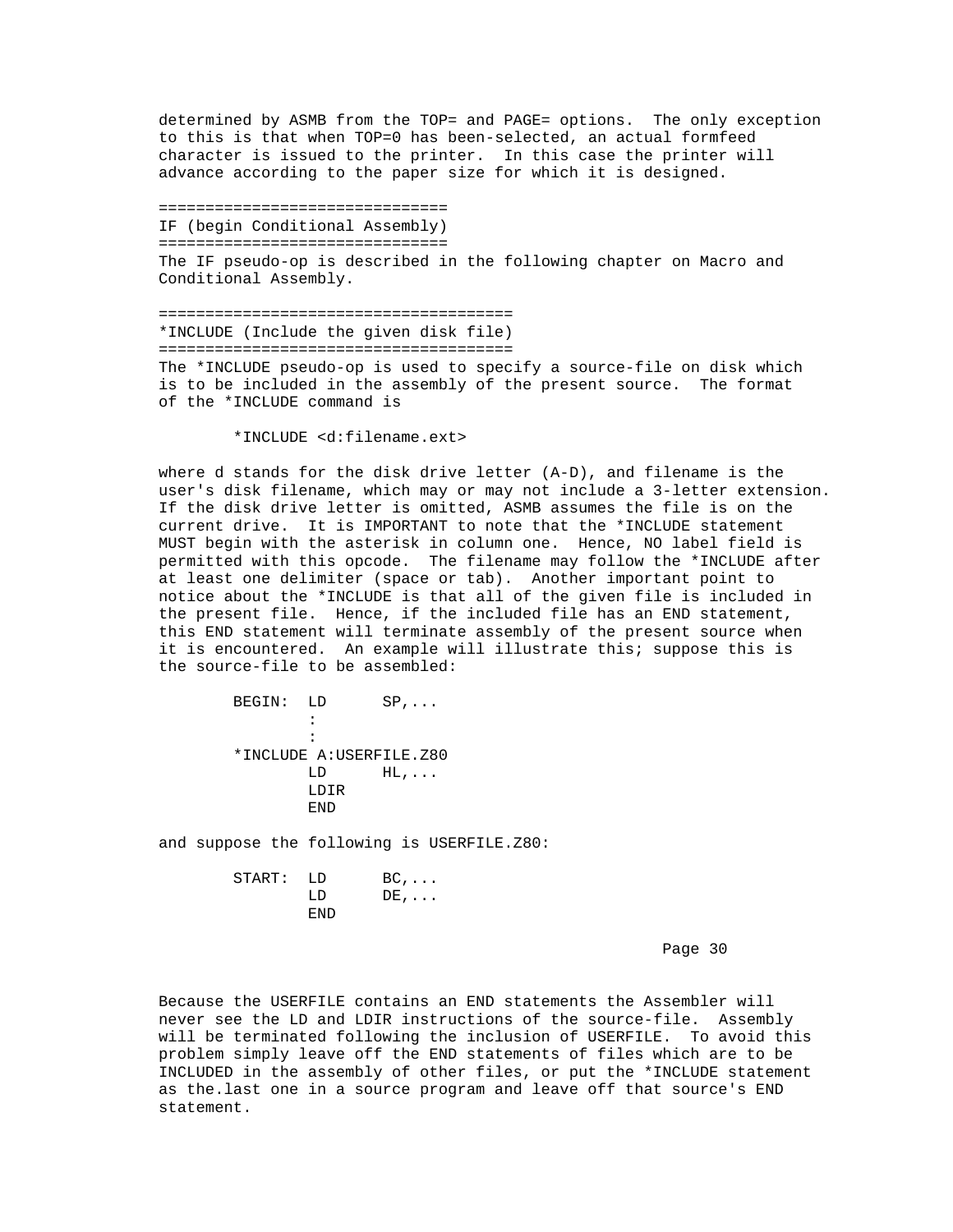The \*INCLUDE statement is particularly useful in conjunction with Conditional Assembly blocks of code (see the discussion of the IF statement in the next chapter). For example a file may be INCLUDEd depending on whether or not an IF statement is satisfied. Also, the IF statement can be used to determine which of several files will be INCLUDEd. An example of this use of \*INCLUDE follows; one of three different files will be included and the others ignored dependent on the value of the label DECIDE (defined earlier in the source):

the contract of the contract of the contract of the contract of the contract of the contract of IF DECIDE EQ 0 \*INCLUDE A:MOVROUTN.Z80 ENDIF<br>IF DECIDE EQ 1 \*INCLUDE B:SAVROUTN.Z80 ENDIF<br>IF DECIDE EQ 2 \*INCLUDE LOADROUT.Z80 ENDIF : :

> where the first file would be found on drive A, the second on drive B, and the third on the current drive. The entire block of code above could be put in a file of its own called DECIDFIL. The user source file would initialize the variable DECIDE using an EQU or DL statement and give the command "\*INCLUDE DECIDFIL". Then, based on the value of DECIDE, the routine which would be included would be either the move, save, or load routine above.

 \*INCLUDEs may be nested up to four levels; more than this will generate a nesting error. The example above illustrates two levels of nesting: the user file INCLUDEs the file DECIDFIL, which in turn INCLUDEs one of the files MOVROUTN, SAVROUTN, or LOADROUT. It is also possible to write a source program which consists of \*INCLUDEs only.

 ================================================== LIST (use following commands to generate Listings) ================================================== The LIST pseudo-op is used to set the Assembler print-listing options. This at NO TIME affects the actual object code put out by ASMB. It is simply used to suppress undesired or repetitive sections of the listing file. The format of the LIST statement is

(no label) LIST <Option1,Option2,...>

Page 31 and the state of the state of the state of the state of the state of the state of the state of the state of the state of the state of the state of the state of the state of the state of the state of the state of th

 where the options are taken from the list of six legal operands which follows this paragraph. The number of options which may be placed on a line is limited only by the line length. However, 3 options is the practical limit because more than this will result in duplicate or conflicting options. Options may be given in any order. If conflic ting options are given (conflicting options are the pairs gen-nogen,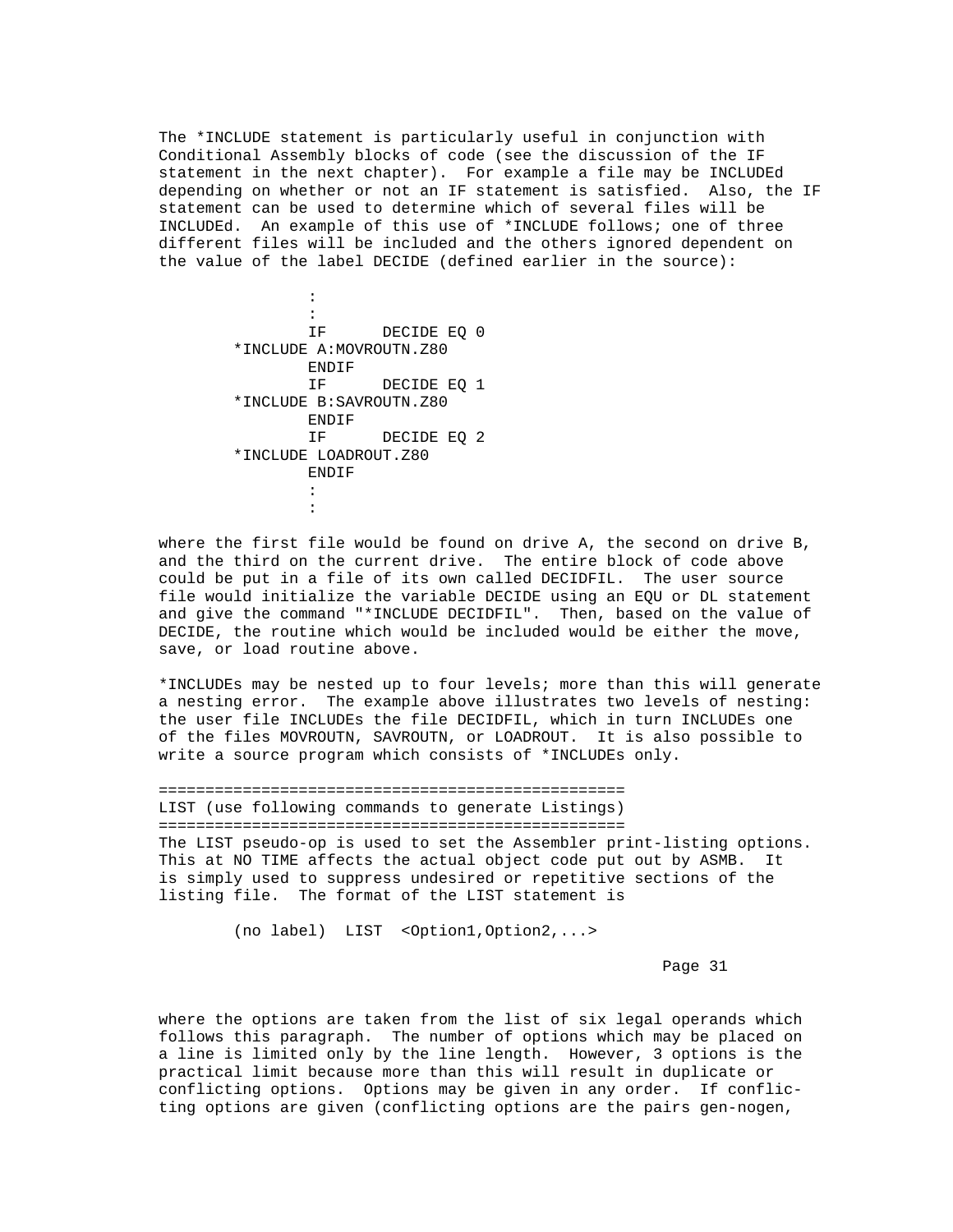cond-nocond, on-off), only the last one of the pair on the line will be used.

 The LIST command may be used as often as desired throughout a source code file. However, note that if the List Options of Chapter 2 are issued at the time of the CALL of ASMB, these will override any corres ponding LIST commands given in the SOURCE. For example if the List Option "Gen" is specified when calling ASMB, all "Nogen" operands of LIST in the source would be overridden. However, the OTHER operands of LIST in the source would still be effective. Following are the six allowable operands of the LIST pseudo-op. Information on the use of List Options when calling ASMB will be found in Chapter 2.

 ------------------------------- OFF (turn Off assembly listing) -------------------------------

> Suppress print-listing until end of code or an ON option. This option is de-selected when assembly of a program begins (before encountering a LIST pseudo-op).

 ----------------------------- ON (turn On assembly listing) -----------------------------

 List print-listing to disk-file or console until end of code or an OFF option. ON is the default when assembly of a source file begins.

 ------------------------------------------- COND (begin listing Conditional Assemblies) -------------------------------------------

 Force the generation and printing of all blocks of code which are parts of IF definitions, until end of code or a NOCOND option. COND is the default when assembly of a source file begins; therefore, it would generally be expressed only to override a previous NOCOND option. Note that COND forces the printing of IF statements but NOT the assembly of them; that is determined by whether the IF statement is true or false.

 ------------------------------------ GEN (begin listing Generated Macros) ------------------------------------

 Force the printing of the Macro expansion following every Macro call, until end of code or a NOGEN option. GEN is the default when assembly of a source file begins; therefore, it would generally be selected only to override a previous NOGEN option.

--------------------------------------------

NOCOND (do Not print Conditional Assemblies)

--------------------------------------------

 Force no printing of IF or ENDIF statements and no printing of IF definitions (the code following the IF) if the IF statement is false.

Page 32 and the state of the state of the state of the state of the state of the state of the state of the state of the state of the state of the state of the state of the state of the state of the state of the state of th

 In other words an IF definition which is not assembled due to its being false will not be listed in the print-listing either. This option will remain selected until the end of code or a COND option. The option is de-selected when assembly of a program begins and thus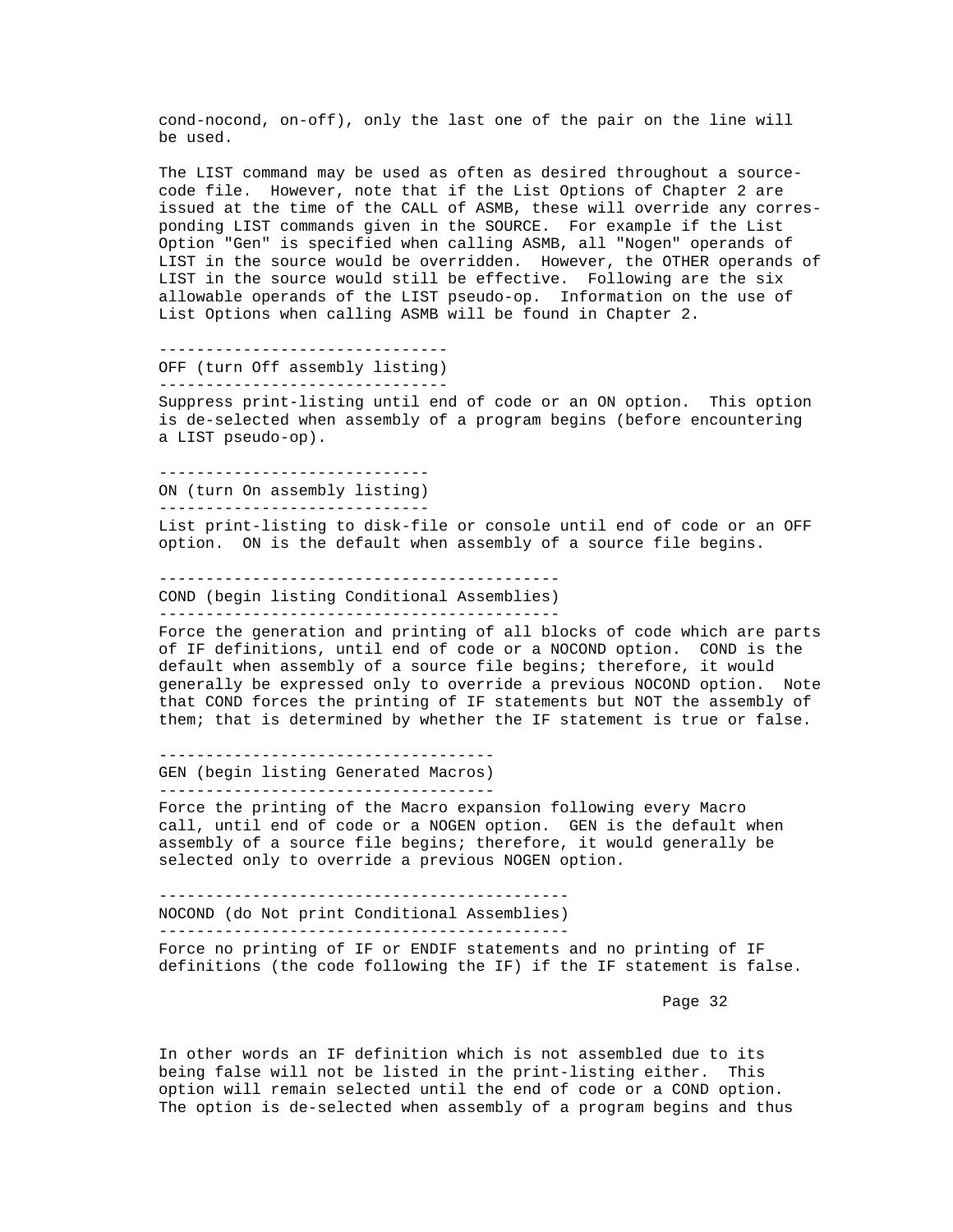must be first selected using the LIST pseudo-op. Selection of NOCOND in NO WAY affects the object code of an assembled file.

 ------------------------------------- NOGEN (do Not print Generated Macros)

-------------------------------------

 Force no printing of Macro expansions. However, note that Macro definitions are always printed as are the Macro calls themselves; it is only the code which the Macro generates which is not printed. This option will remain selected until the end of code or a GEN option. The option is de-selected when assembly of a program begins and thus must be first selected using the LIST pseudo-op. Selection of NOGEN in NO WAY affects the object code of generated macros of an assembled source file.

 ============================== MACRO (begin Macro definition) ============================== The MACRO pseudo-op is described in the following chapter on Macro and Conditional Assembly.

 =========================== MEND (Macro definition End) ===========================

 The MEND pseudo-op is used to terminate the block of code which forms a Macro Definition. The formats of MACRO Definitions and Calls, and the MEND statement are described in detail in the following chapter.

==================

 NAME (module Name) ==================

 The NAME pseudo-op is used to assign a name to a particular module for use by the Linker. This name is, however, written in alphanumerics so it is also useful to the programmer for remembering the purpose of the module. The format of NAME is

(no label) NAME <Module Name> (1-6 characters)

 where the module name should follow the same syntax rules as for labels. The NAME statement is optional; it is not required for linking of modules. However, if the NAME statement is omitted, the Assembler automatically assigns the first six characters of the filename to be the module name. Note that NAME is different from TITLE. The TITLE statement merely tells ASMB to print a heading at the top of each page of the listing but has no effect on the object code; NAME forces the name of the module to be saved as part of the .REL file. Thus, a library manager program is able to locate .REL files by name.

Page 33 and the state of the state of the state of the state of the state of the state of the state of the state of the state of the state of the state of the state of the state of the state of the state of the state of th

 ============ ORG (Origin) ============

 The ORG pseudo-op sets the Assembler location counter and is used when it is desired to start assembly of a block of code at a particular address. This location may be set by the user to be absolute, or it may be left up to the Assembler to determine the value of the ORG. The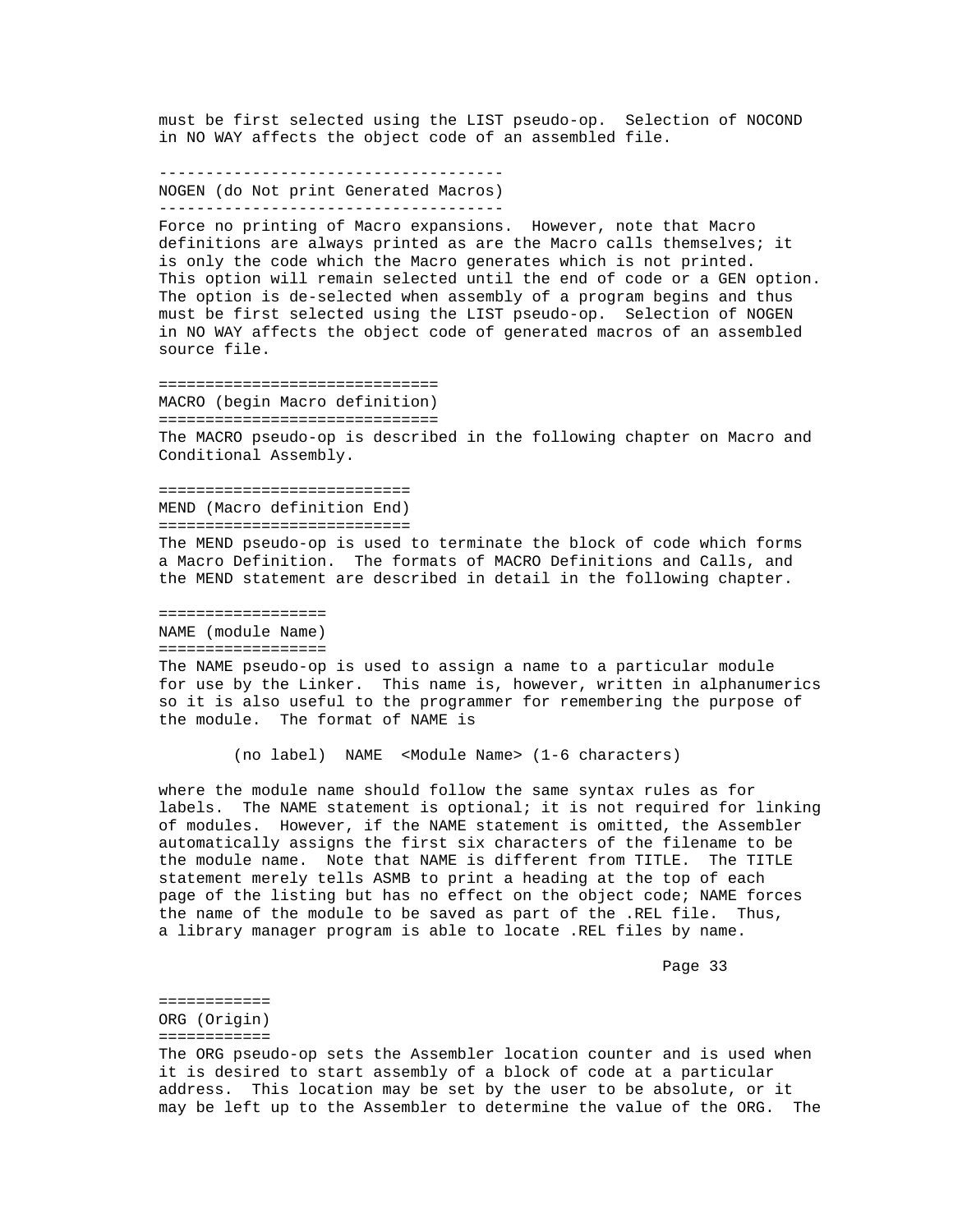location counter may be set to a value as often as desired in a source. program; that is, multiple ORG statements may be used. The format of the ORG is

<Label:> ORG <ABS Address, Label Name, or Expression>

 where the label is optional but the expression or address is required. The VALUE of the ORG (ie, the address of the first statement following the ORG) is determined by the value of the label or expression. Note that all the terms used in the expression MUST have been previously defined. The TYPE of code segment which will follow the ORG is determined by the type of code segment to which the label or expression belongs. For example, the statement "ORG LEFTOFF" would continue a COMmon area if LEFTOFF belonged to a COMmon area, and would continue a RELocatable area if LEFTOFF belonged to a RELocatable program area. In either case, however, the value of the ORG would be determined by the value of LEFTOFF. The statement "ORG 100H" would begin an ABSolute program area since the address is absolute. Note that the ORG pseudo-op does not reserve any bytes, but merely specifies an address at which those bytes are to begin.

=============================== REL (Relocatable code segment) ============================== The REL pseudo-op is described in the Source Code Segments section at the end of this chapter.

 ==================================== REM (Remark beginning in column one)

====================================

The REM statement is another method of designating a remark; however, REM assures that the remark is always printed beginning in column 1 of a print-listing without any characters preceding (as with the ";"). The REM pseudo-op itself is never printed as is also the case with the FORM and TITLE printer-controls. The format of REM is simply

(no label) REM <Remark Phrase> (as many char. as will fit line)

 Some printers (for example the CROMEMCO 3700-series Printers) will expand a line if the line contains the Control-N (0EH) character. This is the reason for the REM statements to be able to give this character at the beginning of a remark and have the printer expand the line to make it more noticeable. However, when using the ^N feature, the user must take care that the remark to be printed does not exceed HALF the width specification of the Width= option. For example most listings use the default value of Width=79; thus, the number of char acters in the REM statement which uses the ^N should not exceed 39. This is to prevent the printer from printing off the side of the paper. Also note that the maximum length of a REMark is 74 characters.

Page 34

 =============================================== TITLE (Title to be printed at top of each page) =============================================== The TITLE pseudo-op is used to print a title at the top of each page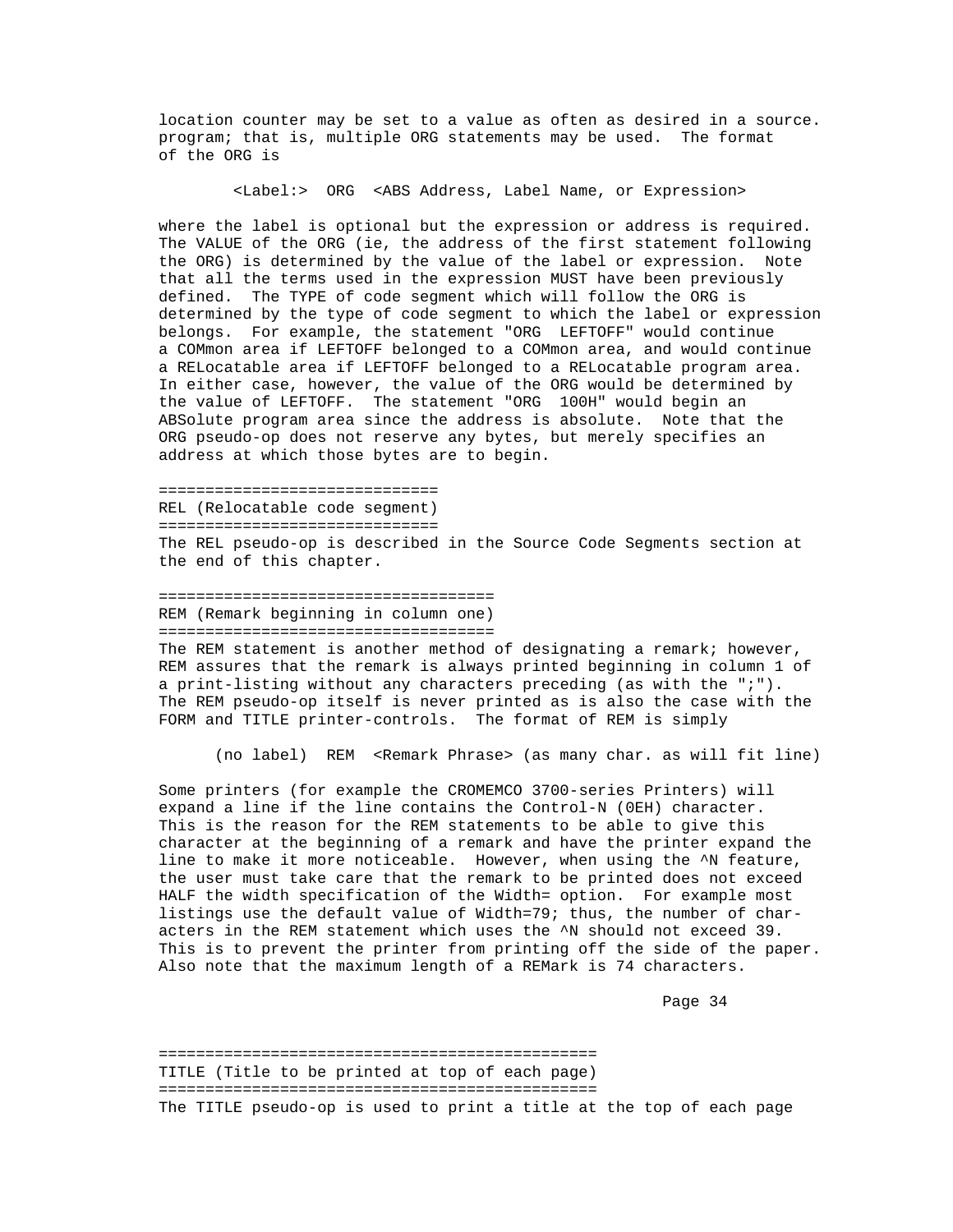a print-listing beginning in column 1. The format is simply

(no label) TITLE <Title Phrase> (as many char. as fit on line)

 As with the REM statement, the Title Phrase may contain the character Control-N (0EH). On CROMEMCO 3700-series printers this character will expand the line to twice its normal width. For this reason when using the ^N in a TITLE statement, the number of characters in the Title Phrase should not exceed half the number of characters which will be specified in the Width= option. The TITLE command should be the first line of a program in order to be printed on Page 1 as well as the other pages. Note that titles may be changed in the middle of a source program simply by giving a new TITLE command. Also note that in such a case TITLE causes an automatic FORM feed. The maximum length of a Title Phrase is 72 characters; strings longer than 72 are truncated. The Assembler inserts a blank line where the Title Phrase would be if TITLE is not specified.

Page 35 and the state of the state of the state of the state of the state of the state of the state of the state of the state of the state of the state of the state of the state of the state of the state of the state of th

 ++++++++++++++++++++ Source Code Segments ++++++++++++++++++++

 Perhaps the single most important feature of the CROMEMCO Assembler is its ability to generate relocatable code. This feature allows a user to assemble a number of modules of source code separately, and link them together in any order at run time. It also means that the object code can be executed at nearly any address in memory (it is generally not advised to assemble and run programs over portions of CDOS). The Assembler can assemble all data in locations separate from the program area so that either area may be programmed into ROM.

 There are four special pseudo-ops which inform the Assembler what type of object code to generate. This section describes these four Source Code Segment pseudo-ops and the ways they are used. Explanations of the way relocatability works are given in the following, and informa tion on the CROMEMCO Linker/Loader may be found in Part II.

 ======== ABSolute ======== The ABS pseudo-op precedes a code segment which is to be assembled in absolute code (absolute addresses). The Linker will consider this code to be non-relocatable. The format of ABS is simply

(no label) ABS (no operand)

 All the code following the ABS will be considered to be absolute until another Code Segment pseudo-op is given. The Assembler defaults to REL upon start of assembly of a program; thus, if no pseudo-op is given, the object code will be relocatable. ABS areas are addressed conti guously throughout a source program unless ASMB is told otherwise by the use of ORG statements. At the beginning of a program the program counter for ABS is set to 0 (however, unless ABS is specified, ASMB assumes the REL pseudo-op) unless the user overrides it with an ORG. For subsequent ABS areas the current contents of the program counter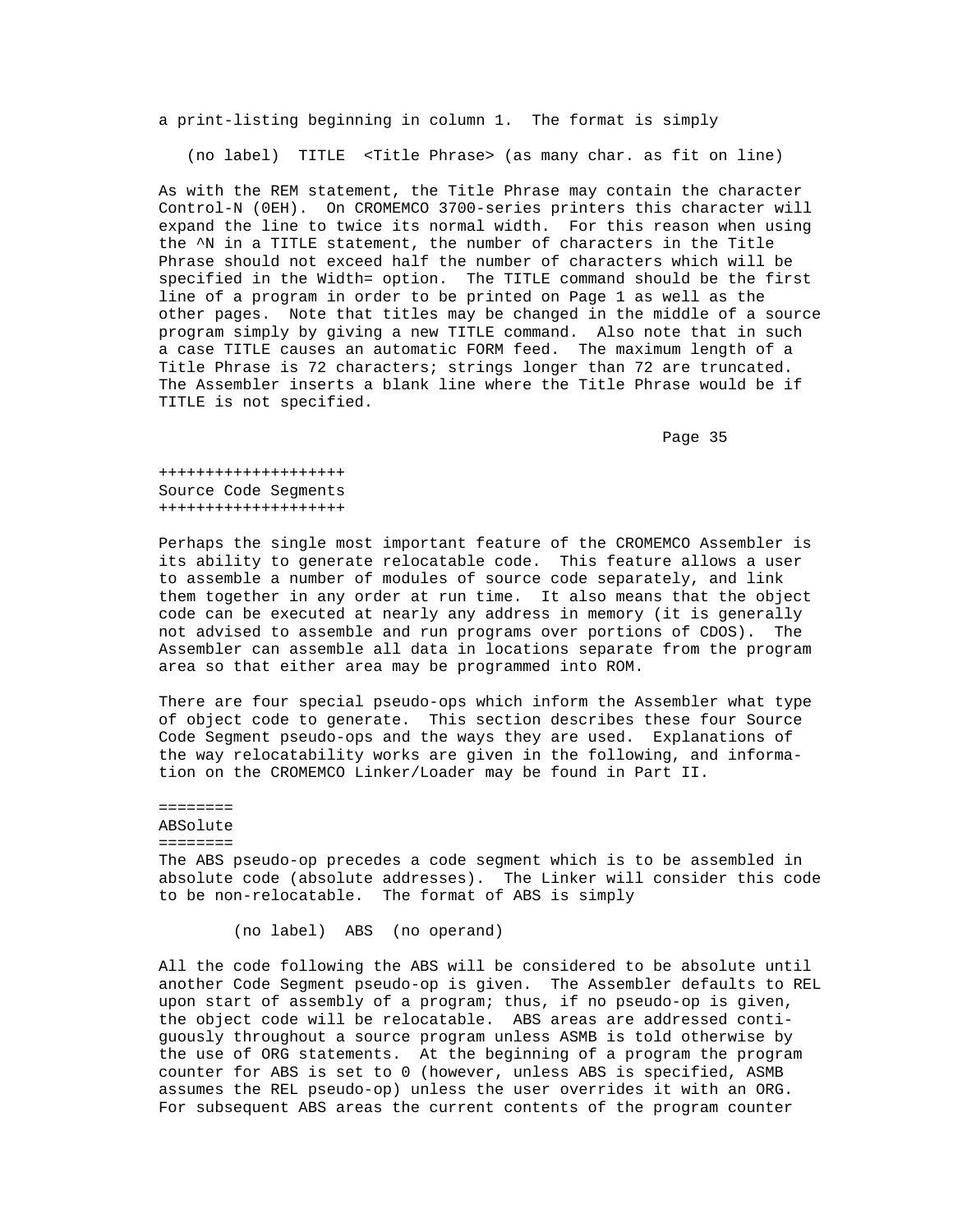(which is the address at which the last ABS left off) will specify the loading address. Some examples will help illustrate these ideas. Consider the following:

```
ABS
           START: LD SP,...<br>:
the contract of the contract of the contract of
                  :<br>END
 END
```
 In this example the entire source program is to be considered absolute and the addresses are to begin at 0. If the same example were written:

| ORG                  | 1000H        |
|----------------------|--------------|
|                      | $SP, \ldots$ |
| $\ddot{\phantom{a}}$ |              |
| $\mathbf{r}$         |              |
| END.                 |              |
|                      | START: LD    |

Page 36 and the state of the state of the state of the state of the state of the state of the state of the state of the state of the state of the state of the state of the state of the state of the state of the state of th

 the entire source program is again to be considered absolute with the addresses beginning at 1000H. Now consider two ABS areas and a DATA scratch-pad area between them:

|           | ABS                  |              |
|-----------|----------------------|--------------|
| START: LD |                      | $SP, \ldots$ |
|           | $\ddot{\phantom{a}}$ |              |
|           |                      |              |
| STOP:     | LD                   | $HL$ ,       |
|           | DATA                 |              |
| ADDR1: DS |                      | 2            |
| ADDR2: DS |                      | 2            |
|           | $\ddot{\phantom{a}}$ |              |
|           | ABS                  |              |
| NEXT:     | LD.                  | $BC, \ldots$ |
|           | $\ddot{\phantom{a}}$ |              |
|           | ፡                    |              |
|           | END                  |              |
|           |                      |              |

 In this example assembly will begin at absolute location 0 because no ORG statement is specified. Assembly of the second ABS area will begin with the next address following the LD instruction at STOP. Note that an ORG statement could have replaced either ABS statement to cause the code segment following to assemble elsewhere. The DATA area will be assembled relocatable.

======

COMmon

======

 The COM pseudo-op precedes a data segment which is to be assembled common to more than one module. The name and size of the COMmon(s) are then saved in the .REL file; this enables the Linker to load the addresses correctly at run time such that the given area is common to several program modules. The CROMEMCO Linker/Loader is the same one used to link .REL files produced by the CROMEMCD FORTRAN IV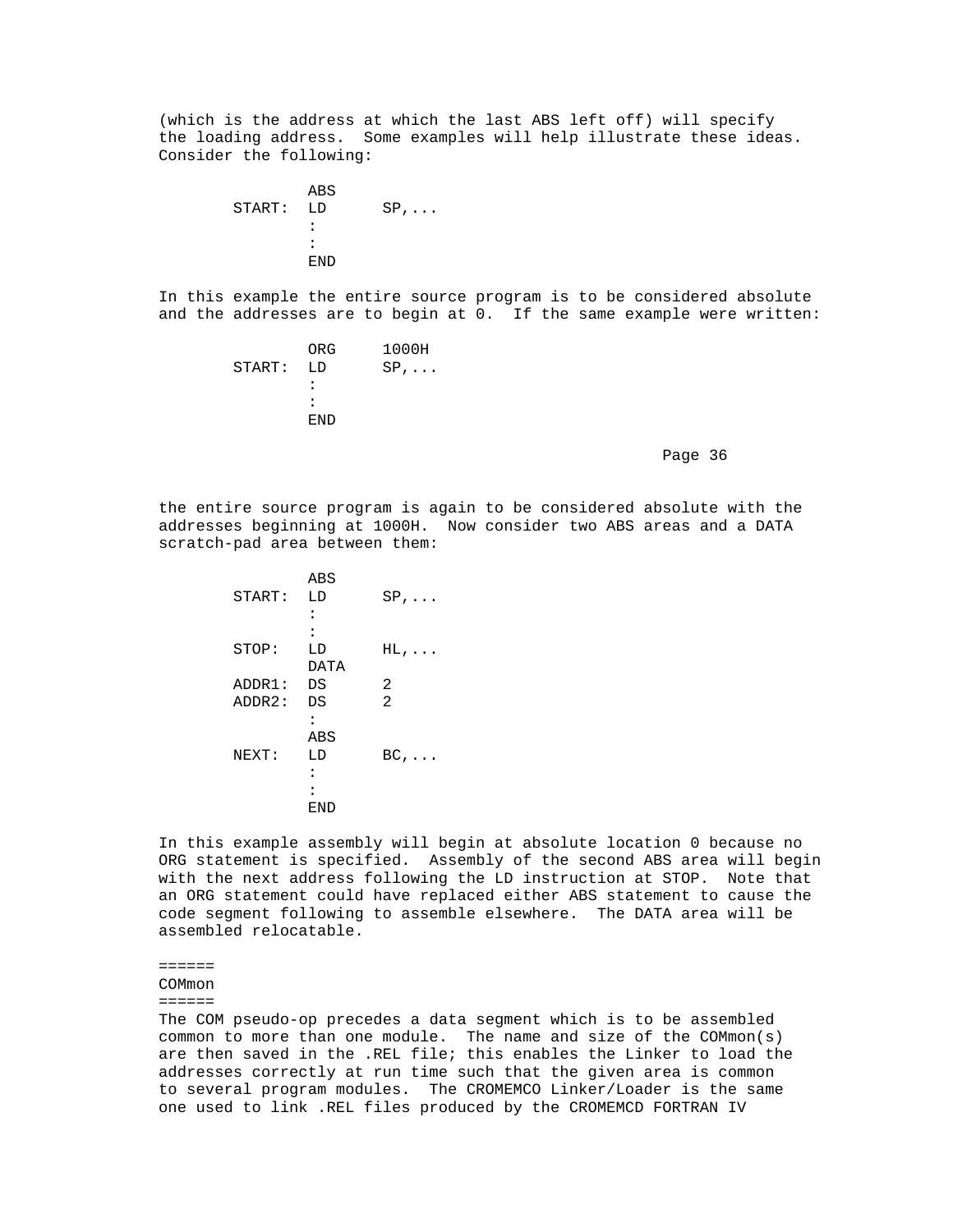Compiler. Hence, COMmons are a very convenient way of enabling a machine language subroutine to use a FORTRAN data area, or as a fast way to pass arguments between FORTRAN and machine language programs. COMmons may be used in this way for assembly language programs as well; two or more program modules may use the same data scratch-pad area for passing arguments. EXT and ENTRY statements which apply to data areas may be replaced by COMmons. (When interfacing FORTRAN to machine language routines, allow four bytes for Real, two bytes for Integer, and one byte for Logical variables.) The format of COM is

(no label) COM <Common Name> (1-6 characters)

 Note that the full word COMMON is NOT allowed by ASMB. The Common Name may be omitted in the above, and this is considered the blank common. If the name is used, it should follow the rules for labels given in Chapter 3. Following the COM command are the labels and pseudo-ops allocating storage. Note that when COMmons are used by more than one program module, they must either be the same length in every module, or the module which is linked first must contain the longest COMmon specification so that LINK allocates at least that number of bytes.

Page 37 and the state of the state of the state of the state of the state of the state of the state of the state of the state of the state of the state of the state of the state of the state of the state of the state of th

 Also, note that the COMmons of different modules DO NOT have to have the same labels on the data. Thus, this COMmon in one module:

| COM        | DATA |
|------------|------|
| ADDRTB: DS | 20   |
| COMMTB: DS | 1 O  |
|            |      |

and the following COMmon in another module:

|            | <b>COM</b> | DATA |
|------------|------------|------|
| COUNT: DS  |            |      |
| LOOKUP: DS |            | 26   |

 would assemble and link correctly; they are the same length and the data labels are transparent to the Linker.

 There are 15 different COMmons of equal level (ie, there is no hierarchy) allowed by the Assembler in any one program; exceeding this number will generate an error. All the code following the COM will be considered to be a common until another Program Segment pseudo-op is given. A common may also be continued later in the same program segment by giving the COM command with the same name as before. Using a different name will cause the COM location counter for THAT common to start over at zero. Remember that COMmons of the same name need not be the same length in every module as long as the module containing the longest COMmon specification is linked first. An example will illustrate some of the features of COM:

| BEGIN:     | T.D          | $SP, \ldots$ |
|------------|--------------|--------------|
|            |              |              |
|            | $\mathbf{r}$ |              |
|            | <b>COM</b>   | INSTRC       |
| TABLE1: DS |              | 50           |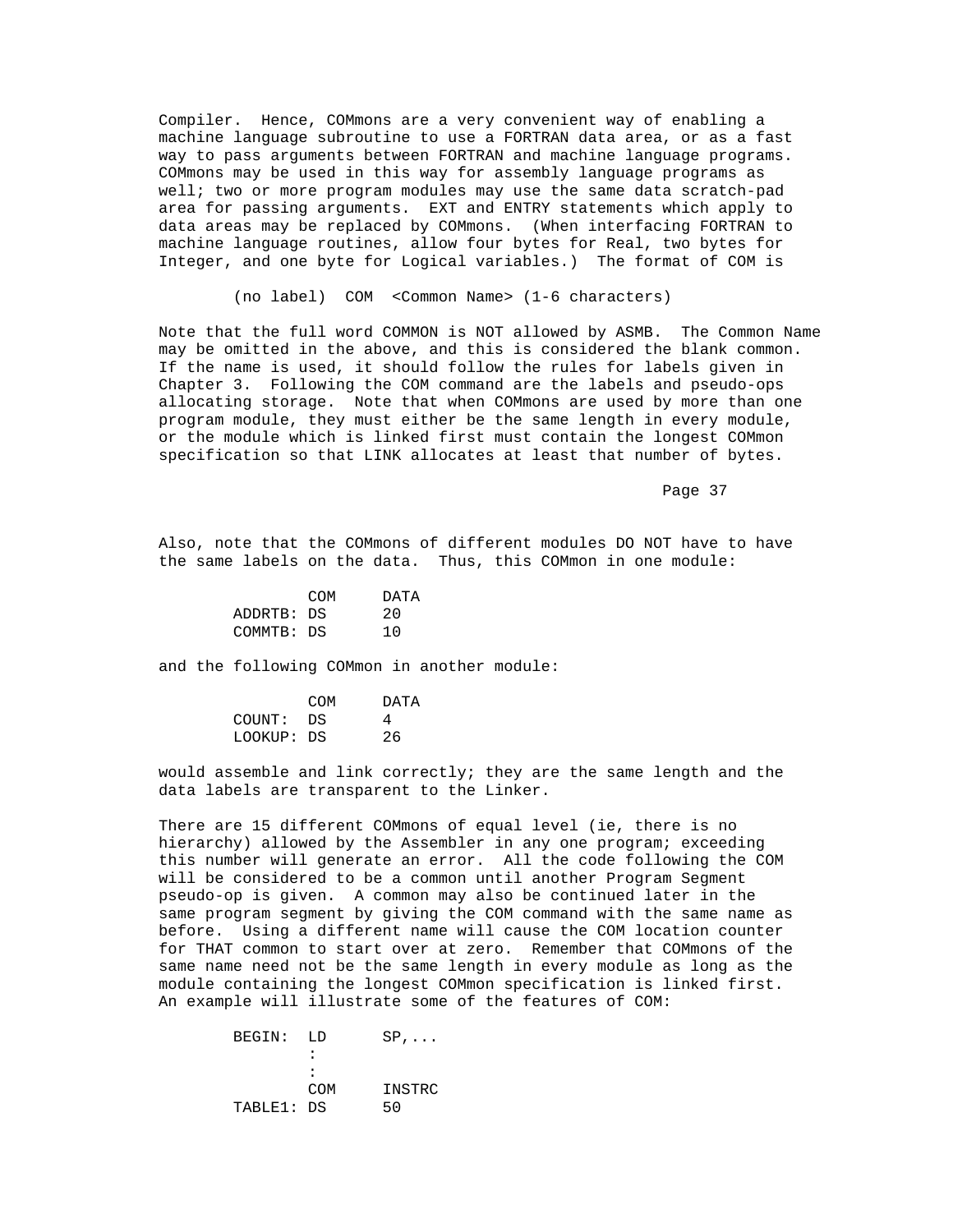**REL**  $LD$   $HL$ , ... : : COM ADDRES<br>DS 20 LOCATE: DS<br>COM INSTRC<br>50 TABLE2: DS END

> Both TABLE1 and LOCATE in the above will begin at COM location-counter zero; however, note that they are different commons. TABLE2 will begin at location counter 50 for COM INSTRC (thus COM INSTRC reserves 100 total bytes as storage). Also note the use of the REL statement to return to RELocatable code following the end of the first part of COM INSTRC. Generally the DS pseudo-op is used to allocate storage area for a COMmon; if the DB, DM, or DW statements are used, bear in mind that the loaded bytes of the first COMmon may be over-written by the second loaded COMmon when they are linked.

Page 36 and the state of the state of the state of the state of the state of the state of the state of the state of the state of the state of the state of the state of the state of the state of the state of the state of th

 ==== DATA  $=$  $=$  $=$  $=$  $=$  The DATA pseudo-op precedes a program segment which is to be assembled as a block of data. LINK will consider this code to be rolocatable. The format of DATA is simply

(no label) DATA (no operand)

 All the code following the DATA will be considered to be part of the data block until another Code Segment pseudo-op is given. The DATA pseudo-op is very similar to REL; DATA is provided so that the user may maintain separate data and program code segments in a source file. Thus, the program segments may be programmed into ROM following their being linked and loaded, and the data segments may remain in RAM, for example. All DATA segments of a program are based upon the DATA location counter, which is set to zero upon the start of assembly. As is the case with ABS and REL, all DATA segments in a program will be addressed contiguously if ORG statements are not used to change the addresssing. Also, remember that an ORG will cause assembly to continue with the type of Code Segment to which the expression of the ORG statement belongs. For example the following section of a source code program:

 DATA LABEL1: DS 10H **REL**  $LD \tA, \ldots$ : : DATA LABEL2: DS 10H END

would be assembled in exactly the same way as this section: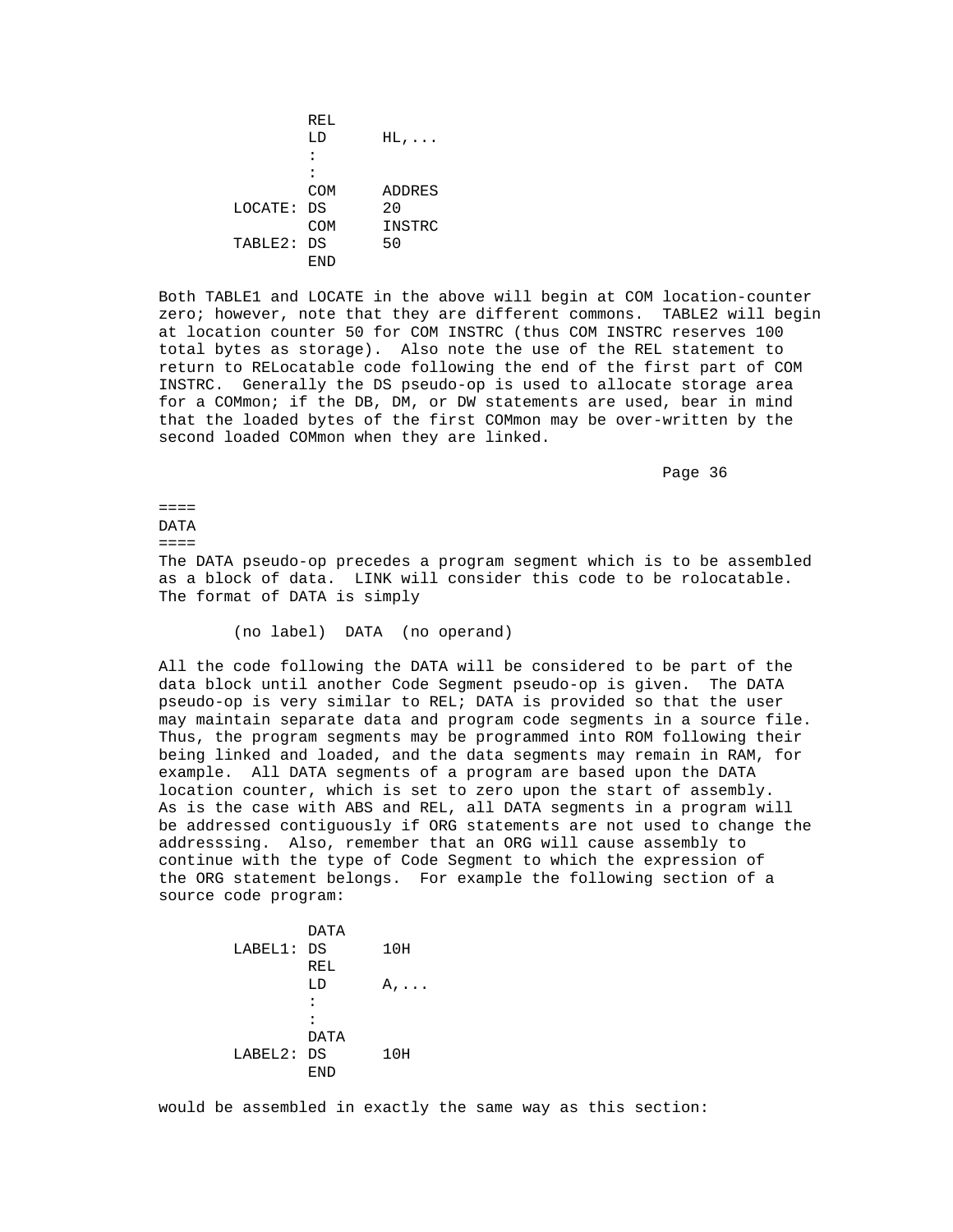DATA LABEL1: DS 10H<br>REL **REL**  $LD \qquad A, \ldots$ : :<br>ORG LABEL1+16<br>10H LABEL2: DS<br>END END

> where the ORG statement has replaced the second DATA statement. Since LABEL1 belongs to a DATA area, the ORG statement tells ASMB to return to assembling in the DATA code segment without the need for the second DATA pseudo-op. For more information on the ORG see the list of pseudo-ops above.

Page 39 and the state of the state of the state of the state of the state of the state of the state of the state of the state of the state of the state of the state of the state of the state of the state of the state of th

 =========== RELocatable ===========

 The REL pseudo-op precedes a code segment which is to be assembled in RELocatable form. The Linker will recognize this code at run time, link it with any other relocatable modules, and load them into the desired address in memory. Relocatability works in this way: following assembly, the .REL file contains the locations of all bytes which contain unresolved addresses. At run time the Linker then determines the place at which the program is to be run and correctly fills in the unresolved addresses. As the modules are linked, LINK also prints the names of any still undefined labels (those declared in EXT statements).

 The Assembler defaults to the REL code segment upon start of assembly of a program and the REL location counter is set to zero. However, other code segment pseudo-ops may be specified throughout the source, and REL issued to return to relocatable code at the end of these segments. The format of REL is simply

(no label) REL (no operand)

 The code following the REL will be considered to be relocatable program area until another Code Segment pseudo-op is given. REL areas are addressed contiguously throughout a source program unless ASMB is told otherwise by the use of ORG statements. Note, however, that the ORG will cause assembly to continue with the type of Code Segment to which the expression of the ORG statement belongs (see the example of this in the section above on the DATA pseudo-op). The REL statement is generally needed only to return to relocatable program code following the use of another Code Segment opcode. Note also that data may be included in the REL area. The DATA and REL pseudo-ops treat relocatable code in an identical manner; therefore, unless there is a specific reason for keeping the data and program areas separate, the DATA statement(s) could be eliminated.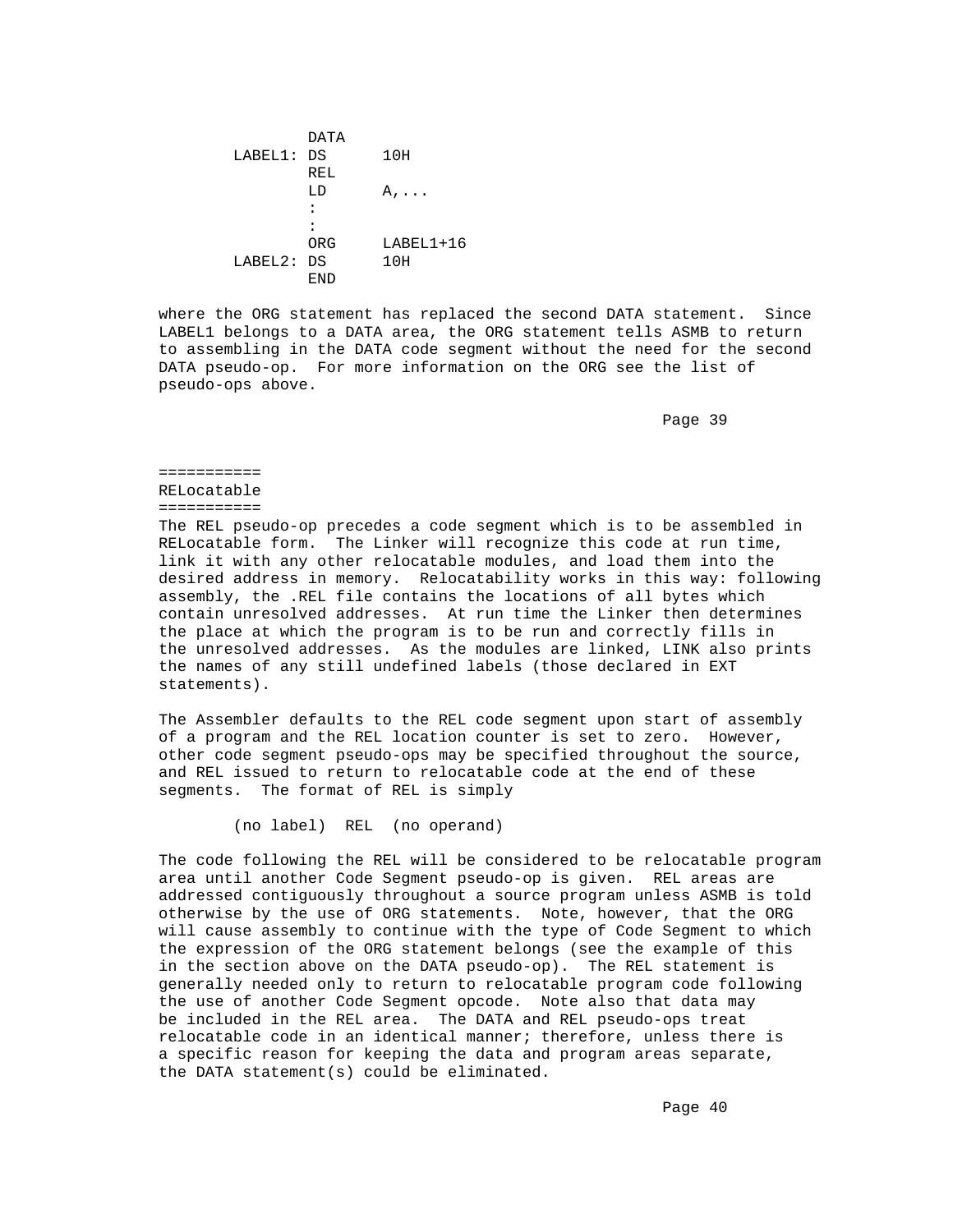\*\*\*\*\*\*\*\*\*\*\*\*\*\*\*\*\*\*\*\*\*\*\*\*\*\*\*\*\*\*\*\*\*\*\*\*\*\*\*\*\*\* CHAPTER 5: MACRO AND CONDITIONAL ASSEMBLY \*\*\*\*\*\*\*\*\*\*\*\*\*\*\*\*\*\*\*\*\*\*\*\*\*\*\*\*\*\*\*\*\*\*\*\*\*\*\*\*\*\*

 Two of the most powerful features of the CROMEMCO Relocatable Assembler are Macro and Conditional Assembly. The purpose of this chapter is to define and explain these two features and illustrate their use with examples. However, the user should bear in mind that these examples only scratch the surface as illustrations of the uses of Macros. It is left up to the readers to adapt Macro and Conditional Assembly to their needs.

 +++++++++++++++++++++++++++++++++++++++++++ Macro Assembly (MACRO definition and calls) +++++++++++++++++++++++++++++++++++++++++++

 Macros provide the user with a method of producing a block of in-line code in a source file without having to generate this block of code each time it is required. This block of code is known as the Macro body. Macros also allow a great deal more flexibility than in-line source code because of the ability to accept parameters. This means the Macro may be tailored to suit a particular purpose. For example suppose a user wishes to use a move routine which does a block move of 100 bytes. Later in the same program, a block move of 500 bytes is desired. Al though these two routines could be written separately, it would be much easier to write a Macro which accepts the correct parameters and generates the correct block move. Some other advantages of the use of Macros are:

- -Rewriting repetitive blocks of code is not required. The code is written only once in the Macro.
- -Macros can be used to improve program readability and to create easily-read skeleton programs.
- -Macros written by a number of programmers can be collected in a Macro library which may be used by all. Eventually nearly entire programs may be written using the Macros in this library.
- -New Z-80 instructions may be designed using existing instruc tions in a Macro (this is an instruction only to the Assembler; it is not possible to add instructions to the Z-80 Instruction Set).
- -An error found in a Macro need be corrected only once regardless of the number of times the Macro is called.

 Some users may wonder how Macros differ from subroutines, since subroutines may also be used to reduce the coding of frequently executed blocks of code. One distinction between the two is that subroutines branch to another part of the program while Macros generate in-line code. However, a Macro does not necessarily

en die 19de jaar van die 19de eeu n.C. Soos van die 14de eeu n.C. Soos en gewone van die 14de eeu n.C. Soos e

generate the same source code each time it is called. The source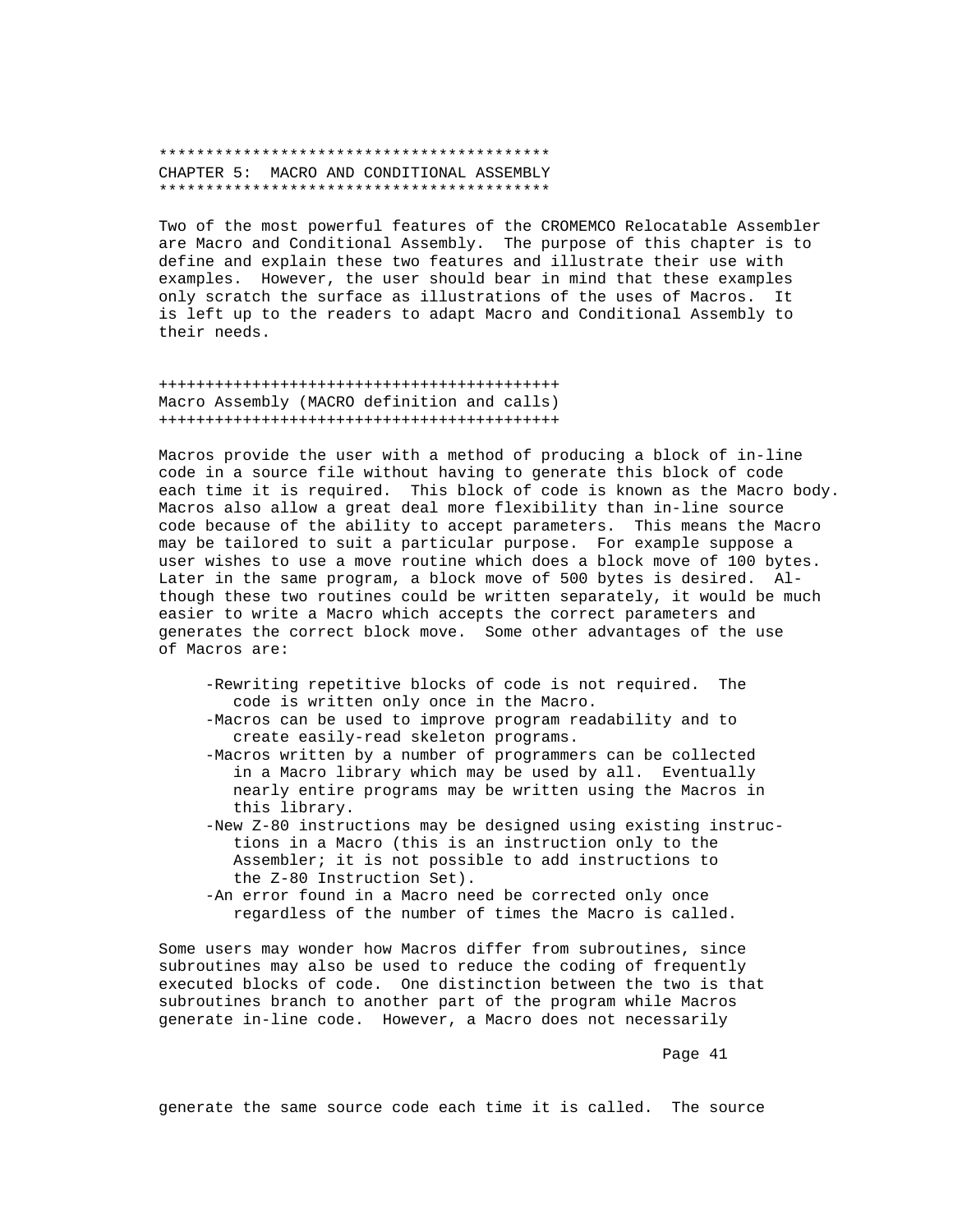code the Macro generates can be changed by changing the parameters in the Macro Call. Also, Macro parameters can be tested at assembly-time by the Conditional Assembly (IF) statement. These two features enable a general purpose Macro Definition to generate customized source code for a particular situation. Thus, the biggest difference between Macros and subroutines is that Macro expansion and customized code result at assembly-time within the object code. Subroutines, on the other hand, reside in the source program, and require extra execution time (especially if the subroutines do any conditional operations). There is a trade-off, however, between the extra memory required for Macros (in-line code) and the longer execution time of subroutines. In most cases using a single subroutine rather than multiple in-line Macros will reduce the overall program size. However, the use of Macros may be more efficient in situations involving a large number of parameters. Note that Macros can call subroutines, and subroutines can contain Macro Calls.

 An example of a simple Macro Definition would perhaps illustrate some of the afore-mentioned points. Suppose that there were a number of times in a source program that it was desired to exchange the upper four and the lower four bits of the A register. Although a subroutine could be written to do this, the associated CALLs and RETurns would slow down execution time. Thus, to save typing when writing the source code, a Macro is used:

```
 ROTATE: MACRO
         RLCA
        RLCA
        RLCA
        RLCA
        MEND
```
 The general format of a Macro Definition can be seen from this example. The word ROTATE becomes the Macro name. Thus, to CALL this Macro one would simply use the word ROTATE as an opcode in the source code, and the Assembler would insert the four RLCA opcodes as in-line source code following the ROTATE Macro opcode. This is known as the Macro EXPANSION. The MEND statement informs the Assembler that the Macro Definition is complete. Suppose now that rather than be limited to having the Macro exchange the high and low bits of the A register only, it was desired to have it operate on any of the 8-bit registers. The following Macro Definition might be used in place of the above:

| ROTATE: MACRO |            | #REGIS |
|---------------|------------|--------|
|               | <b>RLC</b> | #REGIS |
|               | <b>RLC</b> | #REGIS |
|               | <b>RLC</b> | #REGIS |
|               | <b>RLC</b> | #REGIS |
|               | MEND       |        |
|               |            |        |

 This Macro uses the parameter REGIS, the value of which it will determine when the ROTATE macro is called. The "#" symbol is required to precede the parameter(s) everywhere it appears in a Macro

Page 42 and the state of the state of the state of the state of the state of the state of the state of the state of the state of the state of the state of the state of the state of the state of the state of the state of th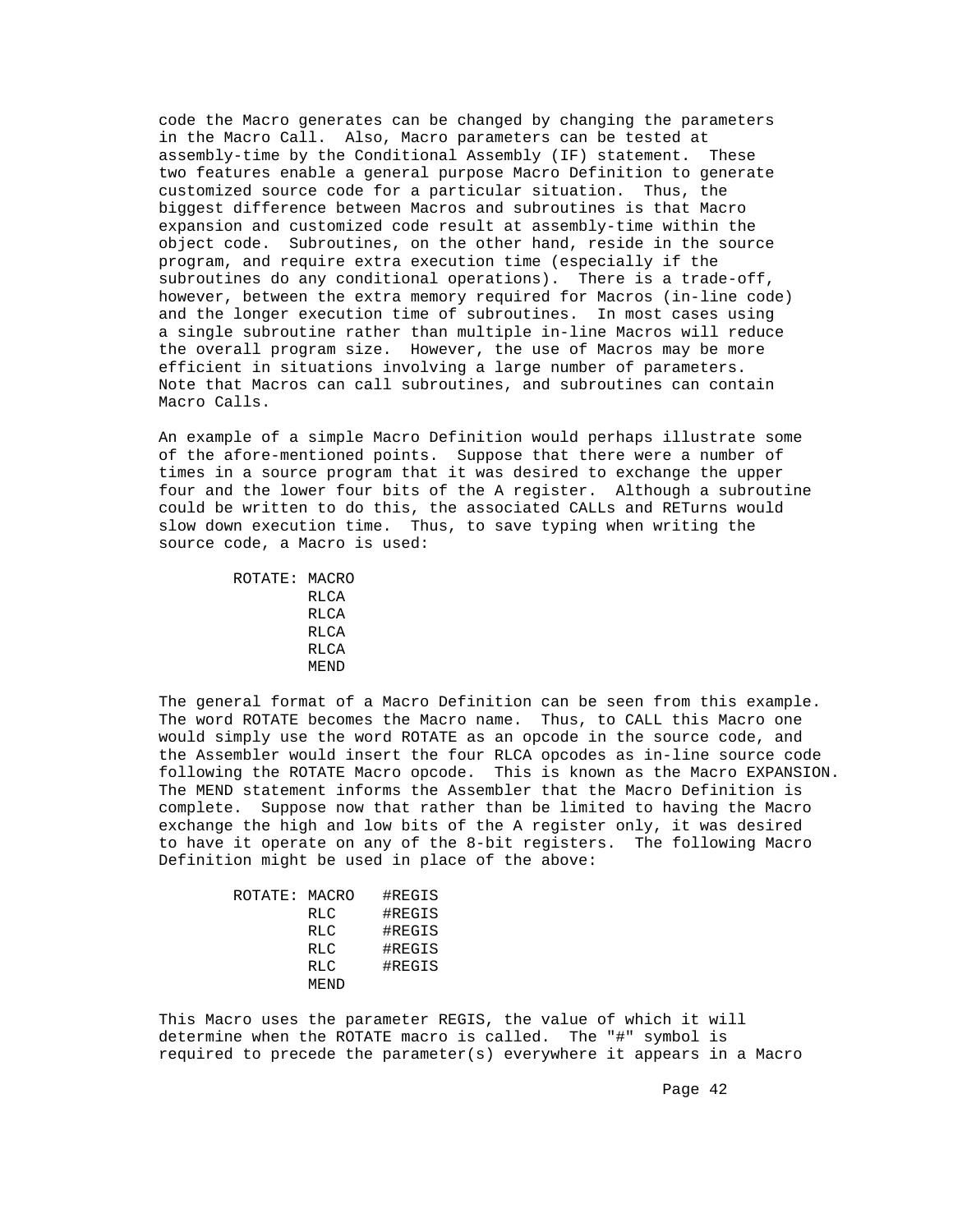Definition to distinguish it from other labels; however, this symbol is NOT required when specifying the parameter in a Macro Call. Since ROTATE now expects one parameter, the form of a Call would be:

ROTATE <register>

 where the word "register" would be replaced with one of: A, B, C, D, E, H, or L. The Assembler would then generate in-line code using the correct register name. For example if the Macro Call "ROTATE H" was used, ASMB would generate the in-line code:

| RLC        | Н |
|------------|---|
| RLC        | Η |
| RLC        | Η |
| <b>RLC</b> | Η |
|            |   |

 Based on the above examples we now give the complete format of a Macro Definition and Call. A Macro is defined by:

> <Macro Name:> MACRO <#Parameterl,#Parameter2,...> <opcodes and operands which may use the parameters of the Macro statement and which form the Macro body><br>MEND (no opera (no label) MEND (no operand)

 where the parameters are optional and are limited in number only by the length of a line for ASMB (80 characters). The Macro Name is required and is the name used when calling a Macro. The MEND is the Macro End statement and is required to inform the Assembler that the source code of the Macro is complete. The opcodes or pseudo-ops between the MACRO and MEND statements comprise the Macro Definition, and may be any legal Z-80 instructions, calls to other Macros, or ASMB pseudo-ops.

There are a number of important points to note about the above format of Macros. First, note that when passing parameters to the Macro the parameter name must be preceded by the symbol "#" everywhere it appears in the Definition; however, it is NOT used to precede parameters in a Macro Call. The parameters are actually dummy names; they stand for a quantity which will be substituted at assembly time. Therefore, the same parameter name may be used in several separate Macro Definitions (for example #REGIS may be used more than once). The parameters MUST follow the syntax rules for whatever portion of code they represent. Note that the text itself of the actual (not dummy) parameter is substituted in the Macro Expansion. Thus, register names can be used rather than a value which stands for the register as in some other assemblers; see the above example where the letter H is used as the parameter. Another way this is useful is to substitute for letters in the opcode itself: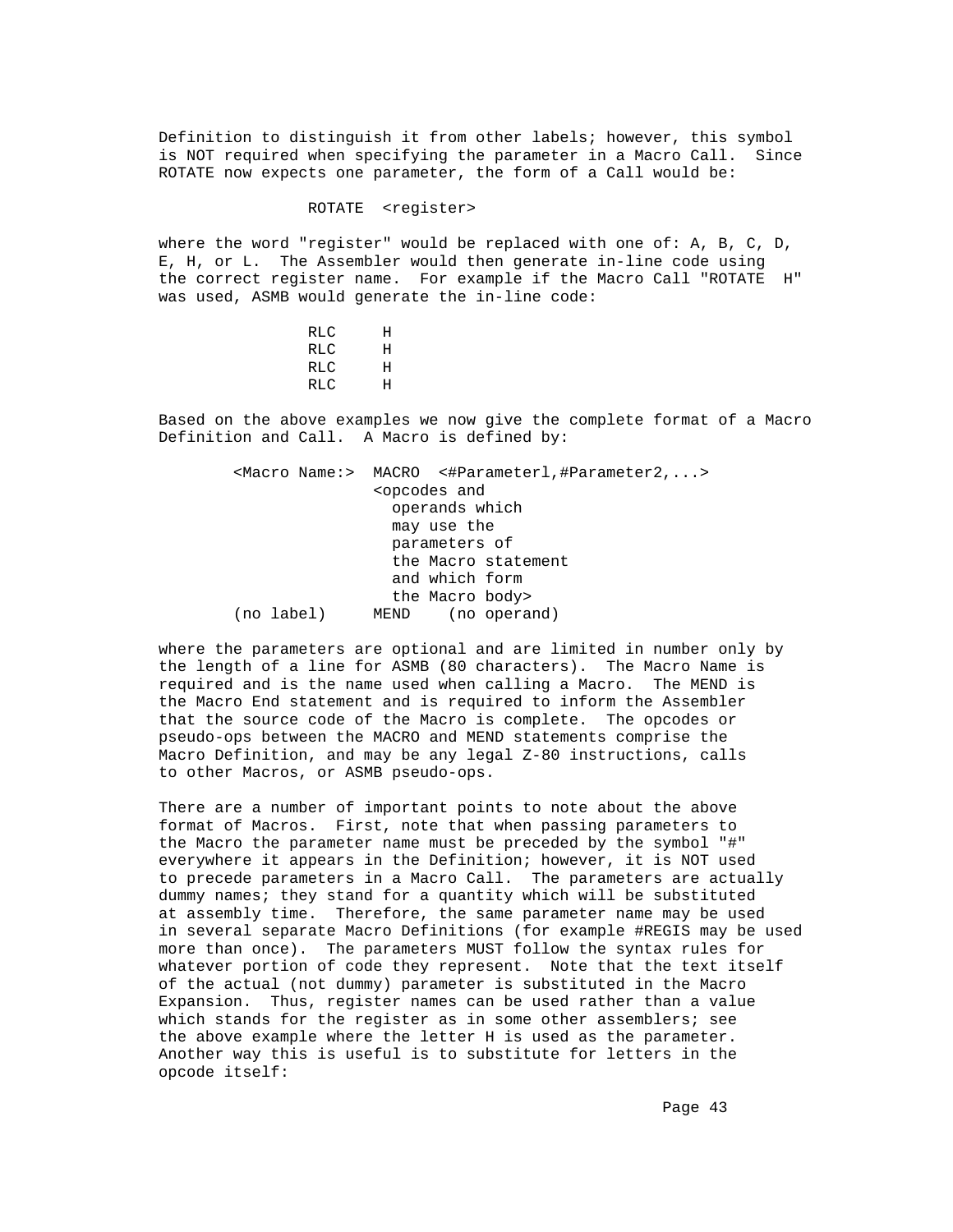ROTATE: MACRO #DIR,#REGIS R#DIRC #REGIS R#DIRC #REGIS R#DIRC #REGIS R#DIRC #REGIS MEND

 In this example either the command RLC or RRC could be generated by assigning the letter "R" or "L" to the first parameter. However, if the letter "Q" was used, this would generate the illegal opcode "RQC', causing an error message when the Macro is expanded. A last point to be made about parameters in Macros is that parameter names that appear early in a list should NOT be subsets of parameters that fall later in a list. This is because dummy parameter names do not have a delimiter (such as a colon) to inform the Assembler of their last character; note that parameter names do not follow the same syntax rules as label names. Dummy parameter names may be as many characters as will fit on the line and be composed of any printable ASCII characters. An example of an illegal use of parameters is:

LOAD: MACRO #OPER,#OPERND

 where the user desired one parameter to be the operation and the other the operand. This is illegal as it stands because OPER is a subset of OPERND. A correct example is:

LOAD: MACRO #OPERAT,#OPER

 Another important point to be made about the format of Macro Definitions concerns the way in which labels are defined. Labels appearing in DL statements within the Macro Definition are not subject to the following restriction because they can be multiply defined (see section on Conditional Assembly for an example of the use of a DL and an IF statement to cause conditional Macro assembly). A label appearing on any other statement of a Macro Definition will generate a multiple definition error if that Macro is called more than once (the second expansion would also reproduce the label). To avoid this problem a general label name for Macros has been provided, which is used by assigning two letters to the label name followed by the characters "#SYM". These four characters are replaced by a four-digit number each time a Macro is called. The four-digit number starts at 0000 and is incremented by one each time ANY Macro is called, whether or not it is the given Macro. Thus, for example the dummy label name AA#SYM in this Macro:

```
BITEST: MACRO ...<br>:
the contract of the contract of the contract of
                              :
                   AA#SYM: LD HL,...
the contract of the contract of the contract of
                              JP AA#SYM
```
 would be assigned the actual label name AA0000 if BITEST was the first Macro called in the program. The next Macro call would increment this to AA0001, and the next to AA0002, etc. In general do NOT use #SYM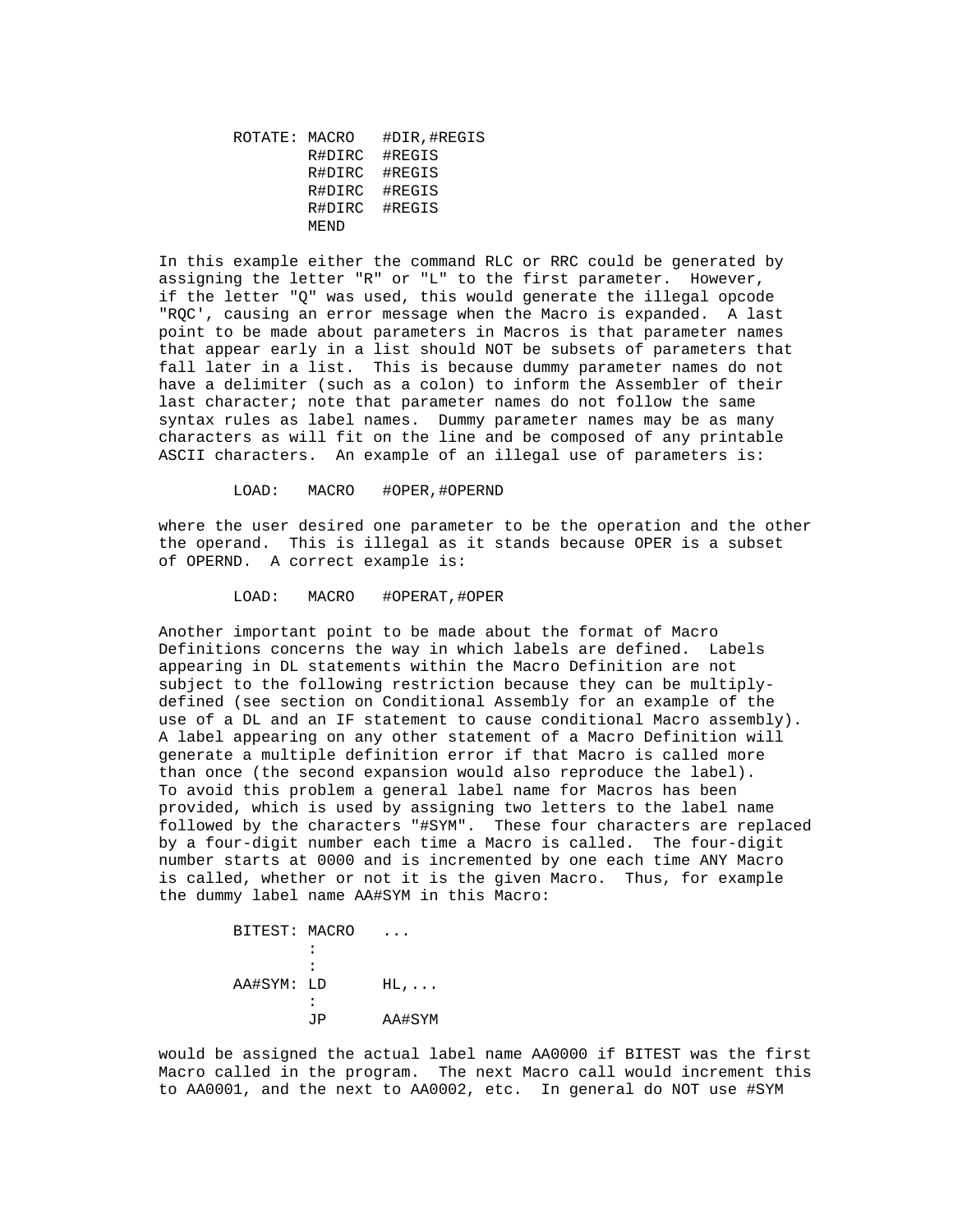as the name of a parameter in a Macro Definition; the effect of this is that the current value of #SYM will be used instead of the desired parameter.

 The final point to be made concerning the format of the Macro Definition concerns nesting of Macros. Macro Definitions may be nested indefinitely; this means there can exist a Macro Definition which completely contains a Macro Definition which completely contains a Macro Definition, and so on indefinitely. However, Macro Calls may be nested to eight levels maximum. This means there can exist a Macro Definition which contains a Macro Call, whose Macro Definition contains a Macro Call, whose Macro Definition contains a Macro Call, and so on up to eight levels deep. Exceeding this limit will generate a nesting error. Note that a Macro may also call itself, provided there is a Conditional way (see IF) of ending the self-calling before the ninth level. An example of nested Macro CALLS will be found in the examples section later in this chapter.

 Some special notes are necessary on nested Macro DEFINITIONS. The Assembler does not evaluate a Macro Definition within a larger, outside Macro Definition until the larger definition is called. This means that the outside Macro should be called BEFORE the inside Macro to avoid generating a phase error. The benefit of nesting Macro Definitions may not be obvious; the following example illus, trates one level of nesting used to define several different Macros:

| DEFINE: MACRO |      | #1, #2 |
|---------------|------|--------|
| EX#1#2: MACRO |      |        |
|               | PUSH | #1     |
|               | PUSH | #2     |
|               | POP  | #1     |
|               | POP  | #2     |
|               | MEND |        |
|               | MEND |        |
|               |      |        |

This nested definition may then be called in a source program as follows:

|        | DEFINE BC, HL           |  |
|--------|-------------------------|--|
| START: | $\cdot$ $\cdot$ $\cdot$ |  |
|        | :                       |  |
|        | EXBCHL                  |  |
|        | $\ddot{\phantom{a}}$    |  |
|        |                         |  |

 The opcode "EXBCHL" was defined by the call to DEFINE; other calls to DEFINE could define such source code segments as "EXAFBC" or "EXBCDE". After the initial call to DEFINE the necessary PUSHes and POPs to generate a double register exchange will be inserted into the source code by the call "EXBCHL" used as an opcode. The DEFINE Macro could be resident in a Macro Library to further save typing. Note, however, that DEFINE must be called once for every Macro which it defines and that this call must precede the call to the nested Macro.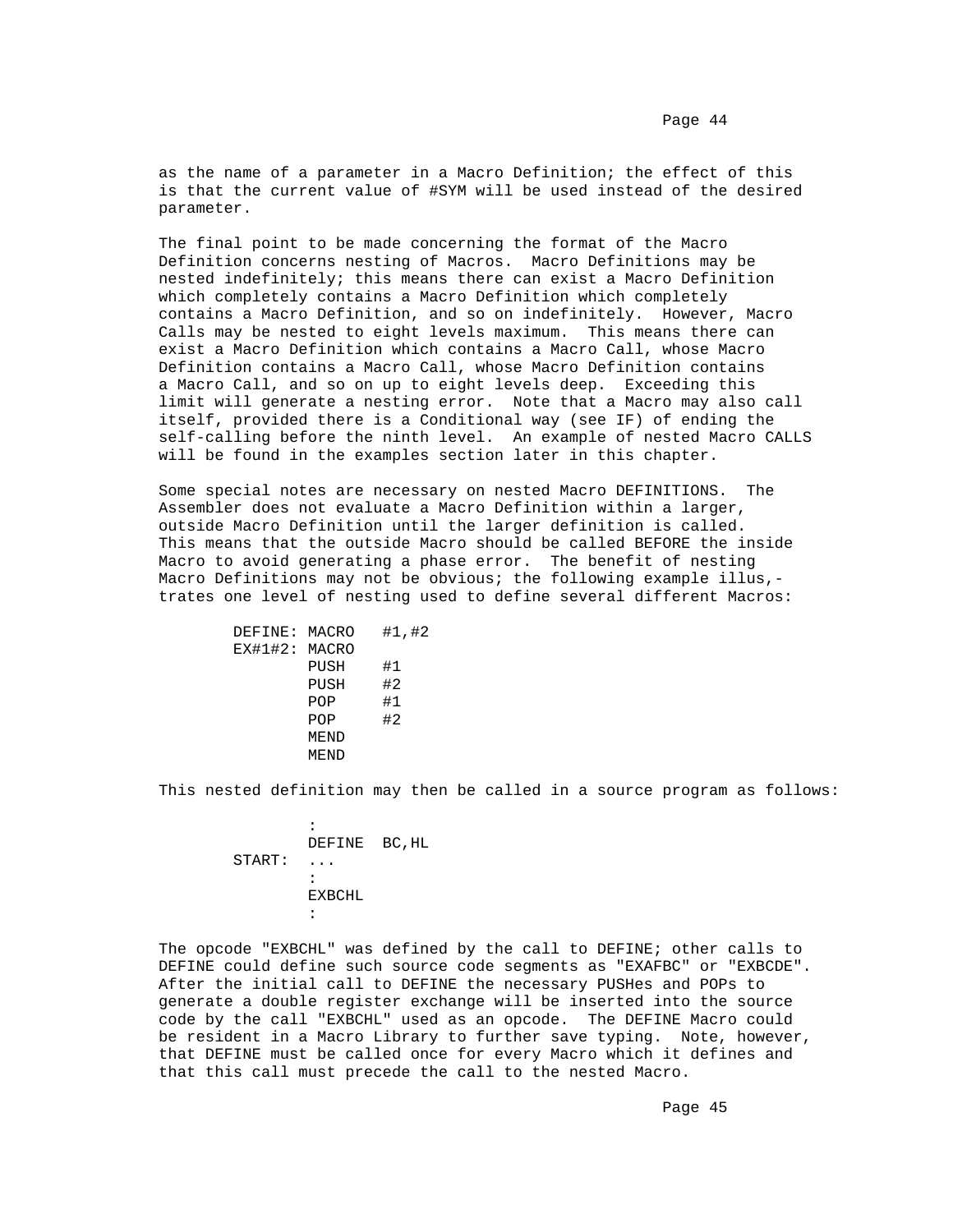The above functions could also have been implemented by the single Macro:

EXCH: MACRO #1,#2<br>PUSH #1 PUSH #1 PUSH #2<br>POP #1 POP #1<br>POP #2  $POP$ MEND

> The difference here is that the parameters must be specified each time the Macro is called. For example a Call in a program would be:

the contract of the contract of the contract of EXCH BC,HL :

> Either of the above examples could be used to create a Macro to exchange register pairs. Note the differences between them. There is a more advanced example of nested Macro Definitions in the last section of this chapter.

> The above sections describing the details of a Macro Definition are provided for reference. However, a better feeling for the ways in which Macros may be used will come after these details are illus trated by means of examples. The last section of this chapter provides examples of the uses and correct formats of Macro Definitions and Calls. The last thing to be described in this section is the format of the Macro Call:

> > <Label:> <Macro Name> <Parameterl,Parameter2,...>

 The label is optional; the parameters are also optional if none are specified in the Macro Definition. That is, the parameters in the Macro Call must match those in the Macro Definition in number and order; they are NOT, however, preceded by the "#" symbol (because these are the actual, not the dummy parameters). The Macro Name should match the name appearing in the label field of the MACRO statement. At assembly time the Macro will be expanded and the source code generated will be printed on consecutive lines following the Macro Call statement (unless NOGEN is selected--see List Options and LIST pseudo-op). Each of these lines will have a plus, "+", sign immediately following the line number of the print-listing to distinguish these lines as belonging to a Macro Expansion. Note that Macro Call statements may appear anywhere throughout a source program including within another Macro Definition (beware of nesting to more than eight levels deep, however).

 An important point about Macro Calls and Definitions is that a Macro must be defined in a source program BEFORE it is called. This is to prevent a phase error from occurring. The general practice is to give all Macro Definitions near the beginning of the source code, followed by the body of the program itself. One of the most interesting features of the CROMEMCO Relocatable Assembler is that Z-80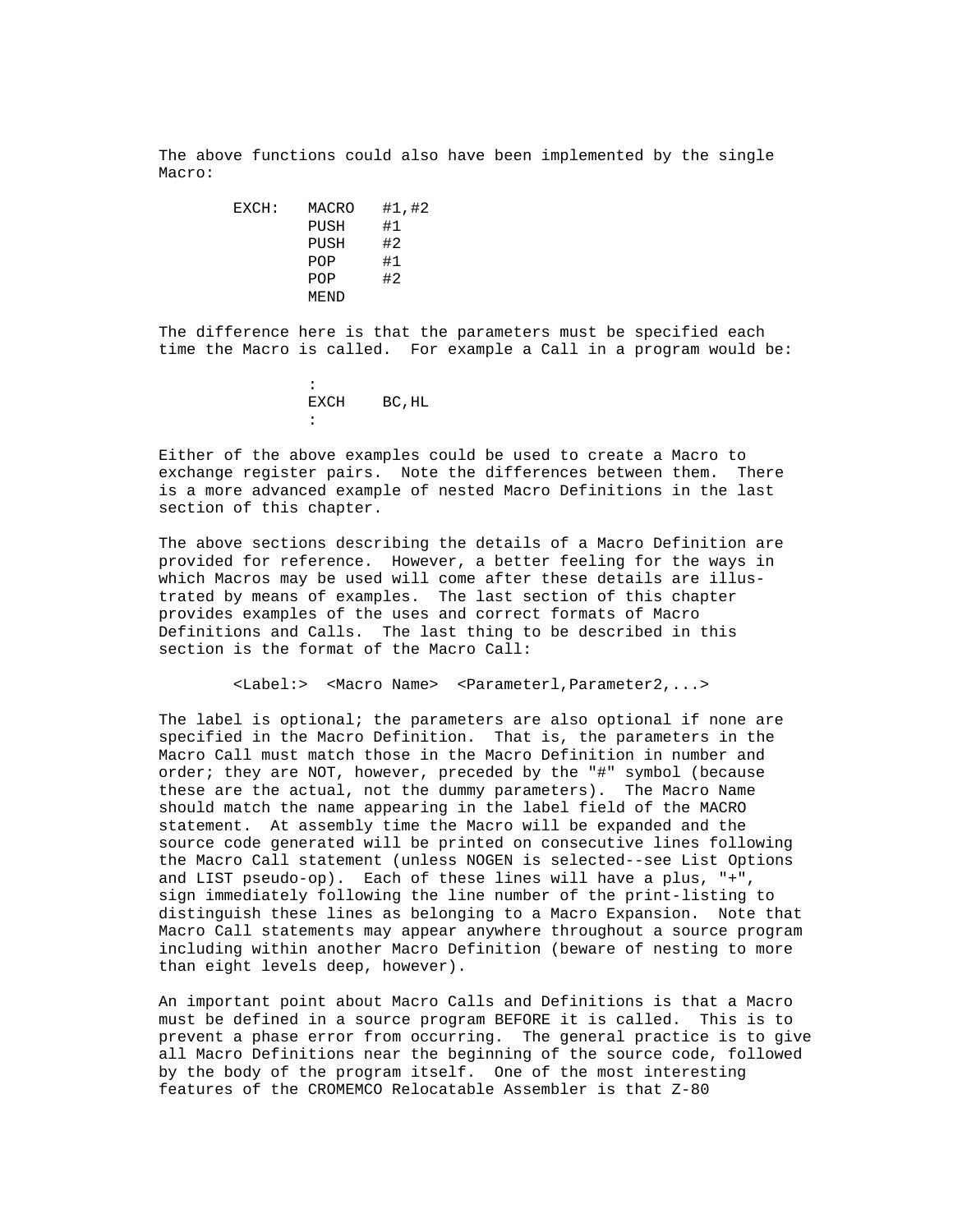instructions can be redefined (in terms of other Z-80 instructions) using Macros. Of course, such an instruction which is redefined can not be used in its traditional sense again within the same source program; however, there are specialized cases in which it is desirable to slightly modify the function of an instruction. Note that the instruction itself cannot be modified; it is merely redefined in terms of other Z-80 instructions.

 The way ASMB interprets instructions is an important part of understanding the Macro capability. The Assembler forms a Macro Definition Table (MDT) of the Macros residing in the source program. This is the first place searched to satisfy an opcode. The second place searched is a table of addresses specifying the Macros which are accessed by the source program and which reside on disk (this table is formed ONLY if the Macro= option is specified when calling ASMB). If an opcode is found in this address tables the required Macro Definition is read into memory from the disk and added to the MDT. Finally, any still unsatisfied opcodes are found in the Z-80 Opcode Definition Table (ODT). Thus, it is possible to write an entire source program consisting only of Macros. In expanding these Macros, ASMB then uses the ODT to evaluate the Z-80 instructions. This feature means that ASMB may be used as a language compiler by having a library of Macros which translate the commands of the language into a series of Z-80 instructions. To avoid wasting memory and repeating Macros unnecessarily when using such a scheme, Conditional Assembly may be used in conjunction with Macros to automatically generate subroutine calls. This feature, along with the other features of Conditional (IF) Assembly, are described in the following section. At the end of this chapter is a section of examples illustrating some of the features described in these first two parts of the chapter.

Page 47

 ++++++++++++++++++++++++++++++++++++ Conditional Assembly (IF statements) ++++++++++++++++++++++++++++++++++++

 An often close associate of the Macro is the Conditional Assembly or IF statement. The IF statement allows the user to write a source program in which certain blocks of code are assembled or not depending on the satisfaction of particular conditions. This is especially useful in conjunction with the MACRO or \*INCLUDE statements. When using the IF statement with \*INCLUDE, particular files may be included or not depen ding on values in the source program. Note that such a file may be a series of Macros which are needed in the source program only under certain conditions. The IF statement is useful with MACRO definitions as a means of determining the desired number of levels of nesting of a Macro within itself (this is illustrated in an example in the following section). The feature may also be used to cause a Macro to set up a subroutine the first time the Macro is called, and to generate a subroutine CALL upon subsequent Macro calls. The format of the IF statement is as follows: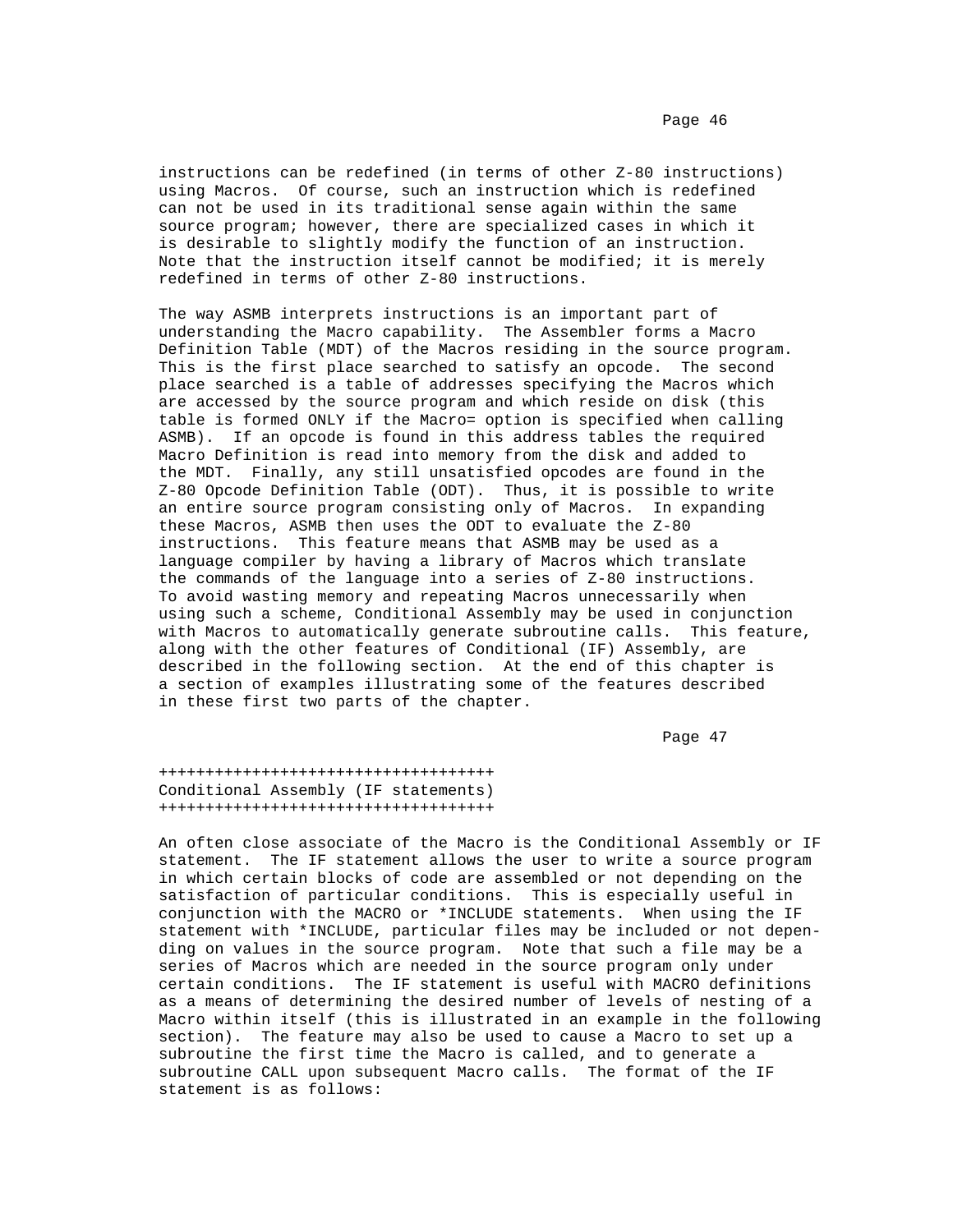(no label) IF <Item> <opcodes and operands which form the hody of code to be assembled conditionally> (no label) ENDIF (no operand)

 The item following the IF may be any legal label names expression, or constant as described in Chapter 3. It will be evaluated by the Assembler to determine whether it is True or False; a False expression is one that evaluates to 0, and a True expression is one that evaluates to -1 (0FFFFH). However, ANY non-zero value is considered to be True. NOTE that the IF statement evaluates the expression as a sixteen-bit quantity. If the expression exceeds this limit (for example: '0000' is a 32-bit (4-byte) ASCII expression the correct expression is: 0000 or simply 0), it will generate an error message. A constant which exceeds the range will, however, be evaluated MOD 65,536 and will generate no error. Note that the Expression in the IF statement may use the operators described in Chapter 3. All the terms of the expression MUST have been previously defined to avoid errors; also, the expression must evaluate to an absolute quantity. An example of an IF statement with an expression is:

IF COUNT EQ 0

 This will generate a value of True (or -1) if COUNT is equal to 0. The example could have been written a different way:

| я                    |           |
|----------------------|-----------|
| $\ddot{\phantom{a}}$ |           |
| ТF                   | COUNT     |
|                      | COUNT: DL |

which will generate a value of True because in this case COUNT has the

Page 48 and the state of the state of the state of the state of the state of the state of the state of the state of the state of the state of the state of the state of the state of the state of the state of the state of th

 value of 1 which also stands for True (non-zero). Note the difference between these two examples; in the first case COUNT must equal 0 for the expression to be True, and in the second case COUNT must equal anything but zero for the expression to be True.

 After evaluating the expression the Assembler will then assemble the code following the IF statement if and only if the expression evaluated to be True. If the expression was False, the block of code bounded by the IF and ENDIF statements will simply be ignored by ASMB. It is also possible to suppress the print-listing of such ignored code by using either the NOCOND List Option or the LIST NOCOND pseudo-op (see the appropriate sections for more information). An ENDIF statement is required for every IF statement in a source program to tell the Assembler when Conditional Assembly is finished.

 IF statements may be nested up to eight levels deep; more than this will generate an error message. IF statements may also be nested in Macros;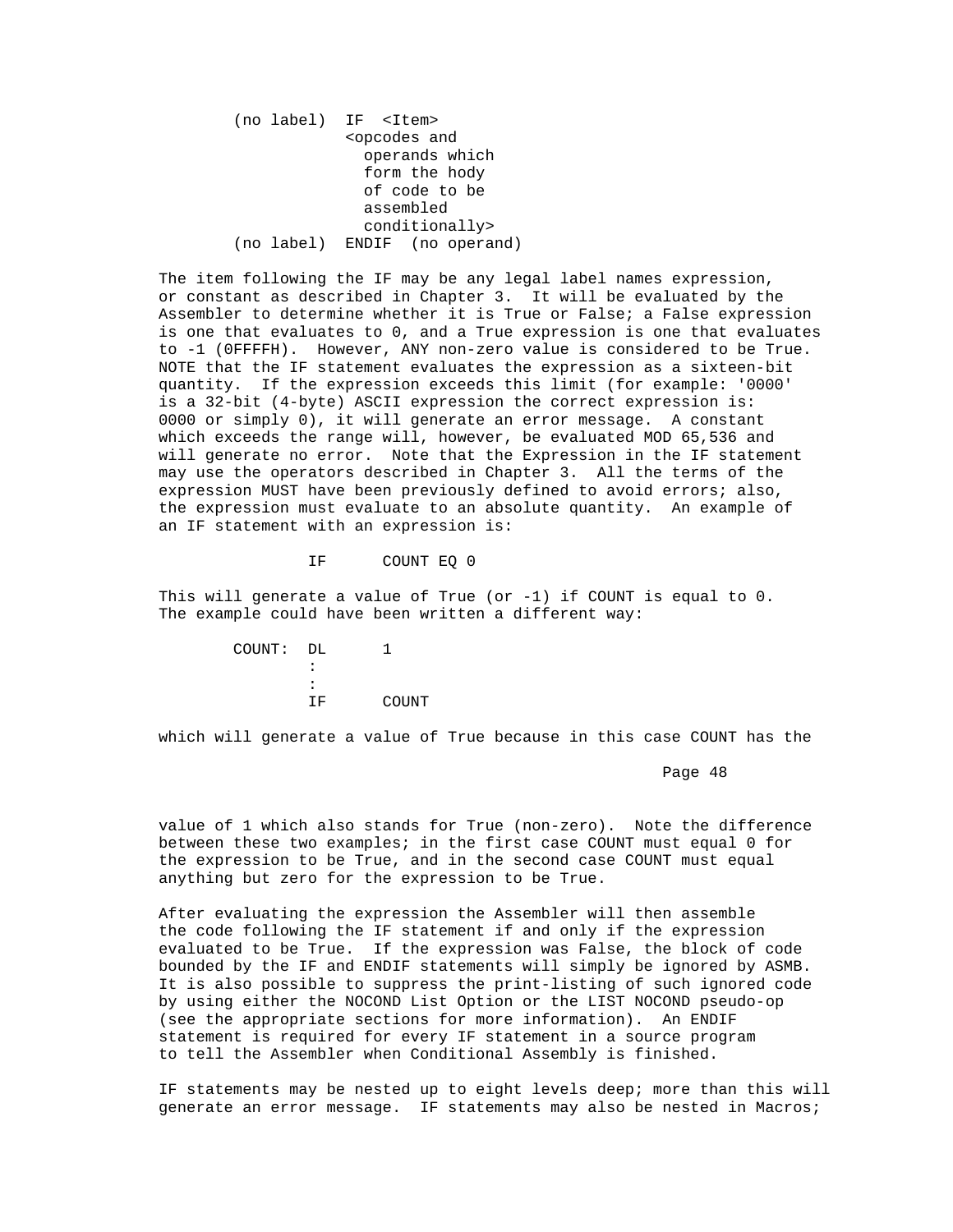this makes it possible for a Macro to call itself a number of times specified by the IF statement (an example of this may be found in the following section). Macro parameters may be used in the expression of the IF statement. The following example to do three rotates illustrates this:

| ROTAT3: MACRO |       | #DIREC          |  |
|---------------|-------|-----------------|--|
|               | ΙF    | '#DIREC' EQ 'R' |  |
|               | RRCA  |                 |  |
|               | RRCA  |                 |  |
|               | RRCA  |                 |  |
|               | ENDIF |                 |  |
|               | ΙF    | '#DIREC' EQ 'L' |  |
|               | RLCA  |                 |  |
|               | RLCA  |                 |  |
|               | RLCA  |                 |  |
|               | ENDIF |                 |  |
|               | MEND  |                 |  |
|               |       |                 |  |

 Note that the actual ASCII value of the parameter may be specified by enclosing it in single quotes as with any ASCII string. The two IF statements check to see if the parameter specified when calling ROTAT3 is "R" or "L"; if it is neither, then no source code is assembled. If one or the other, then the corresponding left or right rotates will be generated.

Page 49

 ++++++++++++++++++++++++++++++++++++++++++ Examples of Macro and Conditional Assembly ++++++++++++++++++++++++++++++++++++++++++

 Many of the features of MACRO and IF statements described above are made clearest by illustrating them by means of examples. This section is included to give the user some idea of the many ways which Macro and Conditional Assembly may be used.

 ============================ Example 1: Block Move Macro ============================

 The Macro Definition which follows provides a fairly simple example of the use of a Macro. This Macro defines a method for easily generating a block-move of a portion of a program:

| MOVE: | MACRO | #SOURCE, #SRCEND, #DESTIN |
|-------|-------|---------------------------|
|       | LD    | HL,#SOURCE                |
|       | LD    | DE, #DESTIN               |
|       | LD    | BC, #SRCEND-#SOURCE       |
|       | LDIR  |                           |
|       | J P   | #DESTIN                   |
|       | MEND  |                           |
|       |       |                           |

 Note that three parameters are expected: a starting and ending location for the source, and a destination; this is of the same format as the M (move) command of DEBUG. Thus, the Macro Call for this example might be part of a program such as: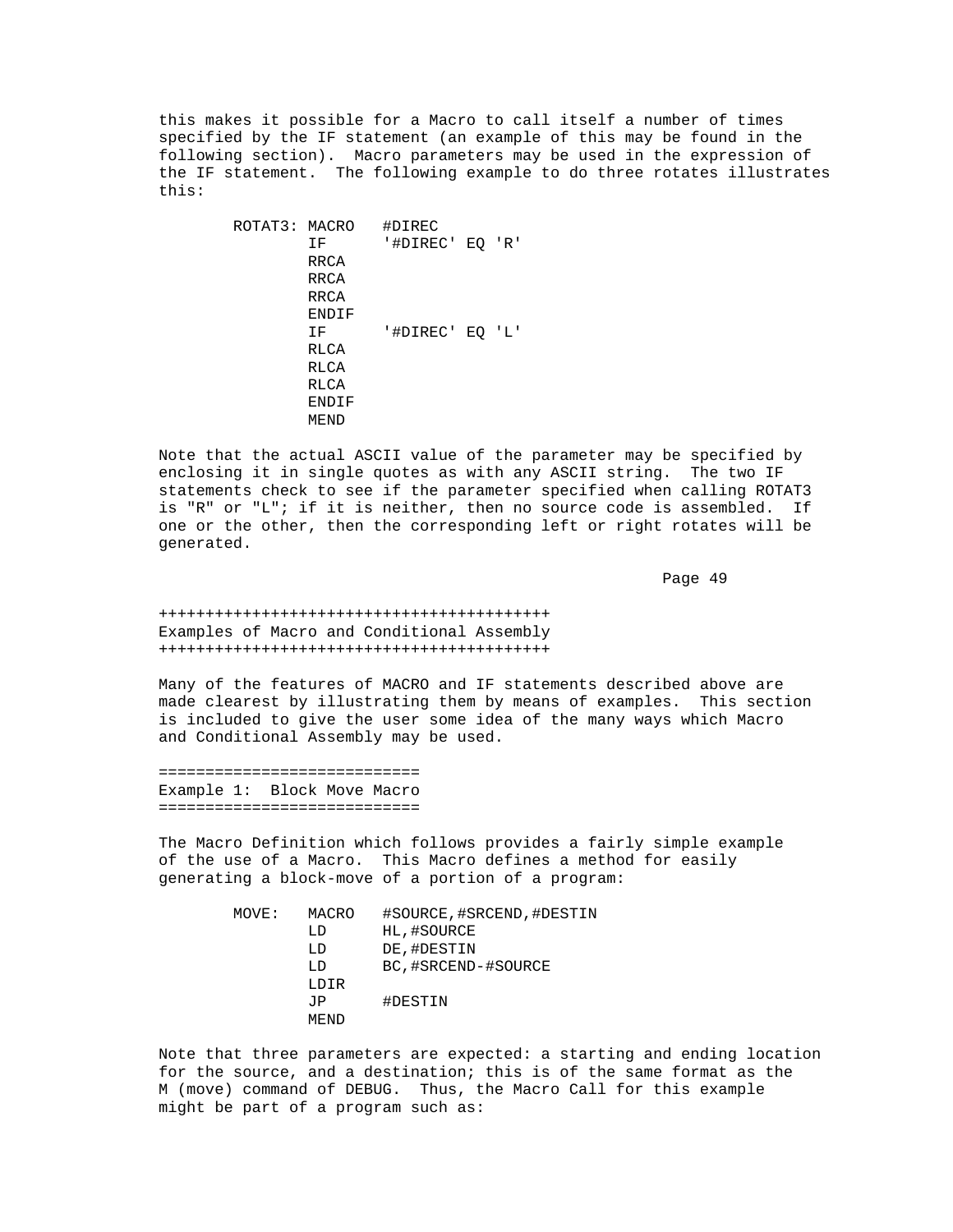| ORG                  | 2000H                   |
|----------------------|-------------------------|
| MOVE                 | START, STOP, 100H       |
| START:<br>T.D        | $\cdot$ $\cdot$ $\cdot$ |
| $\ddot{\phantom{a}}$ |                         |
| $\ddot{\phantom{a}}$ |                         |
| F.ND                 | LOAD                    |
|                      |                         |

 In this example the program would begin execution with LOAD, and would move the block of code between START and STOP to absolute address 100H.

 ========================================================== Example 2: A Macro that Converts Itself into a Subroutine ==========================================================

 In some cases the in-line coding which results from many Macro Calls is undesirable due to memory requirements. In such a case a Macro can be created which converts itself to a subroutine. Such a Macro has both the advantages of a Macro and a subroutine. Following is the Definition for SUBMAC, a Macro which calls itself:

en de la provincia de la provincia de la provincia de la provincia de la provincia de la provincia de la provi

| TRUE:         | EQU                  | -1        |                                 |
|---------------|----------------------|-----------|---------------------------------|
| FALSE:        | EQU                  | 0         |                                 |
| FIRST:        | DL                   | TRUE      |                                 |
| SUBMAC: MACRO |                      |           |                                 |
|               | IF.                  | NOT FIRST |                                 |
|               | CALL                 | SUBROT    |                                 |
|               | ENDIF                |           |                                 |
|               | IF.                  | FIRST     |                                 |
| FIRST:        | DL                   | FALSE     |                                 |
|               | JP                   | DONE      | ; causes program to jump around |
| SUBROT:       | $\cdots$             |           | ; subroutine upon first call    |
|               | :                    |           |                                 |
|               | $\ddot{\phantom{a}}$ |           |                                 |
|               | RET                  |           |                                 |
| DONE:         | NOP                  |           | ; program jumps here            |
|               | ENDIF                |           |                                 |
|               | MEND                 |           |                                 |
|               |                      |           |                                 |

 The first three lines above are not part of the Macro Definition, but the value of FIRST must be initialized before it is used in the Definition. The JP DONE instruction in the above is used to cause a jump around the subroutine when it is assembled in-line with the source upon the first Call to SUBMAC. A sample program which might use this Macro is:

| START: | $\bullet$<br>. .     |       |
|--------|----------------------|-------|
|        | $\ddot{\phantom{a}}$ |       |
|        | <b>SUBMAC</b>        |       |
|        | $\ddot{\phantom{a}}$ |       |
|        | <b>SUBMAC</b>        |       |
|        | $\ddot{\phantom{a}}$ |       |
|        |                      | START |

The first Call to SUBMAC above would generate the subroutine itself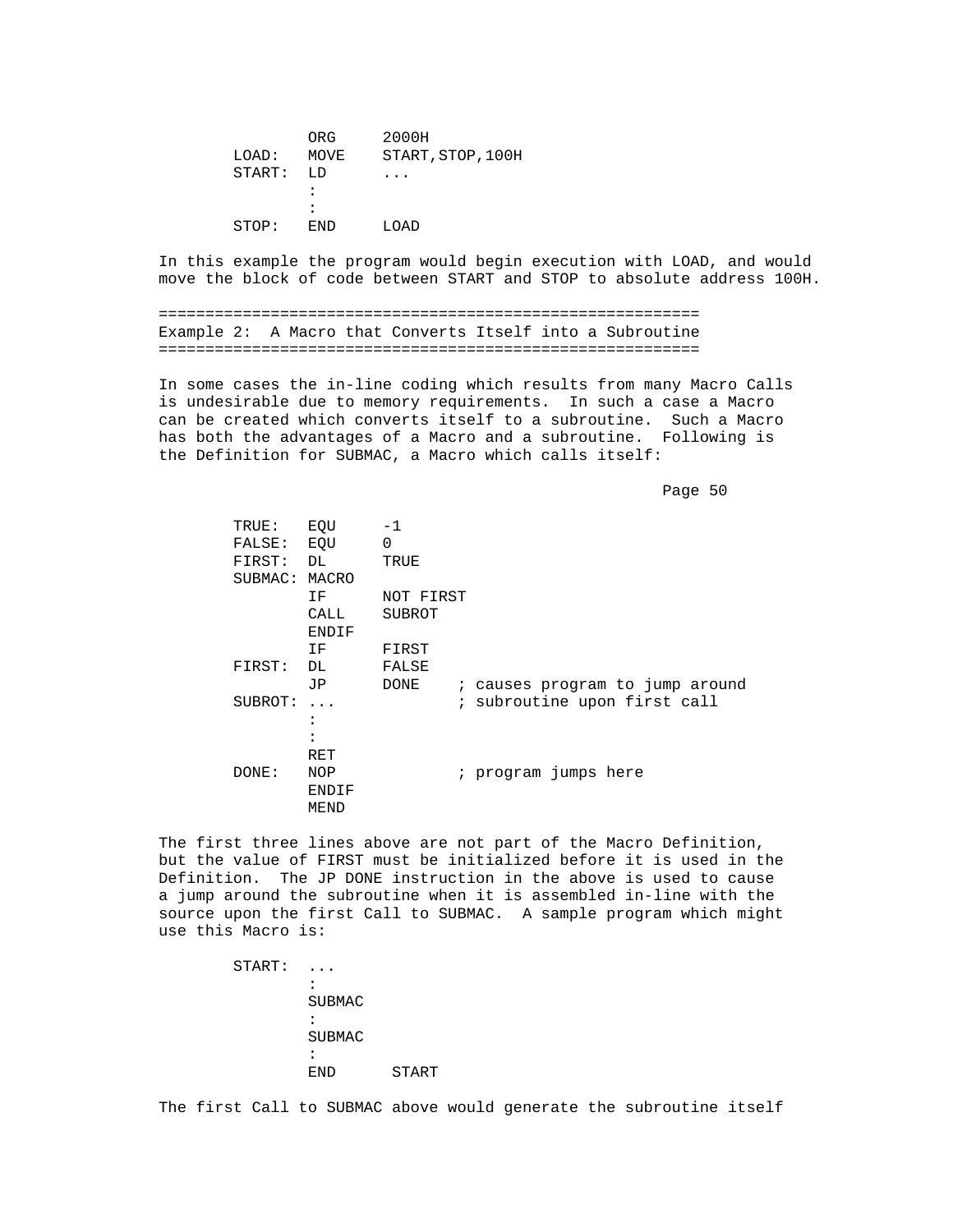in-line. After the first call the value of FIRST has been redefined to be FALSE; hence, the second Call to SUBMAC would generate simply the line: CALL SUBROT.

 ==================================================================== Example 3: Nested Macro Definitions to Generate Rotate Instructions ====================================================================

 A number of interesting and useful functions can be implemented by using nested Macro Definitions or Calls. The following is one such example, making use of one level of nested Macro Definitions to define a number of different Macros:

|        | #SHFT                          |
|--------|--------------------------------|
|        | #NUM, #REG                     |
| DL     | $#NUM-1$                       |
| #SHFT  | #REG                           |
| TF.    | VALUE NE 0                     |
| M#SHFT | VALUE, #REG                    |
| ENDIF  |                                |
| MEND   |                                |
| MEND   |                                |
|        | ROTATE: MACRO<br>M#SHFT: MACRO |

Page 51 and the state of the state of the state of the state of the state of the state of the state of the state of the state of the state of the state of the state of the state of the state of the state of the state of th

 The Macro ROTATE may be used to define a number of shift and rotate Macros; however, the inner Macros are not defined until ROTATE has been called one time. Thus, at the beginning of the program in which we wish to use the Macros, it is necessary.to initialize them by the Calls:

|  | SETUP: ROTATE SRA |     |
|--|-------------------|-----|
|  | ROTATE            | RRC |
|  | ROTATE            | RR. |
|  | ROTATE            | SRL |
|  | ROTATE RLC        |     |
|  | ROTATE            | RL  |
|  | ROTATE            | SLA |
|  |                   |     |

 Note that this will define 7 additional Macros with the names MSRA through MSLA. The M (or any other legal character) is necessary in order to avoid having the Macro names match Z-80 opcodes. (Note that these same Z-80 opcodes are used within the Macro Definitions.) We can now call any of these Macros, giving a number and a register as parameters:

| START: | T.D  | $\cdots$ |
|--------|------|----------|
|        | MSRA | 4, A     |
|        | MRLC | 8, B     |
|        | MRR  | 3.E      |
|        | END. | START    |
|        |      |          |

 The number in each of the above cases is the number of shifts or rotates which will be generated. Thus, the Macro Call "MSRA 4,A" will, when expanded, generate 4 "SRA A" instructions in the source code. Since the ROTATE Macro could be contained in a Macro Library,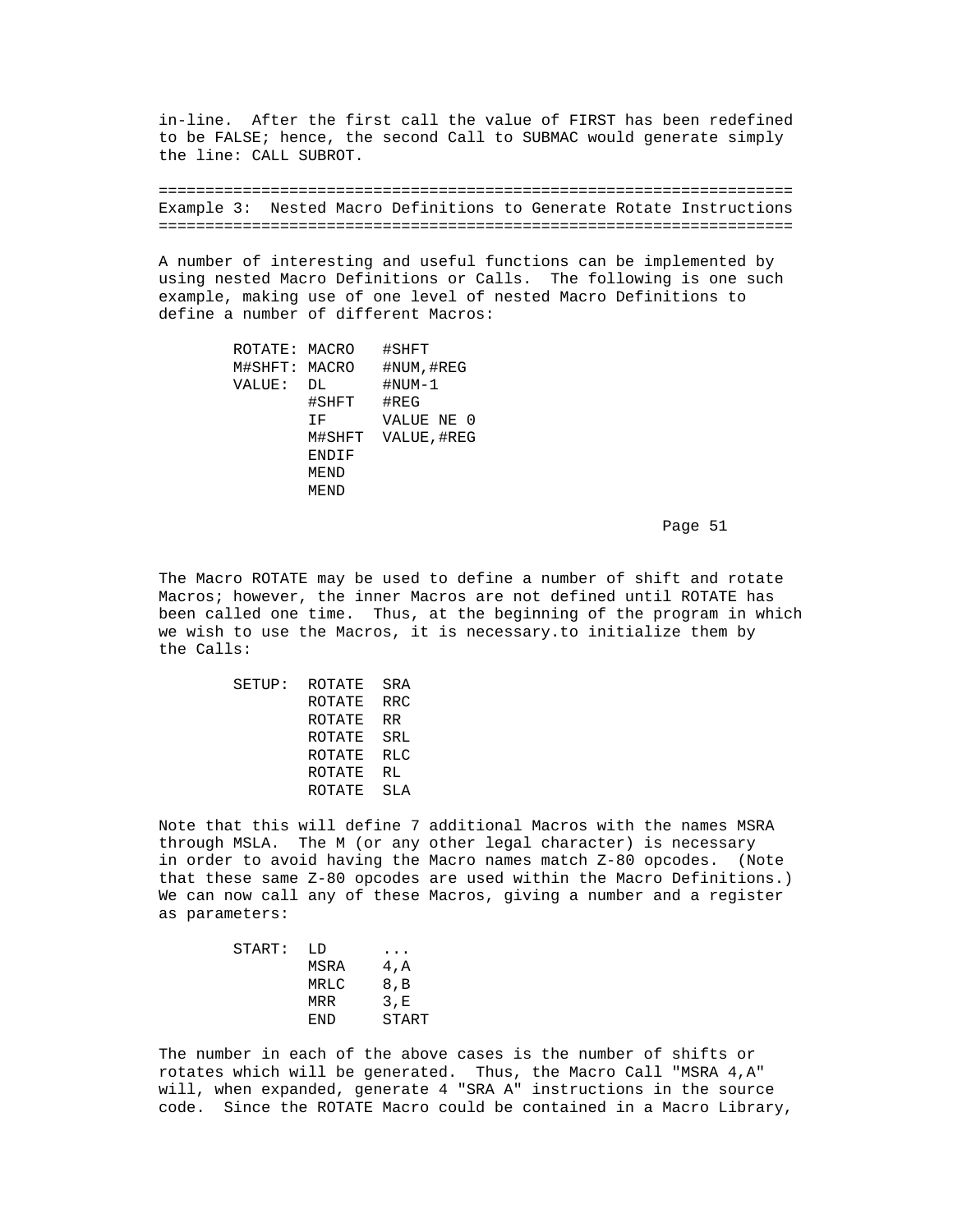the user's source program could contain a Macro Call of this type.

Page 52 and the state of the state of the state of the state of the state of the state of the state of the state of the state of the state of the state of the state of the state of the state of the state of the state of th

 \*\*\*\*\*\*\*\*\*\*\*\*\*\*\*\*\*\*\*\*\*\*\*\*\*\*\*\*\*\*\*\*\*\*\*\* CHAPTER 6: ASSEMBLER ERROR MESSAGES \*\*\*\*\*\*\*\*\*\*\*\*\*\*\*\*\*\*\*\*\*\*\*\*\*\*\*\*\*\*\*\*\*\*\*\*

 The Assembler generates a number of error messages while assembling to inform you of its progress. These messages fall into two general classes: those that involve the actual call to ASMB, are generated shortly thereafter, and are sent to the console; and those that are generated while the source code is being assembled and which inform the user of incorrect structures in the code. These two classes are described below. The user should note that in most cases the Assembler, when encountering an error, will assemble the line such that the correct number of bytes are reserved. Thus, the addresses are still numbered correctly, and the program may be loaded into memory and the incorrect bytes changed using DEBUG. This saves reassembling a very long program, when the user plans to debug it anyway. Of course, in the final version of source code, the error should be corrected.

 +++++++++++++++++++++++++++++++++++++++++++++++++ Error Messages Generated Following a Call to ASMB +++++++++++++++++++++++++++++++++++++++++++++++++

 The following list contains the error messages set off in two lines of dashes, followed by a brief description of their meanings. Note that the errors are printed exactly as they would be sent to the console, upper or lower case. All the errors described in this section will ABORT the assembly and return control to CDOS. The user should be aware that any temporary files created by ASMB will remain on the disk following an abort; these may be erased if desired, but this is not required if the error is fixed and the file reassembled.

 -------------------- source file not found ---------------------

 This is generated when ASMB cannot find the specified source file on the disk. Check your spelling of the filename and the disk directory for the file.

 ----------------- no directory space ------------------

 This is generated when ASMB attempts to open an output file (.REL or .PRN, for example) and finds that there are already 64 entries (the maximum allowed by CDOS) on the disk. This is NOT the same as running out of disk space (see following error message). There may be 64 directory entries which are all short files, and thus not all the available kilobytes may be used (81 Kbytes for small and 241 Kbytes for large disks).

Page 53 and the state of the state of the state of the state of the state of the state of the state of the state of the state of the state of the state of the state of the state of the state of the state of the state of th

----------------------------------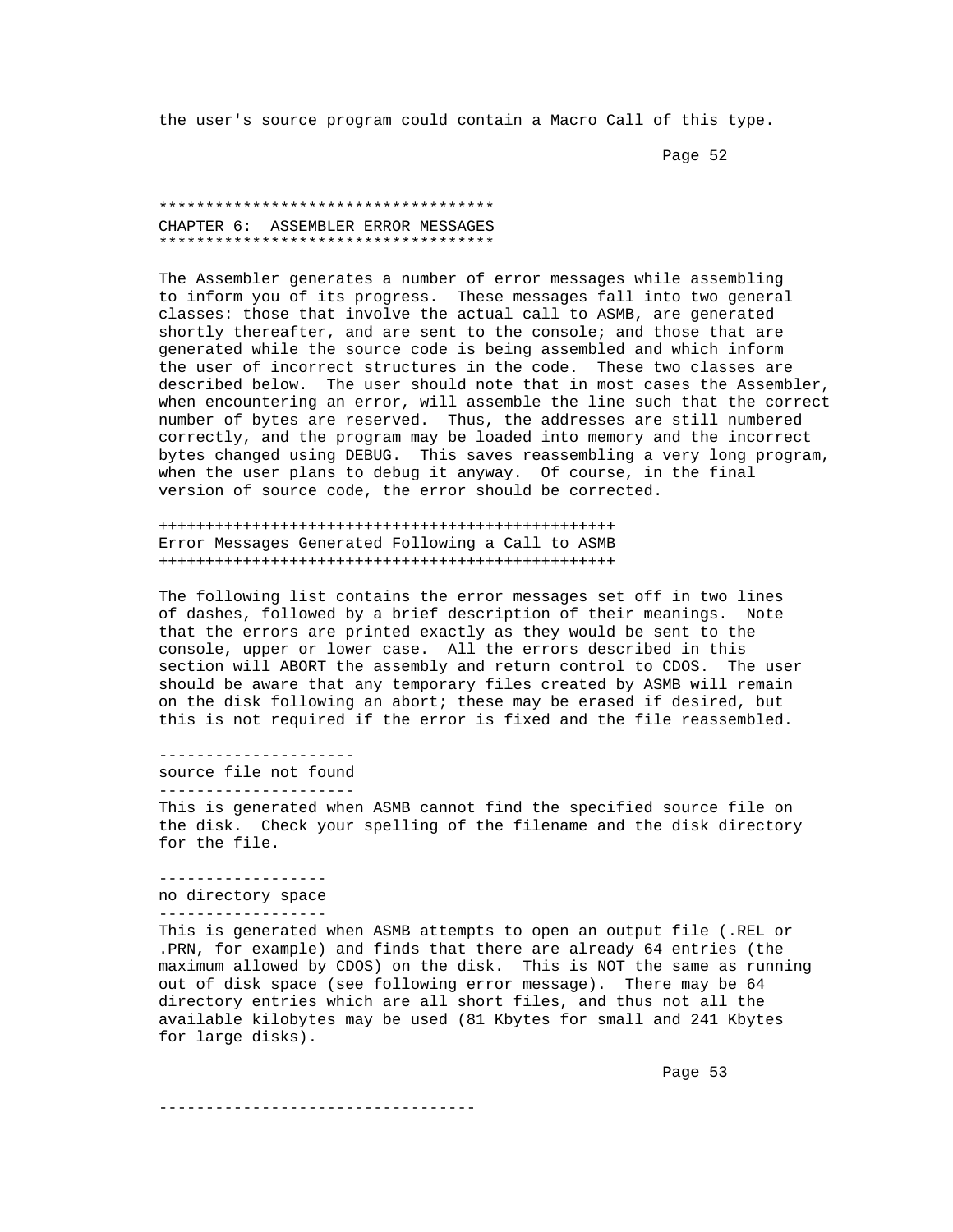write error, file - <filename.ext>

----------------------------------

 ASMB will open any files which it requires (.REL or .PRN files, or the temporary files it opens to manage the XREF and OPCODE listings), shortly after being called. This message is generated if the disk is full (81 Kbytes for small, 241 Kbytes for large) when these files are opened, or if a file being written to causes the disk to become full during assembly.

 Note: The temporary files for XREF and OPCODE listings are created only if one or both of these options are specified. The XREF file is named <filename>.\$\$\$ and the OPCODE file is named <filename>.\$\$0, where <filename> is the one specified in calling ASMB. These files are created during Pass 1 of the Assembler; they are removed from the disk following completion of the assembly.

-------------------

selected disk error

-------------------

 This message is generated if the 3-letter drive-request instruction given after the filename is incorrect, ie, if it specifies a drive which does not exist or is not one of the characters, "X" or "Z". An example which will generate this message is: ASMB TESTFILE.ABE. "E" is not a correct drive letter.

--------------

invalid option

--------------

 This message is generated if an invalid or misspelled Option is speci fied following the <filename> in a call to ASMB. This will also appear if an invalid delimiter (such as ",") is used between Options. One or more <space(s)> is the only valid delimiter to separate Options.

-----------------------

MACRO library not found

-----------------------

 This is generated only if the Macro=<d:filename.ext> option has been issued and the filename cannot be found by the Assembler on the speci fied drive.

 ------------ out of memory -------------

 The Assembler program (ASMB.COM) is loaded into memory at 100H and begins execution there. Above itself in memory ASMB forms the symbol table, which grows upward. Above the symbol table but below CDOS ASMB forms the Macro Definition Table (MDT), which grows downward through memory. If a user-program being assembled contains a great number of Macros and/or symbols, the symbol table and the MDT may grow together, thus generating the "out of memory" error. The message will be printed on the console and assembly will be aborted at this point. The simplest solution to the problem if it occurs is to edit the source code into two or more separate modules, assemble them separately, and link them at run time.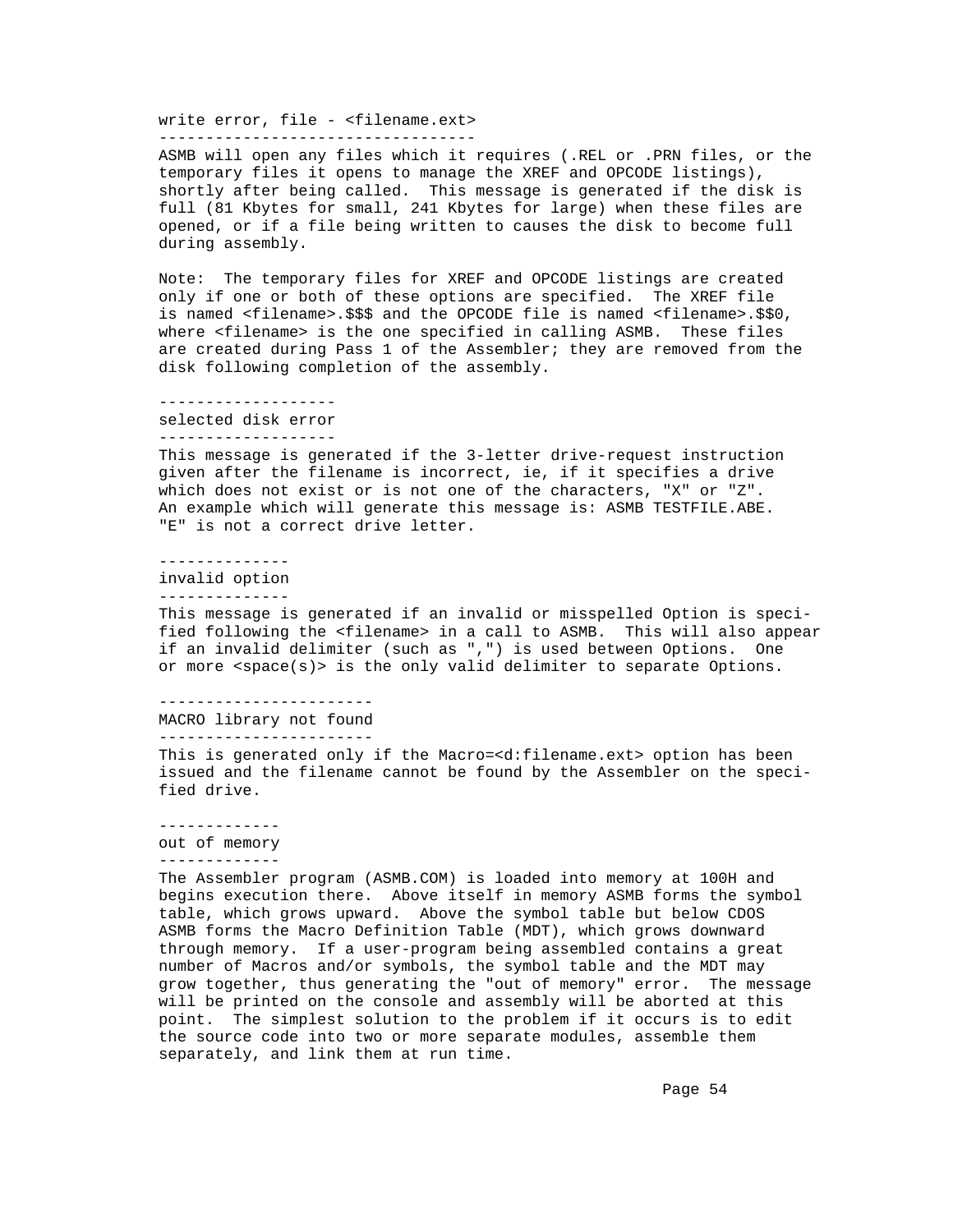++++++++++++++++++++++++++++++++++++++++ Error Messages Generated During Assembly ++++++++++++++++++++++++++++++++++++++++

 The following list contains the error messages generated during assem bly of source code. They inform the user of a wide range of incorrect specifications such as misspelled opcodes or invalid relative jumps. When an error occurs, ASMB prints the error message which applies on the line immediately following the error. The message is a complete expression, not a symbol, and it occupies the entire line in a print listing. It is set off by being preceded and succeeded by a string of asterisks. If the print-listing is sent to the disk or is not generated at all, any errors occurring during assembly will still be printed on the console; in this case the entire line of code as generated in the listing along with the error-type will be printed. Following assembly the total number of errors will be printed. Also, at the end of the listing will be printed a summary of all the line numbers where errors have occurred during assembly. This summary is printed (either to the disk or to the console) in the form of a table; the Width= option will limit the length of lines of characters in this table, but will not end any line in the middle of an entry just as was the case with the cross reference tables. Note that for each type of error message up to 100 entries will be printed in this table. The error summary table is a very useful feature for going back and editing the file for corrections. Below in alphabetical order are the error messages which may appear along with a brief explanation of each one.

--------------

 argument error --------------

 This arises when an invalid constant is used. This might happen when a number is incorrect for its base, or when an ASCII character string is too long for an expression. For example, the lines

| A,1080    | (8 not valid octal character) |
|-----------|-------------------------------|
| HL, 'ABC' | (too many ASCII chracters)    |

will both generate argument errors.

--------------------

```
 divide by zero error
```
--------------------

 This arises when an evaluated expression involves an attempt to divide by zero. An example is

 END: EQU 0FFF8H the contract of the contract of the contract of :<br>LD HL, 255/(END+8)

> Since the value of END+8 is 0, this would produce the divide by zero error.

Page 55 and the set of the set of the set of the set of the set of the set of the set of the set of the set of

 --------------- expression error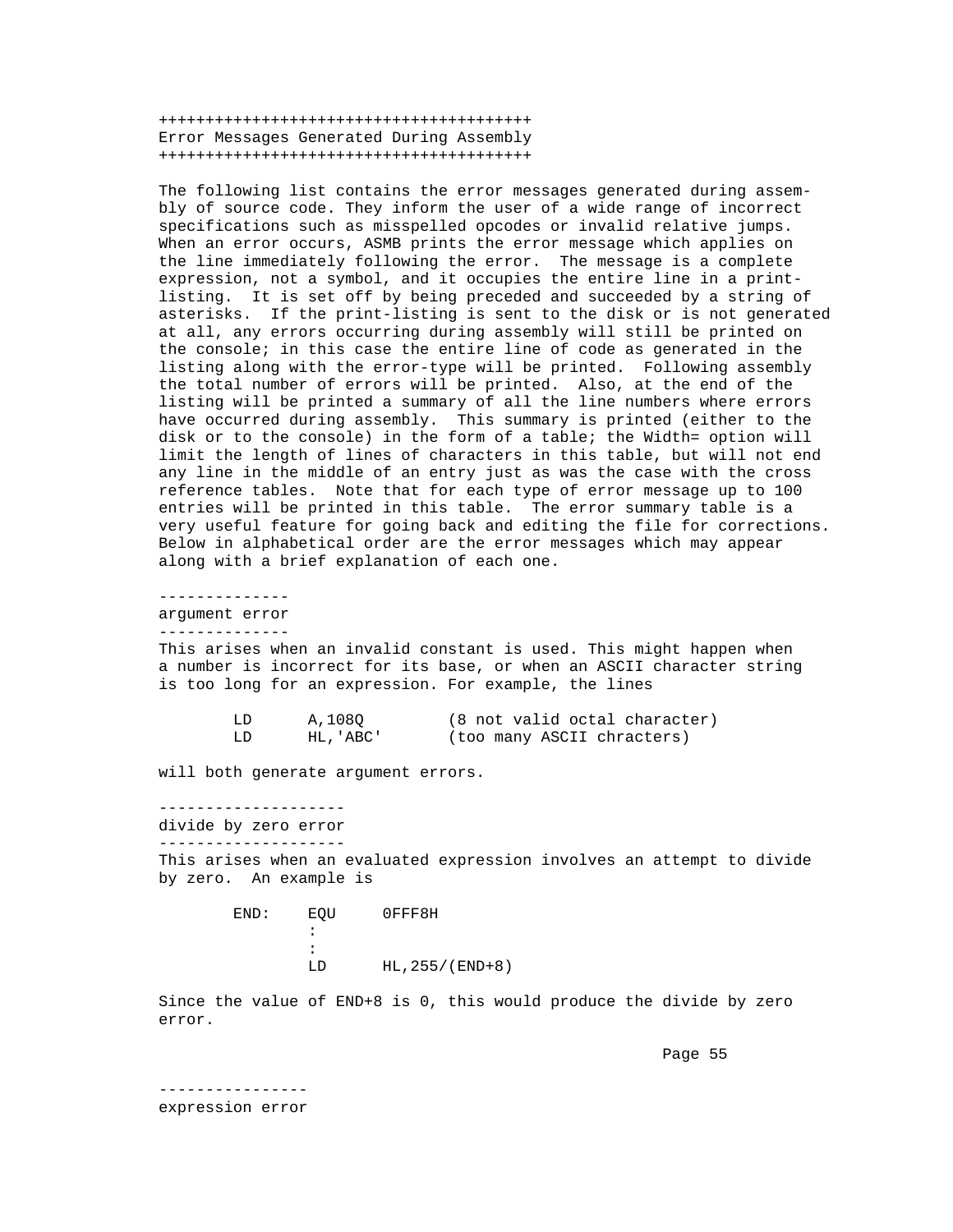# ----------------

 This applies to operand expressions which involve certain illegal operations with labels belonging to REL, DATA, or COM code segments. Expressions involving relocatable labels are limited to the following operations:

| RELNAM+ABSNAM | (relocatable) |
|---------------|---------------|
| RELNAM-ABSNAM | (relocatable) |
| RELNAM-RELNAM | (absolute)    |

 where RELNAM stands for a label belonging to a relocatable code segment and ABSNAM stands for a label belonging to an ABS code segment (see REL and ABS in the chapter an pseudo-ops). The type of expression of the result of the given operation is given to the right in parentheses. Also note that in the last case above both RELNAMs must belong to the same type of Code Segment or an error will also be generated. (For example a label belonging to a COMmon area may not be subtracted from a label belonging to a REL area.) An expression error is generated if any arithmetic is attempted (ie, an expression is formed) using EXTernal names, as the values of these are unknown to the Assembler. This does not mean that EXTernals may not be used as operands, of course. Relative jumps from one type of Code Segment to another will also generate expression errors; for example it is illegal to jump from a REL to a DATA area using a relative jump. The reader should refer to the section of Chapter 3 on operators for more information on the use of expressions.

 ------------- file not found --------------

 This message is printed following an INCLUDE for which the file to be included cannot be found on the disk. This error does not terminate assembly, but further errors may be generated if the source code looks for labels belonging to the missing file. Note the difference between this message, which is printed in the listing, and the "source file not found" and "MACRO library not found" messages which abort assembly and are printed on the console.

-----------

label error

-----------

 This arises when a label contains or begins with an illegal character. The characters 0-9 are legal within a label but are illegal as the FIRST character. Allowable characters for labels are A-Z, a-z, ".", and "\$". All register names are also illegal as labels; these are listed in Chapter 3 under the section on labels.

 ---------------- label not allowed

-----------------

 The following list of pseudo-ops do not ALLOW labels to precede them because of their nature. This message is printed if a label is used before one of the following pseudo-ops: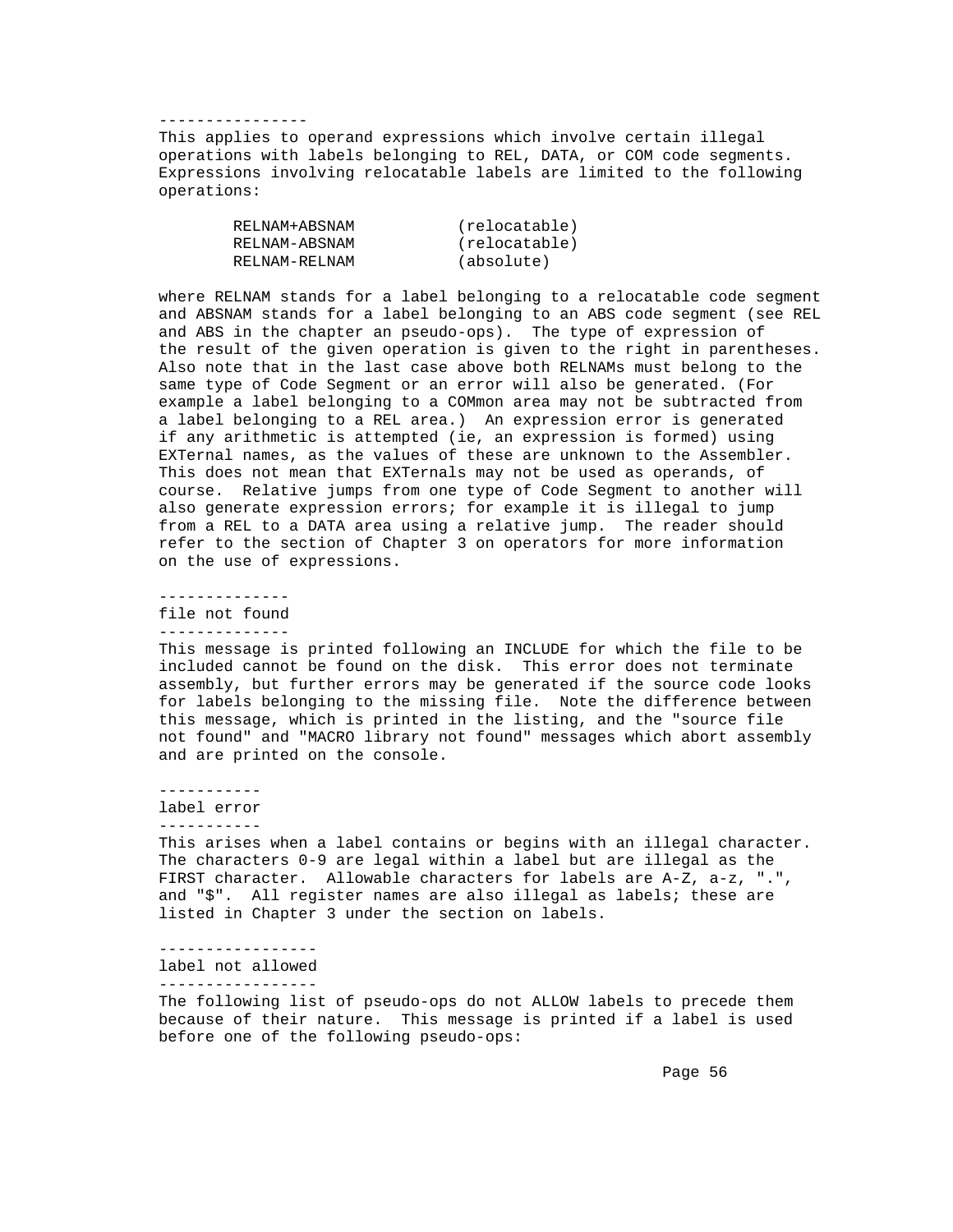| ABS        | FORM or      | EXT or | MEND  |
|------------|--------------|--------|-------|
| COM        | EJECT        | EXTRN  | NAME. |
| DATA       | <b>ENDIF</b> | T F.   | REM   |
| <b>REL</b> | ENTRY        | LIST   | TITLE |
|            |              |        |       |

 Note that this is NOT the error message which is printed in the case of an illegal character in a label (see "label error"). Although the "label not allowed" message is printed and counted as an error, the source code will still be assembled correctly and the incorrect label will be ignored by ASMB.

 ------------ missing label

-------------

 This message is printed when the following pseudo-ops are NOT preceded by a label: EQU and DEFL or DL. This is opposite to the above case (see "label not allowed"); note that these two pseudo-ops REQUIRE a label to be assembled correctly. A MACRO definition section of code also requires a label in order to be used by the Assembler. For more information an Macros see the chapter devoted to them.

 ------------------ multiple definition -------------------

 This message occurs any time a data or program label is defined more than once. This is prone to happen when using INCLUDES, as the included file may contain a label also used in the source file. Simply re-edit one of the files and change the label(s) involved.

#### -------------------------

multiple MACRO definition

-------------------------

 This error is exactly similar to the "multiple definition" above, but is caused by a multiply-defined Macro name.

 ------------ nesting error -------------

 This message appears whenever INCLUDEs, MACROs, or IFs are nested beyond the levels allowed by the Assembler. These are: 8 levels of nesting for MACROs and IFs, and 4 levels of nesting for INCLUDEs. Note that this means 8 levels of nesting for Macro CALLS; Macro DEFINITIONS may be nested indefinitely. However, be sure, when nesting Macro definitions, to insert the correct number of MEND (Macro END) pseudo-ops; the Assembler might otherwise consider a portion of the Source code to be part of a Macro. Examples of both nested Macro calls and definitions appear in the chapter on Macros.

--------------

 no matching IF --------------

 This message appears following an ENDIF pseudo-op which has no corres ponding IF statement in the source code preceding it.

Page 57 and the state of the state of the state of the state of the state of the state of the state of the state of the state of the state of the state of the state of the state of the state of the state of the state of th

-----------------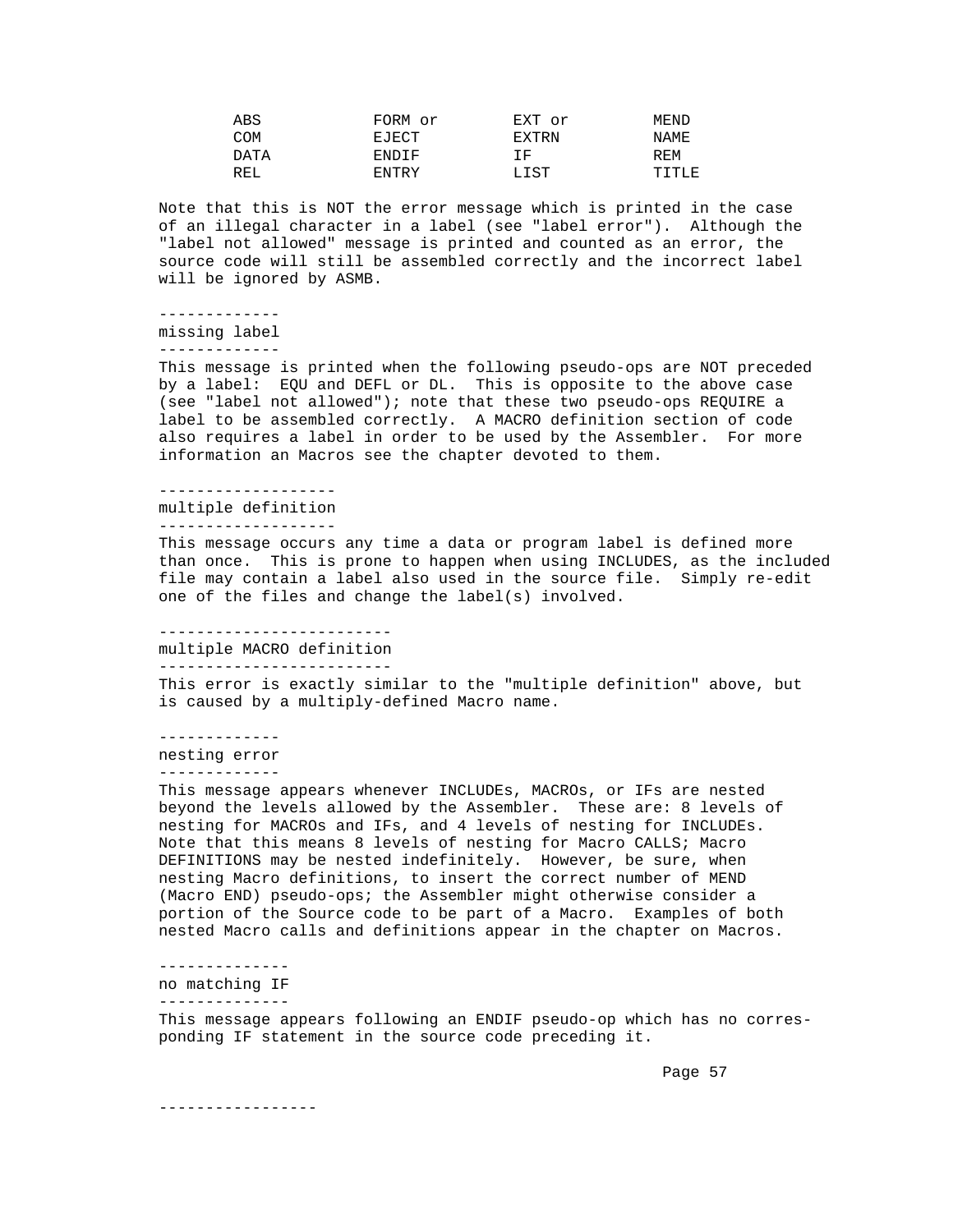no matching MACRO -----------------

 This message appears following a MEND pseudo-op which has no corres ponding MACRO definition statement in the source code preceding it.

 ----------- opcode error ------------

 This follows an opcode which is illegal; this may be because it is misspelled or because the user intended for it to be a Macro and forgot to include this Macro definition.

-----------

phase error

-----------

 This error message follows a line containing a name which was defined differently between Pass 1 and Pass 2 of ASMB. The most common cause of this is that a label has been used as a value (such as in an EQUate statement) before it has been defined. An example is

LABEL1: EQU LABEL2 the contract of the contract of the contract of : LABEL2: LD A, 5

> LABEL2 has been used in the EQU statement before it was defined. The error is corrected by moving the offending statement (in thit case the EQU statement) to follow the label definition. Other causes of phase errors are (1) using a term in an expression in a DS or IF statement which has not been defined yet, and (2) calling-a Macro before it has been defined.

-----------

range error

-----------

 This message follows a relative jump which exceeds the range allowed for such jumps. This range is -126 bytes to +129 bytes measured from the address at which the relative jump is located; the actual values generated by the Assembler are in the range -128 to 127 because the Z-80 measures relative jumps from the instruction following the jump.

 The Assembler requires an ADDRESS, usually specified by means of a label, to be used as the operand of a relative jump instruction. ASMB then calculates the relative displacement of the jump and places this value in the object code. Remember that if a number is used, it will be considered to be an absolute address, NOT a displacement. Note that this may be different from the description of relative jumps in the Z-80 manuals by Mostek and Zilog. Some examples will illustrate these concepts; the statement

JR NZ,100

tells ASMB to generate a relative jump to LOCATION 100 or 64H, NOT

Page 58 and the state of the state of the state of the state of the state of the state of the state of the state of the state of the state of the state of the state of the state of the state of the state of the state of th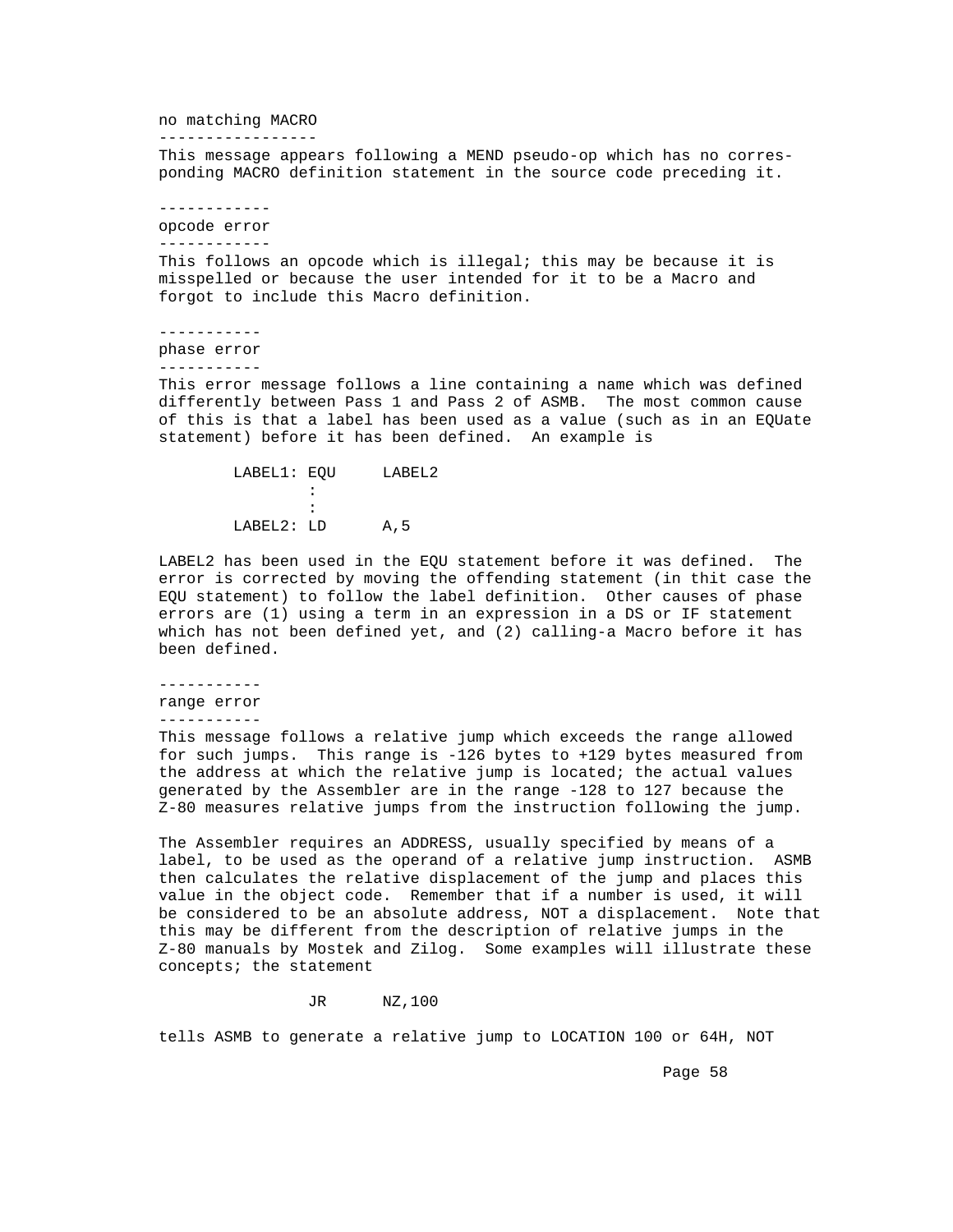to jump relative to the present location by 100 bytes. To avoid this confusion a better form would be

> JR NZ,LABEL : : LABEL: LD A, 3

 for which ASMB will calculate the correct jump no matter where LABEL happens to be located. (However, if the label belongs to another type of Code Segment, an expression error will be generated; for example it is illegal to jump from a REL area to a DATA area using a relative jump.)

 ----------- syntax error

------------

This error message covers a wide range of ills; it generally appears when a quantity in one of the four Assembler Fields (see Chapter 3) has been misused. For example, writing a remark without preceding it with a ";" on a line which already contains a label, opcode, and operand will produce a syntax error. If you don't know the cause of the message, look up the expression or opcode of which you are unsure.

 --------------- too many COMmons ----------------

 This message follows the use of more than the allowable number of COMmons. ASMB allows a total of 15 COMmons including one "blank" COMmon. The term blank COMmon means that one of the COMmons need not be named, not that there is nothing in it. See the COM pseudo-op for more information on their use.

 --------------- undefined symbol

----------------

 This message follows a line containing a label name in the operand field which has not been defined. This is one of the most common of assembly language mistakes: using a label name for a data quantity and then forgetting to define it. Labels are defined by appearing in the label field of any opcode or pseudo-op which allows labels.

#### ---------- value error -----------

 This message follows a line in which a value is used which exceeds the range allowable for the opcode used. This value may be a constant or an expression. Opcodes which expect one-byte quantities will generate a value error for any expression whose value exceeds the range 0 to FFH (or its equivalent representation in decimal, octal, or binary). Opcodes which expect two-byte quantities will not generate an error if the value simply exceeds the numeric range (65,535); the value will simply "wrap around". That is, a value of modulus 65,536 is returned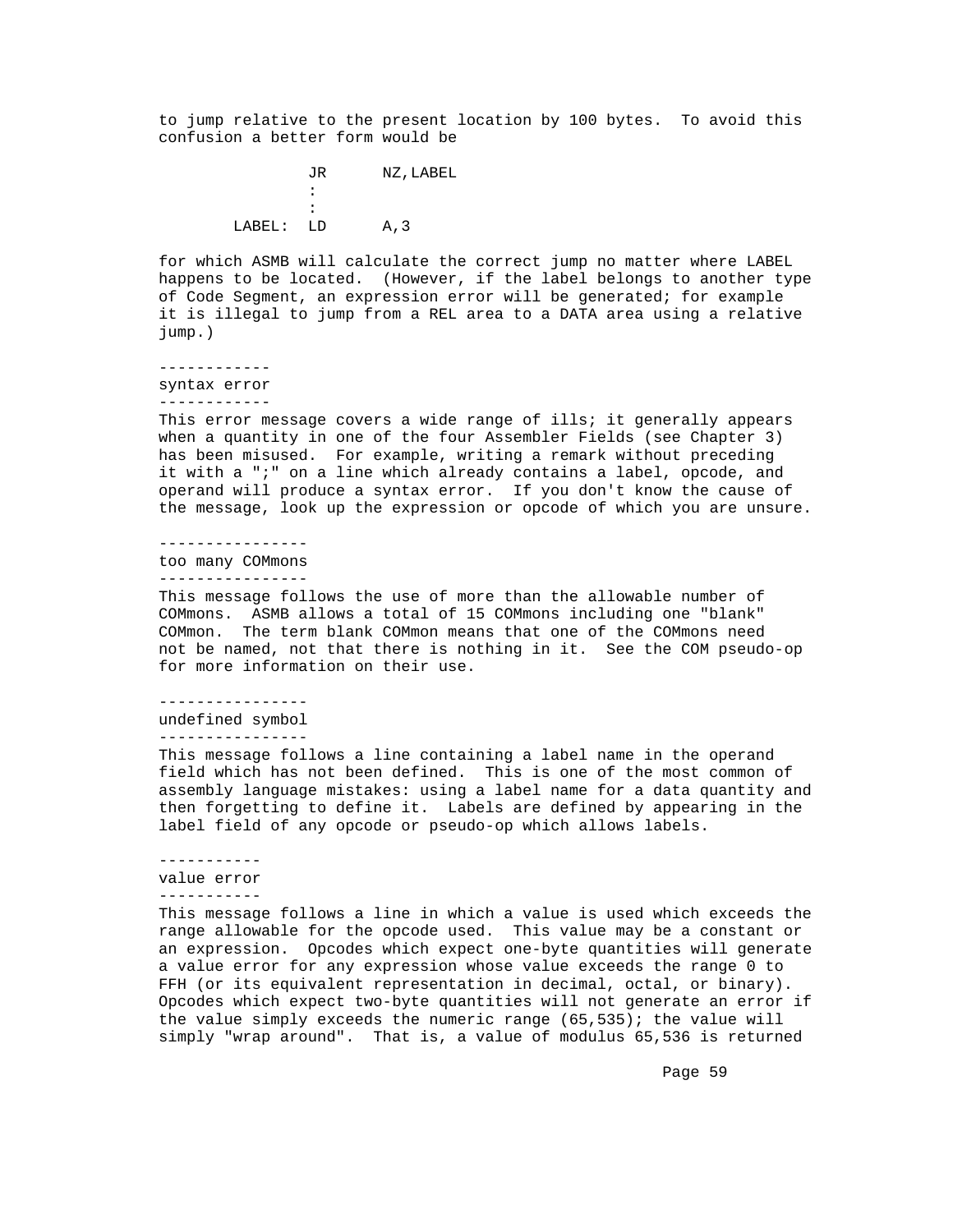without an error flag. Some examples will illustrate these ideas. The following will generate a value error:

LD A,3000H (a two-byte quantity used as one byte)

However, the line

LD HL,70000

 will not generate a value error; instead, the value 4464 or 1170H (which is 70000-65536) will be generated.

 Value errors will also be generated by the BIT, SET, and RES opcodes if the value of the expression used as an operand is outside the range 0 through 7.

en de la provincia de la provincia de la provincia de la provincia de la provincia de la provincia de la provi

## \*\*\*\*\*\*\*\*\*\*\*\*\*\*\*\*\*\*\*\*\*\*\*\*\*\*\*\*\*\*\*\*\*\*\*\* CHAPTER 7: ASSEMBLER PRINT-LISTINGS \*\*\*\*\*\*\*\*\*\*\*\*\*\*\*\*\*\*\*\*\*\*\*\*\*\*\*\*\*\*\*\*\*\*\*\*

 Following is the print-listing which results from the assembly of the example in Chapter 1 ("Getting Started"). There is much valuable information in this listing; it is therefore given here in a separate chapter so that the various terms and symbols can be explained. The command line which was typed to produce this assembly is slightly different from the command line typed in Chapter 2. This is because several Assembler Options have been specified here so the user can see what type of listing they produce. The command line which was typed to produce the following assembly is:

ASMB TIMER SYMB XREF OPCODE RANGE

 The SYMB option requests a Symbol Table, XREF and OPCODE request Symbol and Opcode Cross Reference Tables, and Range requests those absolute jumps which are within range to be relative jumps. The next four pages contain the listing that results from this assembly. Following that is an explanation of the terms and conventions used in the listing.

Page 61 and the state of the state of the state of the state of the state of the state of the state of the state of the state of the state of the state of the state of the state of the state of the state of the state of th

CROMEMCO CDOS Z8O ASSEMBLER version 02.02 PAGE 0001

|        |                |                   | 0001 ; This program rings the console bell at approximately |
|--------|----------------|-------------------|-------------------------------------------------------------|
|        | 0002 :         |                   | half-second intervals determined by a timer loop.           |
|        | 0003 :         |                   |                                                             |
| (0007) | $0004$ BELL:   | EOU<br>$7\degree$ | ; console bell is ASCII 07                                  |
| (0002) | 0005 WRITE:    | 2<br>EOU          | ; write character to console                                |
| (0005) | $0006$ $CDOS:$ | <b>EOU</b><br>5.  | ; use system call to write                                  |
|        |                |                   |                                                             |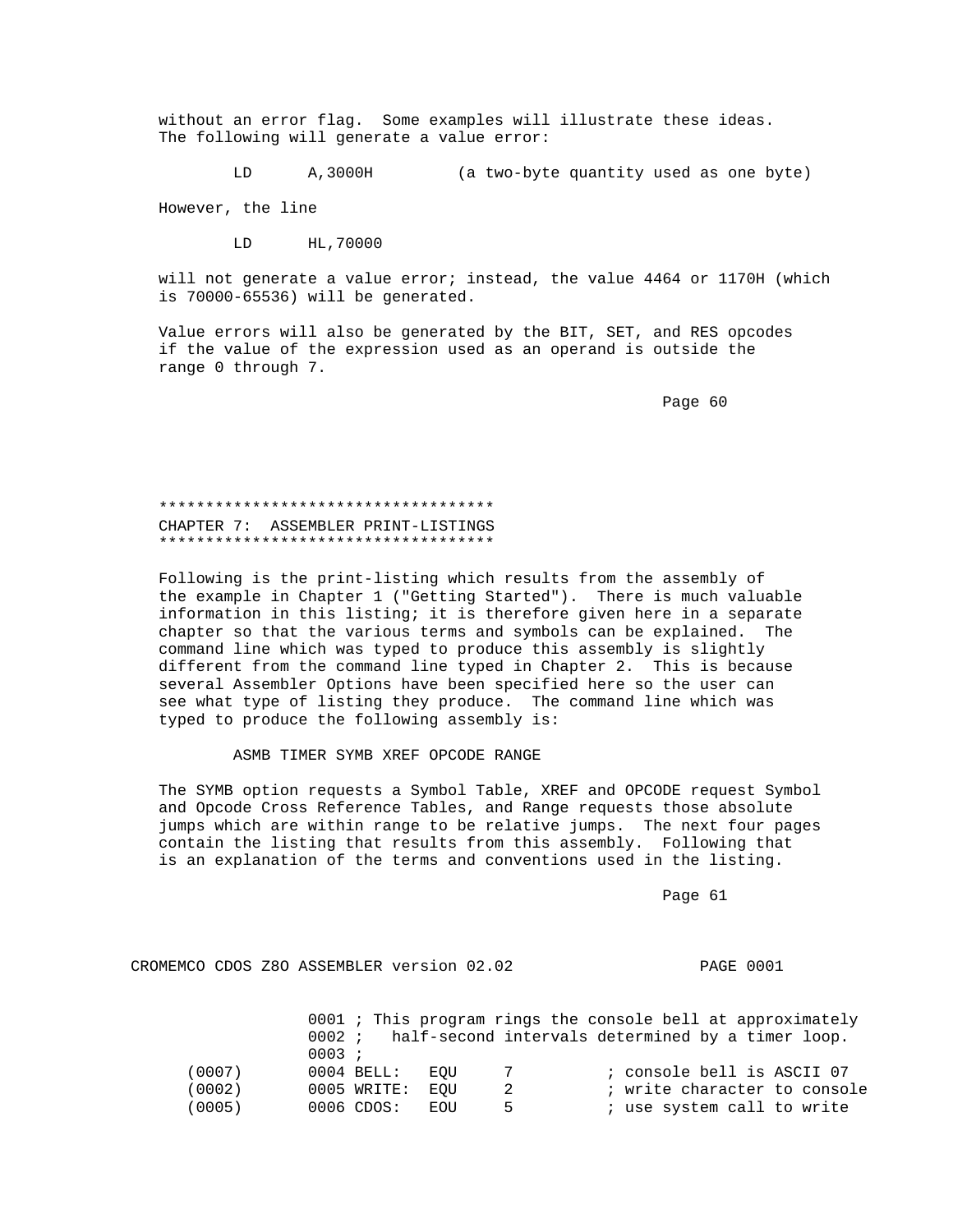|            | (02FF)          | 0008;       | 0007 TIMIT:         | EQU         | 2FFH          | ; 2 is no. of half-seconds;<br>$FF(256)$ is no. of loops |
|------------|-----------------|-------------|---------------------|-------------|---------------|----------------------------------------------------------|
|            | (00FF)          | 0010 :      | 0009 DURAT:         | EQU         | 0FFH          | ; FF (256) is loop duration                              |
|            |                 | 0012 :      | 0011 ; Main Program |             |               |                                                          |
|            | 0000' 315A00'   |             | 0013 START:         | LD          | SP, STACK     | ; initialize stack pointer                               |
| 0003'      | 01FF02          |             | 0014 LOOP:          | LD          | BC, TIMIT     | ; B is no. of half-sec.;                                 |
|            |                 | 0015 ;      |                     |             |               | C is no. of loops                                        |
| 0006' 3EFF |                 |             | 0016 TIM2:          | LD          | A, DURAT      | ; get duration (256)                                     |
| $0008'$ 3D |                 |             | 0017 TIM1:          | <b>DEC</b>  | A             | ; decrement and                                          |
| 0009' 20FD |                 | 0018        |                     | JR          | NZ, TIM1      | ; loop til zero                                          |
| OOOB '     | 0D              | 0019        |                     | <b>DEC</b>  | $\mathcal{C}$ | ; decrement loop counter                                 |
| 000C' 20F8 |                 | 0020        |                     | JR          | NZ, TIM2      | ; until zero                                             |
| OOOE' 10F6 |                 | 0021        |                     | <b>DJNZ</b> | TIM2          | ; countdown half-seconds                                 |
| 0010' 1E07 |                 | 0022        |                     | LD          | E, BELL       | ; set-up to ring bell                                    |
| 0012' 0E02 |                 | 0023        |                     | LD          | C, WRITE      | ; set-up to write console                                |
|            | 0014' CDO500    | 0024        |                     | CALL        | CDOS          | ; call system                                            |
|            | 0017, C30300'   | R 0025      |                     | JP          | LOOP          | ; loop and repeat                                        |
|            |                 | 0026;       |                     |             |               |                                                          |
|            |                 |             | 0027 ; Stack Area   |             |               |                                                          |
|            |                 | $0028$ ;    |                     |             |               |                                                          |
|            | 001A' (0040)    |             | 0029 BOTTOM: DS     |             | 40H           | ; allow 64 bytes for stack                               |
|            | (005A')         |             | 0030 STACK:         | EQU         | \$            | ; current location counter                               |
|            |                 | 0031;       |                     |             |               | equals top of stack                                      |
|            | $005A'$ (0000') | 0032        |                     | <b>END</b>  | <b>START</b>  |                                                          |
| Errors     |                 | $\mathsf 0$ |                     |             |               |                                                          |
|            | Range Count     | 1           |                     |             |               |                                                          |
|            | Parity Count    | $\Omega$    |                     |             |               |                                                          |
|            | Program Length  | 005A (90)   |                     |             |               |                                                          |
|            |                 |             |                     |             |               | Page 62                                                  |
|            |                 |             |                     |             |               |                                                          |

| CROMEMCO CDOS Z80 ASSEMBLER version 02.02<br>SYMBOL TABLE |                                                                                          |                              |                      |                |              |               | <b>PAGE 0002</b> |               |               |               |
|-----------------------------------------------------------|------------------------------------------------------------------------------------------|------------------------------|----------------------|----------------|--------------|---------------|------------------|---------------|---------------|---------------|
|                                                           | BELL<br>STACK<br>WRITE                                                                   | 0007<br>005A'<br>0002        | BOTTOM<br>START      | 001A'<br>0000' | CDOS<br>TIM1 | 0005<br>0008' | DURAT<br>TIM2    | 00FF<br>0006' | LOOP<br>TIMIT | 0003'<br>02FF |
|                                                           |                                                                                          |                              |                      |                |              |               |                  | Page 63       |               |               |
|                                                           | CROMEMCO CDOS Z80 ASSEMBLER version 02.02<br><b>PAGE 0003</b><br>CROSS REFERENCE LISTING |                              |                      |                |              |               |                  |               |               |               |
|                                                           | BELL<br><b>BOTTOM</b><br>CDOS<br><b>DURAT</b>                                            | 0004<br>0029<br>0006<br>0009 | 0022<br>0024<br>0016 |                |              |               |                  |               |               |               |
|                                                           |                                                                                          |                              |                      |                |              |               |                  |               |               |               |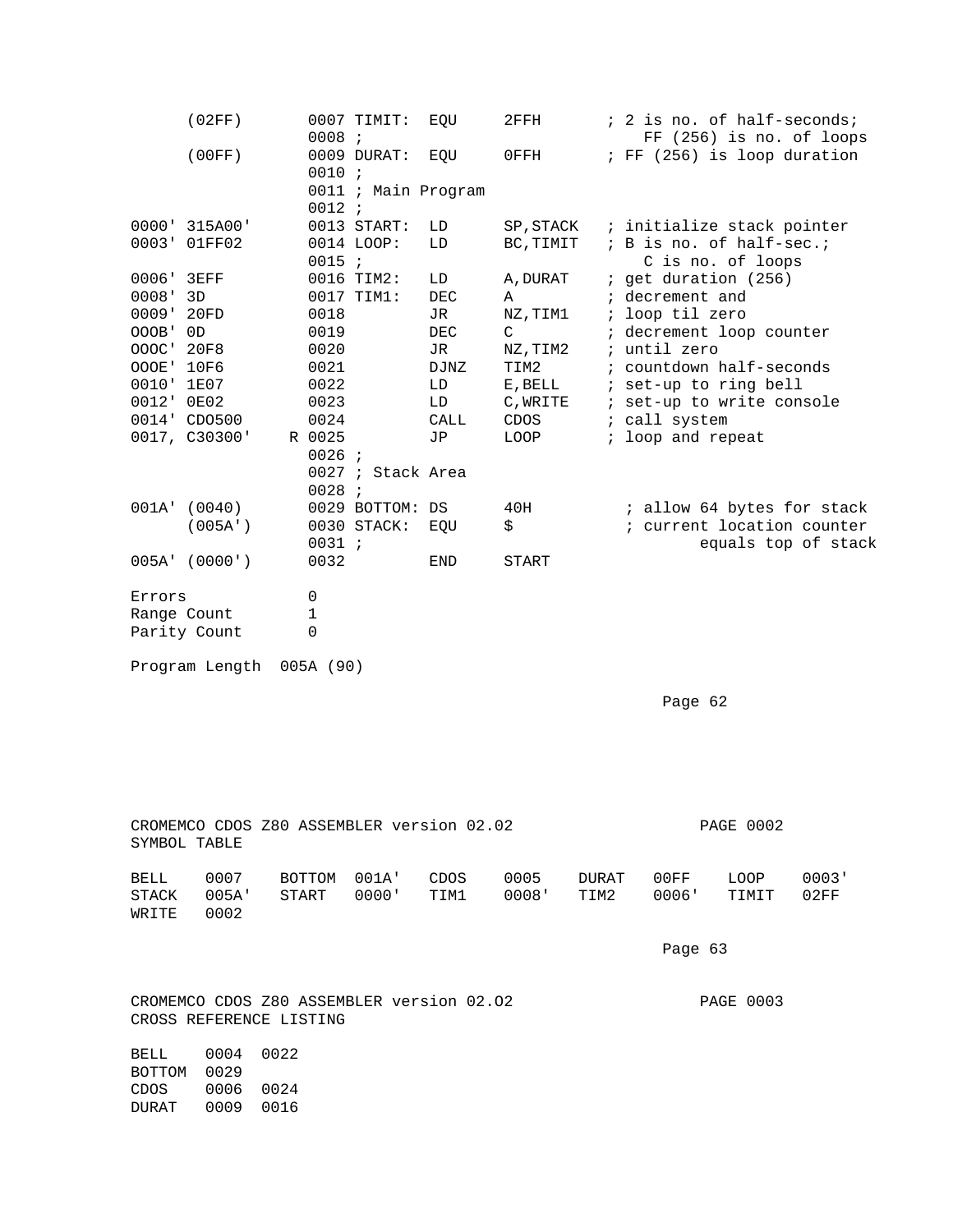| LOOP         | 0014 | 0025 |      |
|--------------|------|------|------|
| <b>STACK</b> | 0030 | 0013 |      |
| <b>START</b> | 0013 | 0032 |      |
| TIM1         | 0017 | 0018 |      |
| TIM2         | 0016 | 0020 | 0021 |
| <b>TIMIT</b> | 0007 | 0014 |      |
| WRIIE        | 0005 | 0023 |      |
|              |      |      |      |

Page 64

 CROMEMCO CDOS Z80 ASSEMBLER version 02.02 PAGE 0004 OPCODE CROSS REFERENCE LISTING CALL 0024  $0.017$   $0.019$ 

| レムし  | UUIT UUID |                          |  |                               |  |
|------|-----------|--------------------------|--|-------------------------------|--|
| DJNZ | 0021      |                          |  |                               |  |
| DS   | 0029      |                          |  |                               |  |
| END  | 0032      |                          |  |                               |  |
| EOU  |           |                          |  | 0004 0005 0006 0007 0009 0030 |  |
| JP   | 0025      |                          |  |                               |  |
| JR   | 0018 0020 |                          |  |                               |  |
| ת ד  |           | 0013 0014 0016 0022 0023 |  |                               |  |
|      |           |                          |  |                               |  |

en de la provincia de la provincia de la provincia de la provincia de la provincia de la provincia de la provi

 ++++++++++++++ Listing Columns +++++++++++++++

 This listing is divided up into a number of columns or fields. These are described below.

 Column 1 - This is a 16-bit address printed in hex. If an absolute ORG statement has not been given, the addresses will start with 0. Since the (nodules are relocatable, however, the Subsequent addresses are only relative to the final program base when the program has been loaded. Immediately following the address is either a space or one of the symbols: ', ", or \*. These are described below.

 Column 2 - If the statement is a pseudo-op which generates a value (for example, the EQU statement), that value will be printed here in parentheses. For all Z-80 opcodes this column will contain up to four bytes of object code in hex. The DU and DW pseudo-ops will also produce object code in this column. If the code being assembled is relocatable, all addresses will correspond to relocatable addresses in column one, NOT the actual addresses these bytes will have when the program is linked and loaded into memory. Relocatable addresses will be followed by one of the symbols: ', ", \*, or #, described below.

 Column 3 - This column is usually not printed. If the Range Option has been specified, all absolute jumps which are within range to be relative jumps are marked with an "R" character in this column.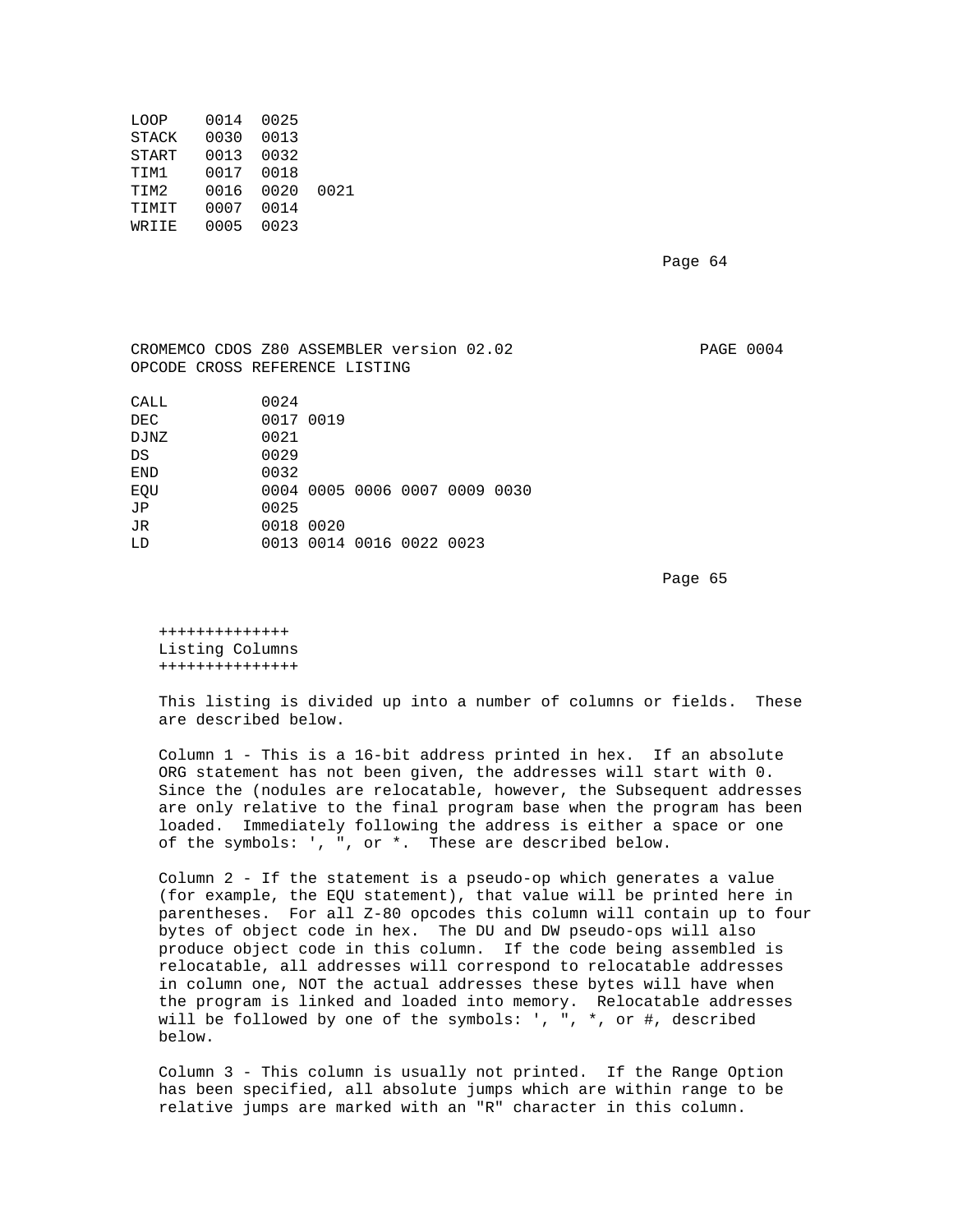Column 4 - This column contains the line numbers of the source code in decimal beginning with 0001. All lines will be numbered including those coitaining only remarks.

 Column 5 - This is the label field of the original source. See Chapter 3 of this Part for a complete description.

 Column 6 - This is the opcode field of the original source. See Chapter 3 for a complete description.

 Column 7 - This is the operand field of the original source. See Chapter 3 for a complete description.

 Column 8 - This is the remark field of the original source. See Chapter 3 for a complete description.

 ++++++++++++++++ Lines of Listing ++++++++++++++++

 The listing also contains useful information on the lines printed out at its beginning and end. These are described below.

 Beginning, Line 1 - This line contains the heading of the listing giving the current version and release numbers of ASMB. Also on this line is the page number; listings are numbered consecutively in decimal including the symbol and other tables at the end.

en de la provincia de la provincia de la provincia de la provincia de la provincia de la provincia de la provi

 Beginning, Line 2 - This line will contain the title of the module being assembled if the user specified one using the TITLE pseudo-op. A blank line is inserted if no title is used. The Assembler also inserts a blank line just before the listing begins on every page.

 Interspersed Lines - Error messages occupy one full line of a listing and are printed immediately following the line in which the error was first detected.

 End of Listing, Line 1 - The total number of errors which occurred during Assembly is printed on this line.

 End of Listing, Line 2 - This line will be printed only if the Range Option has been specified, and it gives the total number of jumps marked by Range.

 End of Listing, Line 3 - This line will be printed only if the Parity Option has been specified, and it gives the total number of 8080-Z80 conflicts found (see Parity Option in Chapter 2).

 End of Listing, Line 4 - This gives total program length (ie, the byte-count of the object code) in both hex and in decimal.

 End of Listing, Line 5 - This and the following lines list all those COMmons which have been defined in the module along with their lengths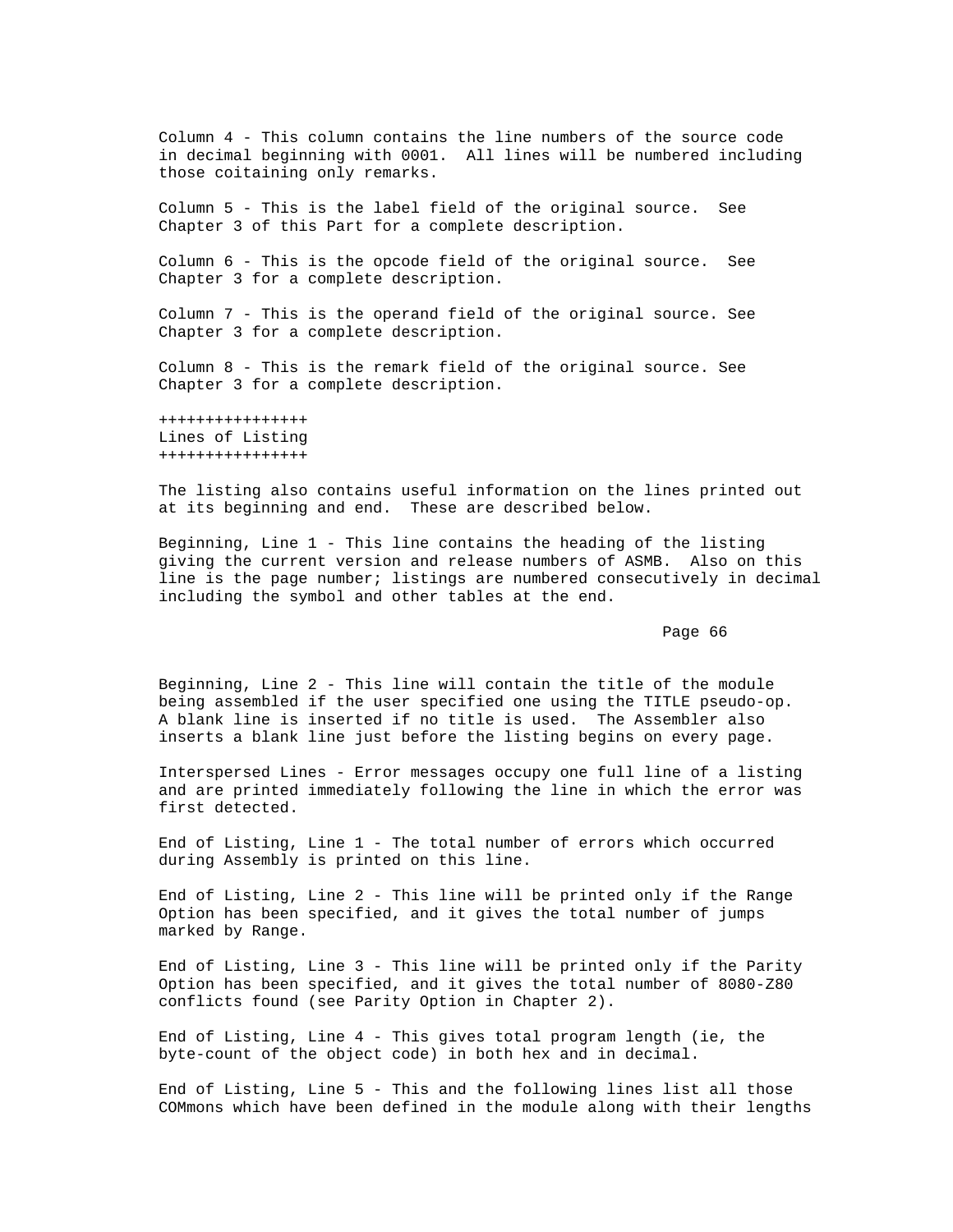in both hex and in decimal. Up to 15 COMmons may be listed.

 +++++++++++++++ Listing Symbols +++++++++++++++

 There are four symbols which appear throughout a print-listing which give some additional information. These are described below.

 Single Quote (') - This symbol follows all addresses (column 1) which belong to a REL area. The symbol also follows all references to REL addresses made in the object code. For example the three bytes:

C31F00'

 in the object code mean to jump to address 001F of the REL segment of code.

 Double Quote (") - This symbol follows all addresses (column 1) which belong to a DATA area. The symbol also follows all references to DATA addresses made in the object code. Remember that DATA program segments are very similar to REL program segments.

 Asterisk (\*) - This symbol follows all addresses (in column 1) which belong to a COMmon program segment. The symbol also follows all references to COMmon addresses made in the object code.

Page 67 and the state of the state of the state of the state of the state of the state of the state of the state of the state of the state of the state of the state of the state of the state of the state of the state of th

 Pound Sign (#) - This symbol appears only following an address in the object code, and marks those lines as ones referencing EXTernals. The address just preceding the pound sign is the location that that EXT was last referenced, or is 0000 if it's the first time in the module that the EXT is referenced.

 Note that addresses in column 1 or in the object which are not followed by one of the four symbols above belong to an ABSolute segment of code.

 ++++++++++++++++++++++++++++ Tables Following the Listing ++++++++++++++++++++++++++++

 There are several tables which may follow the print-listing of the source code. These are described briefly below.

 ------------ Symbol Table ------------

 The symbol table contains an alphabetical list of all the symbols (labels) defined in the source program. Each symbol will be followed by its value and one of the four symbols described above to tell the user to which program segment it belongs. The value will be either the address at which the symbol is defined or the value of the expression to which it equates. Note that EXTernals listed in the symbol table do not follow this rule. The address listed following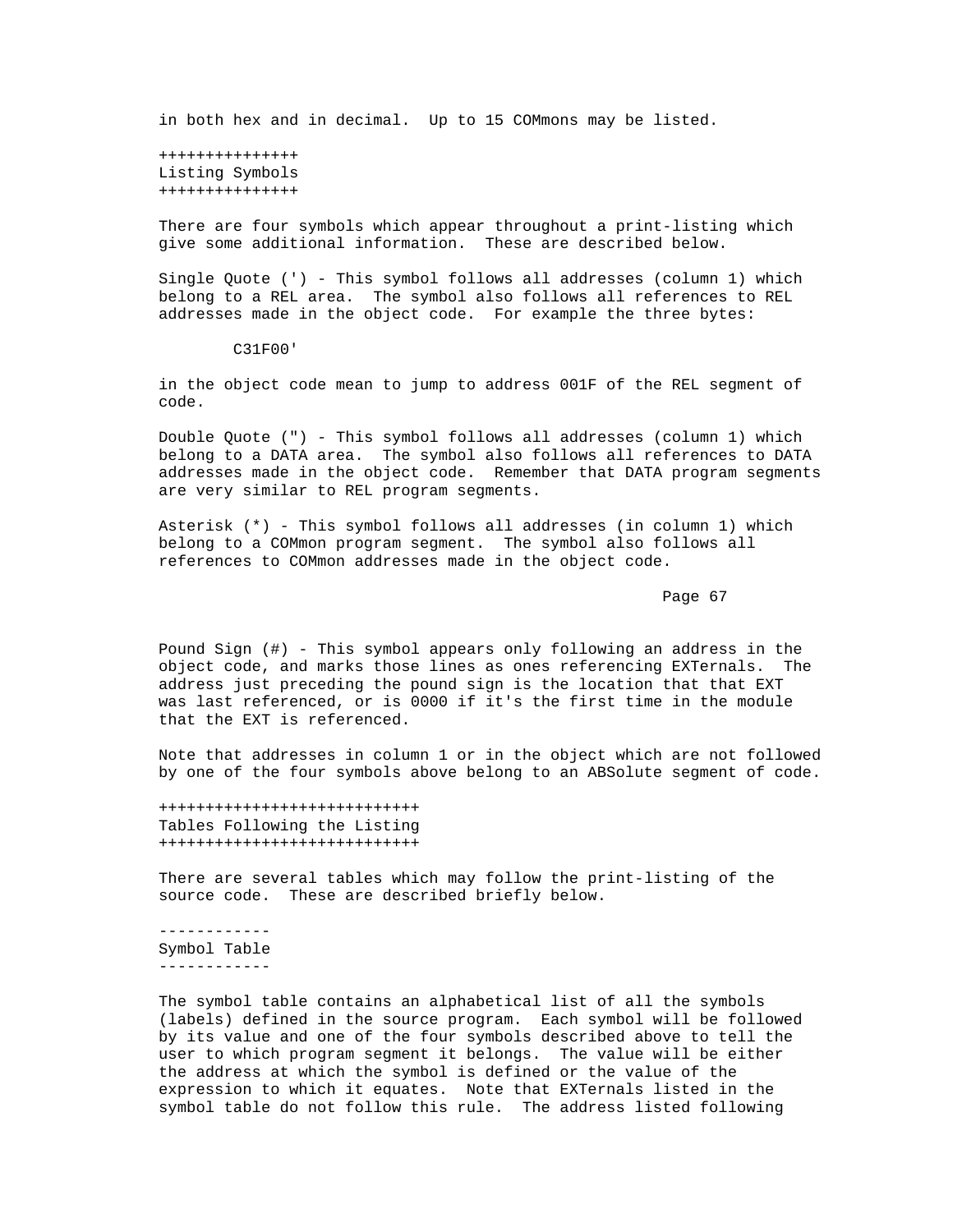an EXT name is the address of its first occurrence in the source.

 --------------------- Cross Reference Table ---------------------

 The cross reference table contains an alphabetical list of all symbols and the line numbers of both their places of definition and occurrence throughout the source program. The symbols are listed in the first column, the line numbers of their definition in the second column, and the line numbers of their occurrence are listed by rows to the right of the first two columns. Symbols which have been multiply-defined by the use of DL statements will have the line numbers of subsequent definitions listed to the right and followed by the pound sign (#).

 ---------------------------- Opcode Cross Reference Table ------------------------------

> The opcode cross reference table contains an alphabetical list of all opcodes and Macro names along with the line numbers of their places of occurrence (and places of definition for for Macros). The opcodes or Macro names are listed in the first column, the line numbers of Macro definitions ONLY are listed in the second column, and the line numbers of their places of occurrence are listed by rows to the right.

 This completes the description of the items which make up an assembled print-listing. This also completes Part I of this book.

e de la provincia de la provincia de la provincia de la provincia de la provincia de la provincia de la provincia d

 \*\*\*\*\*\*\*\*\*\*\*\*\*\*\*\*\*\*\*\*\*\*\*\*\*\*\*\*\*\*\*\*\*\*\*\*\*\*\* PART II - CROMEMCO LINKER/LOADER MANUAL \*\*\*\*\*\*\*\*\*\*\*\*\*\*\*\*\*\*\*\*\*\*\*\*\*\*\*\*\*\*\*\*\*\*\*\*\*\*\*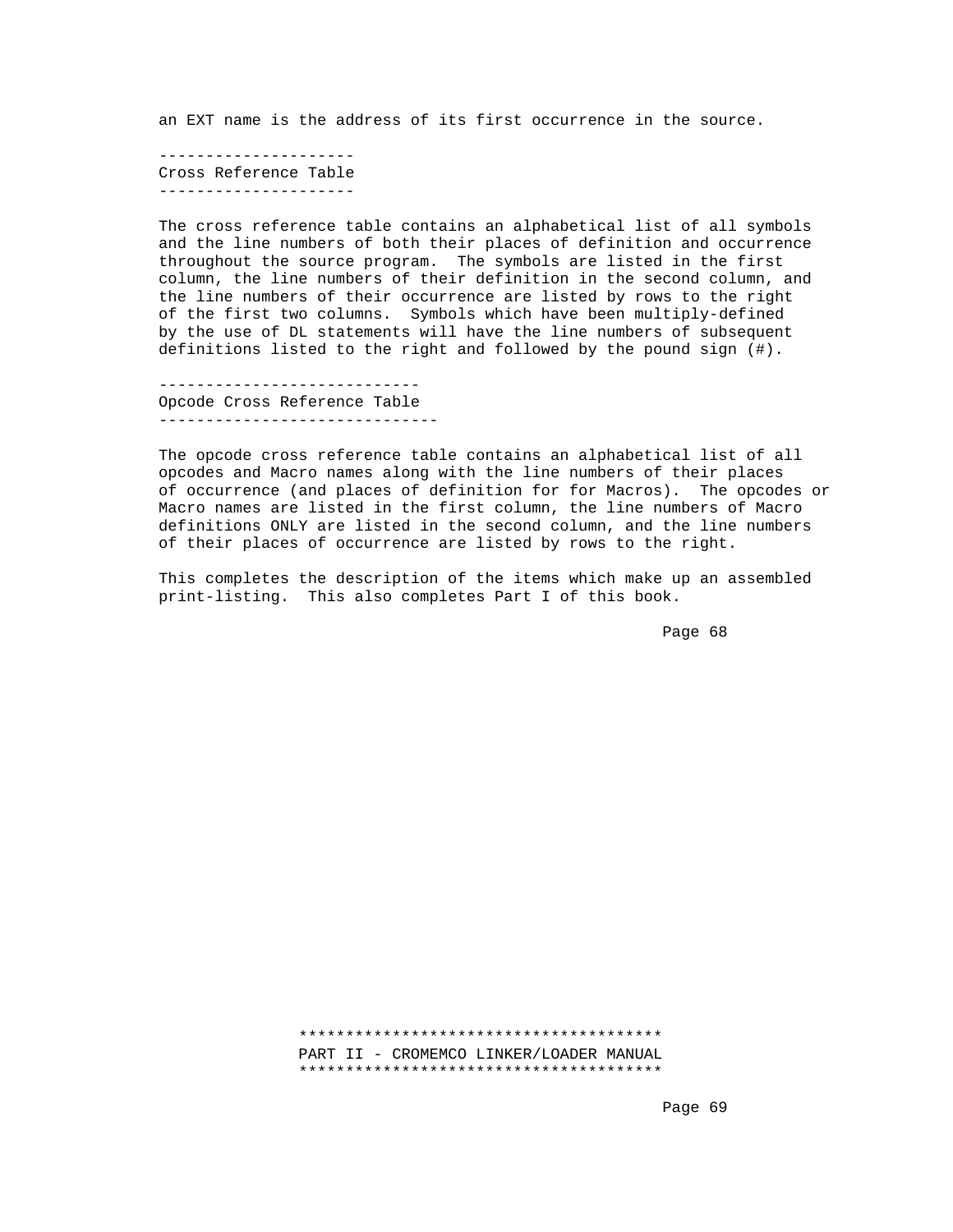\*\*\*\*\*\*\*\*\*\*\*\*\*\*\*\*\*\*\*\*\*\*\*\*\*\*\*\*\*\*\*\*\*\*\*\*\*\*\*\*\*\*\*\* CHAPTER 1: USING THE CROMEMCO LINKER/LOADER \*\*\*\*\*\*\*\*\*\*\*\*\*\*\*\*\*\*\*\*\*\*\*\*\*\*\*\*\*\*\*\*\*\*\*\*\*\*\*\*\*\*\*\*

 ++++++++++++++ Command Format ++++++++++++++

 The CROMEMCO Linker/Loader is used to link assembled program modules together, load them into memory, and begin execution there if desired. The Linker is supplied to the user on diskette (large or small) under the directory entry "LINK.COM". The command line to call LINK consists of a number of filenames and switches according to the following format:

LINK <d:filenam1.ext/s,d:filenam2.ext/s,...)

 where d stands for the disk drive letter (A through D), s stands for one of the legal switches of the Linker (see list in this chapter), and filename.ext stands for a user filename plus its 3-letter extension. The only quantity required above after the word LINK is filenam1. LINK defaults to the current drive if the disk drive letter is omitted, and it defaults to the extension .REL if the 3 letter extension is omitted. The switches are not necessarily required, and are used to give LINK instructions regarding the files. The Linker will accept commands in the order received, but does not require a single command line. The prompt for LINK is an asterisk, "\*", any time the asterisk appears, a command may be entered. Thus, the names of files to be linked may be given one at a time rather than an one command line. The example of Chapter 4 will illustrate this further. After each line is typed, LINK will load or search the named file(s). When LINK finishes this process, it will list all symbols that remain undefined followed by an asterisk.

 The switches LINK accepts give the user a variety of ways to control the linking process. For example the user may cause the Linker to search special library files to satisfy undefined globals by linking the filename to be searched followed by /S. The /M switch can be used to map a list of all defined and undefined symbols. These switches are described in the next section. Chapter 2 gives a brief explanation of the operation and format of LINK and associated .REL files for those who are interested. It may be safely skipped, however, for it contains no information on the actual use of the Linker. Chapter 3 is a brief summary of the error messages that occur and why, and Chapter 4 gives a step-by-step example of the process of linking and loading program modules.

Page 70  $\,$  Page 70  $\,$ 

 +++++++++++++ LINK Switches +++++++++++++

 The Linker allows a number of switches which specify actions affecting the loading process. These switches are listed here.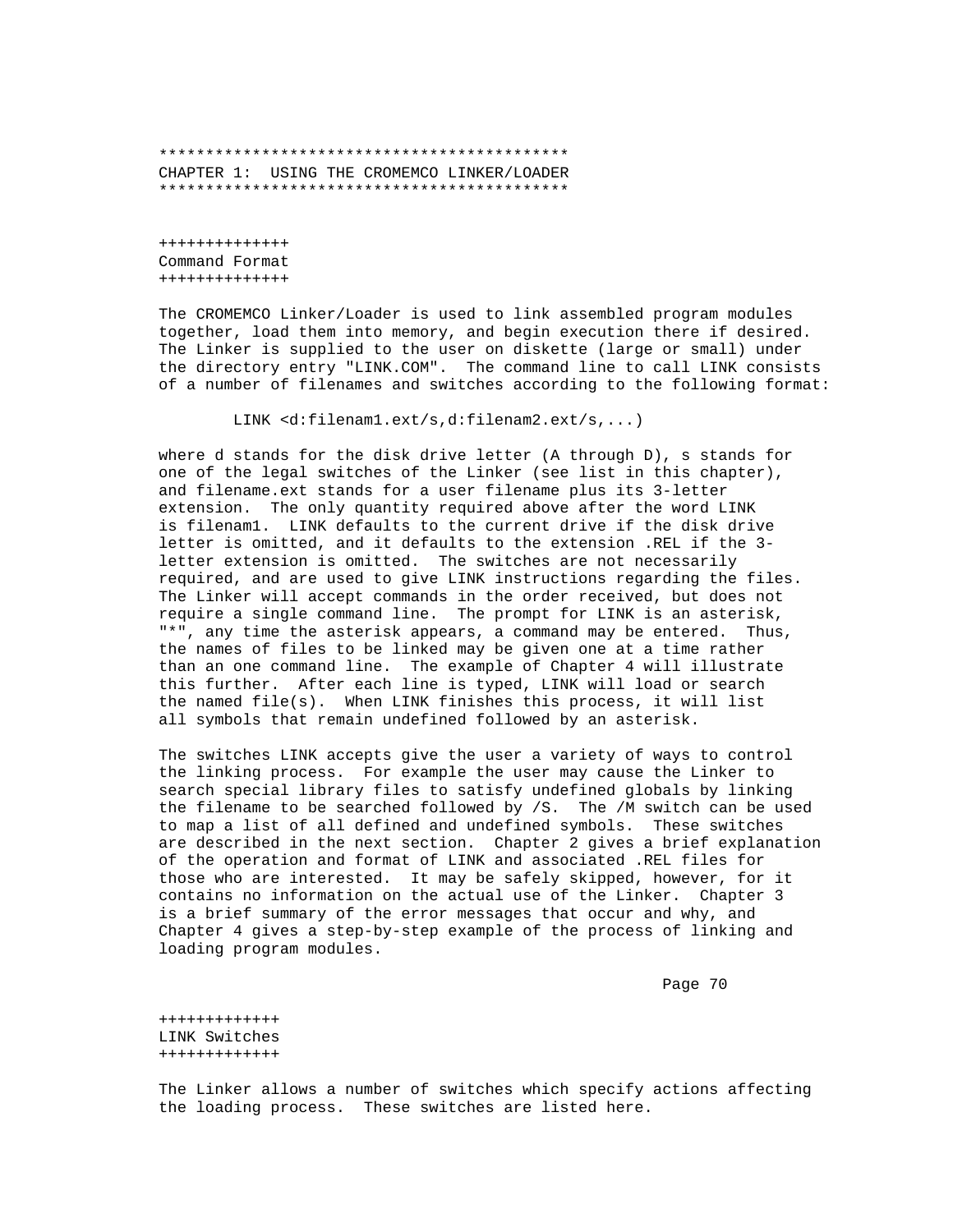----------------- /E (Exit to CDOS) -----------------

 Exit to CDOS upon completion of link and load. Prior to exiting, LINK prints on the console the start and stop execution addresses along with tile number of 256-byte pages of memory the program occupies (in decimal), according to the following format:

[xxxx yyyy zz]

 where xxxx is the address at which execution will start, yyyy is one more than the highest location used by the loaded object code, and zz is the decimal number of pages required.

 If it is desired after executing the /E to save the file now located in memory, this can be done using the SAVE command, which is one of the CDOS intrinsic commands (see also CDOS manual). The user would then type:

SAVE filename.ext zz

 where zz is the same number printed out by LINK above (following the issue of /E). The filename can be any legal name; however, if the name used already resides on the disk, the saved file will be written over this existing file. The 3-letter extension is frequently .COM because this procedure is often used to create command files; however, any extension may be given. Note that other CDOS INTRINSIC commands may be given before the SAVE command; for example, DIR may be typed to see about available directory space. However, executing any EXTRINSIC commands (XFER, EDIT, etc.) will change the contents of the user-area. For a 32K system, zz=105 will save the entire user-area.

 ------------------------- /G (Go - start execution) -------------------------

 Start execution of the program as soon as the current command line has been interpreted. Prior to execution, LINK prints on the console the start and stop addresses and the number of 256-byte pages occupied by the object code, according to the format shown above (see /E). Fol lowing this is the message "[BEGIN EXECUTION]" at which point execution is started by LINK. The Linker initializes the stack pointer at the highest address of the user-area in case this operation is forgotten by the user program.

Page 71 and the state of the state of the state of the state of the state of the state of the state of the state of the state of the state of the state of the state of the state of the state of the state of the state of th

--------------------

 /M (Map all symbols) --------------------

 List both all the defined globals and their values and all undefined glabals followed by an asterisk. The map may be sent to the printer by typing Control-P (^P) following the LINK command line. This printer map of symbols is very useful for debugging the user-program. Once the object code has been loaded into memory by LINK, /E can be issued and the correct portion of the user-area saved in a file. Then the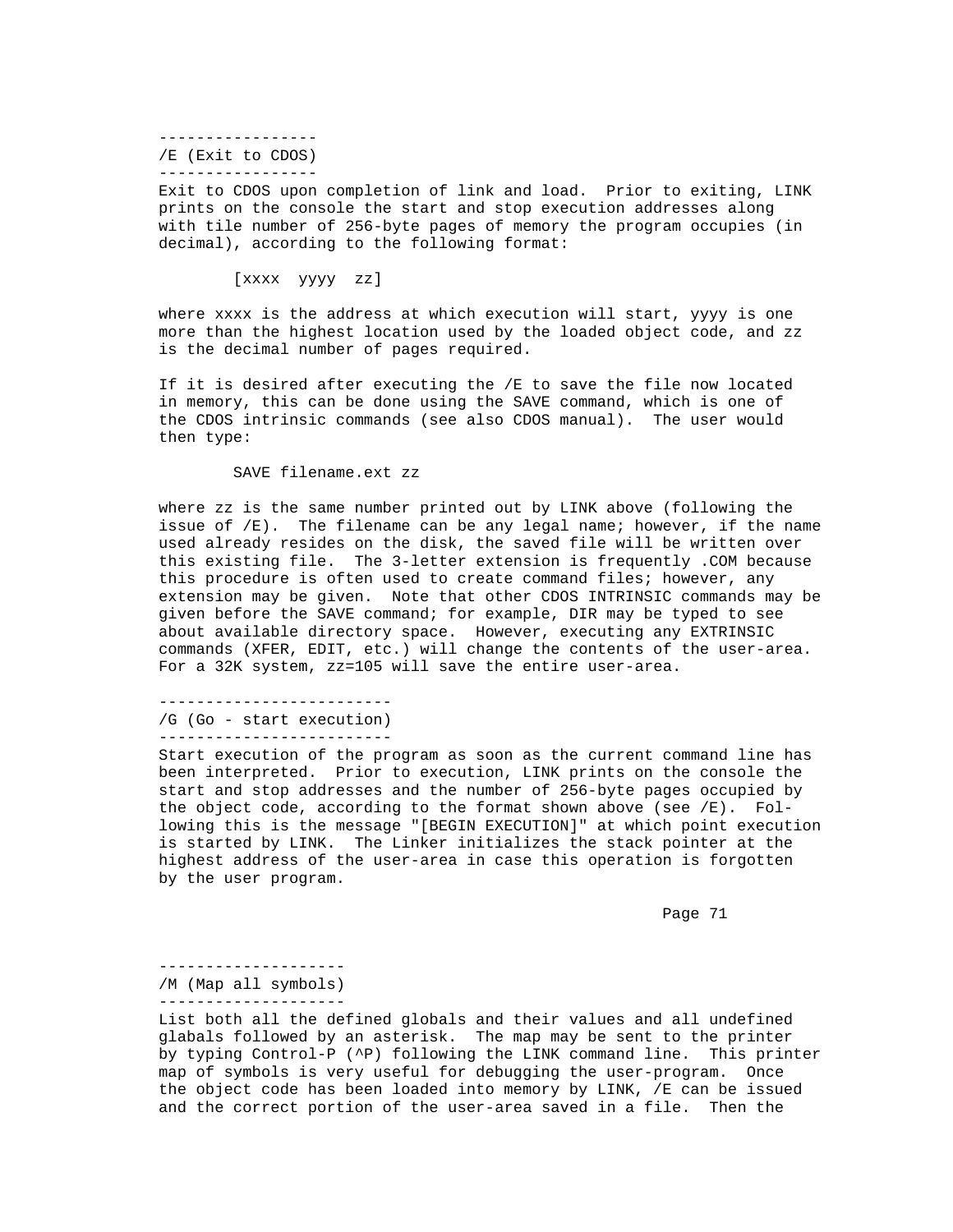program DEBUG can be called and used to load and debug the file just created. The global map printed previously can be used to reference addresses.

 ----------------- /R (Reset linker)

-----------------

 Put Loader back in its initial state. /R is used to restart LINK if the wrong file was loaded by mistake. /R will take effect as soon as it is encountered in a command string.

 ---------------- /S (Search file) ----------------

 Search the disk file having the filename immediately preceding the /S in the command string, to satisfy any undefined globals. This is convenient for having the Linker search a library file of much-used routines. (Note that when using LINK with CROMEMCO FORTRAN, the library file FORLIB.REL is searched automatically to satisfy undefined globals.)

```
 -------------------------------
 /U (list all Undefined globals)
 -------------------------------
```
 List all undefined globals as soon as the current command line has been interpreted and executed. LINK defaults to this switch; therefore, it is generally not needed unless it is desired to reproduce this list more than once. For example say that during link the list of undefined globals is printed to the console. The user could then type Control-P followed by "/U" to cause the undefined globals to be listed a second time, this time to the printer as well as the console.

Page 72 and the state of the state of the state of the state of the state of the state of the state of the state of the state of the state of the state of the state of the state of the state of the state of the state of th

 \*\*\*\*\*\*\*\*\*\*\*\*\*\*\*\*\*\*\*\*\*\*\*\*\*\*\*\*\*\*\*\*\*\*\*\*\*\*\*\*\*\*\*\*\*\*\*\*\*\* CHAPTER 2: FORMAT OF LINK-COMPATIBLE OBJECT FILES \*\*\*\*\*\*\*\*\*\*\*\*\*\*\*\*\*\*\*\*\*\*\*\*\*\*\*\*\*\*\*\*\*\*\*\*\*\*\*\*\*\*\*\*\*\*\*\*\*\*

 The following is a description of the format of REL files which are to be compatible with the CROMEMCO Linker. This information is provided for the interested programmer, but is not in any way required reading for the person learning how to USE the Linker.

 LINK compatible object files consist of a bit stream. Individual fields within the bit stream are not aligned on byte boundaries except as noted below. The use of a bit stream for relocatable object files keeps the size of the files to a minimum, thereby decreasing the number of disk reads and writes. The first bit of a field is either a one or a zero, and this is followed either by an 8-bit byte or a 2-bit field having the following meanings:

Bit Meaning<br>0 (load t 0 (load the following eight-bit byte as absolute code)<br>1 (read in the following two bit field: (read in the following two bit field: )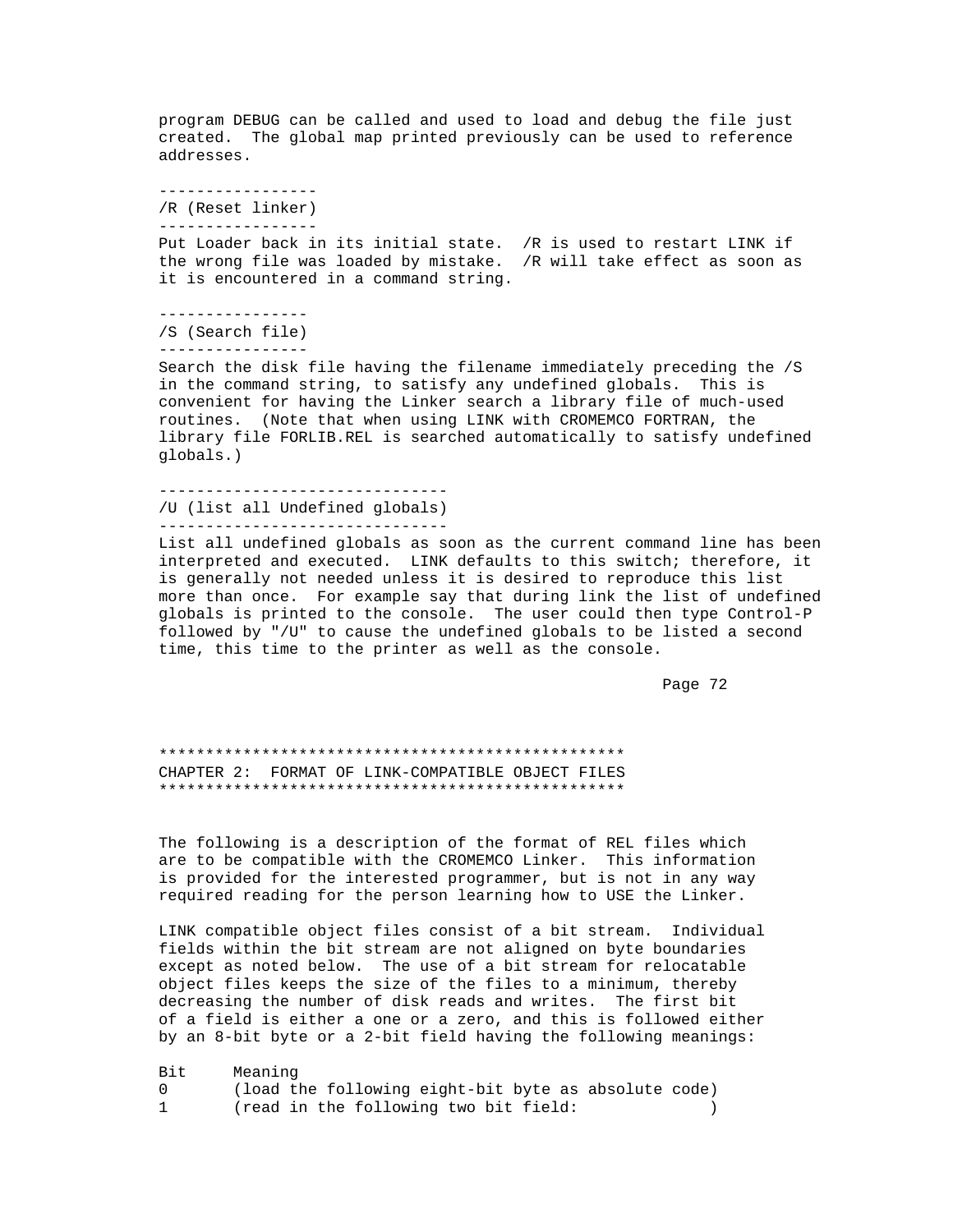- 11 Add sixteen bit offset to common base
- 10 Add sixteen-bit offset to data base
- 01 Add sixteen-bit offset to program base
- 00 Special LINK item

 Special LINK item fields begin with the bit stream 100 as just explained. This is followed by a four-bit control field, an optional A-field which consists of a two-bit code specifying address type, and an optional B-field which consists of 3 bits giving a symbol length. The 2-bit address type has the same meanings as the 2-bit field above except 00 specifies absolute addressing. The 3-bit symbol length is followed by eight bits for each character of the symbol. We can represent this bit stream by the following:

 A-field B-field 1 00 xxxx <yy two-byte-value> <zzz characters-of-symbol--name>

 where the spaces in the above show where the various fields end, the angular brackets denote optional quantities, and where

 xxxx is the four-bit control field yy is the two-bit address type field zzz is the three-bit symbol length field

 The two-byte-value following yy will be either the 16-bit offset specified or the absolute address, and the characters-of-symbol-name following zzz will be in ASCII, each character occupying eight bits.

Page 73 and the set of the set of the set of the set of the set of the set of the set of the set of the set of the set of the set of the set of the set of the set of the set of the set of the set of the set of the set of t

 The four-bit control field will specify the operation or function of the bit stream. It can have the following values, where the four-bit value is given in the left-hand column in decimal:

(The following LINK items have a B-field only:)

- 0 Entry Symbol (name for search).<br>1 Select COMmon Block.
- Select COMmon Block.
- 2 Program Name.<br>3 Reserved for
- 3 Reserved for Future Expansion.<br>4 Reserved for Future Expansion
- Reserved for Future Expansion.

(The following LINK items have both an A-field and a B-field:)

| 5. | Define COMmon Size.                          |
|----|----------------------------------------------|
| 6  | Chain External (A is head of address chain). |
|    | B is name of external symbol.                |
| 7  | Define Entry Point.                          |
| 8  | Reserved for Future Expansion.               |
| q  | Reserved for Future Expansion.               |

(The following LINK items have an A-field only:)

10 Define Size of Program Data Area.<br>11 Set Londing Location.

- 11 Set Londing Location.<br>12 Chain Address.
- Chain Address.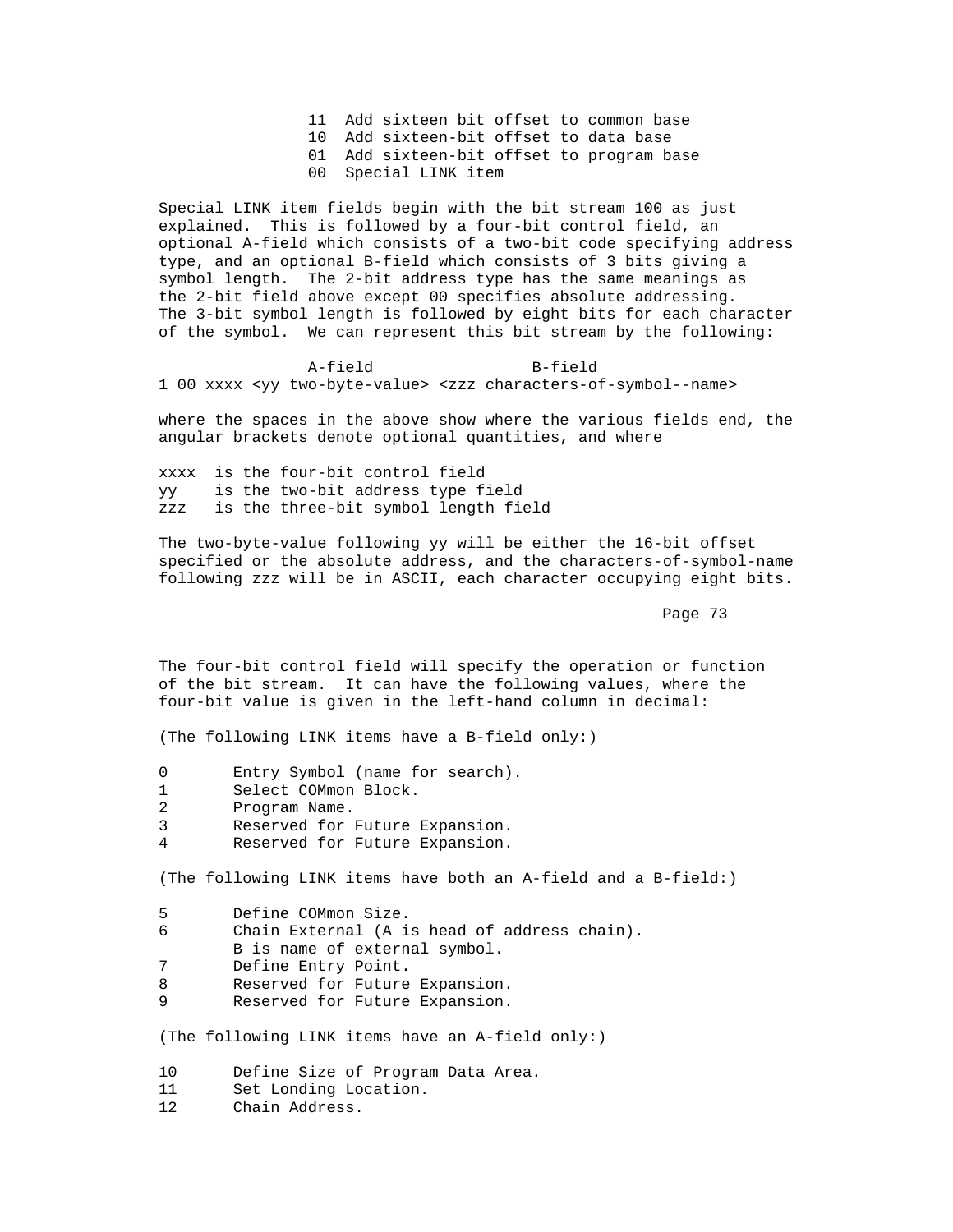|    | A is head of chain; replace all entries in chain with |
|----|-------------------------------------------------------|
|    | current location counter. The last entry in the chain |
|    | has an aldress field of absolute zero.                |
| 13 | Define Program Size.                                  |
|    |                                                       |

14 End Program (forces to byte boundary).

(The following LINK item has neither an A- nor a B-field:)

15 End of File.

Page 74 and the state of the state of the state of the state of the state of the state of the state of the state of the state of the state of the state of the state of the state of the state of the state of the state of th

## \*\*\*\*\*\*\*\*\*\*\*\*\*\*\*\*\*\*\*\*\*\*\*\*\*\*\*\*\*\*\* CHAPTER 3: LINK ERROR MESSAGES \*\*\*\*\*\*\*\*\*\*\*\*\*\*\*\*\*\*\*\*\*\*\*\*\*\*\*\*\*\*\*

 The Linker gives several error messages in case of an illegal operation. These are listed below in the summary along with an explanation of each one. Note that there are two types of error messages: fatal errors and warnings. Fatal error messages are preceded by question marks (?) and warning messages are preceded by percent signs (%). A program will run in some cases when a warning has been issued; however, it is better practice to correct the error and link again.

 ------------ Fatal Errors ------------

| ?No Start Address      | A /G switch is issued, but no main   |
|------------------------|--------------------------------------|
|                        | program module has been loaded.      |
|                        | Remember when creating and linking   |
|                        | machine language programs that the   |
|                        | main module must have an address     |
|                        | or label in its END statement.       |
|                        | This then becomes part of the .REL   |
|                        | file which informs LINK where to     |
|                        | begin execution (see also the END    |
|                        | $pseudo-op$ .                        |
| ?Loading Error         | The last file given to be linked     |
|                        | and loaded is not a properly for-    |
|                        | matted LINK object file.             |
| ?Fatal Table Collision | There is not enough memory to load   |
|                        | the given $program(s)$               |
| ?Command Error         | An unrecognizable LINK command has   |
|                        | been given. Type the correct         |
|                        | command or re-link.                  |
| ?File Not Found        | A file in the command string does    |
|                        | not exist as spelled or specified.   |
|                        | Check to see if the file resides     |
|                        | on the specified drive. Often        |
|                        | this message results if the user     |
|                        | forgets to specify the drive letter, |
|                        | and LINK looks on the current drive. |
|                        |                                      |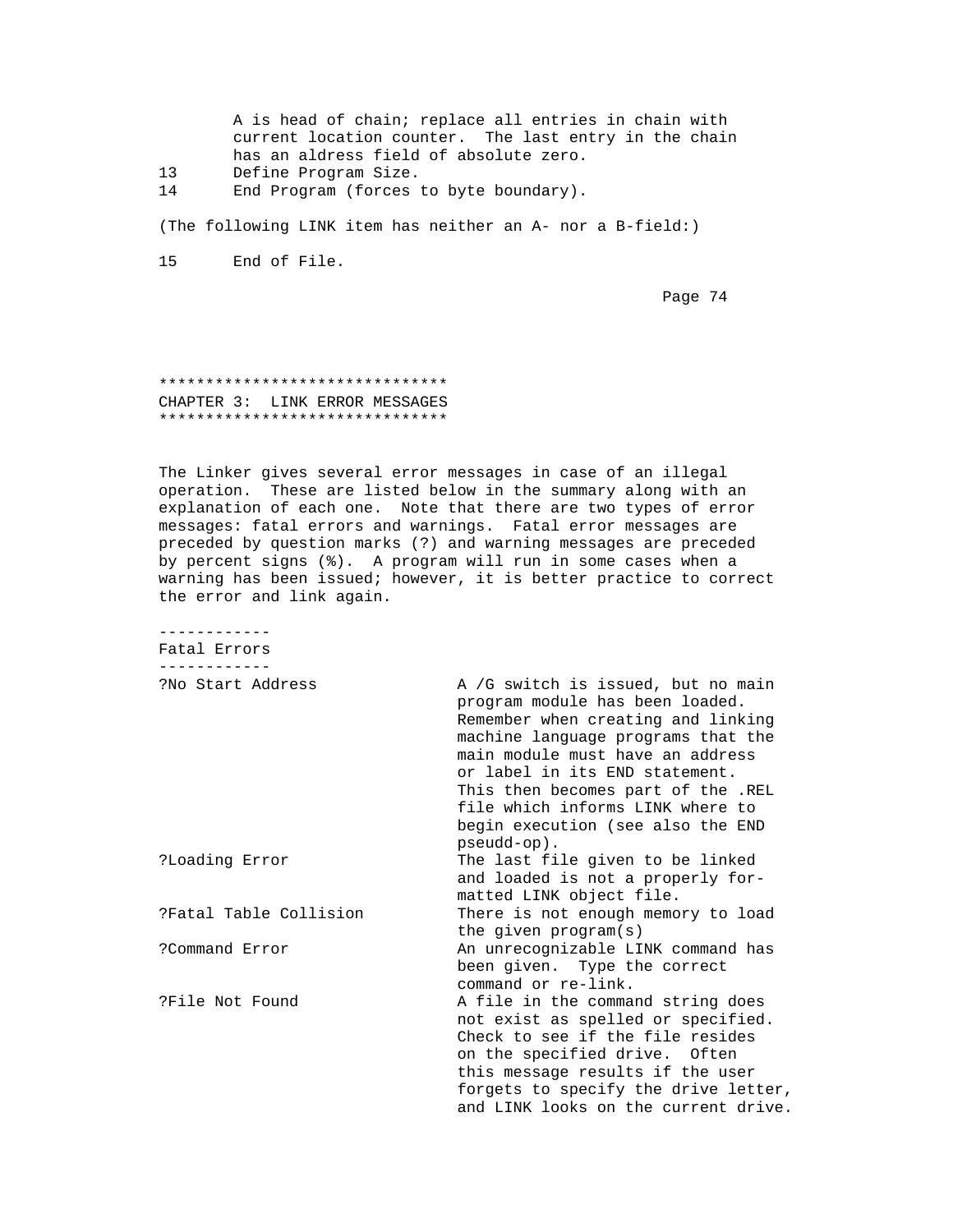Page 75 and the set of the set of the set of the set of the set of the set of the set of the set of the set of the set of the set of the set of the set of the set of the set of the set of the set of the set of the set of t

 -------- Warnings -------- %2nd COMMON Larger /XXXXXX/ The first definition of COMmon block XXXXXX is not the largest. COMmons do not have to be the same size provided the module containing the larger COMmon specification is linked first so that LINK allocates an appropriate number of bytes for data storage. To prevent this error re-order the module loading sequence or change the COMmon block definitions. %Mult. Def. Global YYYYYY More than one definition for the global (internal) symbol YYYYYY is encountered during the loading process. This message may result if you redefine the LUN table of FORTRAN (\$LUNTB) and then link with FORLIB.REL without specifying the /S switch. The Linker then loads both the redefined version of \$LUNTB and the version contained in FORLIB.

en de la provincia de la provincia de la provincia de la provincia de la provincia de la provincia de la provi

 \*\*\*\*\*\*\*\*\*\*\*\*\*\*\*\*\*\*\*\*\*\*\*\*\*\*\*\*\*\*\*\*\*\*\*\*\*\*\* CHAPTER 4: EXAMPLES OF LINKING MODULES \*\*\*\*\*\*\*\*\*\*\*\*\*\*\*\*\*\*\*\*\*\*\*\*\*\*\*\*\*\*\*\*\*\*\*\*\*\*\*

 Following are several examples of the process of linking, loading, saving, and executing files. The asterisk (\*) in the following command lines is NOT user-typed; it is the prompt for LINK.

 We would type the following command to load a 32-byte program called MYPROG into memory and begin execution:

LINK MYPROG/G

 If the load is successful (no errors), the Linker will respond with the message:

> [1000 1020 16] [BEGIN EXECUTION]

 This program will begin execution at 1000H. If we desired to save the program prior to execution, could type instead: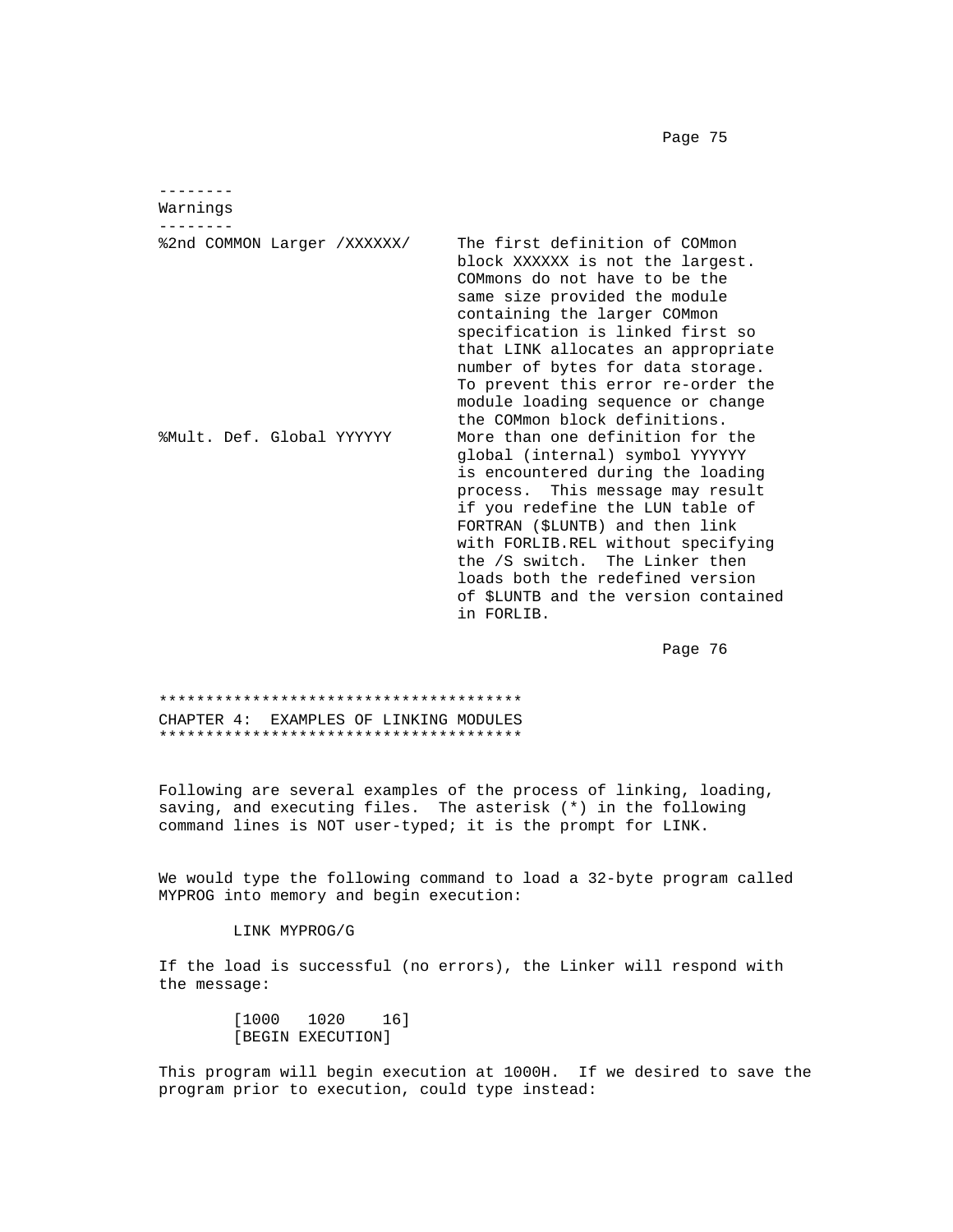LINK MYPROG/E

to which the Linker would respond with:

[1000 1020 16]

 followed by a return to CDOS and the issue of the CDOS prompt. This return to CDOS does not change the user area; hence, we could then save the program by typing:

SAVE MYPROG.COM 16

 Since we have named this a .COM file, we can execute it directly from CDOS by typing the nane "MYPROG".

 Another example would be to link several modules together as they are loaded into memory. Suppose we have the three relocatable modules GRAPHX, MAIN, and SUBPLOT. We first type:

LINK <CR>

to which LINK responds with the asterisk. We could then type:

MATN

The Linker would look on the current drive for MAIN and then return

Page 77 (page 77) and the set of the set of the set of the set of the set of the set of the set of the set of the set of the set of the set of the set of the set of the set of the set of the set of the set of the set of th

 the still-undefined symbols (each one followed by an asterisk) and the address at which they are referenced:

INITG\* 122E<br>LINE\* 164D  $LINE*$  CURSR\* 163E STRIN\* 131B SUBROT\* 147D \*

We then link the next module:

GRAPHX

and LINK again responds with the undefined symbols and the prompt:

 SUBROT\* 147D \*

Finally, we link the last module:

SUBROT

 to which link responds with the prompt. We could now type /G or /E to run or exit from the program as we did in the first example. However, let's first generate a map of all the symbols using the /M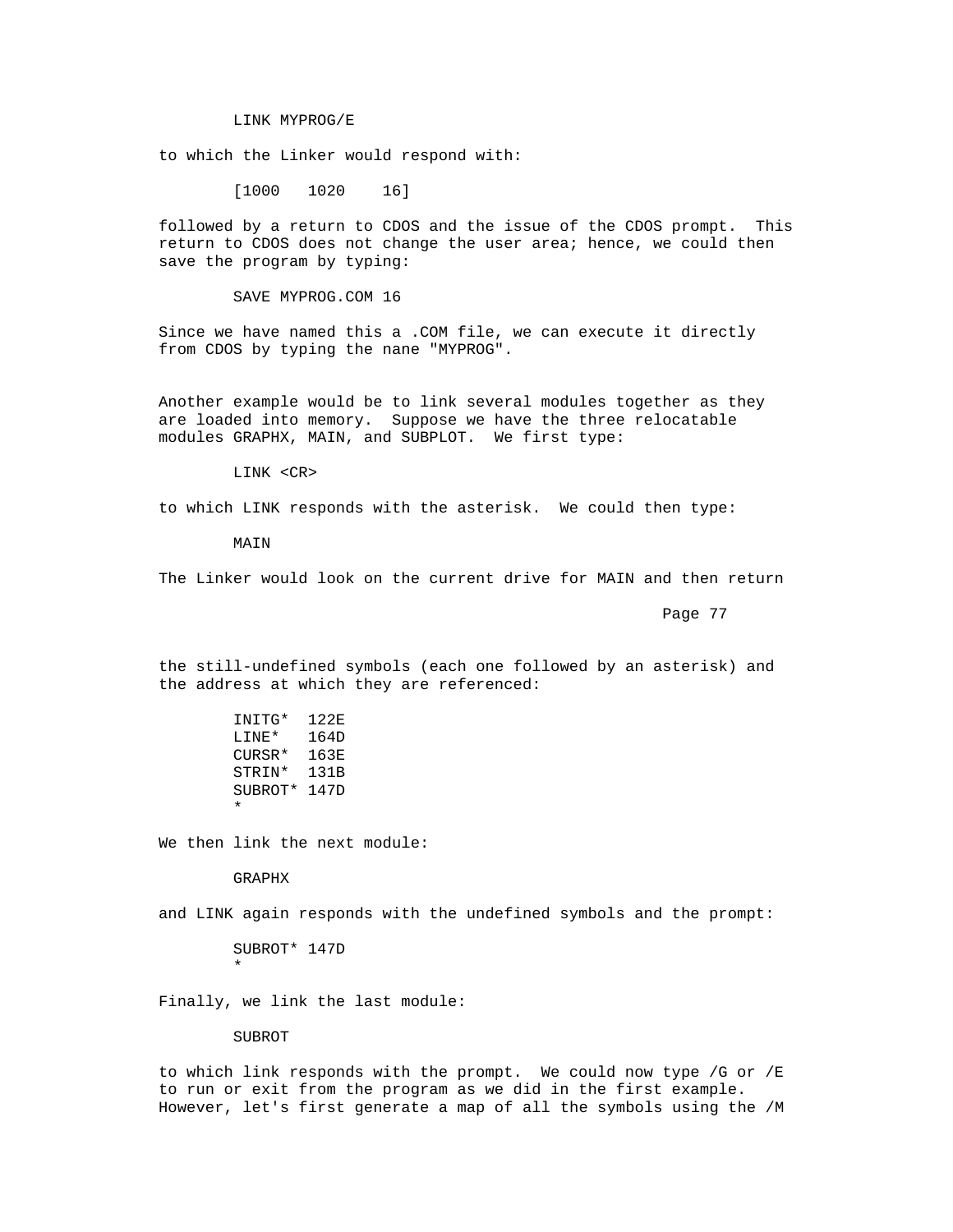LINK switch:

\*/M

to which the Linker would respond:

INITG\* 122E<br>LINE\* 164D  $LINE*$  CURSR\* 163E STRIN\* 131B SUBROT\* 147D<br>PAGE 17DF PAGE<br>DOT 180E ANIMT 1558

 Note that this is similar to the map of undefined symbols; however, in this case symbols which are not used, but have been defined in one of the linked programs, are also listed.

 The above example could a1so have been linked directly, and without producing the maps of undefined symbols, by typing the command line:

#### LINK GRAPHX, SUBPLOT, MAIN/M

 Note also that this command line links them in a different order than the first case since all of the modules are relocatable. Thus, the map printed to the console this time would have a different address after each symbol.

e de la provincia de la provincia de la provincia de la provincia de la provincia de la provincia de la provincia de la provincia de la provincia de la provincia de la provincia de la provincia de la provincia de la provin

 The Linker can also be used to link machine language subroutines to programs written for and compiled with CROMEMCO FORTRAN IV. The assembly language subroutine should be assembled with ASMB, which forms a .REL file. The form of the link is then exactly the same as for the previous example. An important note is that LINK has been designed to automatically search FORLIB.REL, the FORTRAN Library file of subroutines. LINK looks for this file on drive A, rather than the current drive. The user can force the Linker to look for FORLIB on another drive by typing a command like:

LINK FORTRAN,SUBROT,B:FORLIB/S

 where FORTRAN is the user's compiled FORTRAN program. Note the use of the /S switch following FORLIB. This tells LINK to load into memory only those routines which are actually needed rather than the entire Library. It is important to use this switch with library files in order to save memory space.

 Finally, note that the user may return to CDOS at any time while using LINK (to abort the linking or loading process, for example) by typing Control-C (^C).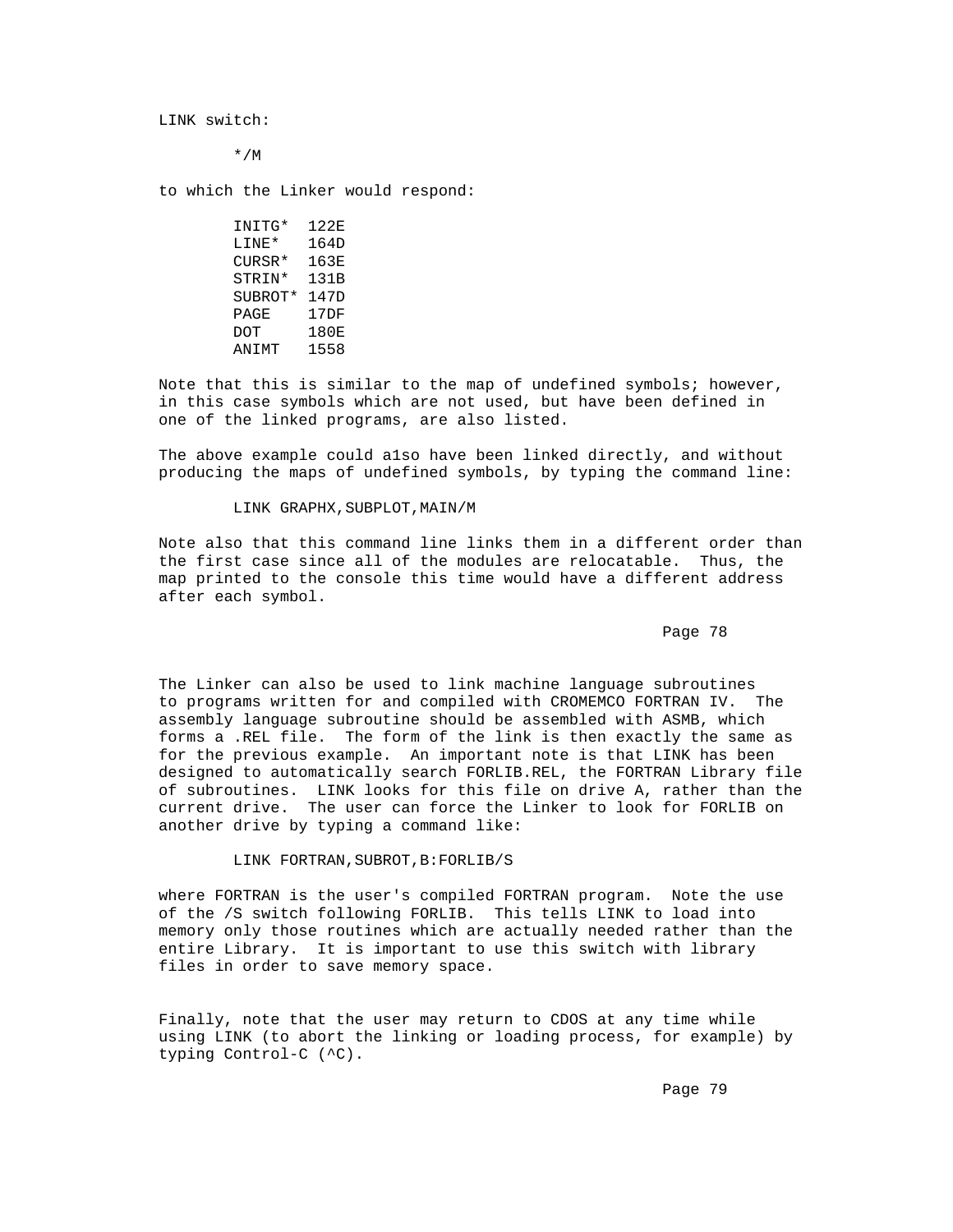\*\*\*\*\*\*\*\*\*\*\*\*\*\*\*\*\*\*\*\*\*\*\*\*\*\*\*\*\*\*\*\*\*\*\*\*\*\*\*\*\*\*\* PART III - CROMEMCO PROGRAM DEBUGGER MANUAL \*\*\*\*\*\*\*\*\*\*\*\*\*\*\*\*\*\*\*\*\*\*\*\*\*\*\*\*\*\*\*\*\*\*\*\*\*\*\*\*\*\*\*

e de la provincia de la provincia de la provincia de la provincia de la provincia de la provincia de la provincia de la provincia de la provincia de la provincia de la provincia de la provincia de la provincia de la provin

 \*\*\*\*\*\*\*\*\*\*\*\*\*\*\*\*\*\*\*\*\*\*\*\*\*\*\*\*\*\*\*\* CHAPTER 1: INTRODUCTION TO DEBUG \*\*\*\*\*\*\*\*\*\*\*\*\*\*\*\*\*\*\*\*\*\*\*\*\*\*\*\*\*\*\*\*

 The CROMENCO DEBUG program makes it possible to test and debug user programs. DEBUG is loaded into memory and moved to the highest memory available below CDOS. When using a 32K CDOS and DEBUG, there is 20K left for the user program.

 +++++++++++++ LOADING DEBUG +++++++++++++

DEBUG is loaded by typing one of the following commands from CDOS.

**DEBUG** DEBUG filename.ext

> where "filename" is the name of the program to be tested, and "ext" is the file extension. In both cases, DEBUG is loaded into memory directly below CDOS. The CDOS jump instruction located at location 5H is changed to jump to the start of DEBUG. This allows locations 6H and 7H to still point to the lowest available memory location.

> The second command above is used to load the file to be tested into memory. If the extension ("ext") is ".HEX", then the file is read as an INTEL HEX file. Any other extension is read as an absolute binary file, loaded at location 100H. \*\*\*\* NOTE \*\*\*\* DEBUG does not load relocatable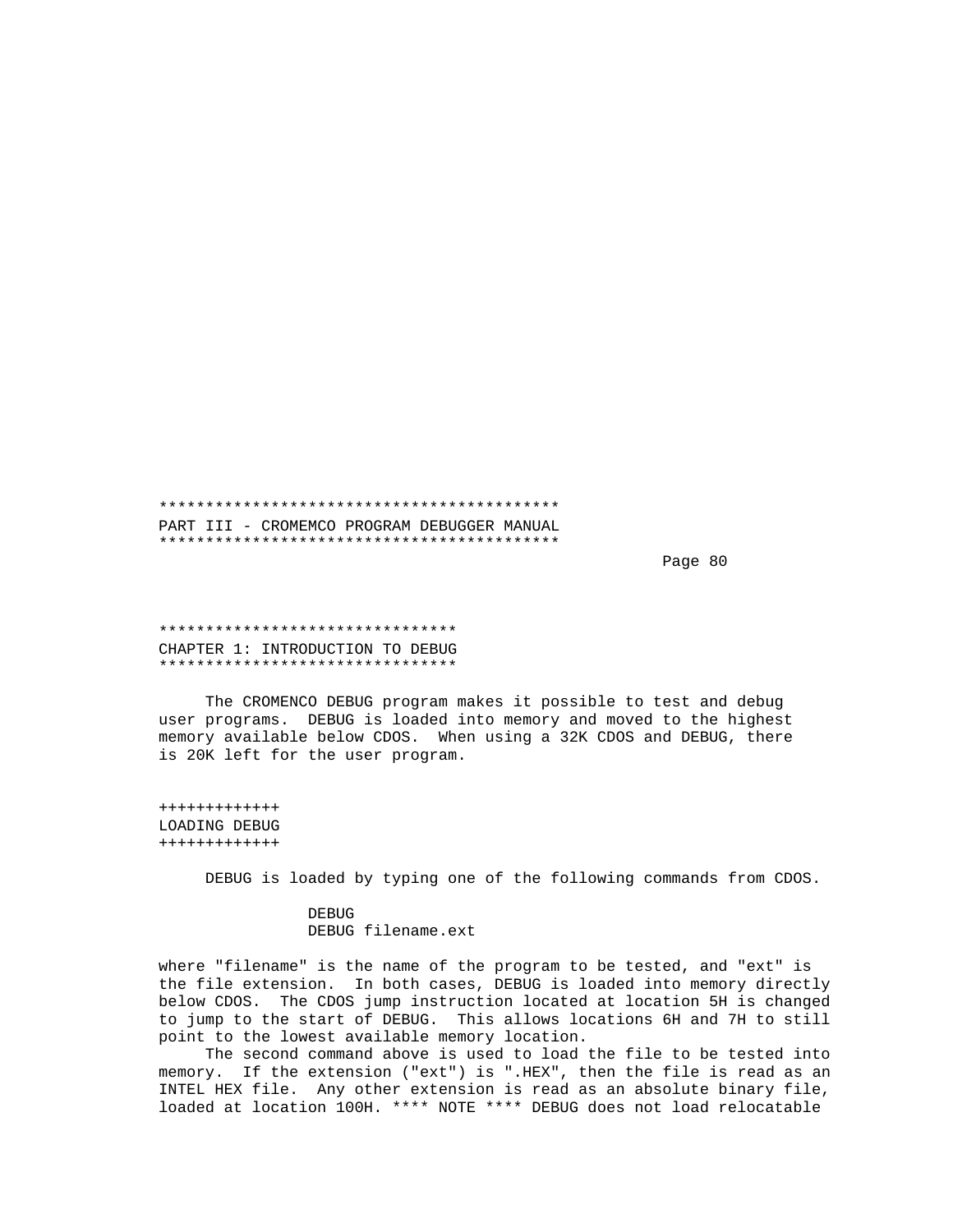files. If an extension is ".REL" it will be loaded in as if it were binary and will not be executable.

 ++++++++++++++++++ CONTROL CHARACTERS ++++++++++++++++++

 Control characters are used in DEBUG and TRACE to help in entering commands. These control characters are the same as CDOS uses.

 Control-C (^C) go back to CDOS Control-H (^H) delete character and backspace on CRT Control-U (^U) delete line Control-X (^X) delete character and echo underscore delete character and backspace on CRT RUBout (DEL) delete character and backspace on CRT

Page 81 and the state of the state of the state of the state of the state of the state of the state of the state of the state of the state of the state of the state of the state of the state of the state of the state of th

 During a printing (such as from the DM command) the following characters may be used.

| $Control-S (^S)$ | stop/start printing. If printing, this<br>character will stop the printing. If already<br>stopped, this character will resume the<br>printing. |
|------------------|------------------------------------------------------------------------------------------------------------------------------------------------|
| break            | (or any other character) will abort the<br>printing, prompt, and wait for the next<br>command.                                                 |

 ++++++++++++++ COMMAND FORMAT ++++++++++++++

 DEBUG is controlled by one and two character commands from the terminal. The format is free-form in respect to spaces. Commas may be used in place of spaces. In the following, the examples all dump memory starting at location 1000H and ending at location 10FFH.

> DM1000 10FF (CR) DM1000S100 (CR) D M 1000 10FF (CR) D M 1000 S 100 (CR) DM1000,10FF (CR) DM1000,S100 (CR) D M 1000 , 10FF (CR)

 ++++++++++ @ REGISTER ++++++++++

 DEBUG was designed to give flexibility in testing relocatable programs. The "@" register is used to tell DEBUG where the module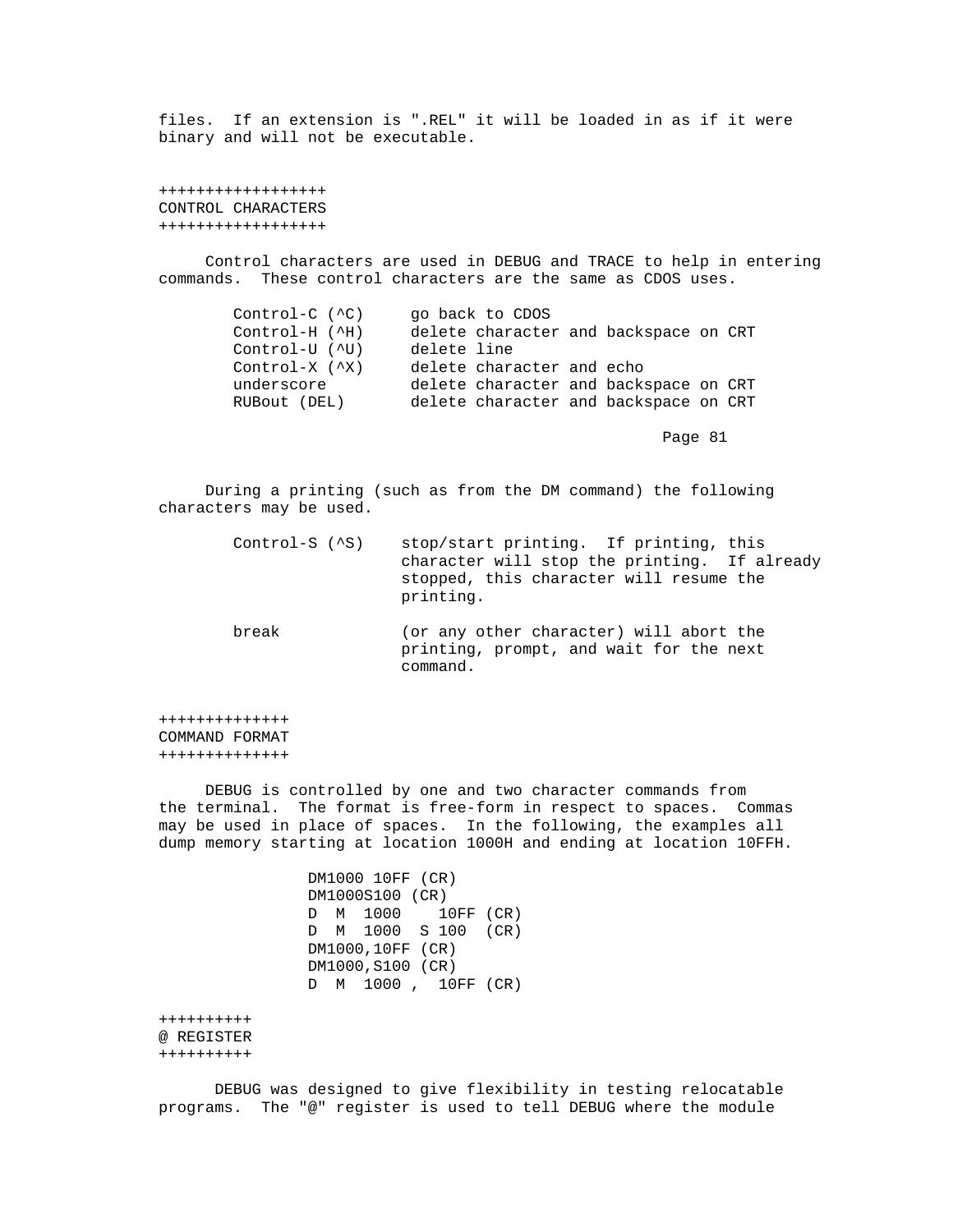you wish to debug is located. This address can be found from the map generated by the linking loader "LINK". To change the "@" register, type "@ (CR)" on the console. The computer will then type "@-xxxx ", where xxxx is the current value of the register. The computer will then wait for a new address. If a CR only is typed, the register remains unchanged. If an address and a CR is typed, then the register will contain the new address. The "@" register may now be used as part of an address. The following example demonstrates it's use.

## G/@ @A3 1000

 This is an example of the go command. Break points will be set at the beginning of the current module, relative location A#H in the current module, and at location 1000H. This feature allows you to test a module without having to calculate absolute addresses.

Page 82 and the state of the state of the state of the state of the state of the state of the state of the state of the state of the state of the state of the state of the state of the state of the state of the state of th

 +++++++++++++++++++ ADDRESS EXPRESSIONS +++++++++++++++++++

 For additional ease in specifying addresses an expression can be used. Within these expressions, addition, subtraction, the "@" register, and the "\$" may be used. The "\$" is the current location of the program counter (P register). If many modules are being tested, addition can be used to specify relative addresses.

G/2321+A3

 The preceeding example would set a break point at relative location A3H if the module is located at 2321H.

 ++++++++++++++ SWATH OPERATER ++++++++++++++

 There are two ways to specify the address range of many commands. The first is to simply list the beginning and end addresses (and where appropriate, the destination address). For example, the first command below programs the range 0 through 13FFH into PROMs starting at location E400H. The second command displays the contents of memory between addresses E400H and E402H.

> PO 13FF E400 DME400 E402

 Another way to do the same thing is to use the Swath operator, "S", to specify the width of the address range, rather than state the end address explicitly.

> PO S14OO E400 DM E40OS3

++++++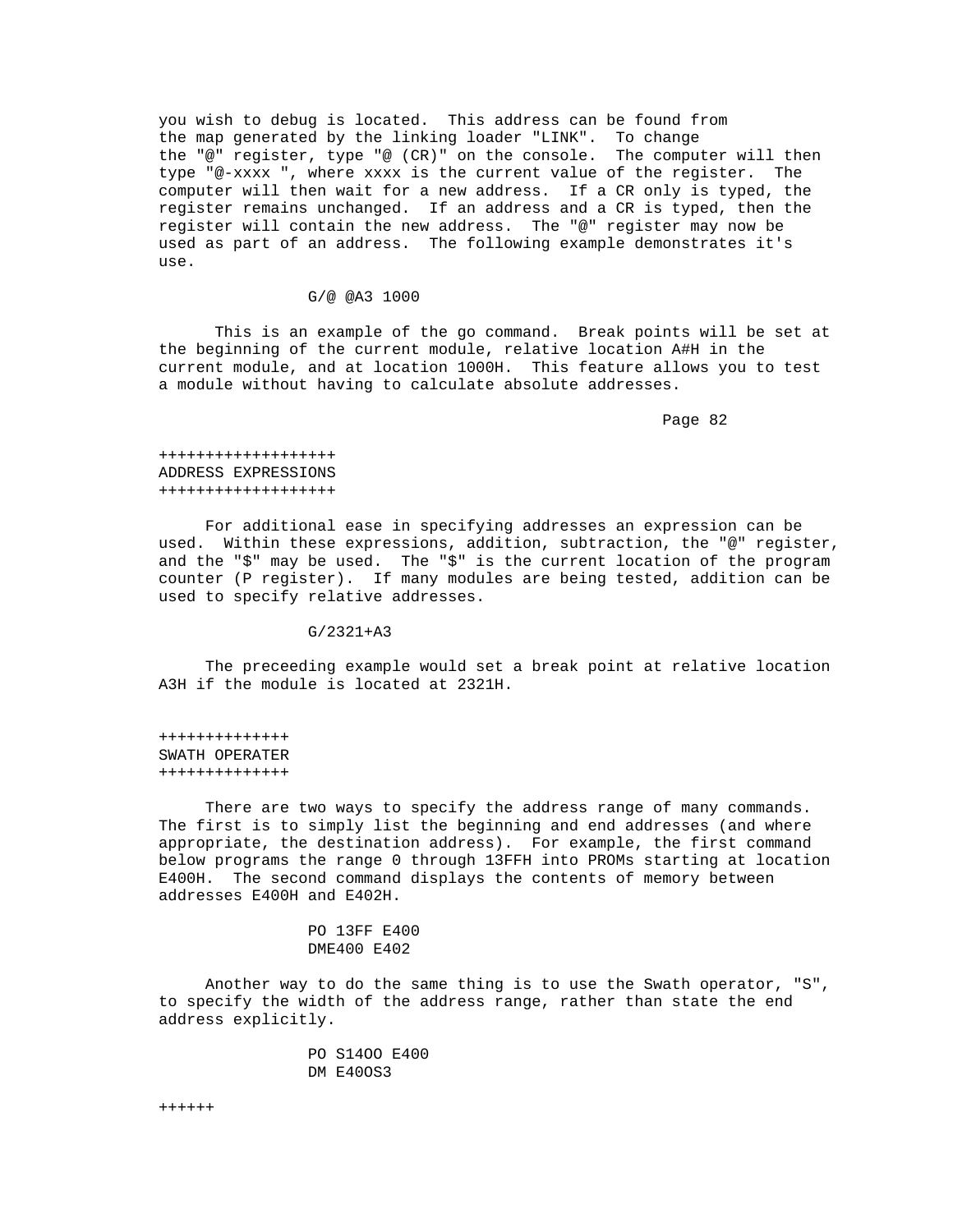ERR0RS ++++++

 Any errors made during entering of a command may be corrected by typing Control-U (^U) to abort the line or by backspacing and correcting the line. If a CR has already been entered and DEBUG detects an error, the line will not be accepted and a "?" will be printed. Re-enter the line with the incorrect data corrected.

Page 83 and the state of the state of the state of the state of the state of the state of the state of the state of the state of the state of the state of the state of the state of the state of the state of the state of th

 \*\*\*\*\*\*\*\*\*\*\*\*\*\*\*\*\*\*\*\*\*\*\*\*\*\* CHAPTER 2: DEBUG COMMANDS \*\*\*\*\*\*\*\*\*\*\*\*\*\*\*\*\*\*\*\*\*\*\*\*\*\*

 DEBUG and TRACE commands are described in detail below. The operator must wait for the prompt character ("-") before entering the command.

 ------------------------ A - Assemble into memory ------------------------

 This command allows in-line assembly language to be assembled into memory. The command takes the following format.

A beginning-addr (CR)

 The user is prompted with the absolute address, followed by the relative address. DEBUG reads from the console the assembler mnemonics, and assembles the instruction into memory. The mnemonics for the various Z-80 instructions can be found in the Z-80 CPU TECIINICAL MANUAL published by Mostek and Zilog. If there was no error in the instruction it is stored in memory and the User is prompted for the next instruction. The The rules for address expressions apply to the addresses in the assembler mnemonics. In the following example the "@" register contains 1234H.

> A@40 1274 0040' ADD B 1275 0041' CALL @93 1278 0044' JP 1032+95 127B 0047' .

 The A command terminates when the first blank line or a line starting with a "." is entered from the console. If there is an error in the input line, it will not be accepted, a "?" will be printed and the console will be prompted with the addresses again.

 ------------------- DM - DISPLAY MEMORY -------------------

 The contents of memory are displayed in hexadecimal form. Each line of the display is preceded by the address of the first byte and followed by the ASCII representation of the hexadecimal bytes. An example follows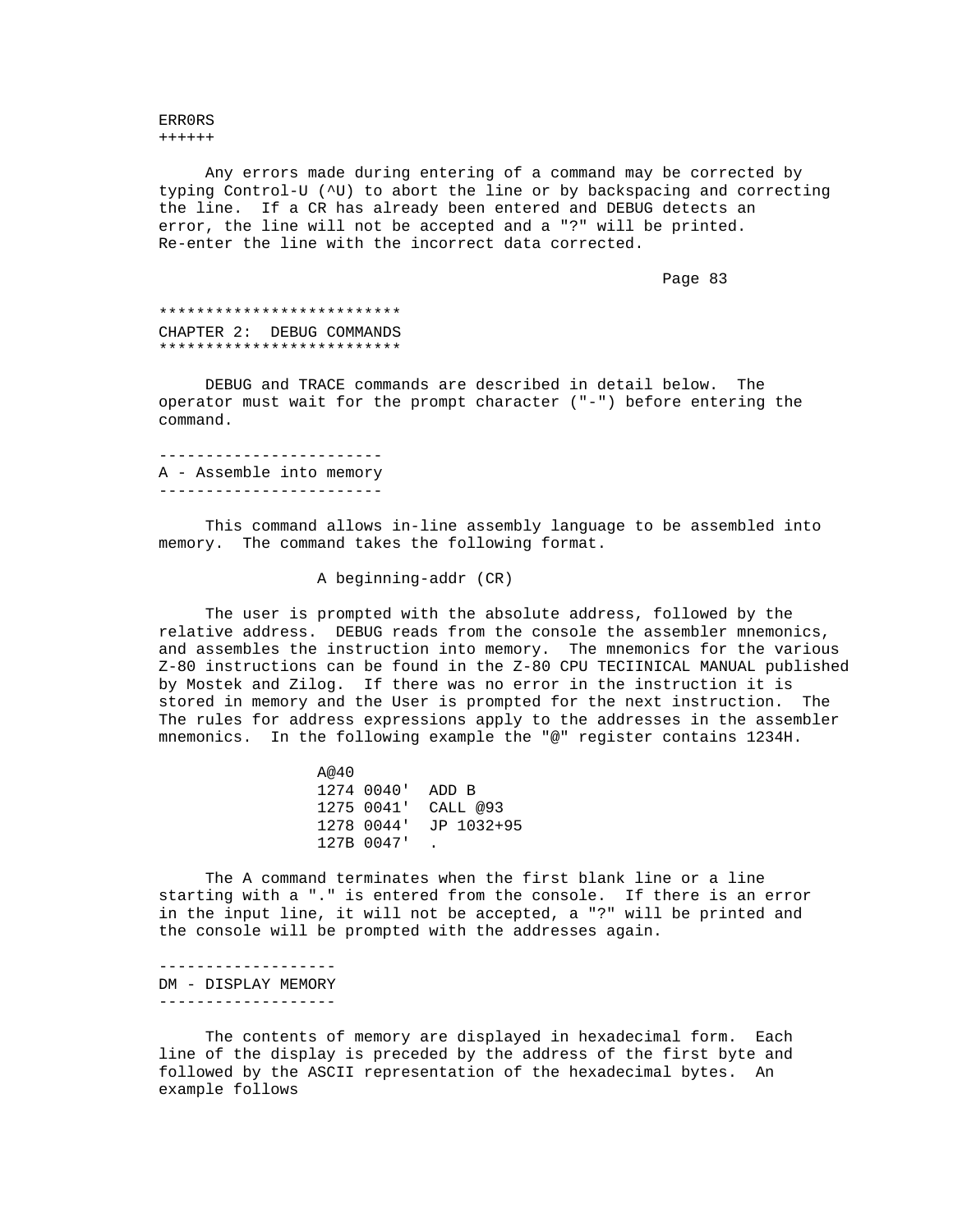DM100,S30 0100 40 41 42 43 44 45 46 47-48 49 4A 4B 4C 4D 4E 4F @ABCDEFGHIJKLMNO 0110 50 51 52 53 54 55 56 57-58 59 5A 30 31 32 33 34 PQRSTUVWXYZ01234 0120 35 36 37 38 39 00 00 00-00 00 00 00 00 00 00 00 56789...........

Page 84 and the state of the state of the state of the state of the state of the state of the state of the state of the state of the state of the state of the state of the state of the state of the state of the state of th

The formats of this command are as follows.

 DM (CR) DM beginning-addr (CR) DM beginning-addr ending-addr (CR) DM beginning-addr S swath-width (CR) DM,ending-addr (CR) DM S swath-width (CR)

 The first format disp1ays memory from the CURRENT display address, initially 100H, and continues for 8 lines. The second format displays from the beginning address and continues for 8 lines. The third format displays from the beginning address to the ending address. The forth format displays from the beginning address for a length specified by the swath-width. The fifth format displays from the CURRENT display address to the ending address. The sixth format displays from the CURRENT display address for a length specified by the swath-width.

 If an "X" is included after the "DM", the relative addresses are also printed. In the following example assume that the "@" register contains 100H.

 DMX100,S30 0100 0000' 40 41 42 43 44 45 46 47-48 49 4A 4B 4C 4D 4E 4F @ABCDEFGHIJKLMNO 0110 0010' 50 51 52 53 54 55 56 57-58 59 5A 30 31 32 33 34 PQRSTUVWXYZ01234 0120 0020' 35 36 37 38 39 00 00 00-00 00 00 00 00 00 00 00 56789...........

 ---------------------- DR - DISPLAY REGISTERS ----------------------

 When DEBUG or is re-entered from a break point, the user registers are saved. The registers may be displayed at any time by typing the following command.

 $-DR$  (CR) SZHVNCE A=00 BC=0000 DE=0000 HL=0000 S=0100 P=0100' LD E,A SZHVNC  $A' = 00 B' = 0000 D' = 0000 H' = 0000 X = 0000 Y = 0000 I = 00$ 

 The letters "SZHVNC" are the flags, on the second row are the prime flags. If the flag is on, it is printed, if the flag, is off, a space is printed. If only the carry and zero flag are set then " Z C" would be printed. If only the carry and zero flag are set then " Z printed. The flags are described below.

- S Sign flag, S=l if the MSB of the result is one, ie, the result is negative.
- Z Zero flag, Z=l if the result of an operation is zero.
- H Half-carry flag, H=1 if the add operation produced a carry into the 4th bit of the accumulator or a subtract operation produced a borrow from the 4th bit of the accumulator.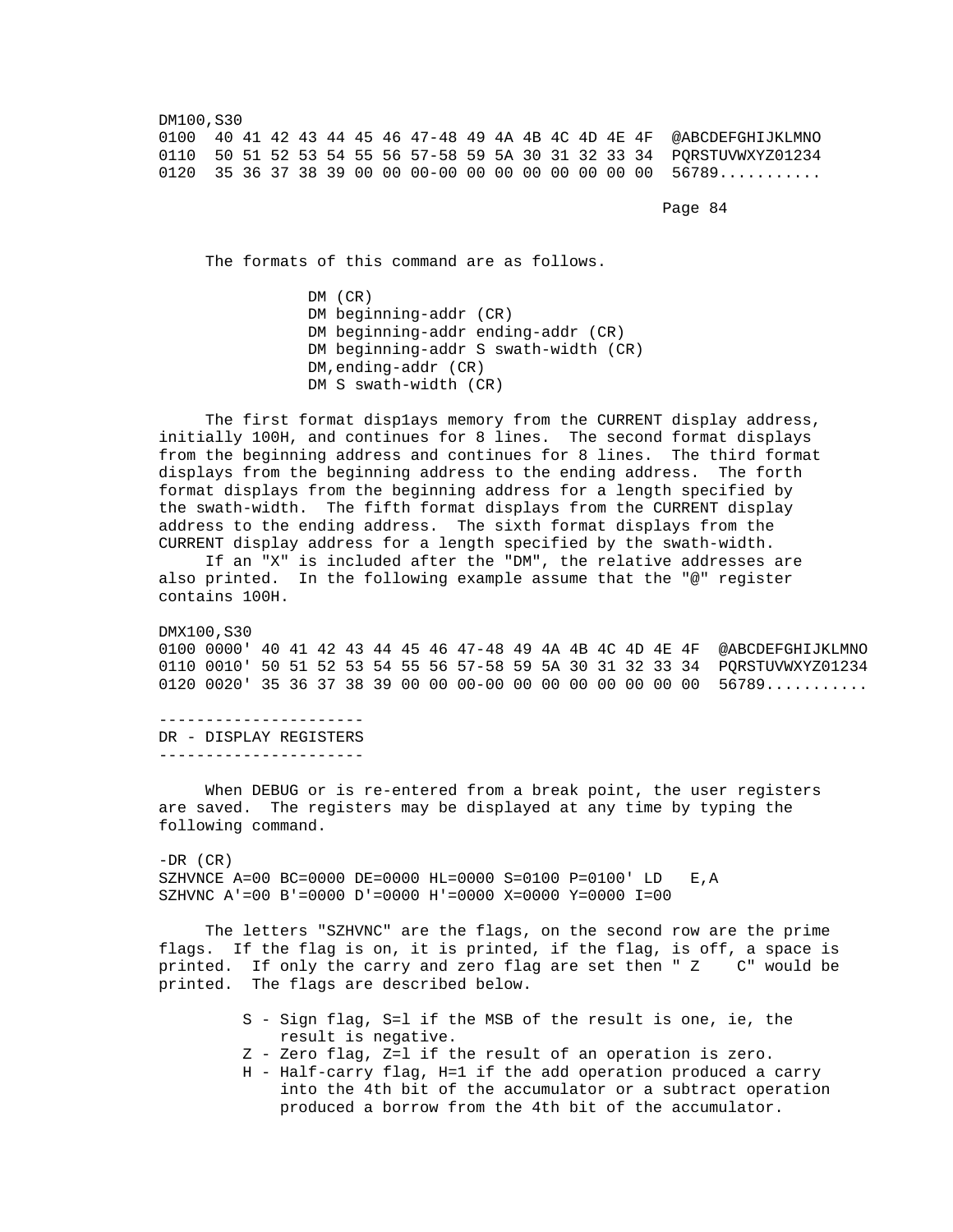V - Parity or overflow flag. This flag is affected by arithmetic and logical operations. If an overflow occurs during an arithmetic operation, the flag is set to one. After a logical operation, the flag is set 1 if the result of the operation has even parity.

Page 85 and the state of the state of the state of the state of the state of the state of the state of the state of the state of the state of the state of the state of the state of the state of the state of the state of th

- N Add/subtract flag, N=1 if the last operation was a subtraction.
- C Carry flag, C=1 if the operation produced a carry.

 The E flag on the first line is the state of the interrupt enable flip-flop (IFF). If interrupts are enabled, the "E" is printed, otherwise a space is printed.

 The A register is printed next, followed by the BC, DE, and HL register pairs and the stack pointer. The program counter value is then printed in both absolute and relative. The opcode pointed to by the program counter is then displayed as an instruction.

 On the second line, the prime registers are displayed, F' (prime flags), A', BC', DE', and HL'. The IX, IY, and I (interrupt page) registers are printed next. If the disassembled opcode includes an address, the relative value of this address is printed as the last thing on the line.

 $-DR$  (CR) S H NCE A=00 BC=0000 DE=0000 HL=0000 S=0000 P=1234 0010' CALL 1334 SZ NC A'=00 B'=0000 D'=0000 H'=0000 X=0000 Y=0000 I=00 (0110')

 ---------------------- E - EXAMINE INPUT PORT ----------------------

 The data port is read and displayed as a hexadecimal number. The format of the command is

E data-port (CR)

 In the following example the data part 3 is read and displayed on the console.

> $-E3$  (CR) 23

 --------------- EJ - EJECT DISK ---------------

The format of the command follows.

EJ d

 The d is the disk number (A, B, C, D). If the designated disk is a CROMEMCO DUAL DISK SYSTEM model PFD, with the eject option, the diskette in the disk drive will eject.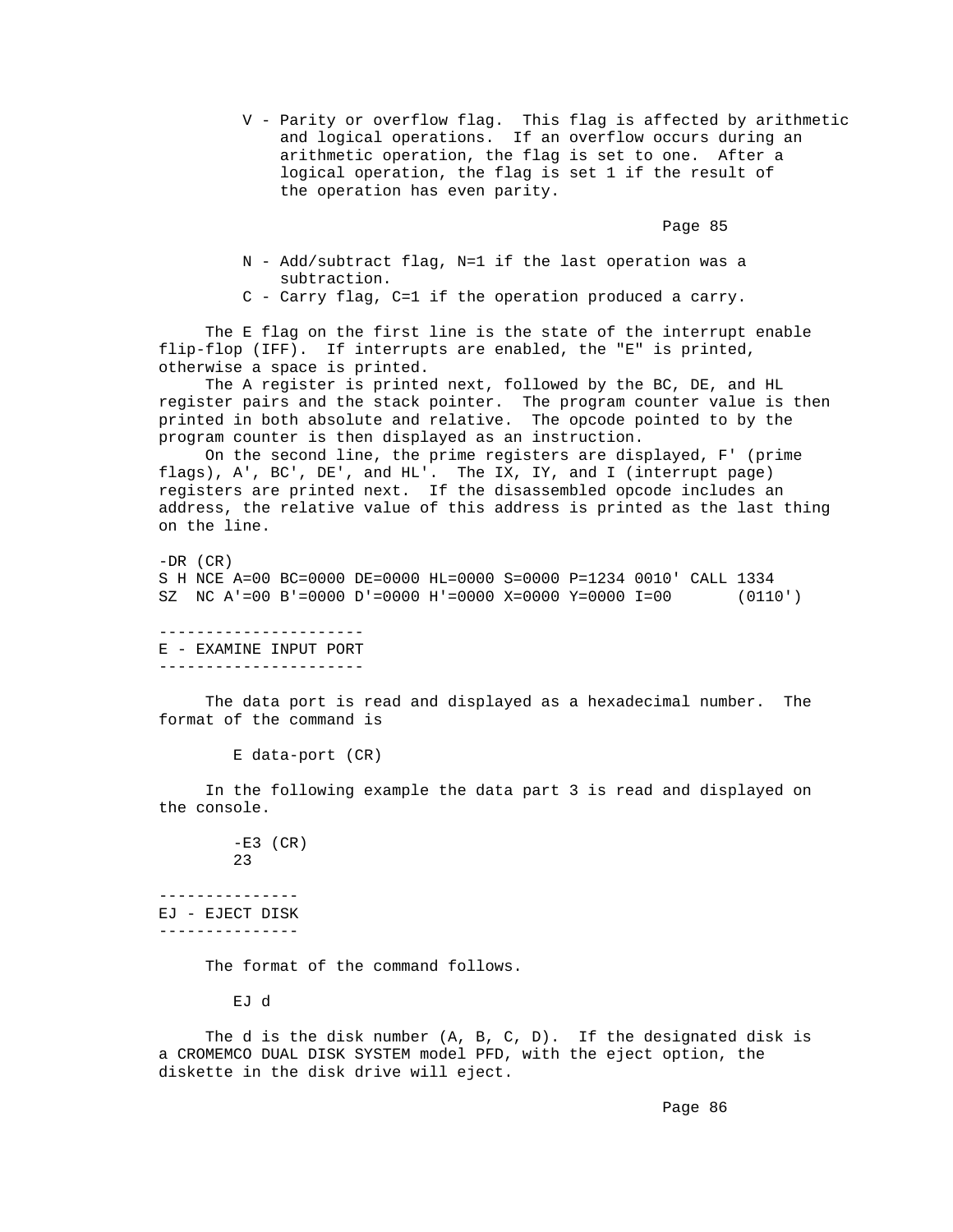--------------------- F - SPECIFY FILE NAME ---------------------

 This command allows the operator to insert filenames in the two default FCBs (at 5CH and 6CH) and the command line into the default buffer (at 80H). The example below loads FILE1.COM into the first FCB and FILE2.COM into the second FCB. The complete line is also loaded into the default buffer.

-FFILE1.COM FILE2.COM OPTION1 OPTION2

This command can be used with the "R" command to read in disk files.

 ------ G - GO ------

The GO command has the following format.

G(starting-addr)/(breakpoint-1) (breakpoint-2)...(breakpoint-5)

 Each of the addresses are optional. If the starting address is omitted, then the contents of the Program Counter is used. The registers are loaded from the user registers (these are the values displayed with the DR command). Execution begins with the starting address or the contents of the program counter. If break points were specified, a RST 30H is inserted at the break point addresses and a jump instruction is placed at location 30H. When a breakpoint is executed, control is returned to DEBUG, and all of the user registers are saved (the registers may then be displayed with the DR command). All breakpoints are then removed from the user program. The program counter is displayed after the breakpoint. Note the following about breakpoints:

 (a) Breakpoints can only be set in programs residing in RAM. This is because a RST 30H is inserted at each break point location. (The original contents of these locations are saved so that they can be restored after a break point is executed.)

 (b) Up to 5 break points can be set. If an attempt is made to enter more than 5 break points, the command will not be accepted.

 (c) When a break point is used, a jump instruction is stored at location 30H. Therefore locations 30H, 31H, and 32H are not available to a user program.

 The GO command has an additional feature that is very helpful in debugging a program. A count is allowed for each break-point. This count is entered after the break-point and enclosed in parentheses. This count is the number of times the program reaches this address before control is returned to DEBUG. A count of one says to break the next time the address is reached. In the example below execution begins at location 100H and will break when address 109H is reached for the second time or when 123H is reached for the first time.

-G100/109(2) 123

Fage 87 and the state of the state of the state of the state of the state of the state of the state of the state of the state of the state of the state of the state of the state of the state of the state of the state of th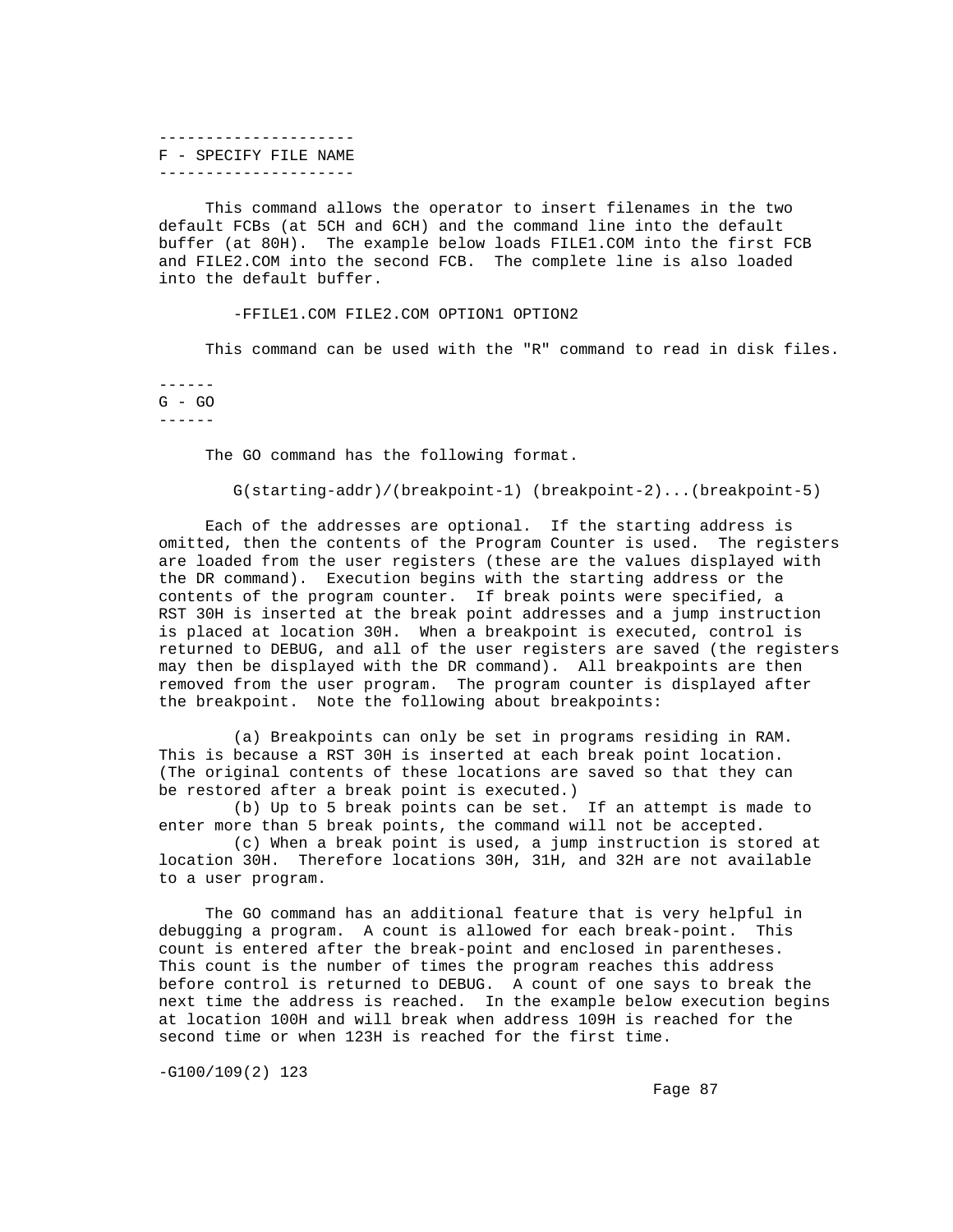Note that 123 and 123(1) means the same thing. Also note that the count is a hexidecinal number. Therefore 123(F) means to break after the address has been executed for the 15th time.

 -------------------------- H - HEXADECIMAL ARITHMETIC --------------------------

 Hexadecimal addition and subtraction may be performed by this command. The first number to be printed is the sum of the two input numbers. The second number to be printed is the difference between the first number and the second number. In the example following, the first number is 1234 + 321, and the second number is 1234 - 321.

> -H1234,321 1555 0F13

 ------------------------------- L - LIST IN ASSEMBLER MNEMONICS -------------------------------

 The list command is used to list the contents of memory in assembly language mnemonics. The formats for this command are.

> L (CR) L starting-addr (CR) L starting-addr ending-addr (CR) L starting-addr S swath-width (CR) L,ending-addr (CR) L S swath-width (CR)

 The first format lists 16 lines of disassembled code starting from the current list address. The second forat lists 16 lines from the starting address. The third format lists from the starting address to the ending address. The fourth format lists from the starting address for a length specified by the swath width. The fifth format lists from the current list address to the ending address. The sixth format lists from the current address for a length specified by the swath address.

 The first address of the disassembly is the absolute address. The second address is the relative address. If the disassembled instruction contains an address, the absolute address is printed in the instruction in hexadecimal and the relative address is printed to the right of the disassembled line. In the example that follows, the "@" register contains 2800H.

|  | $-L@800812$ |            |        |         |
|--|-------------|------------|--------|---------|
|  | 3000 0800'  | ADD        | В      |         |
|  | 3001 0801'  | CALL 3200  |        | (0A00') |
|  | 3004 0804'  | CALL 3243  |        | (0A43)  |
|  | 3007 0807'  | CALL 3333  |        | (0B33') |
|  | 300A 080A'  | LD         | A, B   |         |
|  | 300D 080B'  | OR         | C      |         |
|  | 300C 080C'  | JR         | Z,3000 | (OB00') |
|  | 300F 080F'  | INC        | HL.    |         |
|  | 3010 0810'  | INC        | DE     |         |
|  | 3011 0811'  | <b>INC</b> | BC     |         |
|  |             |            |        |         |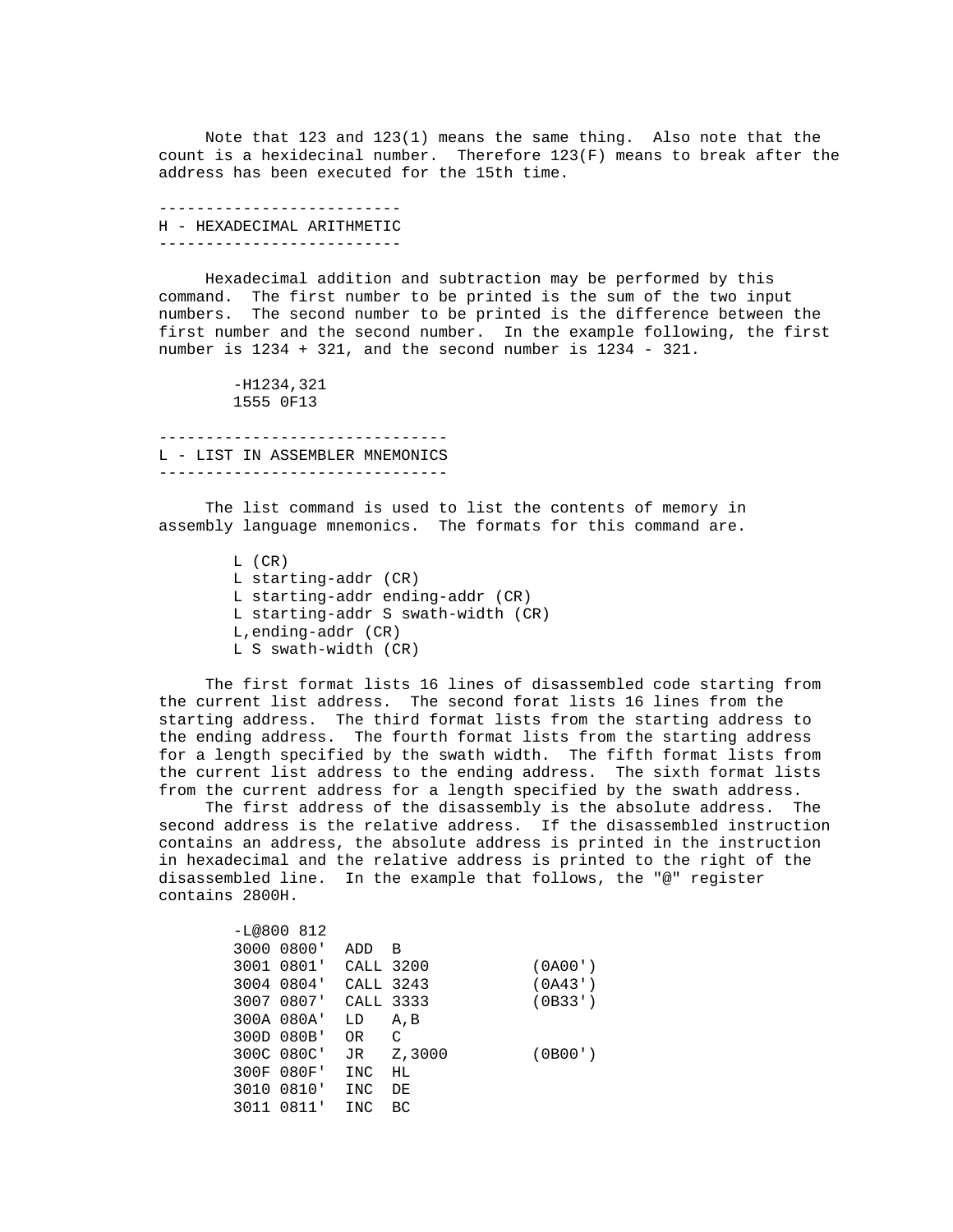Page 88 – Page 88 – Page 88 – Page 88 – Page 88 – Page 88 – Page 88 – Page 88 – Page 88 – Page 88 – Page 88 –

---------------

 M - MOVE MEMORY ---------------

The formats of this command follow.

 M source-addr source-end destination-addr M source-addr S swath-width destination-addr

 The first format moves the contents of memory beginning with the source address and ending with the source-end to the destination address. The second format uses the swath width to determine the length of the move.

 The move is verified to insure that all bytes were moved correctly. If an overlapping move was made, errors will be reported. The error reporting can be terminated by typing any character.

 The move command can be used to fill a block of memory with a constant. In the following example, a zero has been entered into location 100H using the SM command. The following command will move zeros from location 100H through 108H.

-M100 S7 101

Care should be taken not to move memory over DEBUG, TRACE or CDOS.

 ----------------------- 0 - OUTPUT TO DATA PORT -----------------------

 This command outputs data to a data port. The following is the command format.

O data-byte port-number (CR)

 ----------------- P - PROGRAM PROMS

-----------------

 This command allows programming of PROMS. The following are the command formats.

> P source-addr source-end destination-addr P source-addr S swath-width destination-addr

 The first format programs PROMs starting with the source address and ending with the source-end into PROMs beginning at the destination address. The second format determines the length from the swath width.

 If the length of the source is not a multiple of 400H or if the destination does not begin at a 400H boundry DEBUG will reject the command. (Multiples of 400H end in '000', '400', '800', and 'C00'.)

 Any number of 2708 or 2704 PROMs can be programmed in the execution of one command as long as there are enough BYTESAVERS to contain them. Each PROM is verified with its source after all are programmed and any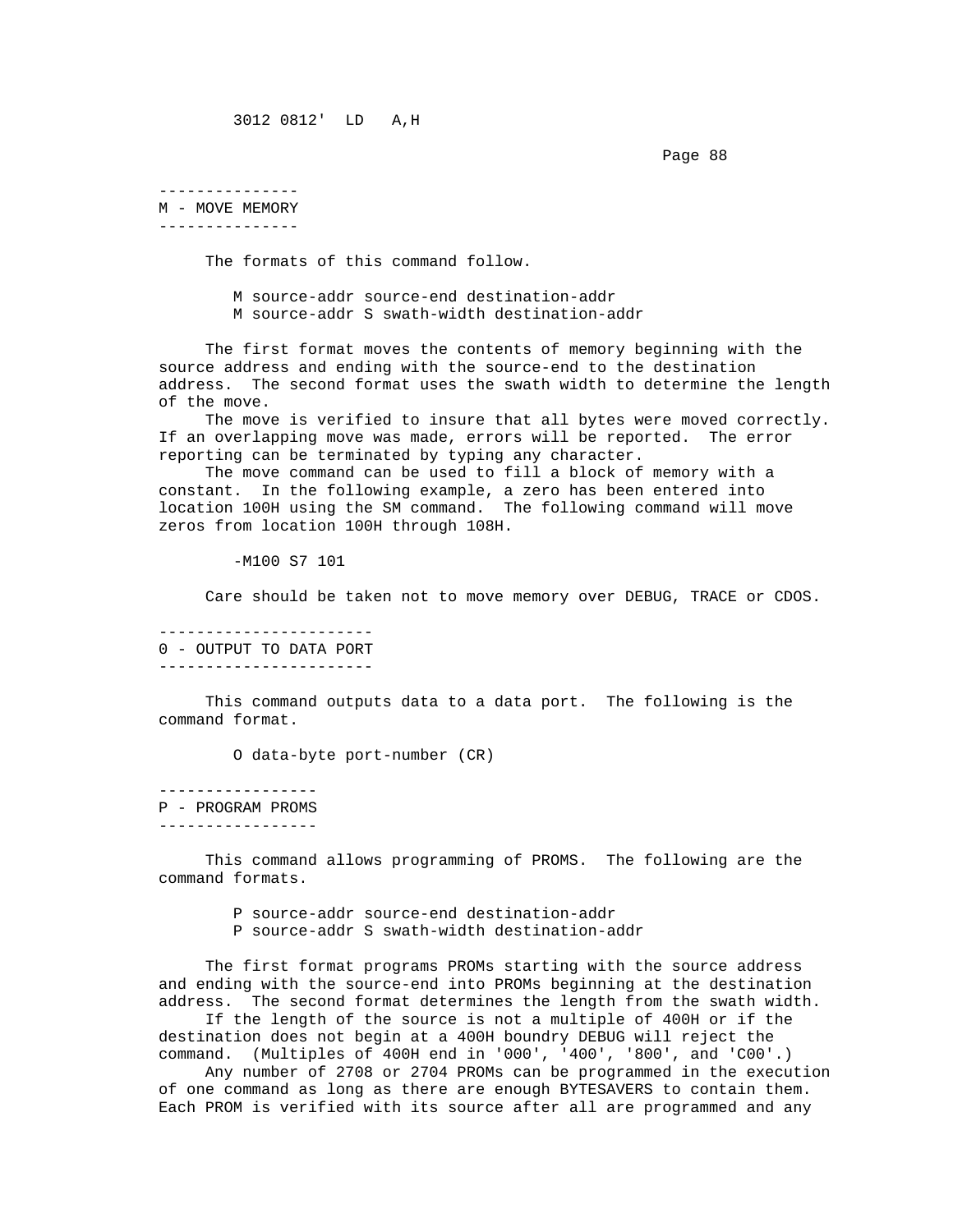discrepancies are printed out. If no discrepancies are found, a prompt is printed and the next command may be entered.

## Page 89 – Page 89 – Page 89 – Page 89 – Page 89 – Page 89 – Page 89 – Page 89 – Page 89 – Page 89 – Page 89 – Page 89 – Page 89 – Page 89 – Page 89 – Page 89 – Page 89 – Page 89 – Page 89 – Page 89 – Page 89 – Page 89 – Pa

 Software can be loaded into a PROM in as small increments as you desire, provided it is added to previously unused areas of the PROM. This is done by first using the Move command, "M", to transfer the contents of the PROM to RAM, adding the new software to an area of RAM which corresponds to the unused portion of the PROM and finally using the Program command, "P", to reprogram the PROM with the result. Although the entire PROM must always be programmed, it never hurts to rewrite the same data over again. In general, a 1 may be written over a 1, a 0 over either a 1 or a 0, but the only way to change 0's to 1's is to erase the PROM with appropriate UV light. (See the BYTESAVER manual for details.)

 ------------------ R - READ DISK FILE ------------------

 This command allows the operator to read a disk file. The "R" command is used with the "F" command. The "F" command is used to specify the filename, and the "R" command reads in the file. If the file has an extension of ".HEX", then the file is an INTEL HEX file and will be read into memory. Any other file is considered to be a binary file and will be read directly into memory beginning at location 100H. The format of the "R" commands is

R

R displacement

 The first format reads the file with no displacement. The second format reads the file with a displacement. If the input file is in HEX, then the displacement is added to the addresses in the file to determine the addresses at which to store the file. If the file is a binary file, it will be stored at the displacement + 100H.

 When the "R" command is executed, DEBUG prints either a "?" if there is an error (file not found, checksum error. or file attempting to read above highest available memory location) or with the following message if there is no error.

NEXT = xxxx

 Where xxxx is the address of the next available memory location past the end of the file.

 ---------------------- SM - SUBSTITUTE MEMORY ----------------------

 This command is used to substitute memory. The format of the command follows.

SM starting-addr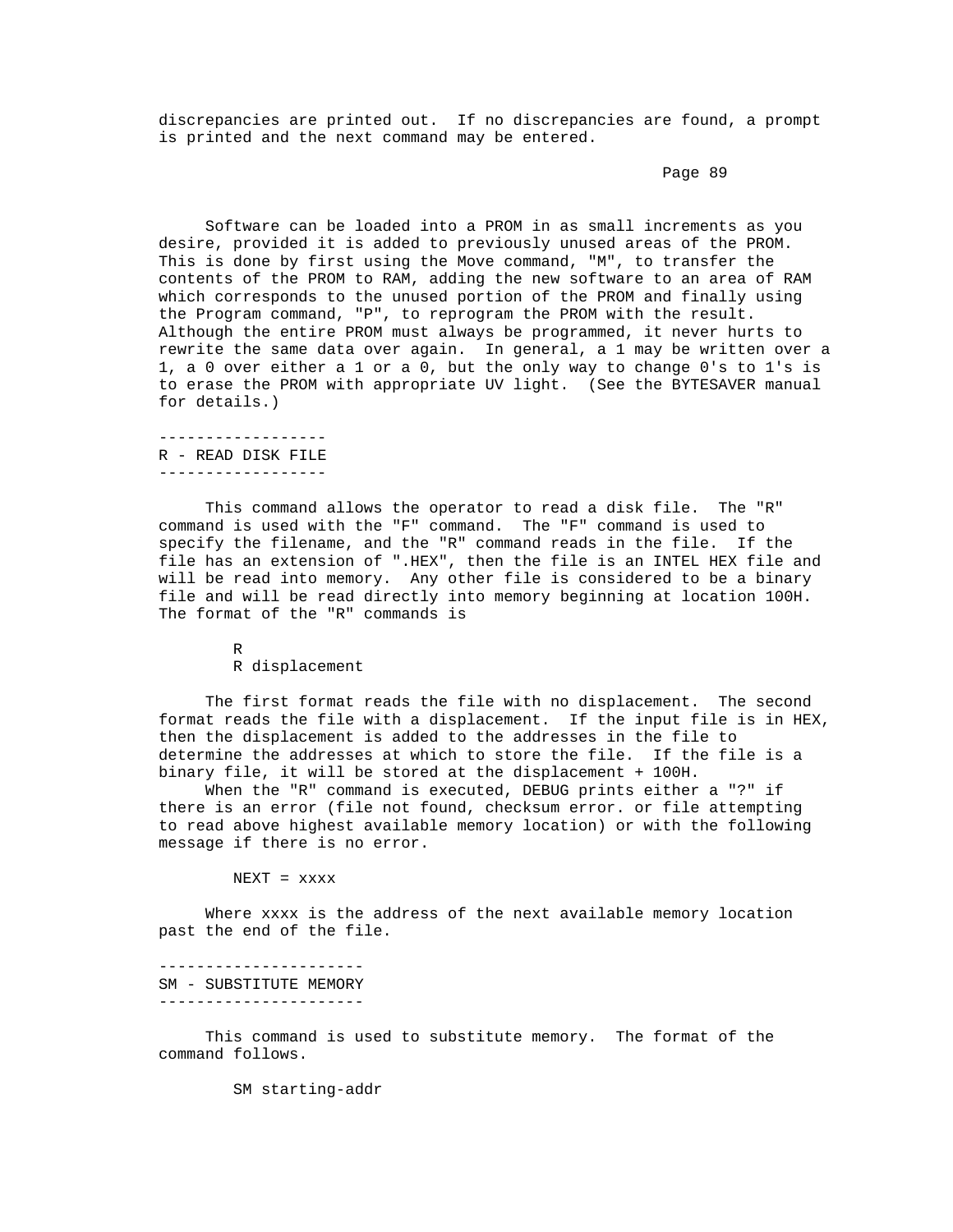DEBUG prints the absolute address, followed by the relative address, followed by the contents of the memory byte. One of the following may then be entered.

Page 90  $\sim$  Page 90  $\sim$ 

- (a) data-byte value. The data byte value is stored at the address of the prompt. The address is then incremented by 1 and displayed on the next line.
- (b) string enclosed in quotes. The string is stored beginning at the address of the prompt. The address is then incremented past the string and displayed on the next line.
- (c) Any number of (a) and (b) above can be entered on one line. The address is then incremented past the bytes that were stored and the now address is displayed on the next line.
- (d) "-". A minus sign does not store a byte. The address will be decremented to the previous address. The minus sign can be used to "back up" to a previous location in case an error has been made.
- (e) (CR) only. If no entry is made on the line, the memory byte remains unchanged. The address is incremented by 1 and displayed on the next line.
- (f) period. A period ends the input mode and returns to the command level.

 In the example that follows, assume that the "@" register contains the value 2800H.

 -SM@100 2900 0100' 32 0 290l 0101' 17 00 2902 0102' 31 'THIS IS AN ASCII STRING' 2919 0119' 7A 'AAAA' 0 0 1 2 3 4 5 6 7 8 9 2928 0128' 22 2929 0129' 29 292A 012A' 87 - 2929 0129' 29 .

 ------------------------ SR - SUBSTITUTE REGISTER ------------------------

 The Sr command allows the user registers to be altered. The letter "r" stands for the register which is to be changed. The section SUMMARY OF REGISTER NAMES gives a summary of the names that can be substituted. When substituting the F and F' flags, enter the command SF or SF'. DEBUG will then print the f1ags that are set and wait for the operator to enter the names of the registers that are to be<br>set. If the flags are not entered, the flags are reset. In the followin If the flags are not entered, the flags are reset. In the following example, the "SZHC" flags are set. After the example is executed the "ZC" flags are set. The lower case, letters are entered by the operator.

> -sf SZH C zc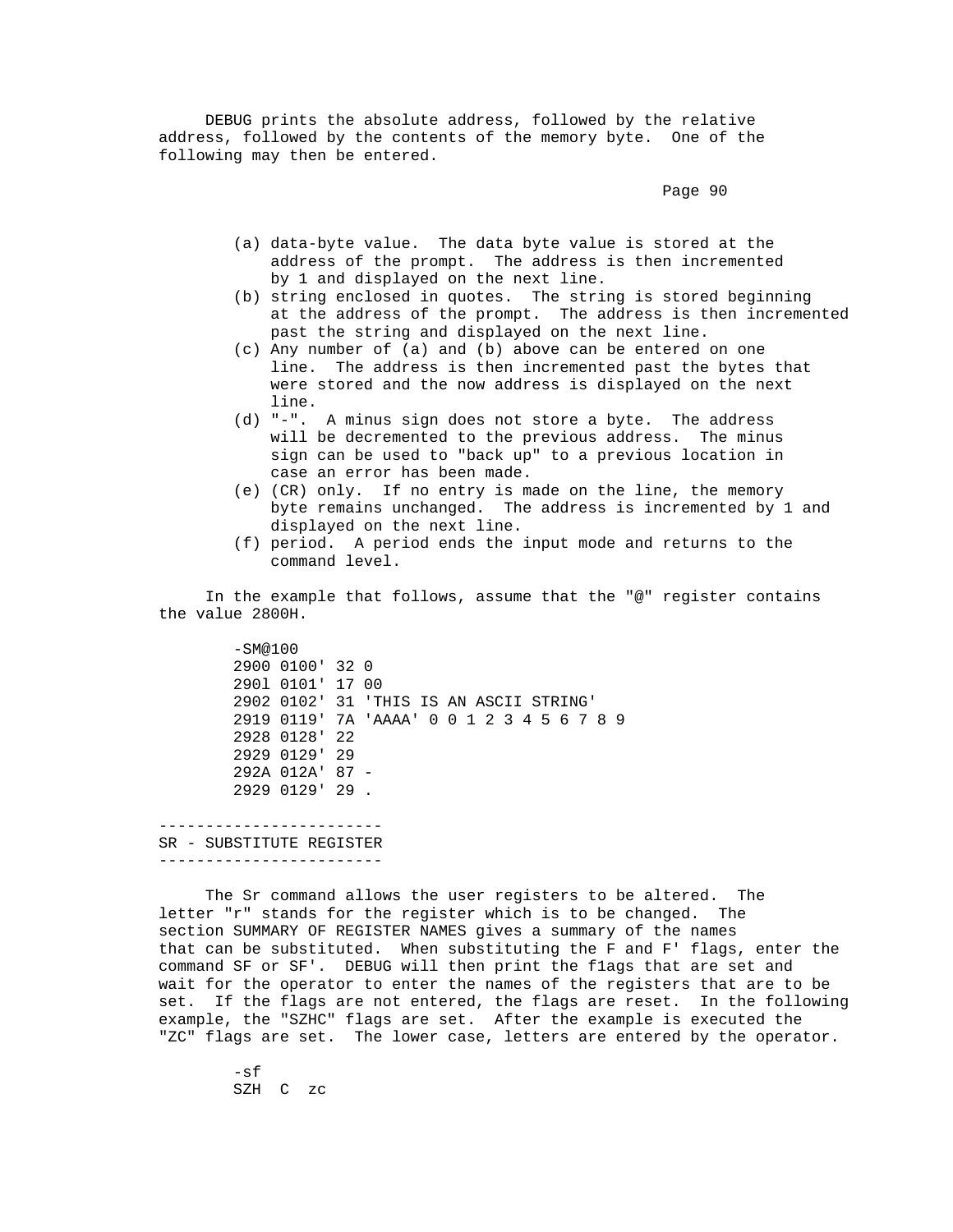When sustituting a one byte register, a one byte value is accepted. When substituting a two byte register, a two byte value is accepted. If no value is entered, or if an error occurs, the value of the register remains unchanged. In the following example, the A register is changed to contain 41H.

> -sa A=98 41

Page 91 and the state of the state of the state of the state of the state of the state of the state of the state of the state of the state of the state of the state of the state of the state of the state of the state of th

 --------- T - TRACE ---------

The format of trace is

 T (CR) T number-of-lines (CR)

 The first format traces the program through one instruction. The second format traces the program through "number-of-lines" instructions. After every instruction traced, the values of the user registers are printed in the same format as the "DR" command.

 You can trace only through RAM. The trace command places a break point after the instruction, loads the registers and executes the instruction. The break point is then executed and the registers are resaved. The registers are printed, and the next instruction is executed unless the count has reached zero, in which case a prompt is printed and you may enter the next command.

 To abort the trace, hit any key on the console. A prompt will be printed and you may enter the next command.

 --------------------------- TN - TRACE WITH NO PRINTING ---------------------------

 The "TN" command is the same as the "T" command with the exception that after every instruction is traced, the registers are not printed. Only the last traced instruction is printed.

 ----------------- V - VERIFY MEMORY -----------------

 Verify that the block of memory between source address and source end contain the same value as the block beginning at destination address. The addresses and contents are printed for each discrepancy found. The following is the format of this command.

V source-addr source-end destination-addr

V source-addr S swath-width destination-addr

 This command works by reading bytes from the source and destination and comparing them. If a discrepancy is found, the memory is read again for print-out. Thus, it can happen that a discrepancy is printed-out with the source and the destination contents indicated to be the same.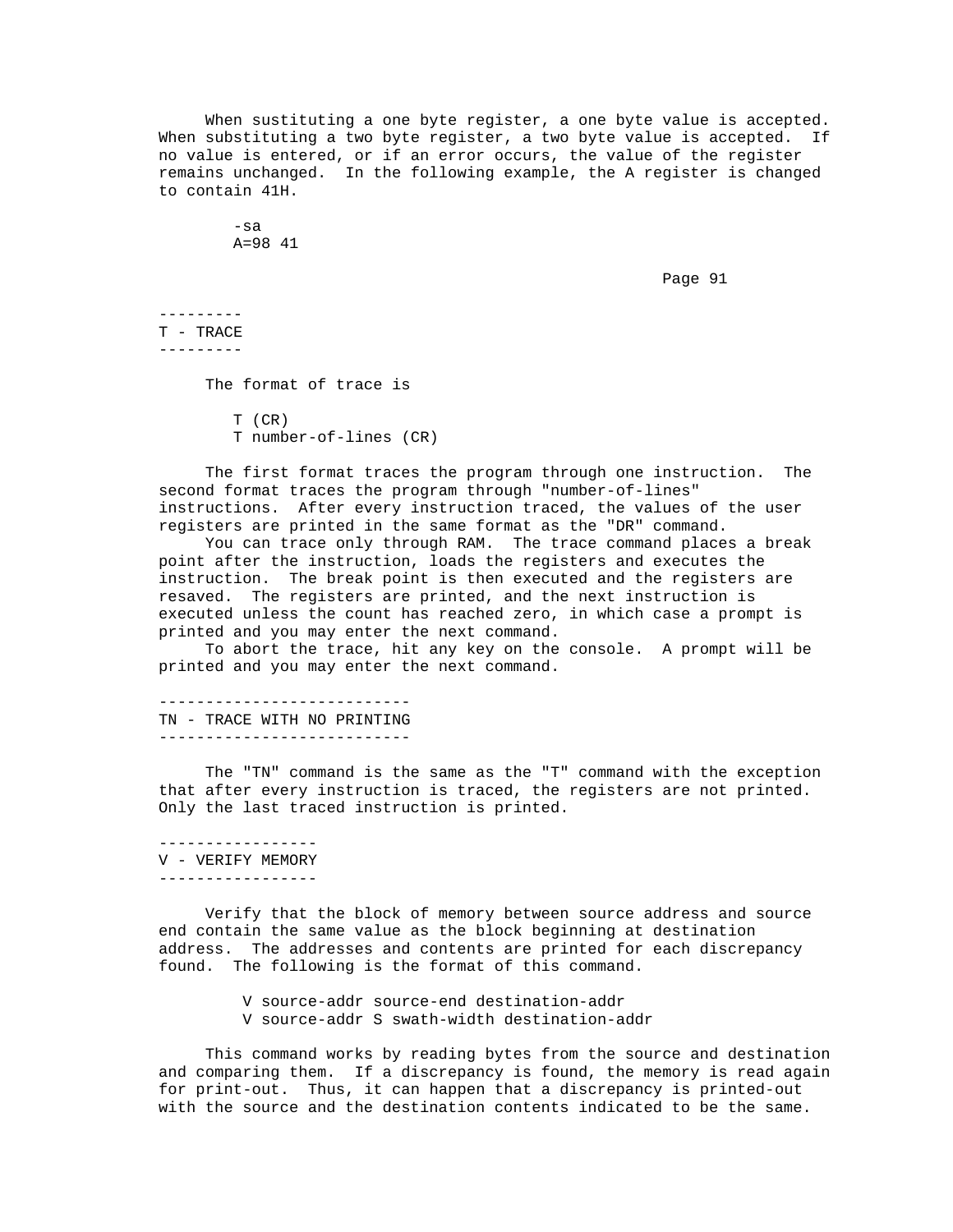This is caused by a defective memory element. A discrepancy is printed in the following order, source address, source contents, destination contents, destination address. In the example that follows, memory locations 1003H and 1008H are defective.

 -V 0 S30 1000 0003 32 12 1003 0000 7A 5A 1008 - 1990 - 1990 - 1990 - 1990 - 1991 - 1992<br>1992 - 1992 - 1992 - 1992 - 1992 - 1992 - 1992 - 1992 - 1992 - 1992 - 1992 - 1992 - 1992 - 1992 - 1992 - 1992<br>1992 - 1992 - 1992 - 1992 - 1992 - 1992 - 1992 - 1992 - 1992 - 1992 -

Page 92 and the state of the state of the state of the state of the state of the state of the state of the state of the state of the state of the state of the state of the state of the state of the state of the state of th

# \*\*\*\*\*\*\*\*\*\*\*\*\*\*\*\*\*\*\*\*\*\*\*\*\*\*\*\*\*\*\*\*\*\*\*\* CHAPTER 3: SUMMARY OF DEBUG COMMANDS \*\*\*\*\*\*\*\*\*\*\*\*\*\*\*\*\*\*\*\*\*\*\*\*\*\*\*\*\*\*\*\*\*\*\*\*

The following is an alphabetical list of the DEBUG commands.

| Command<br>- - - - - - | Description                      |
|------------------------|----------------------------------|
| Α                      | Assemble into memory             |
| DM                     | Display Memory                   |
| DR.                    | Display Register                 |
| Е                      | Examine input port               |
| ЕJ                     | EJect disk                       |
| F                      | specify disk File name           |
| G                      | Go                               |
| Η                      | Hexadecimal arithmetic           |
| L                      | List in assembler mnemonics      |
| М                      | Move memory                      |
| $\mathbf 0$            | Output to data port              |
| Ρ                      | Program PROMs                    |
| $\mathbb R$            | Read disk file                   |
| <b>SM</b>              | Substitute Memory                |
| Sr                     | Substitute register              |
| T                      | Trace                            |
| TN                     | Trace with No print (DEBUG only) |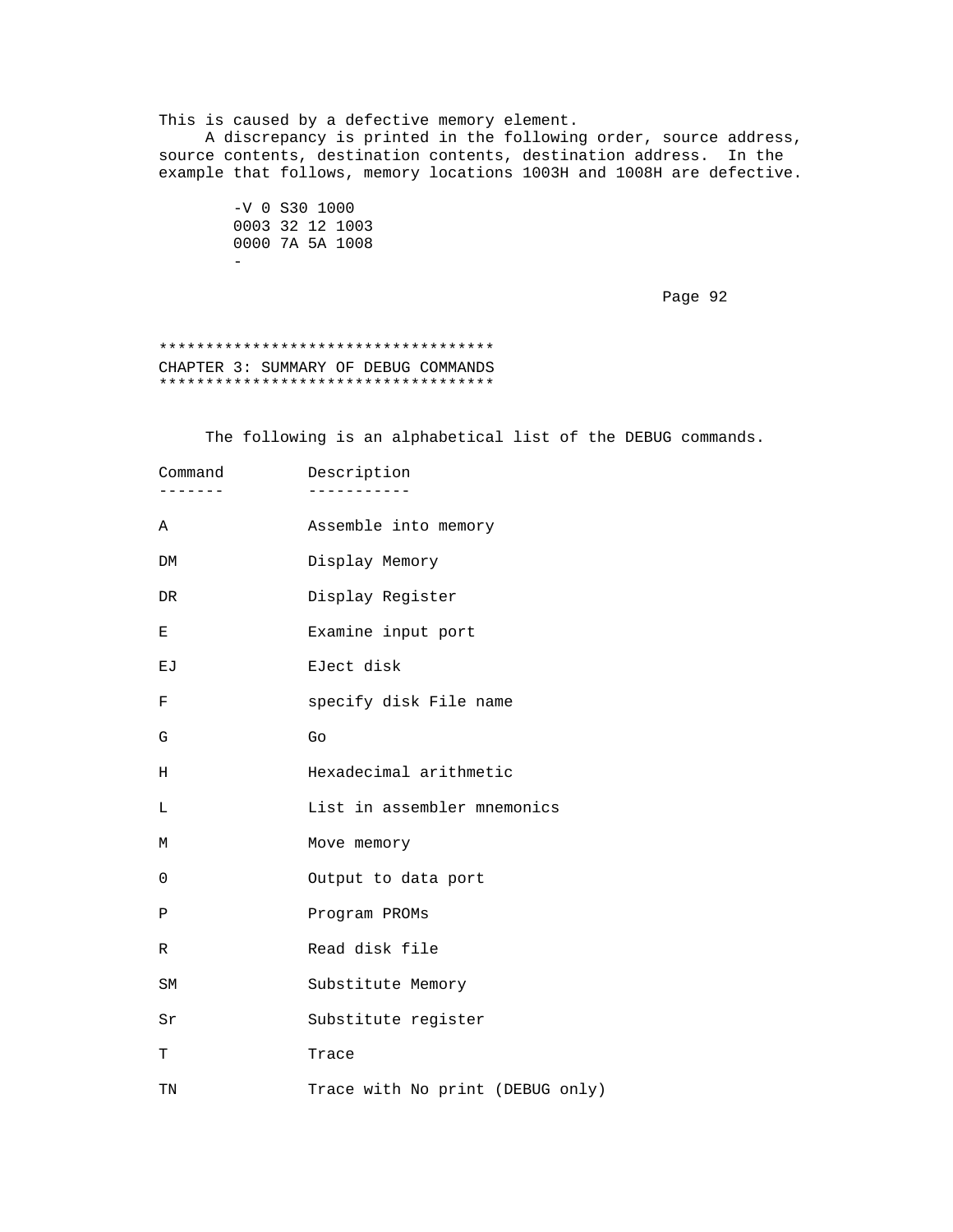V Verify memory

Page 93 and the set of the set of the set of the set of the set of the set of the set of the set of the set of

 +++++++++++++++++++++++++ SUMMARY OF REGISTER NAMES +++++++++++++++++++++++++

 The following register names are printed by the DM command and should be used with the Sr command.

| Register       | Description                                                                                                                                                               |
|----------------|---------------------------------------------------------------------------------------------------------------------------------------------------------------------------|
| F              | Flags, the following flags may be changed.<br>S - Sign flag<br>Z - Zero flag<br>H - Half carry flag<br>V - parity/oVerflow flag<br>N - subtractioN flag<br>C - Carry flag |
|                | The interrupt enable flag ("E") may also be changed.                                                                                                                      |
| $\mathrm{F}$ ' | The F' flags are the same as the "F" flags.<br>(note that the "E" flag may not be changed here.)                                                                          |
| Α              | accumulator                                                                                                                                                               |
| Α'             | prime accumulator                                                                                                                                                         |
| B              | BC register pair                                                                                                                                                          |
| B'             | BC' register pair                                                                                                                                                         |
| D              | DE register pair                                                                                                                                                          |
| D'             | DE' register pair                                                                                                                                                         |
| Н              | HL register pair                                                                                                                                                          |
| Η'             | HL' register pair                                                                                                                                                         |
| S              | Stack pointer                                                                                                                                                             |
| Ρ              | Program counter                                                                                                                                                           |
| X              | IX register                                                                                                                                                               |
| Υ              | IY register                                                                                                                                                               |
| I              | Interrupt page register                                                                                                                                                   |
|                |                                                                                                                                                                           |

Page 94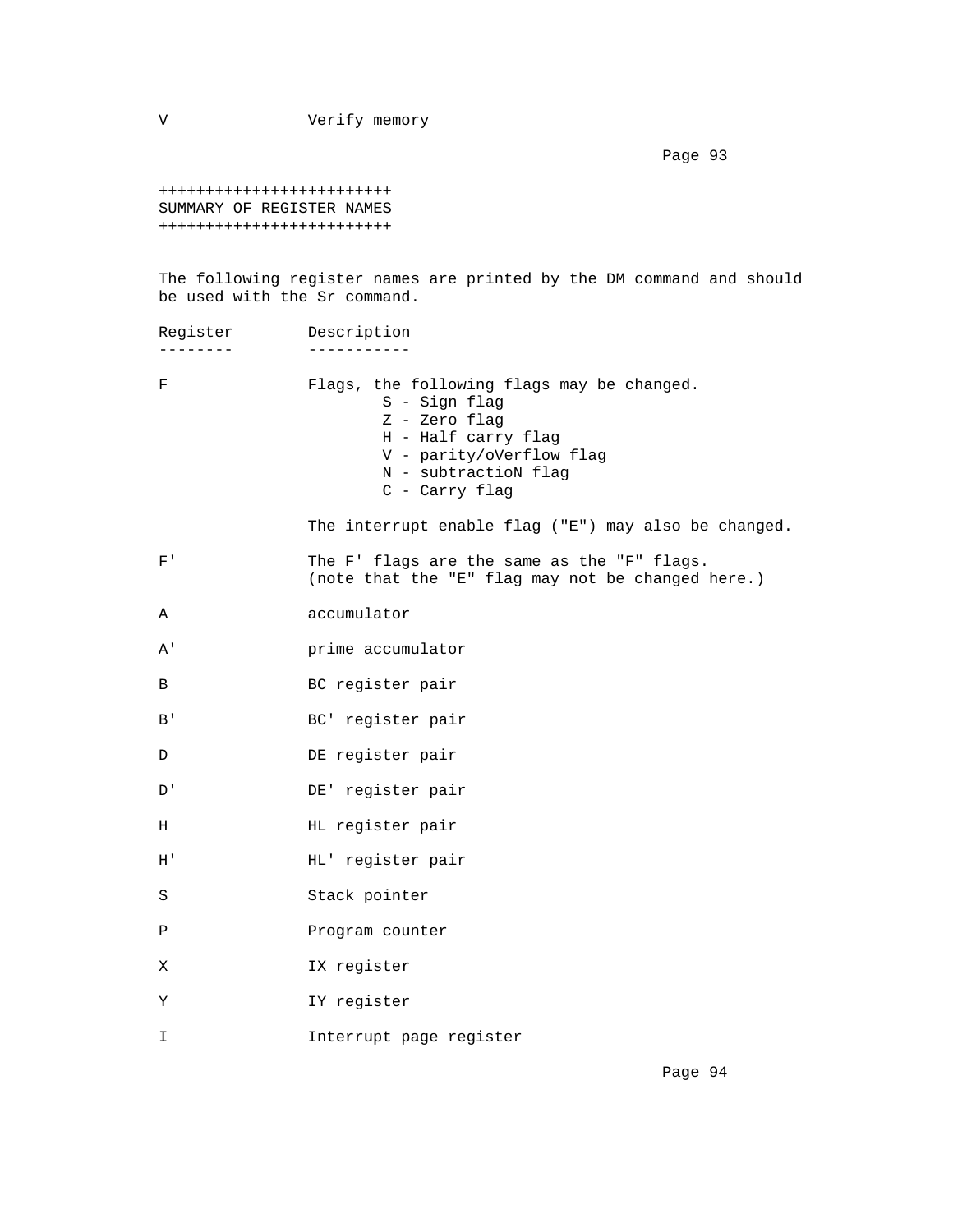## \*\*\*\*\*\*\*\*\*\*\*\*\*\*\*\*\*\*\*\*\*\*\*\*\*\*\*\*\*\*\*\*\*\* PART IV - CDOS PROGRAMMER'S MANUAL \*\*\*\*\*\*\*\*\*\*\*\*\*\*\*\*\*\*\*\*\*\*\*\*\*\*\*\*\*\*\*\*\*\*

Page 95 and the state of the state of the state of the state of the state of the state of the state of the state of the state of the state of the state of the state of the state of the state of the state of the state of th

 \*\*\*\*\*\*\*\*\*\*\*\*\*\*\*\*\*\*\*\*\*\*\*\*\*\*\*\*\*\*\*\*\*\*\*\*\*\*\*\*\*\*\*\*\* CHAPTER 1: INTRODUCTION TO CDOS SYSTEM CALLS \*\*\*\*\*\*\*\*\*\*\*\*\*\*\*\*\*\*\*\*\*\*\*\*\*\*\*\*\*\*\*\*\*\*\*\*\*\*\*\*\*\*\*\*\*

 This section of the manual descibes the use of CDOS system calls. CDOS handles disk files, performs device input and output, and contains a number of useful subroutines.

 +++++++++++++++++ Memory Allocation +++++++++++++++++

 CDOS resides in high memory. It reserves memory below 100H for its own use. The user is left all memory from 100H to the beginning of CDOS (see below).

 A program with the extent ".COM" can be loaded and executed by merely typing the program name. The program must have its origin at 100H because that is where CDOS loads and executes it. (Note that when saving files that have been linked using the CROMEMCO Linker, they can be ORGed anywhere because LINK automatically puts the correct jump instruction at 100H.) After it is loaded, the program can use any memory at all. Note however, that if it alters the CDOS areas, it will have no way of communicating with the disk or returning to CDOS. (CDOS would have to be reloaded by resetting the computer.)

 CDOS places a jump instruction at bytes 0, 1 and 2. If a jump is made to location 0, the CDOS warm start, control will be returned with the prompt for the current drive (eg, "A."). Command lines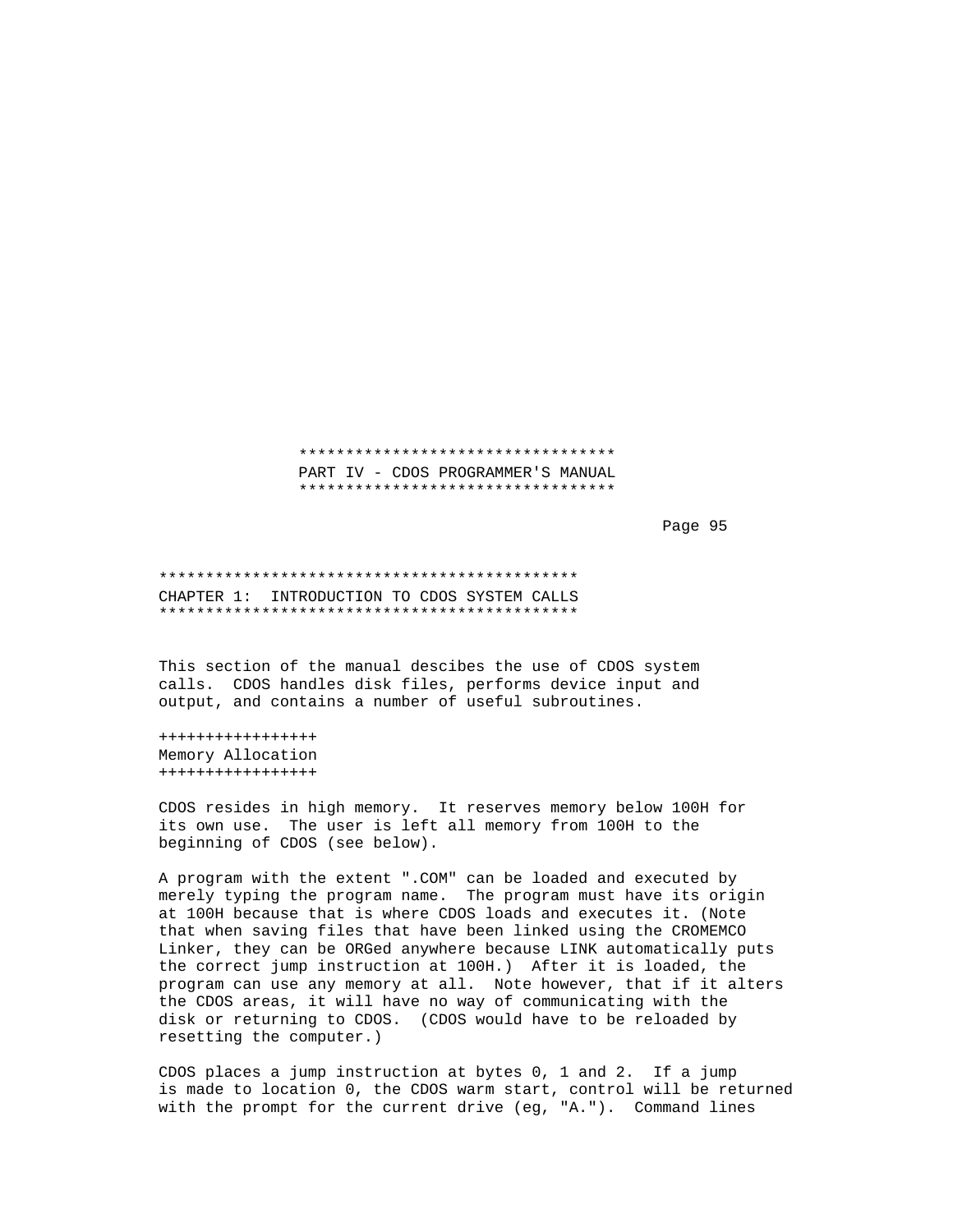may then be entered from the console keyboard. CDOS places another jump instruction at locations 5, 6 and 7. The normal way to make system requests of CDOS (those described below) is to call location 5. The address stored at locations 6 and 7 is the address of the beginning of CDOS znd thus marks the upper limit of user memory.

 The following address map describes the memory area from 0 to 0FFH. All addresses are in hex.

| $0 \ldots 2$   | CDOS re-entry                        |
|----------------|--------------------------------------|
| 3              | $I/O$ byte                           |
| 4              | reserved                             |
| $5 \ldots 7$   | system request call                  |
| $8 \ldots 40$  | interrupt vectors                    |
| 405B           | reserved                             |
| $5C \ldots 6B$ | default File Control Block 1 (FCB-1) |
| $6C \ldots 7B$ | default File Control Block 2 (FCB-2) |
| $7C \ldots 7F$ | reserved                             |
| 80FF           | default command-line buffer          |
|                |                                      |

en de la provincia de la provincia de la provincia de la provincia de la provincia de la provincia de la provi

 When a .COM program is run by typing the program name on the console, the default command-line buffer and default file control blocks are used as follows. FCB-1 will contain the first filename, if any, typed after the program name. FCB-2 will contain the second filename, if any. The default buffer will contain the entire command line following the program name. For example, if this command line is typed:

## PROG FILE1.Z80 FILE2.COM

 CDOS will place "FILE1Z8O" in FCB-1, "FILE2COM" in FCB-2, " FILE1.Z80 FILE2.COM" in the command-line buffer, and load and execute PROG.COM at 100H. Note that the second FCB starts before the end of the first FCB. Before using FCB-1, FCB-2 should be moved. If it is not moved, part of FCB-1 will be destroyed.

 The command line which is placed in the default buffer can be used to send more than two filenames to a program, or to start execution of a program with various options specifed. For the following command line:

#### PROG FILE1.Z8O FILE2.COM OPTION1 OPTION2

 the string of ASCII characters " FILE1.Z8O FILE2.COM OPTION1 OPTION2" will be stored beginning at location 81H. The byte at location 80H will contain the length of the string. The byte following the string will contain a null (00). PROG.COM can then look at the command line stored in the default buffer to determine which options were specified.

 When a program is loaded, the disk buffer is set to 80H, which is the default command buffer. If the disk is then read to or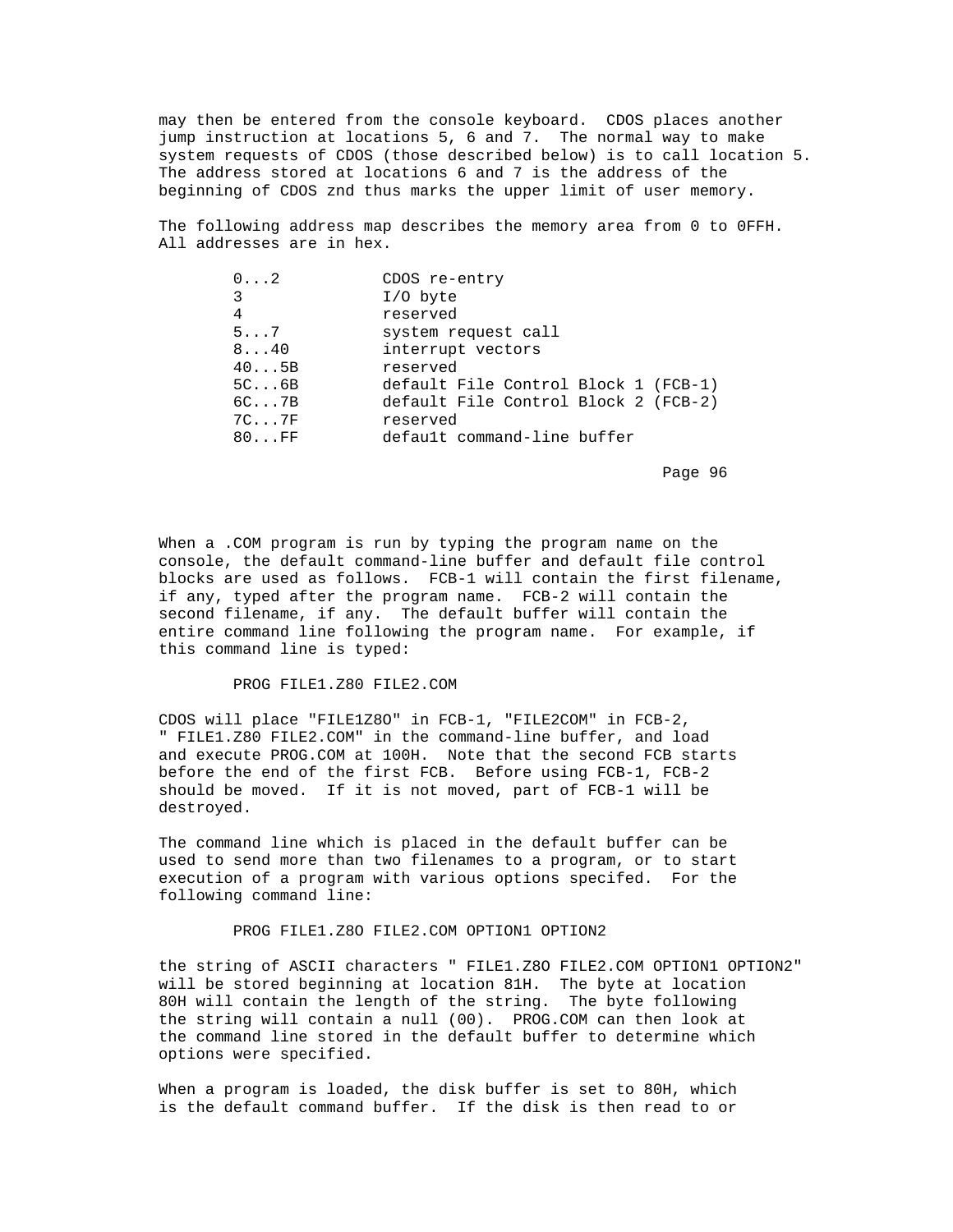written from, this buffer will be altered. The program must either reset the disk buffer to another area or move the command line before accessing the disk, if it is desired to save the command line.

Page 97 (page 97) and the set of the set of the set of the set of the set of the set of the set of the set of the set of the set of the set of the set of the set of the set of the set of the set of the set of the set of th

 \*\*\*\*\*\*\*\*\*\*\*\*\*\*\*\*\*\*\*\*\*\*\*\*\*\*\*\*\*\*\*\*\*\*\*\*\*\*\*\*\*\*\*\*\*\*\*\*\*\* CHAPTER 2: DEVICE I/O - LIST OF CDOS SYSTEM CALLS \*\*\*\*\*\*\*\*\*\*\*\*\*\*\*\*\*\*\*\*\*\*\*\*\*\*\*\*\*\*\*\*\*\*\*\*\*\*\*\*\*\*\*\*\*\*\*\*\*\*

 CDOS has a set of system calls for device input and output. ALL input and output should be done through these calls. This allows user programs to be independent of physical devices. If a change needs to be made in a device driver, it has only to be done once in the system drivers. This chapter gives a detailed description of the CDOS system calls. They are roughly divided into three sections: the first section covers device I/O, where all devices are included except disk drives. The next section covers the system calls used to access disk files (disk I/O, opening and closing files, etc.) The last section covers several useful additional calls. To use one of these routines the C register must be set to the function number given below with the title of each instruction. The other registers are set-up as that function requires (for example the E or DE registers usually contain the parameter passed), and a "CALL 5" instruction is executed. [Remember that CDOS initializes location 5 with a jump instruction. This is done so that the location of CDOS in memory is transparent to a user program. A user program using the CDOS system functions does therefore not need to do a CALL to a particular address in CDOS.] For a complete summary of the CDOS system calls, refer to Chapter 3. The system calls given below are in numerical order in each of the three sections.

 ++++++++++++++++++++++++++ CDOS DEVICE FUNCTION CALLS ++++++++++++++++++++++++++

 These system calls involve device I/O with all devices except disk drives. The number given preceding each CDOS function is the number which should be loaded into the C register prior to the "CALL 5". The number is given first in hex and then in decimal in parentheses.

 ---------------------------- 1 - READ CONSOLE (with echo) ----------------------------

 This call is used to retrieve one byte from the console. The byte will be returned in the A register. CDOS does not return to the user program until a character is read and echoed back to the console. The parity bit is set to 0. Note that a Control-Z  $(2)$  character is usually considered an end of file mark.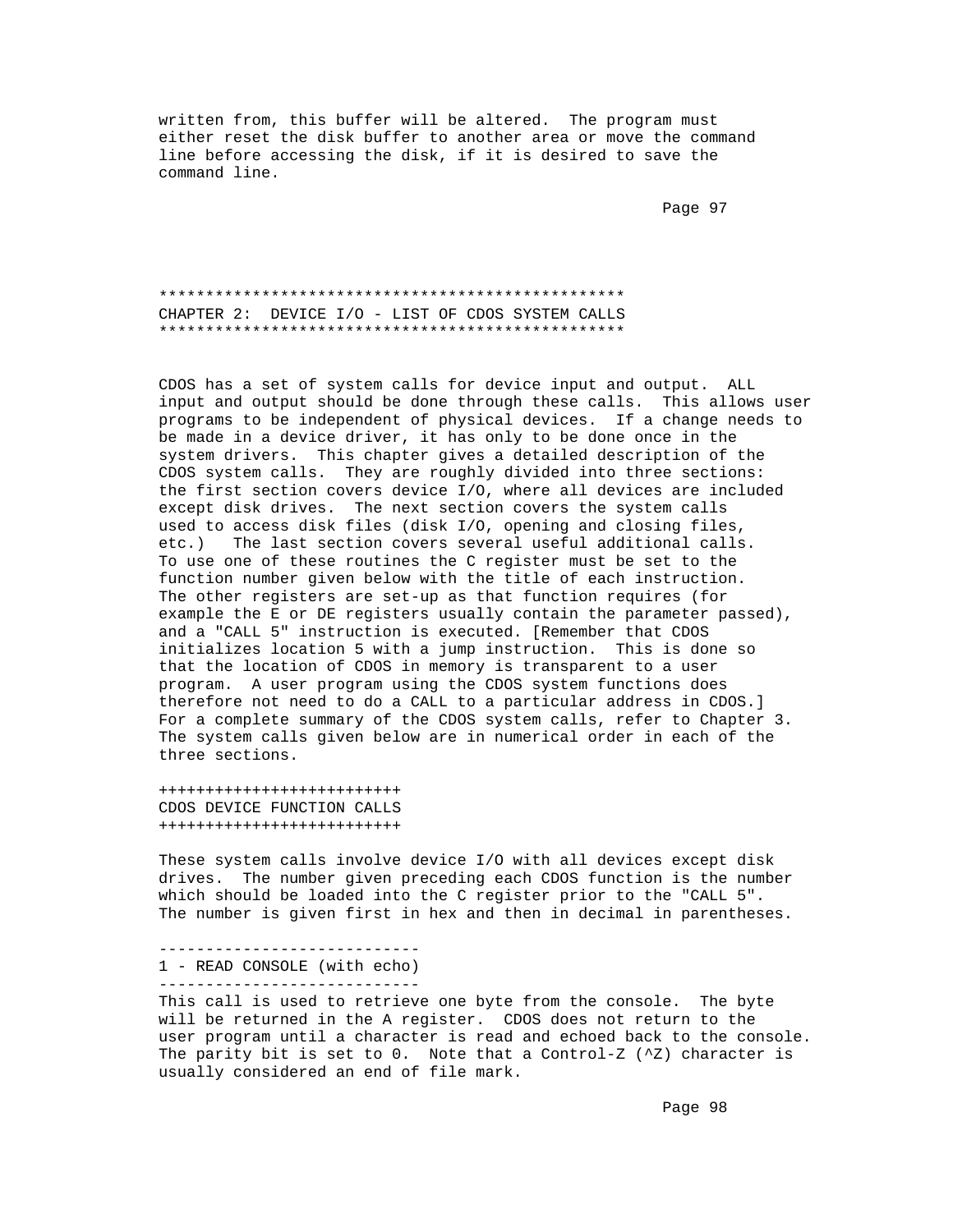-----------------

 2 - WRITE CONSOLE -----------------

 This call is used to write one ASCII character to the console. The character is placed in the E register before the call. CDOS will wait until the console is ready to recieve the character and then print it.

 After Control-P (^P) is typed all subsequent characters are sent to both the console and the printer, until a second control-P is typed (thus Control-P acts as a toggle switch). Control-W also causes subsequent chacters to be sent to both the console and the printer, and Control-T causes them to be sent only to the console again. Control-W and Control-T are usually edited into a file so that when that file is typed out on the console, it can stop and start the printer at the appropriate places.

 Control-I is the tab control. It is converted to spaces so that the cursor is positioned at one of the standard tab stops, 1, 9, 17, 25, 33, 41,... However, the tab is still stored internally in a file as the single ASCII character, 09H.

---------------

 3 - READ READER ---------------

 This call will read one character from the paper tape reader. A11 8 bits are read. The character will be returned in the A register. If it is the end-of-file character (Control-Z), the ZERO flag is set.

---------------

4 - WRITE PUNCH

---------------

 This call will punch one character on the paper tape punch. All 8 bits are punched. The character is placed in the E register before the call. CDOS will wait until the punch is ready to receive the character.

--------------

5 - WRITE LIST

--------------

This call will print a character on the printer. Before the call, the character to be printed is placed in the E-register. Tabs are not expanded. CDOS will wait for the printer to accept the character before it returns.

----------------

7 - GET I/O BYTE

----------------

 For extra I/O devices, an "IOBYTE" has been provided. This byte is not currently used by CDOS, but it is provided for the user's programs. This function call returns the "IOBYTE" in the A register. The format of the byte is:

> BIT : 7 : 6 : 5 : 4 : 3 : 2 : 1 : 0 : : PRN : PUNCH : READER : CONSOLE :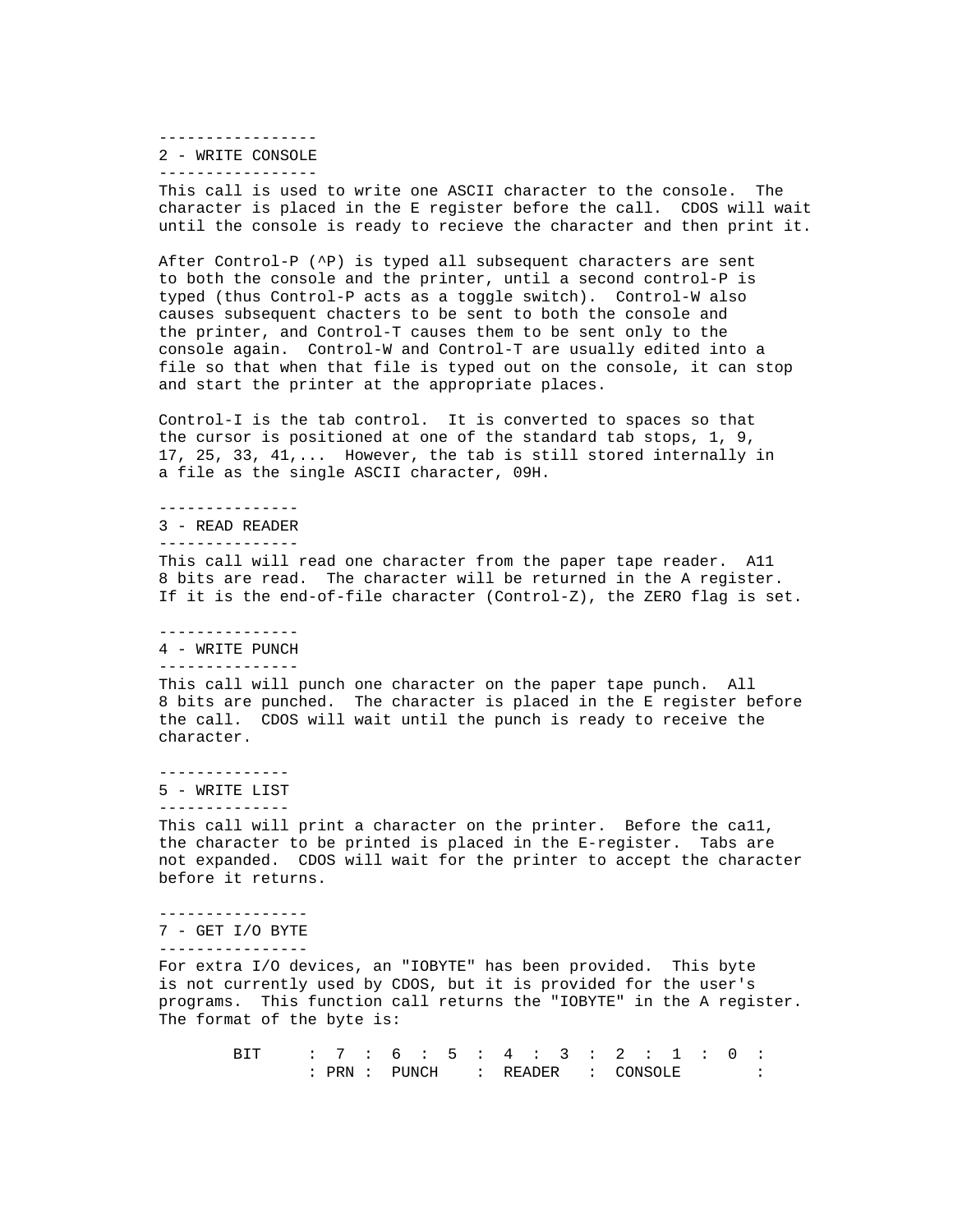Thus up to eight consoles can be designated, four each of paper-tape punch and reader, and one printer.

Page 99 – Page 99 – Page 99 – Page 99 – Page 99 – Page 99 – Page 99 – Page 99 – Page 99 – Page 99 – Page 99 – Page 19

 ---------------- 8 - SET I/O BYTE

----------------

 This call allows the user program to set the "IOBYTE". The E register contains the byte prior to the call. See above for the format of the byte.

 ---------------- 9 - PRINT BUFFER

----------------

 This call will print a string of ASCII characters which has been terminated with the "\$" character. The DE register pair is set up with the address of the beginning of the string before the call is made to CDOS. If the printer toggle is on, the message will also be sent to the printer.

 ------------------------------ 10 (0AH) - INPUT BUFFERED LINE ------------------------------

 This call will read an input line from the console. The DE register must be pointing to an available buffer before the call is made to CDOS. The first byte of the buffer must contain the maximum length of the buffer. On return from this call the second byte of the buffer will contain the actual length entered. The line that is input will be stored beginning at the third byte. If the buffer is not full, the byte at the end of the line will contain a zero.

 When the line is being entered, the following characters will have a special meaning:

| $Control-C (^C)$       | Abort. Warm boot back to CDOS.          |
|------------------------|-----------------------------------------|
| $Control-E$ ( $E$ )    | Physical CR-LF. The line is not         |
|                        | terminated and nothing is entered       |
|                        | into the buffer. This character is      |
|                        | used to enter a line longer than        |
|                        | can be printed on the console.          |
| $Control-P (^P)$       | Toggle printer/console link. When this  |
|                        | character is first typed, the link is   |
|                        | toggled ON. All characters will then    |
|                        | be sent to the console and the printer. |
|                        | The next time the character is typed,   |
|                        | the toggle will be turned off. All      |
|                        | characters will then be sent to the     |
|                        | console only.                           |
| $Control-R (^R)$       | Repeat what has been typed so far on    |
|                        | the line.                               |
| Control-U (^U)         | Delete the entered line and go back     |
|                        | to beginning of buffer for new line.    |
| Control-X $(\wedge X)$ | Delete the previous character and       |
|                        | echo the deleted character (used for    |
|                        | hard-copy terminals).                   |
| RUBout                 | Delete the previous character and back  |
|                        |                                         |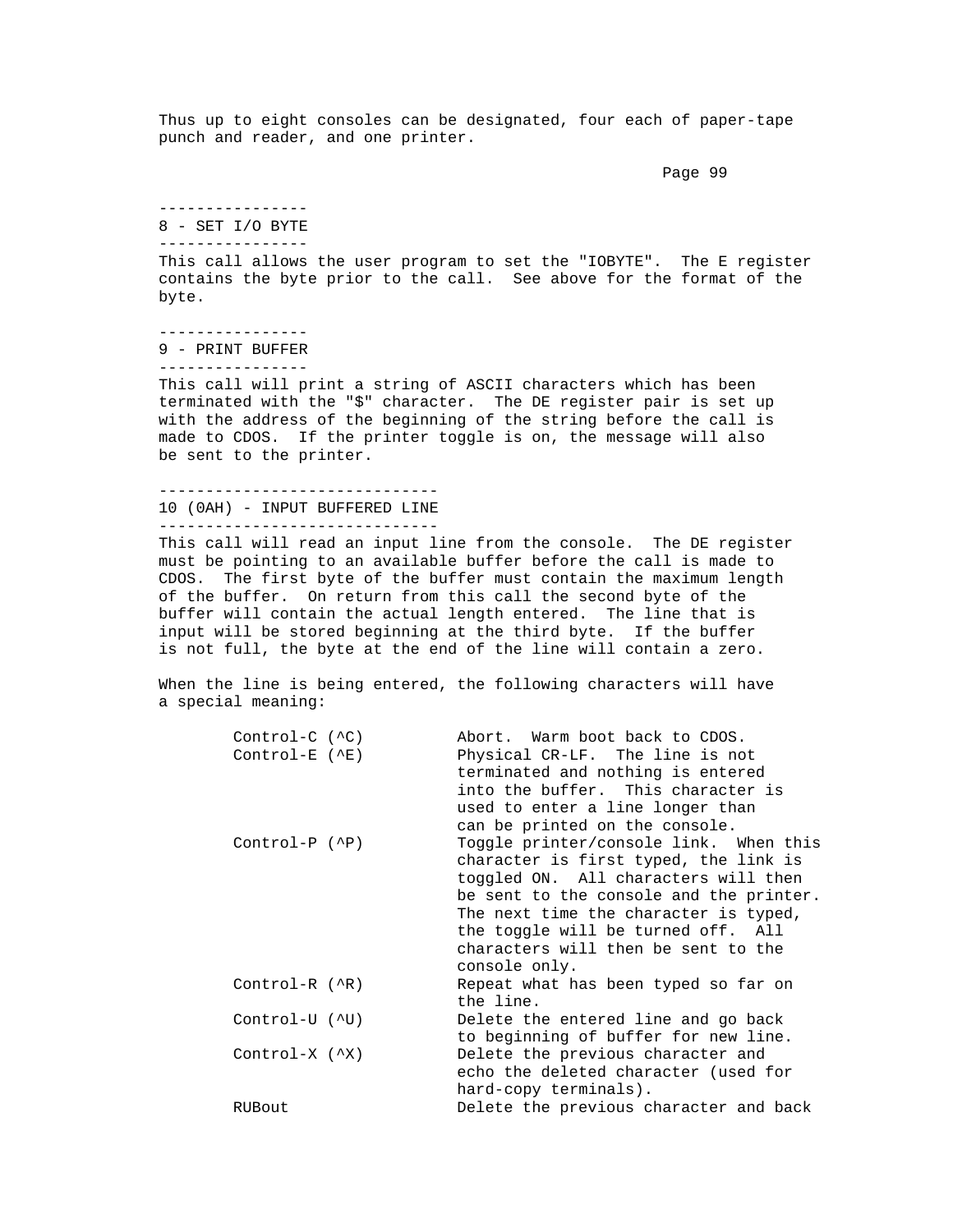up the cursor (used for CRT terminals).<br>Same as RUBout. DEL DEL Same as RUBout.<br>Underscore Same as RUBout. Underscore Same as RUBout.<br>Backspace (^H) Same as RUBout. Same as RUBout.

Page 100

-----------------------------

 11 (OBH) - TEST CONSOLE READY -----------------------------

 The console is tested to see if a character has been typed. If a character has been typed, 0FFH is returned in the A register. If no character has been typed, 0 is returned in the A register.

 --------------------------------------- 128 (80H) - READ CONSOLE (without echo) -----------------------------------------

 This call is the same as "READ CONSOLE (with echo)" except that it does not echo the character after it is read. The byte is returned in the A register.

 ------------------------------ 142 (BEH) - SET CURSOR ADDRESS ------------------------------

 This call will set the cursor at the specified address. This command will only work when the console is a CRT with cursor addressing. The D register is set up with the column address (1 through 80 for most CRT's) and the E register is set up with the row address (1 through 24 for most CRT's).

 ++++++++++++++++++++++++ CDOS DISK FUNCTION CALLS ++++++++++++++++++++++++

 CDOS divides the disk into regions called files. Files are referenced through file control blocks (FCBs). FCBs are 33 bytes long and have the following format, where each of the numbers below stands for one byte:

| FCBDK | Disk descriptor        | $\Omega$     | (0=current disk, 1=drive-A,<br>$2 = B$ , $3 = C$ , $4 = D$ )           |
|-------|------------------------|--------------|------------------------------------------------------------------------|
| FCBFN | File name              | $1 \ldots 8$ | (right-filled with blanks)                                             |
| FCBFT | File type (extension)  |              | 911 (right-filled with blanks)                                         |
| FCBEX | File extent            | 12           | (initially 0; is incremented                                           |
|       |                        |              | by one in every new                                                    |
|       |                        |              | extent of 16 Kbytes)                                                   |
|       | Reserved               | 1314         |                                                                        |
| FCBRC | Record count           | 15           | (total number of 128-byte                                              |
|       |                        |              | sectors or records)                                                    |
| FCBMP | Cluster allocation map |              | 1631 (allocated clusters 2                                             |
|       |                        |              | through 240)                                                           |
| FCBNR | Next record            | 32           | (next record to be read or<br>written; has the value<br>0 through 127) |
|       |                        |              |                                                                        |

It should be noted that directory entries on the disk consist of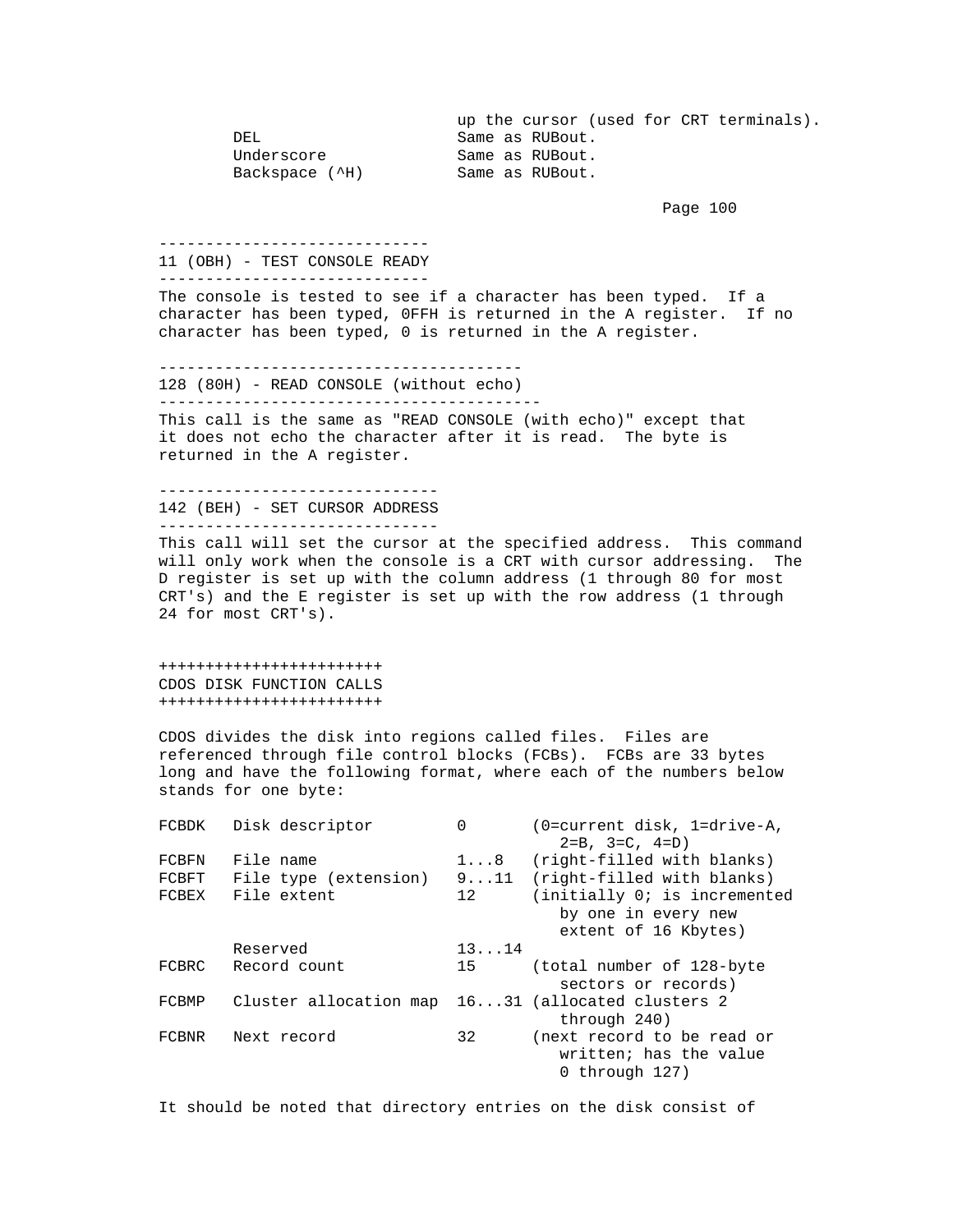32-byte FCBs. The last byte, FCBNR, which points to the next record, is omitted.

```
 Page 101
```
#### -------------------------------- 12 (0CH) - DESELECT CURRENT DISK --------------------------------

 The current disk is deselected. The CDOS disk driver can be changed to perform any desired function at this time to deselect the disk. Currently the driver outputs a 0 to part 34H when this function is selected.

----------------------------------------

 13 (ODH) - RESET CDOS AND SELECT DRIVE A ----------------------------------------

 CDOS is initialized, all disks are logged-off, and drive A is selected as the current drive. The other disks will be logged-on again as soon as they are accessed.

----------------------------

 14 (0EH) - SELECT DISK DRIVE ----------------------------

 The disk drive number in the A register is selected as the current disk. The drive number in the A register is 0 for drive A, 1 for drive B, 2 for drive C, or 3 for drive D.

 ------------------------- 15 (0FH) - OPEN DISK FILE -------------------------

 The FCB pointed to by the DE register pair is opened to allow reading or writing to the file whose name is specified in the FCB. The A register returns with -1 (OFFH or 255D) if the file is not found, or the directory block number if the file is found. Block numbers start at 0 and there is one block number for every four directory entries. The HL register pair returns pointing to the directory entry in memory.

 --------------------- 16 (10H) - CLOSE FILE

---------------------

 The FCB pointed to by the DE register pair is closed and the disk directory is updated. The file described by the FCB must have been previously opened or created; if it has not been, an unpredictable directory entry will be written to the disk. A file to which bytes have just been written MUST be closed using this function or the entire last extent will be unable to be read.

---------------------------

17 (11H) - SEARCH DIRECTORY

---------------------------

 The directory is searched for the first occurrence of the file specified in the FCB pointed to by the DE register pair. ASCII "?" (3FH) in the FCB matches any character. The block number (see description of directory block numbers in 0FH - Open Disk File, above) is returned in the A register if found, if the file is not found, -1 (0FFH or 255D) is returned in A. HL is returned pointing to the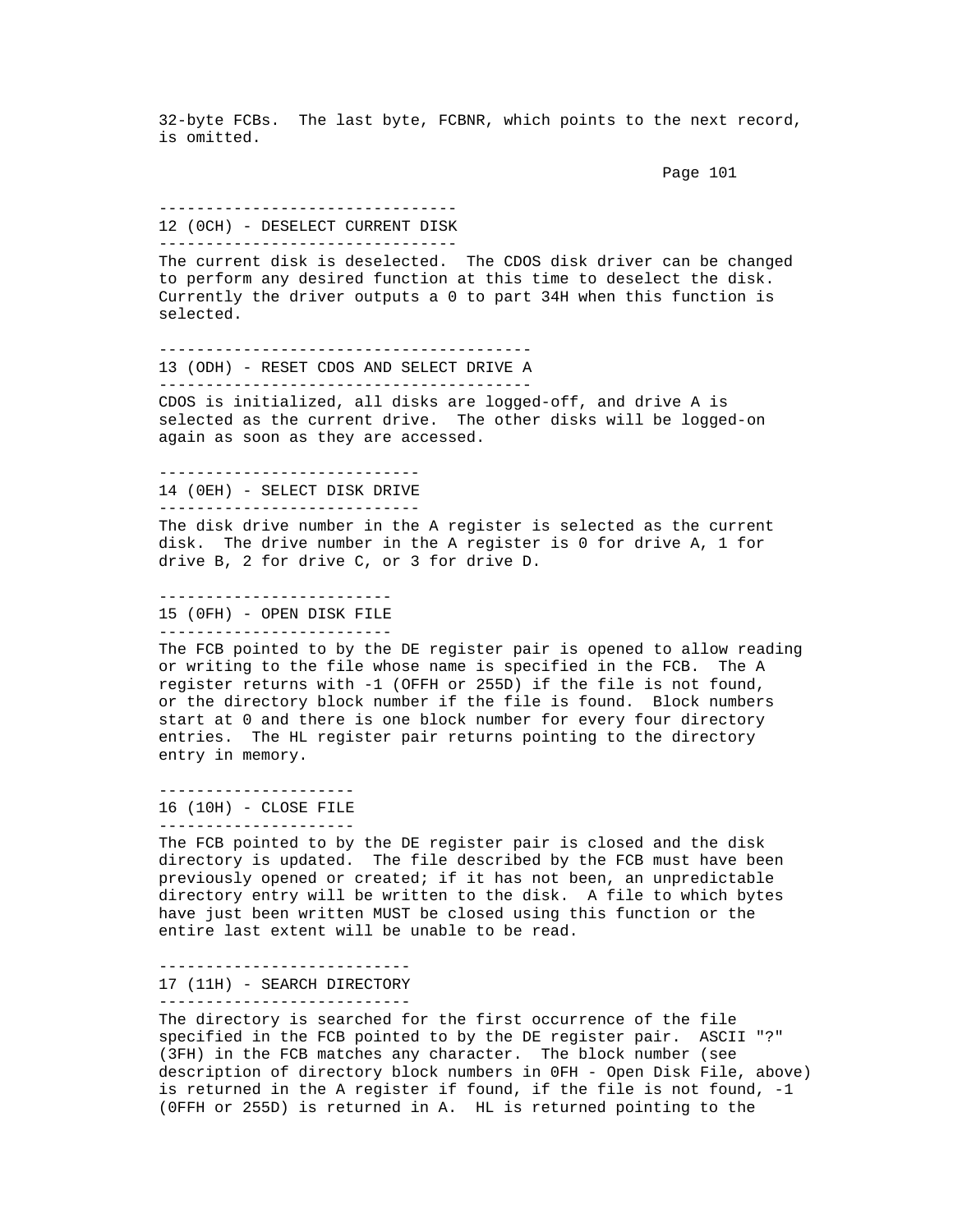directory entry in memory. An important point to note about this call and the one following (12H) is that they will get the directory entry whether it has been erased or not; ie, these calls do not check to see if a file has been erased. Files are erased by placing a 0E5H in the first byte (FCBDK); the rest of the FCB is left unchanged.

Page 102

 ---------------------------------- l8 (12H) - FIND NEXT DIECTORY ENTRY -----------------------------------

 This call is the same as 11H (17) above except that it finds the NEXT occurrence of the filename in the directory. This may be either the next extent of a file occupying more than one extent, or another filename if the match-character, "?", was used in the FCB. This call is made after function 17 and no other disk system call can be made between these calls.

 ---------------------- 19 (13H) - DELETE FILE ----------------------

 The file specified by the FCB pointed to by the DE register pair is deleted from the disk directory. ASCII "?" in the FCB matches any character. The number of directory entries deleted is returned in the A register.

 --------------------------- 20 (14H) - READ NEXT RECORD ---------------------------

 The DE register pair points to a successfully OPENED FCB. The next record (128 bytes) is read into the current disk buffer. The FCBNR in the FCB is incremented to read the next record. One of the following codes is returned in the A register:

- 0 read completed
- 1 end of file
- 2 read attempted on unwritten cluster (random access file only)

----------------------------

 21 (15H) - WRITE NEXT RECORD ----------------------------

 The DE register pair points to a successfully OPENED FCB. The next record (128 bytes) is written into the file from the current disk buffer. The FCBNR in the FCB is incremented to be ready to write the next record. One of the following codes is returned in the A register:

 0 - write completed 1 - extent error (attempted to close an unopened extent) 2 - out of disk space (limited to 81K - small, 241K - large) -1 (0FFH or 255D) - out of directory space (limited to 64 extents)

 ---------------------- 22 (16H) - CREATE FILE

----------------------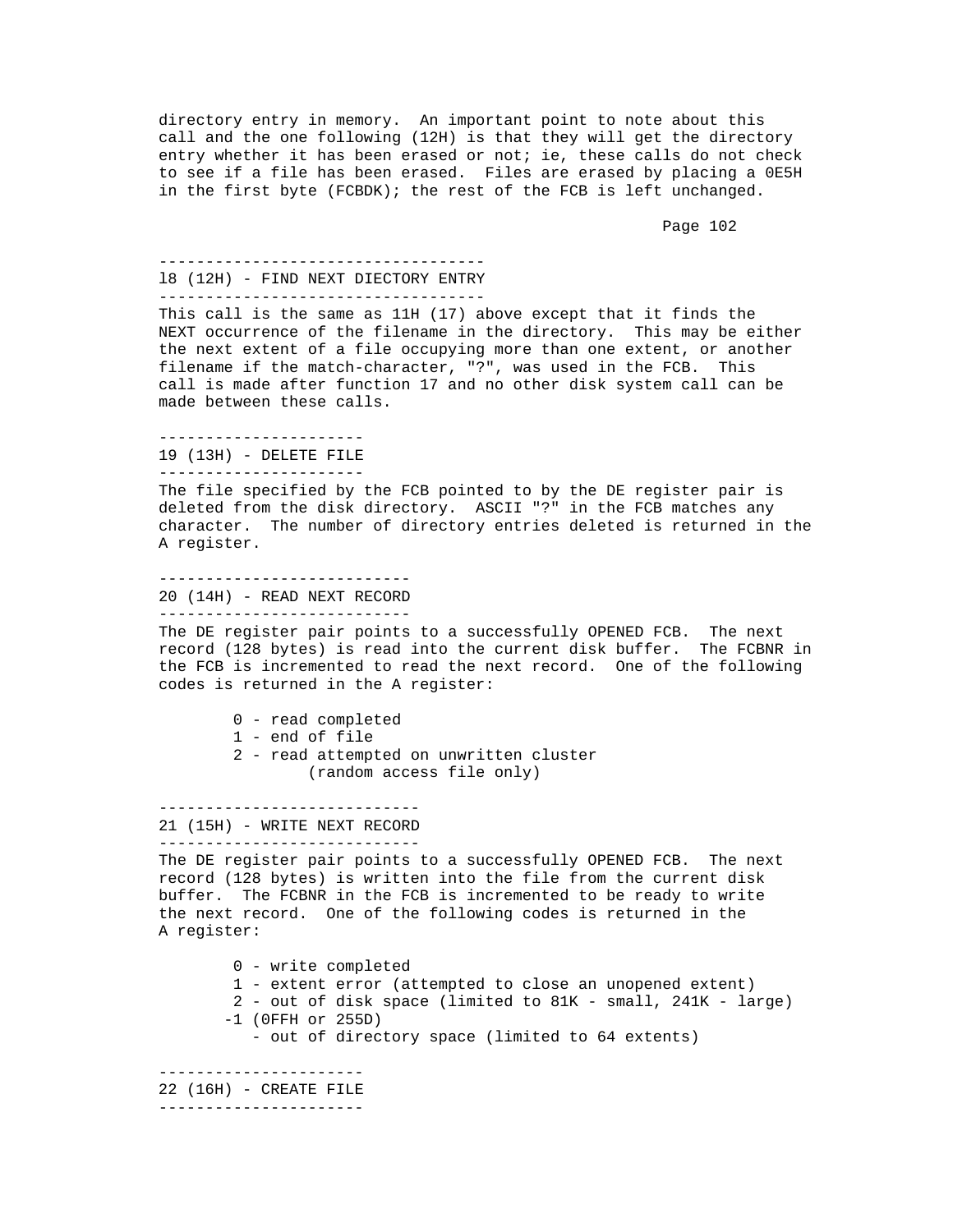The file specified in the FCB pointed to by the DE register pair is created on the disk. The A register is returned containing the block number of the directory entry (see 0FH - Open Disk File), or -1 (0FFH or 255) if no more directory space is available.

Page 103

## ---------------------- 23 (17H) - RENAME FILE

----------------------

 This call will rename a disk file. The DE register pair points to the FCB to be renamed. The old file name and file type are in the first 16 bytes and the new file name and file type are in the second 16 bytes of the FCB. ASCII "?" in the FCB will match with any character. The A register returns containing the number of directory entries renamed.

 ----------------------------- 24 (18H) - DISK LOG-IN VECTOR -----------------------------

 The A register is returned, specifying the disks that are logged-in. Each bit represents one disk drive logged-in. If the bit is a one, then it is logged-in; else it is offline. The least significant bit is the A drive, next most significant (Bit 1) is drive B, etc. Since there would be no more than four drives, the upper four bits are 0's.

 ----------------------- 25 (19H) - CURRENT DISK -----------------------

 The number of the current disk drive is returned in the A register.  $0 =$  drive A,  $1 =$  drive B,  $2 =$  drive C,  $3 =$  drive D.

--------------------------

26 (1AH) - SET DISK BUFFER

--------------------------

 The buffer pointed to by the DE register pair is used for disk I/O. When a program is loaded, the disk buffer is initially located at 80H.

--------------------------------------

27 (1BH) - DISK CLUSTER ALLOCATION MAP

--------------------------------------

 The BC register pair returns pointing to a bit map that corresponds to the allocated clusters on the disk. The DE register pair returns containing the capacity of the current disk in number of clusters. The A register returns containing the number of records or sectors per cluster (8). This system call is used by "STAT".

 ------------------------------ 131 (83H) - READ LOGICAL BLOCK ------------------------------

 This system call will read a logical block from the disk without any attention to the files it may contain (ie, no FCB is specified). A block is defined to be one sector or record of 128 bytes. When this function is called, the DE register pair should contain the block number and the B register should contain the disk number (0 for current drive, 1-4 for A-D). The high bit of the B register contains a 1 for an interleaved and a 0 for a non-interleaved read. Interleaved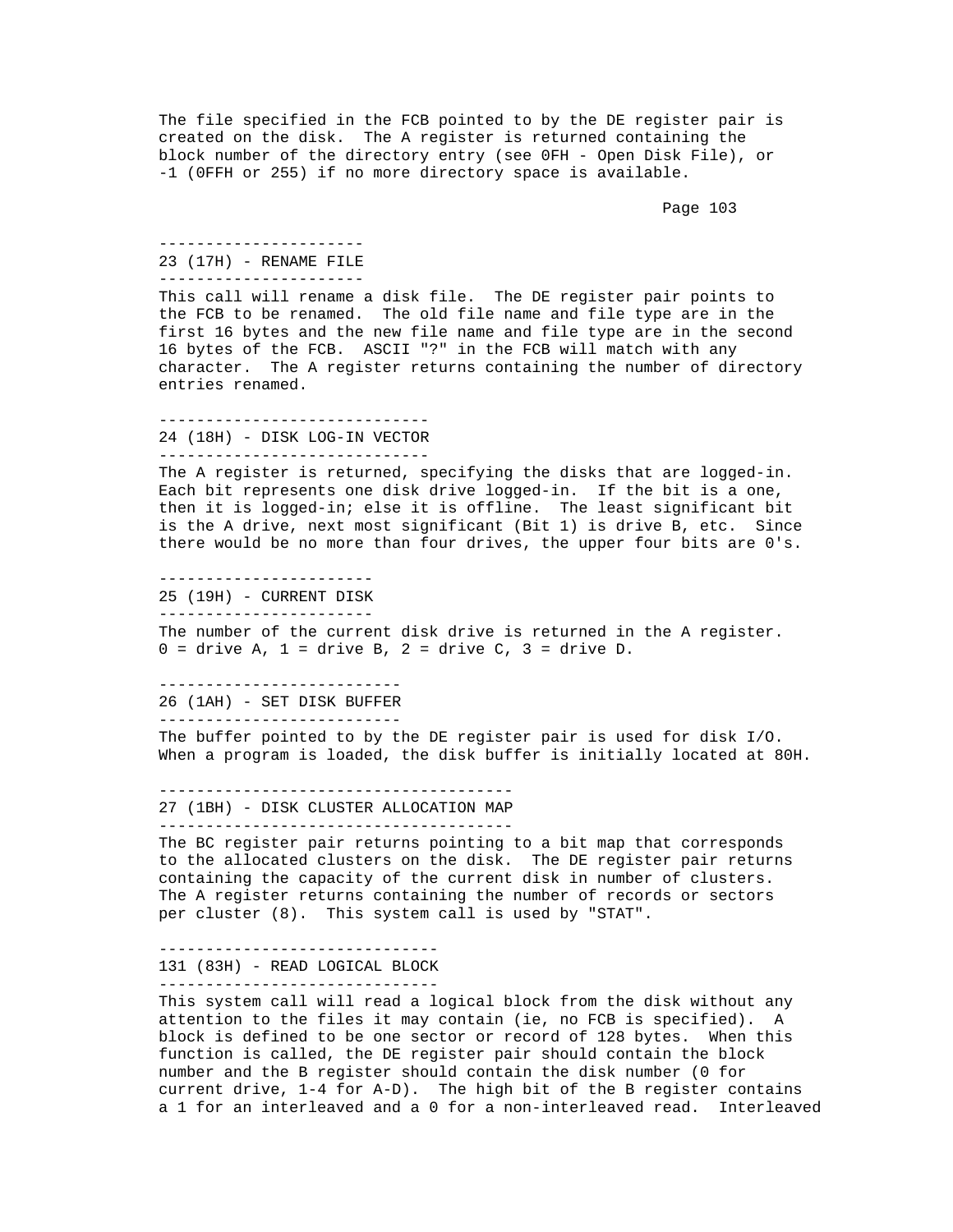means the block which is read is found in the order CDOS stores it (every fifth sector for small disks and every sixth sector for large disks). Non-interleaved means the block which is read is found in sequential order, the order it is physically stored on the disk. The A register is returned with the status of the read according to the following:

Page 104

 $0 - OK$  $1 - I/0$  error 2 - illegal request 3 - illegal block

 An example will help to illustrate these points. CDOS makes use of 716 sectors on the small floppy disks. Therefore, the block numbers which could legally he loaded into the DE register are 0 through 715 decimal, or 0 through 2CBH. Suppose that DE is loaded with the Value 2 and the B register with 0 (current disk, noti-interleaved read). Thus, since the sectors are numbered beginning with 1, sector 3 would be read into memory in the disk buffer (located at 80H if it has not been changed). The same read with the B register loaded with 80H (current disk, interleaved read) would read sector OBH (the third sector when they are read every fifth one).

 ------------------------------- 132 (84H) - WRITE LOGICAL BLOCK ------------------------------- This system call will write a logical block or sector to the disk without any attention to the file there (no FCB is specified). The registers are set up and returned in the same way as they were for the Read Logical Block system call above.

 ------------------------------ 134 (86H) - FORMAT NAME TO FCB ------------------------------

 This system call will build a File Control Block. The HL register pair points to the start of the input line. The DE register points to the place in memory where the FCB is to be built. The input line is of the format:

d:filename.ext

 where d stands for one of A-D, the filename is up to 8 letters with a 3-letter extension. The FCB is then built from this input line, converting lower case to upper case. The input line is terminated by an ASCII "/" or any character less than 21H (such as a space or carriage return).

 On return the HL register pair points to the terminator that ended the build operation. The DE register pair points to the start of the new FCB.

 ---------------------------------- 135 (87H) - UPDATE DIRECTORY ENTRY ----------------------------------

The last disk I/O function called must have been function 17 or 18,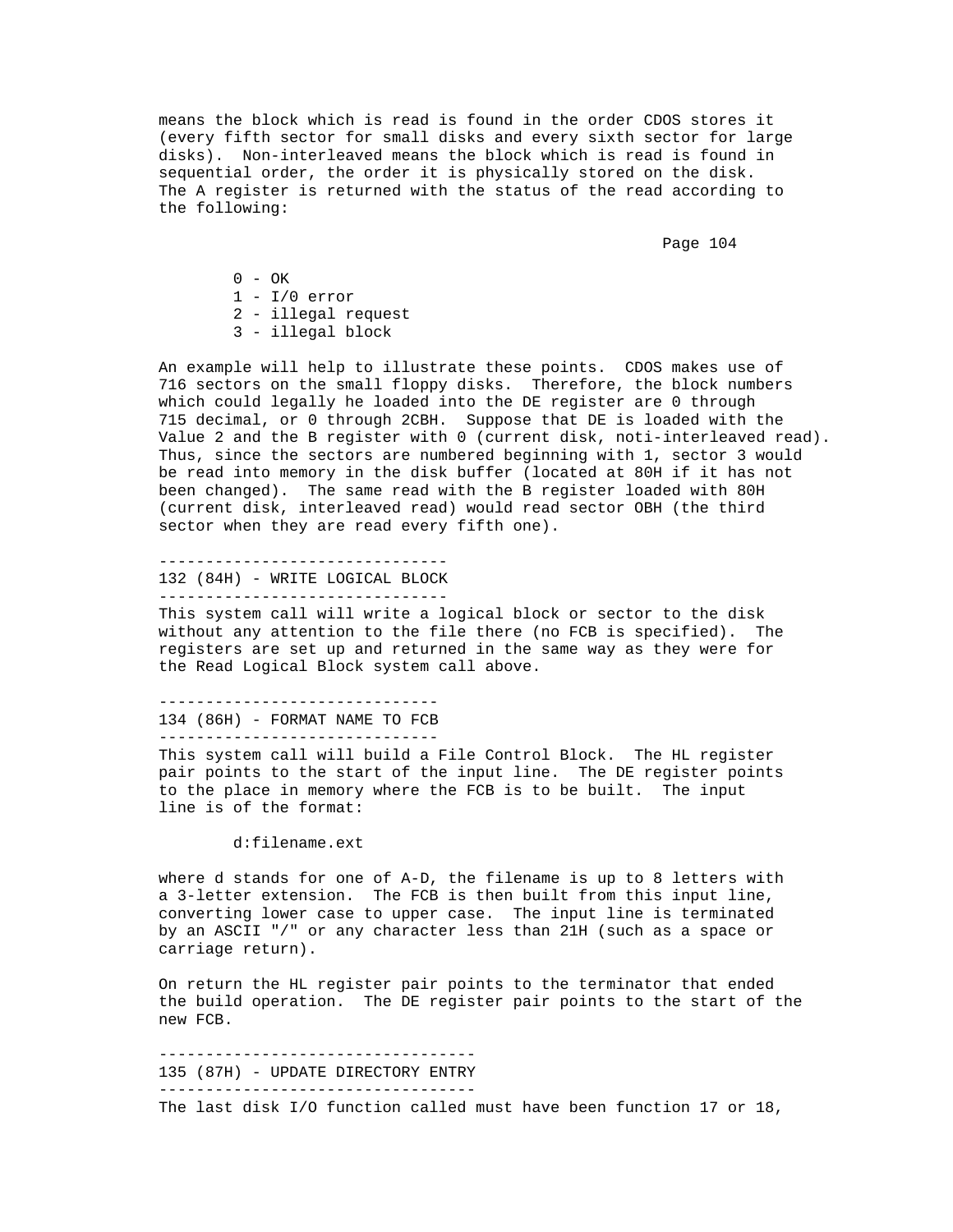Search Directory or Find Next Entry. The DE register pair points to the FCB used in the function call 17 or 18. The directory entry is then updated on the disk; this means that the entry is written back to the disk without the user having to specify a block. The user merely specifies a filename when calling 17 or 18. This is useful if it is desired to change a directory entry and write it back to the disk.

Page 105

 --------------------- 139 (8BH) - HOME DISK ---------------------

 The disk drive specified in the B register (0 for current drive and 1-4 for drives A-D) is sent a command to "home" the head. The disk drive head will return to track 0.

 ---------------------- 140 (BCH) - EJECT DISK ----------------------

 This call will eject the disk whose number is given in the E register (0 for current drive and 1-4 for drives A-D, respectively), only if the disk drive is a CROMEMCO Dual Disk Drive System, Model PFD with the eject option. Otherwise, the call will have no effect.

 +++++++++++++++++++++++ ADDITIONAL SYSTEM CALLS +++++++++++++++++++++++

 Several additional CDOS system calls have been added for the pro grammer's convenience. These calls are explained in this section.

---------

0 - ABORT

 --------- This call will abort the current program and return control to CDOS. This call has the same effect as jumping to location 0.

 ------------------------------------- 129 (81H) - GET USER REGISTER POINTER -------------------------------------

 This call is provided for future expansion of CDOS to a multipro gramming system. The BC register pair returns pointing to the user register pointers.

 ------------------------------------ 130 (82H) - SET USER CONTROL-C ABORT ------------------------------------

When Control-C (^C) is typed, the system usually aborts and returns control to CDOS. This call allows the programmer to assign an address to which to jump when Control-C is typed (ie, users can assign their own function to Control-C). The address is given in the DE register pair. Note that if DE contains a zero, the system abort is reset. Jumping to location 0 at any time still causes a return to CDOS, also with the Control-C being restored to its original function.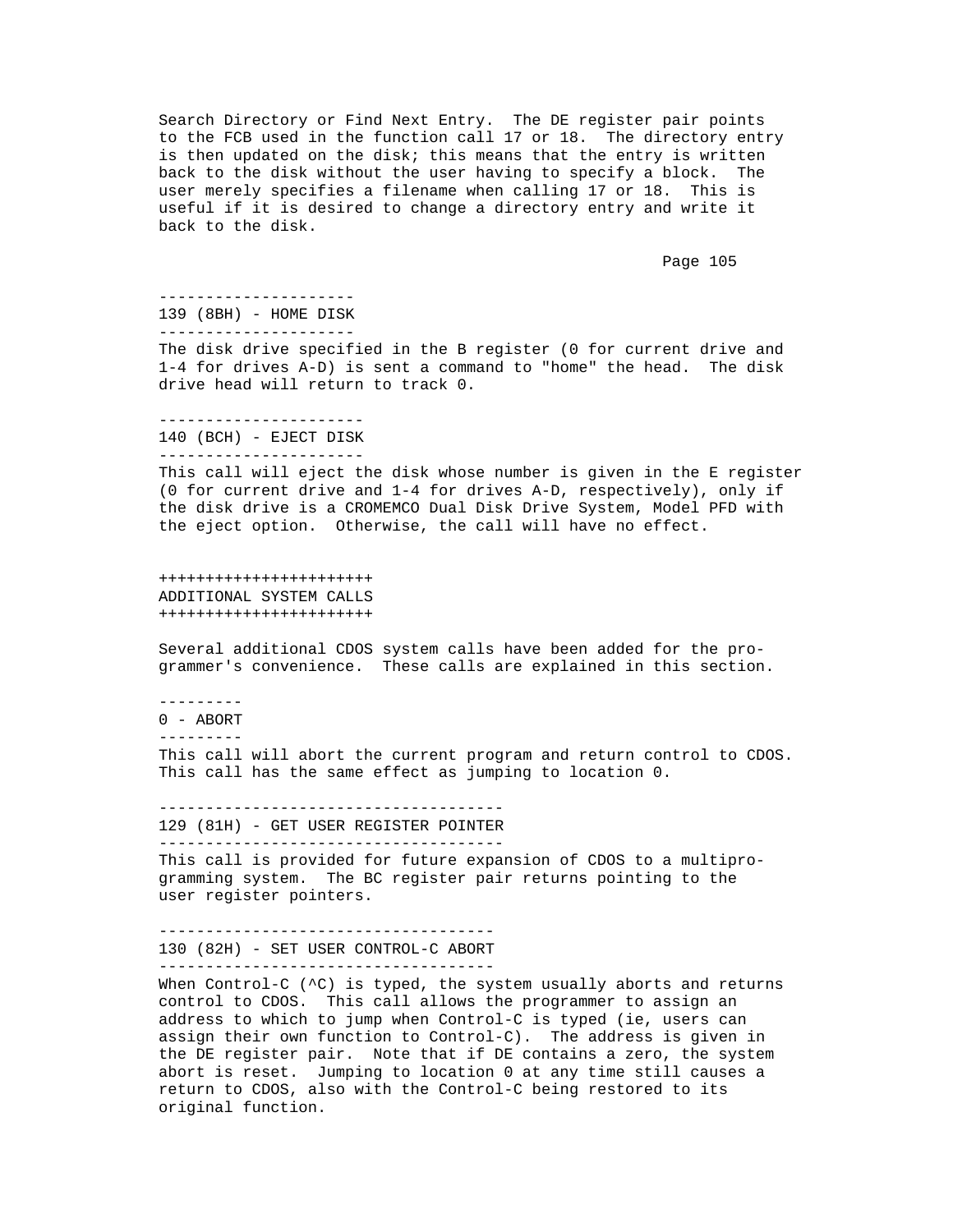#### --------------------------- 136 (88H) - LINK TO PROGRAM ---------------------------

 This enables one command program to call another. The default command-line buffer and default FCBs for the new program must be set up prior to this call if that program expects to be able to use them. The DE register pair should contain the address of the

Page 106

 FCB of the new program (which must have an extension of ".COM"). If the new program is NOT found, the A register returns containing -1 (0FFH or 255); also in this case the first 80H bytes (from 100H to 17FH) will be destroyed because this is used in reading the directory. Otherwise, execution begins at 100H and no return is made to the origina1 program.

--------------------

 137 (89H) - MULTIPLY --------------------

 This system call provides a 16-bit multiply. The HL and DE register pairs contain the two 16-bit factors, and the answer is returned in register DE (ie, DE = DE\*HL).

 ------------------ 138 (8AH) - DIVIDE ------------------

 This system call provides a 16-bit divide. The HL register pair should contain the dividend, and the DE register pair, the divisor. The quotient is returned in HL, and the remainder in DE (ie, HL = HL/DE with DE = remainder). DE contains the remainder.

 ------------------------------- 141 (8DH) - GET VERISION NUMBER -------------------------------

 This call will return the version-number of CDOS in the B register and the release-number in the C register.

Page 107

 \*\*\*\*\*\*\*\*\*\*\*\*\*\*\*\*\*\*\*\*\*\*\*\*\*\*\*\*\*\*\*\*\*\*\*\*\*\*\*\*\*\* CHAPTER 3: SUMMARY OF CDOS FUNCTION CALLS \*\*\*\*\*\*\*\*\*\*\*\*\*\*\*\*\*\*\*\*\*\*\*\*\*\*\*\*\*\*\*\*\*\*\*\*\*\*\*\*\*\*

 Following is a summary table listing all the system calls described in Chapter 2 along with their entry and return parameters. The functions are listed in numerical order, ie, by order of the number which is loaded into the C register to achieve the desired function.

| NUMBER | FUNCTION | F.NTRY | PARAMETERS |      | RETURN PARAMETERS |
|--------|----------|--------|------------|------|-------------------|
|        |          |        |            |      |                   |
|        | ABORT    | none   |            | none |                   |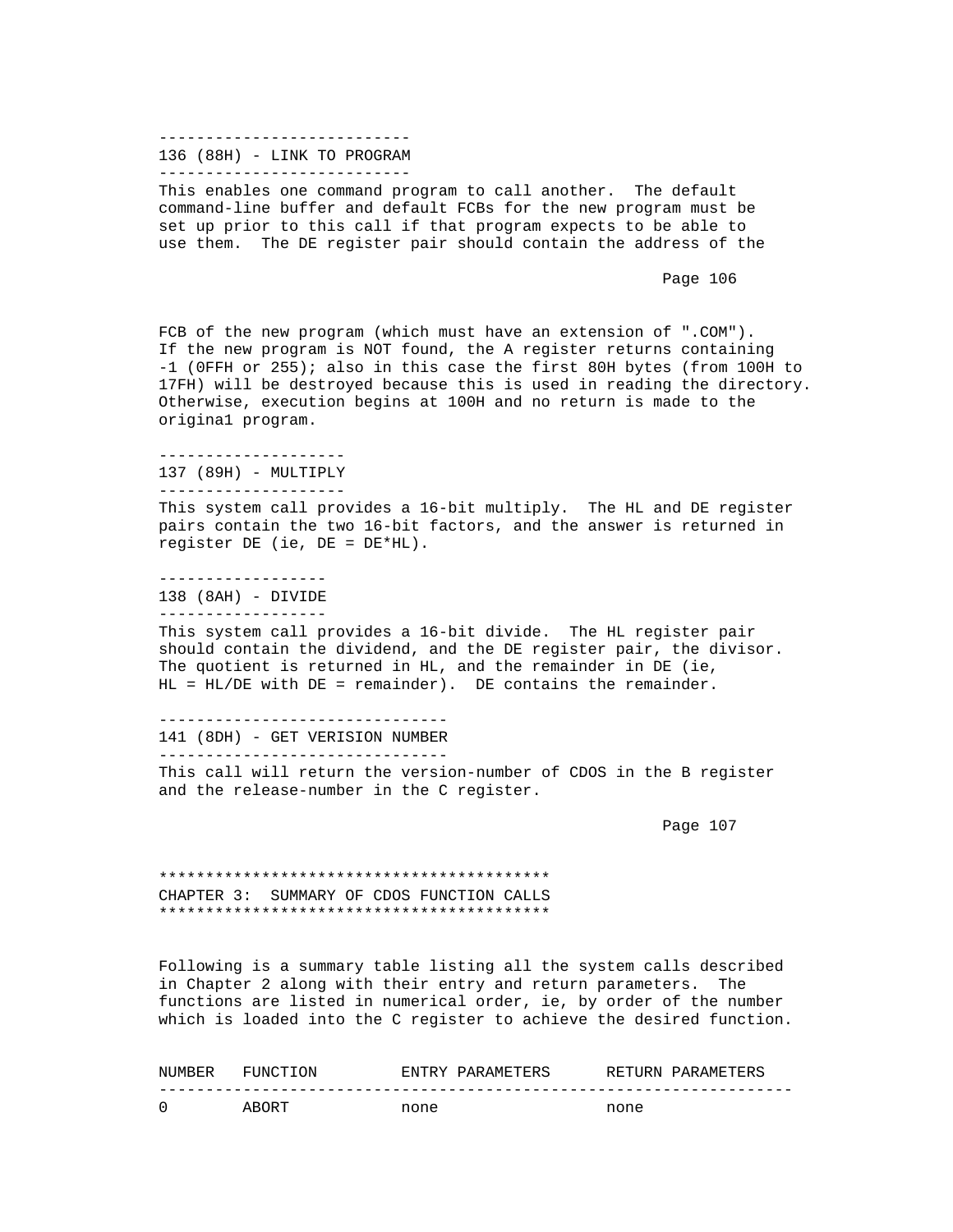| $\mathbf{1}$   | READ CONSOLE<br>(with echo)               | none                          | $A = character$                                   |
|----------------|-------------------------------------------|-------------------------------|---------------------------------------------------|
| $\overline{a}$ |                                           | WRITE CONSOLE $E =$ character | none                                              |
| 3              | READ READER                               | none                          | $A = character$<br>Z flag set = end of file       |
| 4              | WRITE PUNCH                               | $E =$ character               | none                                              |
| 5              | WRITE LIST                                | $E = character$               | none                                              |
| 7              | GET I/O BYTE                              | none                          | $A = I/O$ byte                                    |
| 8              | SET I/O BYTE                              | $E = I/O$ byte                | none                                              |
| 9              | PRINT BUFFER                              | $DE = buffer address$         | none                                              |
|                | 10 (OAH) INPUT BUFFERED<br>LINE           | DE = buffer address           | none                                              |
|                | 11 (OBH) TEST CONSOLE                     | none                          | $A = OFFH (-1) if ready$                          |
|                | READY                                     |                               | $A = 0$ if not ready                              |
|                | 12 (OCH) DESELECT<br><b>CURRENT DISK</b>  | none                          | none                                              |
|                | 13 (ODH) RESET CDOS AND<br>SELECT DRIVE A | none                          | none                                              |
|                | 14 (OEH) SELECT DISK                      | $E = disk drive$              | none                                              |
|                | 15 (OFH) OPEN DISK FILE                   | $DE = FCB address$            | $A = directory block$<br>$A = OFFH$ if not found  |
|                | 16 (10H) CLOSE FILE                       | $DE = FCB address$            | none                                              |
|                | 17 (11H) SEARCH<br>DIRECTORY              | $DE = FCB address$            | $A = directory block$<br>$A = 0$ FFH if not found |
|                | 18 (12H) FILE NEXT ENTRY                  | $DE = FCB address$            | $A = directory block$<br>A = OFFH if not found    |
|                | 19 (13H) DELETE FILE                      | $DE = FCB address$            | A = number of entries<br>deleted                  |
|                | 20 (14H) READ NEXT                        | $DE = FCB address$            | $A = 0$ if $ok$                                   |
|                | RECORD                                    |                               | $A = 1$ if end of file                            |
|                |                                           |                               | $A = 2$ if tried to read<br>unwritten records     |
|                | 21 (15H) WRITE NEXT                       | $DE = FCB address$            | $A = 0$ if ok                                     |
|                | RECORD                                    |                               | $A = 1$ if extent error                           |
|                |                                           |                               | $A = 2$ if out of disk<br>space                   |
|                |                                           |                               | $A = -1$ (OFFH) if out                            |
|                |                                           |                               |                                                   |

of directory space  $\circ$  of directory space

Page 108

| NUMBER | FUNCTION                              | ENTRY PARAMETERS    | RETURN PARAMETERS                                                            |
|--------|---------------------------------------|---------------------|------------------------------------------------------------------------------|
|        | 22 (16H) CREATE FILE                  | DE = FCB address    | A = directory block<br>$A = 0$ FFH if not found                              |
|        | 23 (17H) RENAME FILE                  | DE = FCB address    | A = number of entries<br>renamed                                             |
|        | 24 (18H) DISK LOG-IN<br><b>VECTOR</b> | none                | A = those disks<br>logged-in                                                 |
|        | 25 (19H) CURRENT DISK                 | none                | $A = disk number$                                                            |
|        | 26 (1AH) SET DISK BUFFER              | DE = buffer address | none                                                                         |
| 27     | (1BH) DISK CLUSTER<br>ALLOCATION MAP  | none                | $BC = address of bitmap$<br>DE = number of clusters<br>$A = sectors/cluster$ |
| 128    | (80H) READ CONSOLE<br>(with no echo)  | none                | $A = character$                                                              |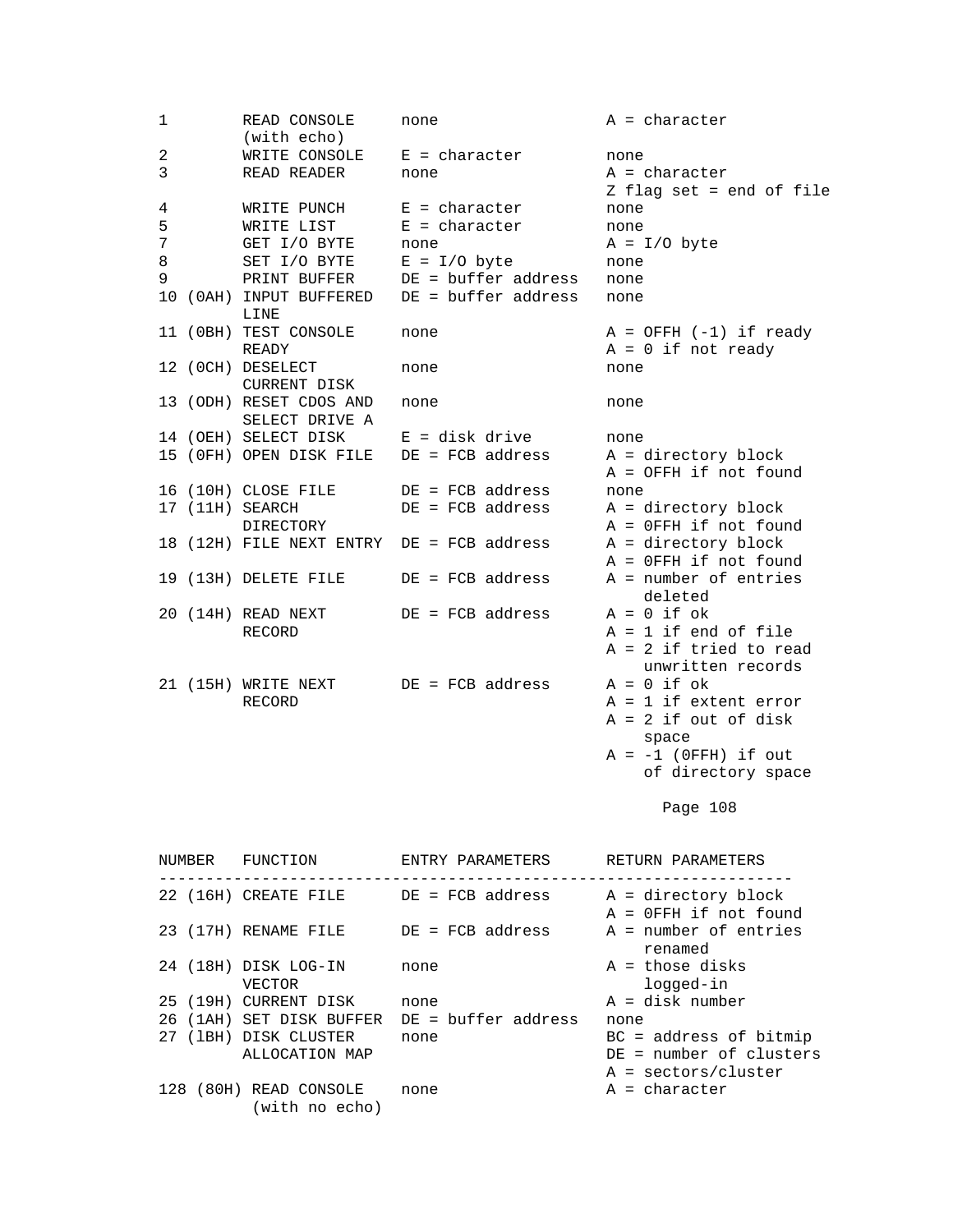|  | 129 (81H) GET USER<br>REGISTER<br>POINTER       | none                                                                                      | $BC = pointer to user$<br>register<br>pointerrs                                                   |
|--|-------------------------------------------------|-------------------------------------------------------------------------------------------|---------------------------------------------------------------------------------------------------|
|  | 130 (82H) SET USER<br>CONTROL-C<br><b>ABORT</b> | $DE = address$                                                                            | none                                                                                              |
|  | 131 (83H) READ LOGICAL<br><b>BLOCK</b>          | $DE = block number$ $A = 0$ if ok<br>B = disk number<br>B top bit = $1$ if<br>interleaved | $A = 1$ if $I/O$ error<br>$A = 2$ if illegal request<br>$A = 3$ if illegal block                  |
|  | 132 (84H) WRITE LOGICAL<br><b>BLOCK</b>         | DE = block number<br>B = disk number<br>B top bit = $1$ if<br>interleaved                 | $A = 0$ if ok<br>$A = 1$ if $I/O$ error<br>$A = 2$ if illegal request<br>$A = 3$ if illegal block |
|  | 134 (86H) FORMAT NAME<br>TO FCB                 | HL = address of<br>string<br>$DE = FCB$ address                                           | $HL = address of$<br>terminator<br>$DE = FCB address$                                             |
|  | 135 (87H) UPDATE<br>DIRECTORY ENTRY             | $DE = FCB address$                                                                        | none                                                                                              |
|  |                                                 | 136 (88H) LINK TO PROGRAM DE = FCB address                                                | $A = -1$ if error, else<br>execute at 100H                                                        |
|  | 137 (89H) MULTIPLY                              | $DE = factor 1$<br>$HL = factor 2$                                                        | $DE = product$                                                                                    |
|  | 138 (8AH) DIVIDE                                | $HL = \text{dividend}$<br>DE = divisor                                                    | $HL = quotient$<br>$DE = remainder$                                                               |
|  | 139 (8BH) HOME DISK                             | B = disk number                                                                           | none                                                                                              |
|  | 140 (8CH) EJECT DISK                            | $E = disk number$                                                                         | none                                                                                              |
|  | 141 (8DH) GET VERSION                           | none                                                                                      | $B = version-number$<br>$C =$ release-number                                                      |
|  | 142 (8EH) SET CURSOR<br>ADDRESS                 | $D = column address$<br>$E = row address$                                                 | none                                                                                              |

Page 109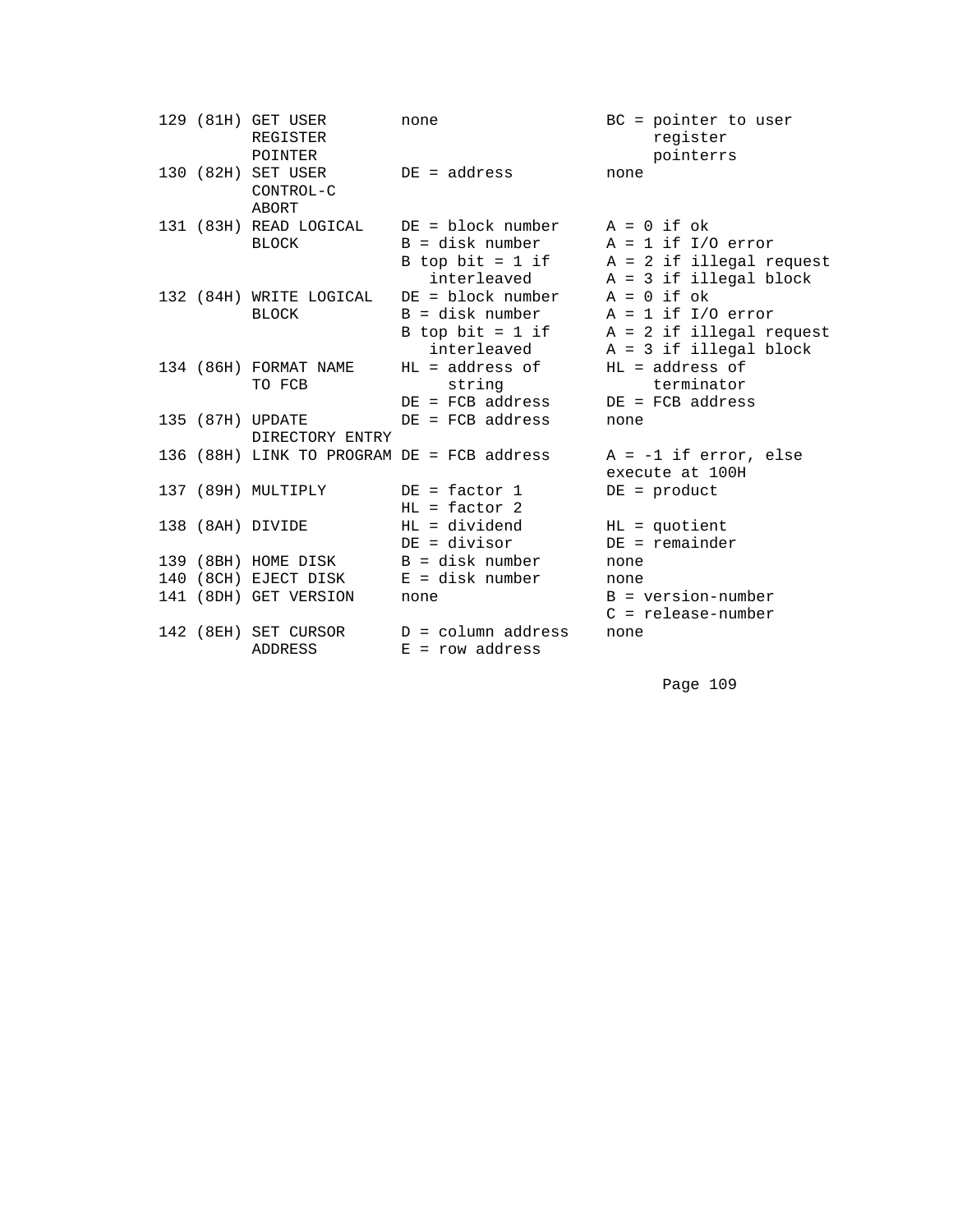# \*\*\*\*\*\*\*\*\*\*\*\*\*\*\*\*\*\*\*\*\*\*\*\*\*\*\*\*\*\*\*\*\*\*\* PART V - ASSEMBLER LIBRARY ROUTINES \*\*\*\*\*\*\*\*\*\*\*\*\*\*\*\*\*\*\*\*\*\*\*\*\*\*\*\*\*\*\*\*\*\*\*

en die staat van die 110ste jaar van die 12de eeu n.C. In 19de jaar van die 110ste jaar 120 maande, 120 maande

# \*\*\*\*\*\*\*\*\*\*\*\*\*\*\*\*\*\*\*\*\*\*\*\*\*\*\*\*\*\*\*\*\*\*\*\*\*\*\*\* CHAPTER 1: ROUTINES AVAILABLE IN ASMLIB \*\*\*\*\*\*\*\*\*\*\*\*\*\*\*\*\*\*\*\*\*\*\*\*\*\*\*\*\*\*\*\*\*\*\*\*\*\*\*\*

 The library file "ASMLIB.REL" has been provided for your use in assembly language programming. There are three types of routines (decimal conversion, hexadecimal conversion, and character I/O). An example of how to add these routines to your program follows.

LINK PROG,ASMLIB/S/G

 This example will load a program called "PROG" and then load only the routines in "ASMLIB" that are required. See Part II on LINK for more information.

 ++++++++++++++++++ DECIMAL CONVERSION ++++++++++++++++++

 ----------------------------------- ADEC - DECIMAL TO BINARY CONVERSION

 This routine will convert a decimal string to a binary number. The following example will illustrate how to use this routine.

|      | BC, STRING | point to ASCII string    |  |  |
|------|------------|--------------------------|--|--|
| CALL | ADEC       | <i>convert</i> to binary |  |  |

 The routine will return with the HL register pair containing the 16-bit binary number and the BC register pair pointing to the first non-digit.

 ----------------------------------------------------- BINDF, BINDB, BINDS, BIND - CONVERT BINARY TO DECIMAL -----------------------------------------------------

 These routines will convert a binary number into a decimal string. The routine "BINDF" will zero fill, "BINDB" will fill with spaces, "BINDS" will suppress printing of leading zeros, and "BIND" will fill with the character in the A register. In the following example leading zeros will be printed as "\*"s.

| T.D  | HL, STRING   | <i>istore ASCII string here</i>  |
|------|--------------|----------------------------------|
| T.D. | BC, (BINARY) | this is binary number            |
| T.D. | A. ' * '     | fill character;                  |
| CALL | BIND.        | <i>i</i> convert to ASCII string |

Six bytes most be reserved for the string, unless "BINDS" is used,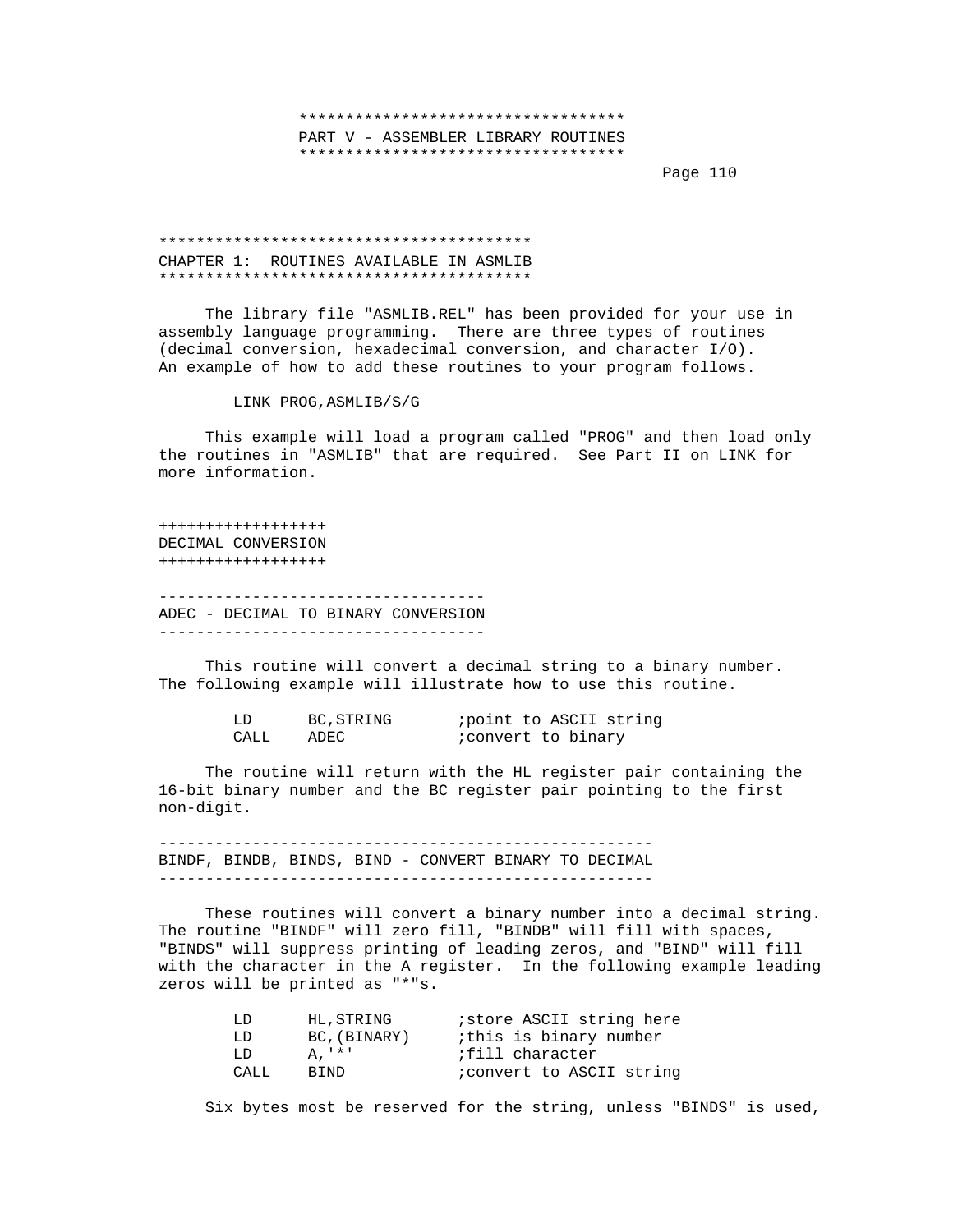in which case this routine will use only the number of bytes that are not leading zeros.

en die staat van die 19de eeu n.C. In die 19de eeu n.C. In die 19de eeu n.C. In die 19de eeu n.C. In die 19de

 \*\*\*\*\*\*\*\*\*\*\*\*\*\*\*\*\*\*\*\*\*\* HEXADECIMAL CONVERSI0N \*\*\*\*\*\*\*\*\*\*\*\*\*\*\*\*\*\*\*\*\*\* ------------------------------ AHEX - ASCII TO HEX CONVERSION ------------------------------

 This routine will convert a hexadecimal string to a binary number. The calling sequence is

> LD BC, STRING *i* point to ASCII string<br>CALL AHEX *i* convert to binary ; convert to binary

 The routine will return with the HL register pair containing the binary number and the BC register pair pointing to the first non hexadecimal digit.

 ------------------------------ BINH4 - BINARY TO 4 HEX DIGITS ------------------------------

 This routine will convert the binary number in the BC register pair to 4 ASCII digits. The calling sequence is

| LD   | BC, (NUMBER) | iget binary number       |
|------|--------------|--------------------------|
| LD   | HL, STRING   | istore ASCII String here |
| CALL | BTNH4        | convert to ASCII;        |

 ------------------------------ BINH2 - BINARY TO 2 HEX DIGITS ------------------------------

This routine will store 2 ASCII digits. The calling sequence is

|      | A. (NUMBER)       | jqet binary number |                          |  |
|------|-------------------|--------------------|--------------------------|--|
|      | HL.STRING         |                    | istore ASCII string here |  |
| CALL | BINH <sub>2</sub> |                    |                          |  |

 ----------------------------- BINH1 - BINARY TO 1 HEX DIGIT

-----------------------------

This routine will store 1 ASCII digit. The calling sequence is

|      | A.(DIGIT) | iget binary digit (lower 4 bits of A) |
|------|-----------|---------------------------------------|
|      | HL.STRING | store digit here;                     |
| CALL | BINH1     |                                       |

Page 112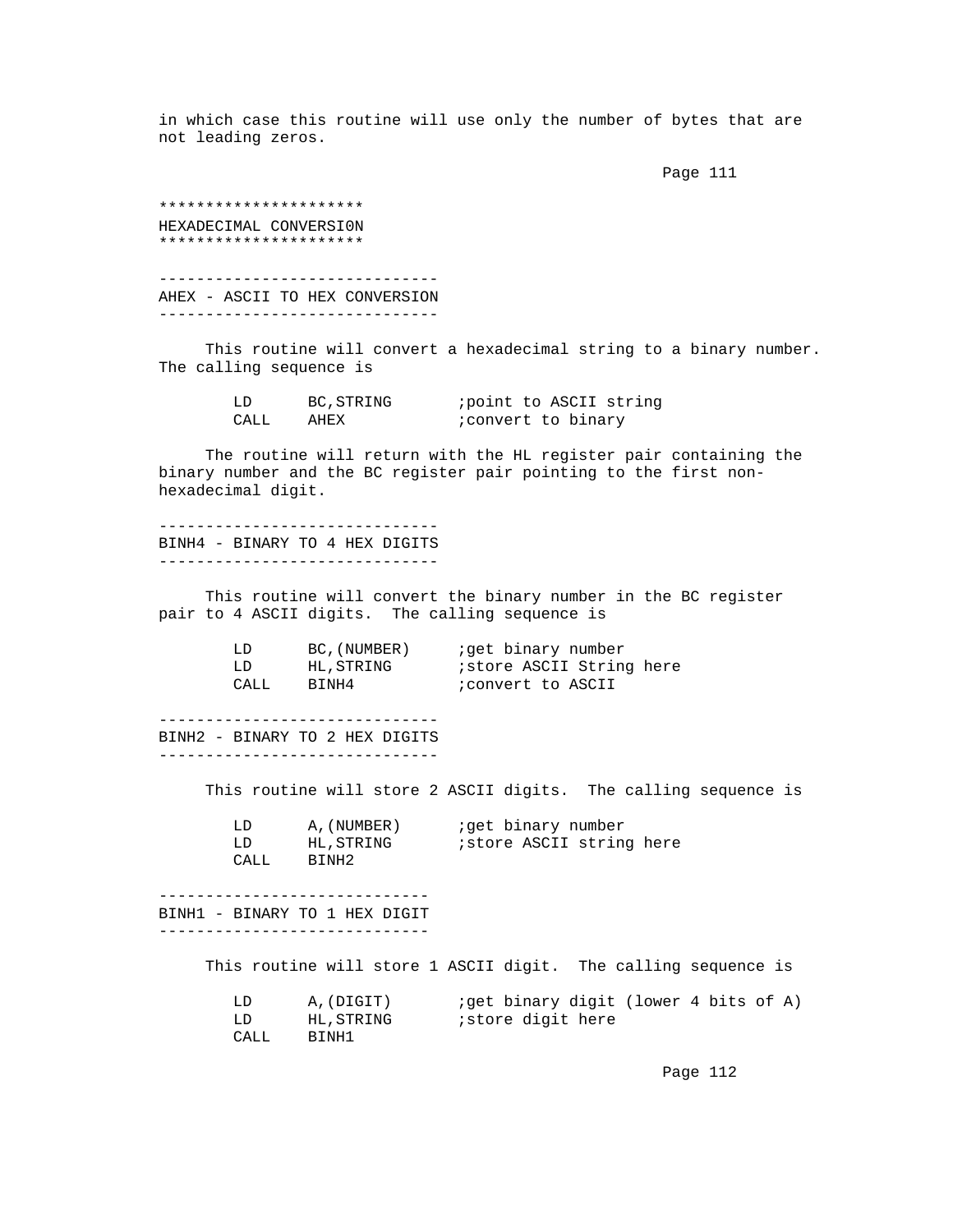++++++++++++++++++++++ CHARACTER I/O ROUTINES ++++++++++++++++++++++

 Providing character I/O which is device independent adds considerable power to a program. These routines allow opening a file by symbolic name (disk or device) and then calling the same routines for I/O. There are routines for both ASCII and BINARY data. The binary calls pass 8 bits of data. The ASCII calls pass only printable characters plus carriage return, line feed, and tab. All other characters are passed as two characters (an up arrow and the corresponding printable character; eg, Control-B would be printed as "^B"). Devices are referenced by using the following symbolic names; all others are considered disk files.

|            | $RDR:[\#]$ - reader $(04)$ |
|------------|----------------------------|
| PUN: [ #]  | $-$ punch $(04)$           |
| LST: [ #]  | - printer $(01)$           |
| PRT: [ # ] | $-$ printer $(01)$         |
| CON: [ #]  | $-$ console $(07)$         |
| DUM:       | - dummy                    |
|            |                            |

 The option number is set into the "IOBYTE" to select device units. The symbolic name "DUM:" is used to throw away output, or as end of file.

 An extended FCB (XFCB) is used which includes character pointers. When the XFCB is initialized, the number of buffers are specified (each is 128 bytes). Only disk files use the buffers.

The format of the XFCB follows.

| name  | position length |    | description                   |
|-------|-----------------|----|-------------------------------|
|       |                 |    |                               |
| ZCNT  | $\Omega$        |    | byte count (0127 or 255)      |
| ZFLG  |                 |    | flags                         |
| ZFCB  | 2.34            | 33 | CDOS file control block (FCB) |
| ZBPTR | 35.036          | 2  | buffer pointer (1st buffer)   |
| ZBCUR | 37              |    | current buffer                |
| ZNBUF | 38              |    | number of buffers             |
| ZFBUF | 39              |    | full number of buffers        |
|       |                 |    |                               |
|       |                 | 40 | total length                  |

 The byte count indicates a non-disk device if it contains 255. ZFLG will then contain the system call for that device. The followino are the flags.

| RDR: | 3 |
|------|---|
| PUN: | 4 |
| LST: | 5 |
| PRT: | 5 |
| CON: |   |
| DUM: | D |
|      |   |

en die 113de jaar van die 12de eeu n.C. Soos van die 12de eeu n.C. In 13de eeu n.C. 113de eeu n.C. 113de eeu n

The initial format of an XFCB should be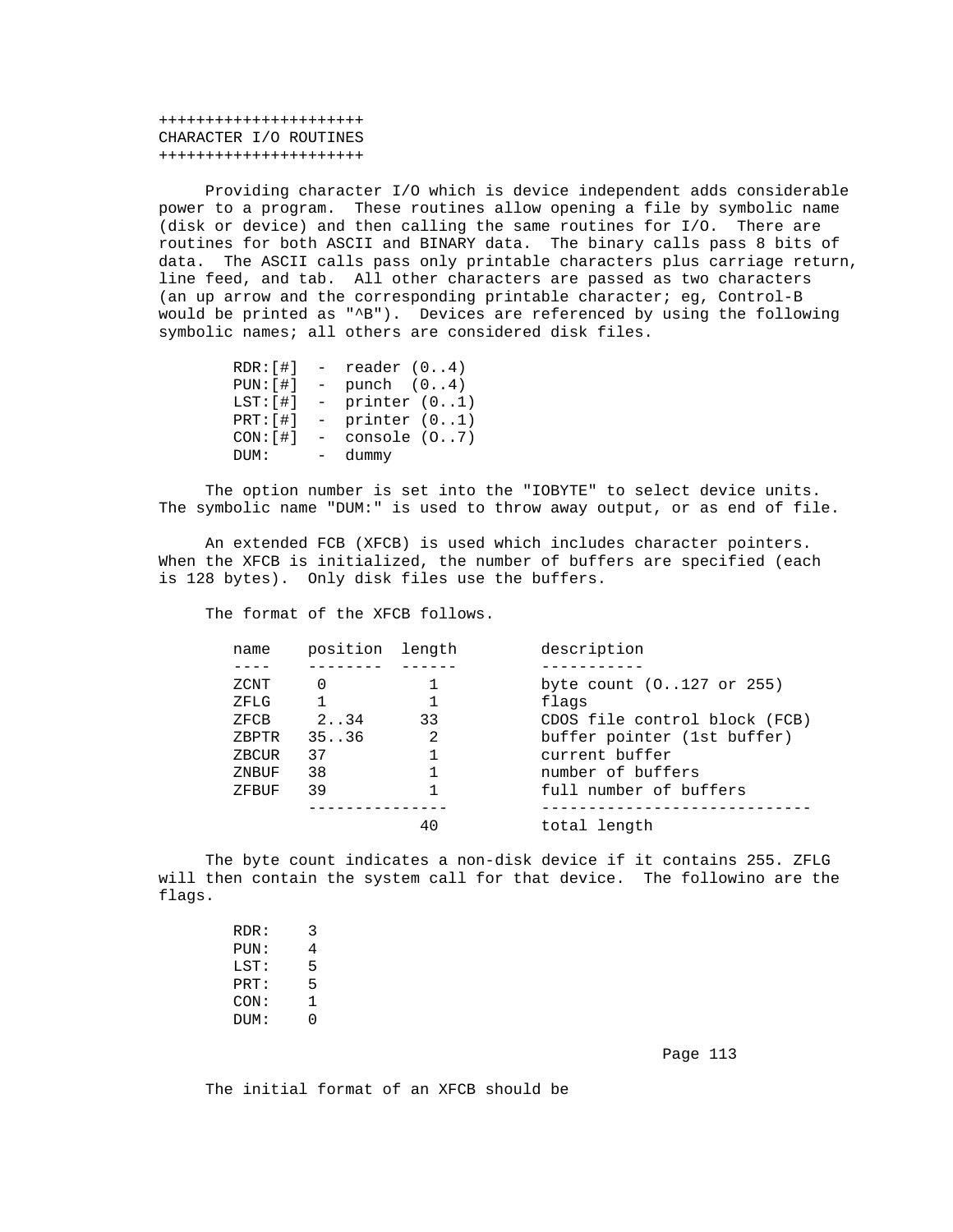DEFB 0<br>DEFS 34 DEFS<br>DEFW DEFW buffer address, 0<br>DEFB number of buffer number of buffers -------------------

 FNAME - SET UP XFCB -------------------

 This routine sets up an XFCD from an FCB. If the routine is called with the A register equal to 0, then the extension in the FCB is used. If the A register is not equal to 0, then the A, B, and C registers contain the extension that is to be used. The example below will set up an XFCB from the system FCB at location 5CH with an implied extension of ".PRN".

| LD    | HL, 5CH           | <i>i</i> point to system FCB |
|-------|-------------------|------------------------------|
| LD    | DE.XFCB1          | <i>i</i> point to XFCB       |
| LD    | $A \cdot 'P'$     | :".PRN" extension            |
| LD    | $BC \,$ , ' $RN'$ |                              |
| CALL. | FNAMF.            | build XFCB;                  |
|       |                   |                              |

 --------------------------- XDISK - SET UP SPECIAL XFCB ---------------------------

 This routine will modify an XFCB using a letter in the A register. If the A register contains A through W, this is considered to be a disk identifier. If the A register contains "X", the XFCB is converted to use the console. If it contains a "Y", the XFCB is converted to use the list device. If it contains a "Z", then the XFCB is converted to use the dummy driver. This routine allows the decoding of parameters such as the assembler uses for its files. In the following example the XFCB is converted to use the console.

| LD   | DE, XFCB |               | <i>i</i> point to the XFCB |
|------|----------|---------------|----------------------------|
| LD   | A. 'X'   |               | ;make it the console       |
| CALL | XDISK    | ;convert XFCB |                            |

 -------------------- ZNEW - OPEN NEW XFCB --------------------

 This routine will delete any old file with the same name and then create and open a new file. If there is an error the ZERO flag is set and the HL register pair points to an error message. In the following example a new file is created.

| LD   | DE . XFCB | point to XFCB;             |
|------|-----------|----------------------------|
| CALL | ZNEW      | <i>i</i> create a new file |
| CALL | Z,ZIOER   | print error and abort      |

Page 114

 -------------------- ZOPN - OPEN OLD XFCB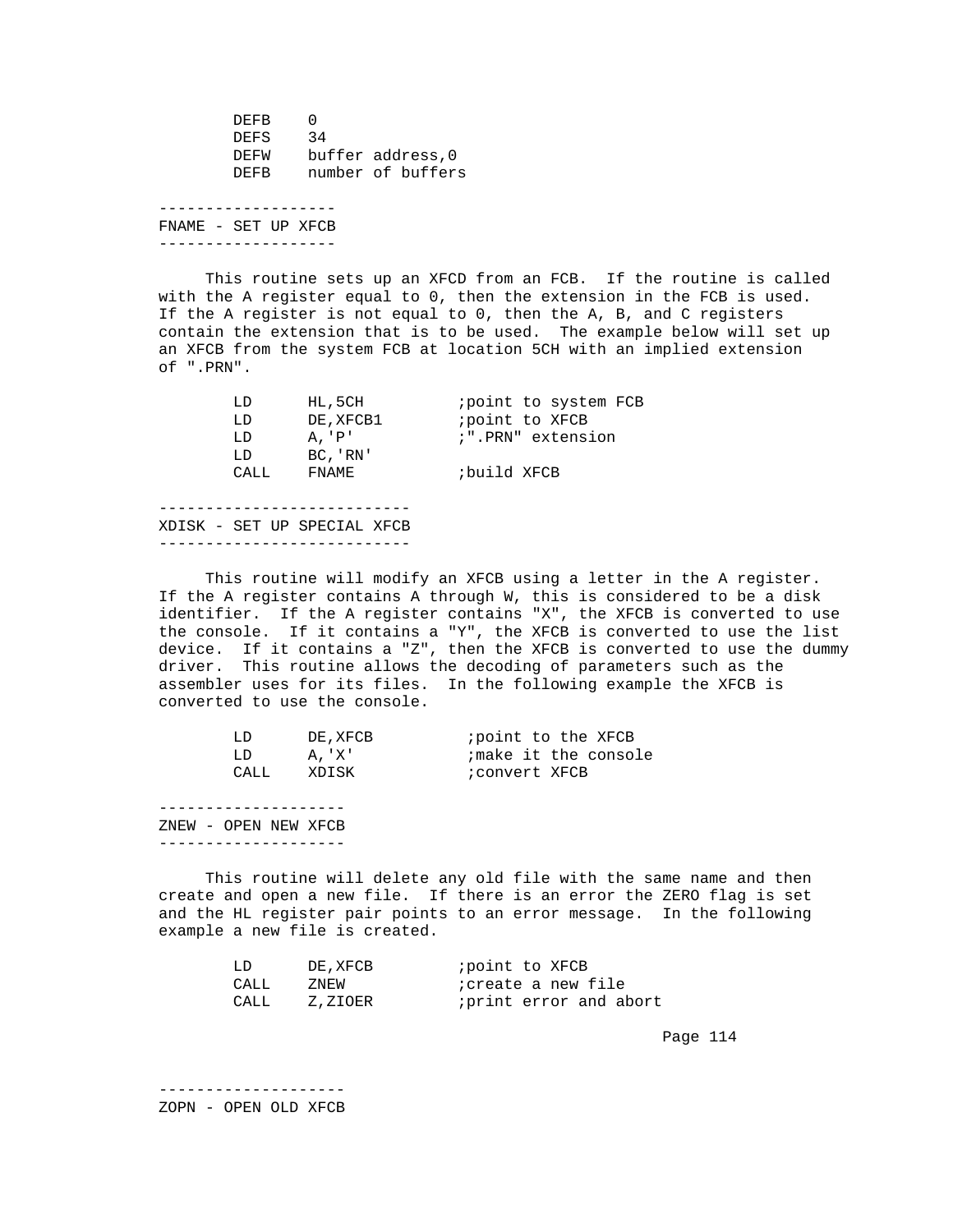--------------------

 This routine will open an existing file. If there is an error the ZERO flag is set and the HL register pair points to an error message. In the following example an old file is opened.

| LD    | DE, XFCB | point to XFCB;         |
|-------|----------|------------------------|
| CALL  | ZOPN     | <i>i</i> open the file |
| CALL. | Z,ZIOER  | print error and abort  |

 ------------------ ZCLOS - CLOSE XFCB ------------------

 This routine will close a file. In the follwing example a file is closed.

| LD   | DE . XFCB | point to XFCB;        |
|------|-----------|-----------------------|
| CALL | ZCLOS     | close the file;       |
| CALL | Z,ZIOER   | print error and abort |

 ------------------------------ PCHAR - PUT CHARACTER (BINARY) ------------------------------

 This routine is used to output binary characters. In the following example a character is output.

| LD   | DE, XFCB     | <i>i</i> point to XFCB           |
|------|--------------|----------------------------------|
| LD   | $C$ , $(HL)$ | <i>i</i> get character to output |
| CALL | PCHAR        | <i>i</i> output character        |
| CALL | Z,ZIOER      | print error and abort            |
|      |              |                                  |

 ---------------------------- PUTC - PUT CHARACTER (ASCII) ----------------------------

 This routine is used to output ASCII characters to a disk file or a device such as the console, a printer, etc. In the following example a character is output.

| LD   | DE, XFCB     | <i>i</i> point to XFCB          |
|------|--------------|---------------------------------|
| T.D. | $C$ , $(HL)$ | <i>iget</i> character to output |
| CALL | PUTC         | <i>i</i> output character       |
| CALL | Z,ZIOER      | iprint error and abort          |

en die 115 meter van die 115ste jaar van die 115ste jaar van die 115ste jaar van die 115ste jaar van die 115ste jaar 125

 ----------------------- GCHAR - GET A CHARACTER -----------------------

 This routine is used to input characters from a disk file or a device. In the following example, a character is returned in the A register.

LD DE, XFCB *;* point to XFCB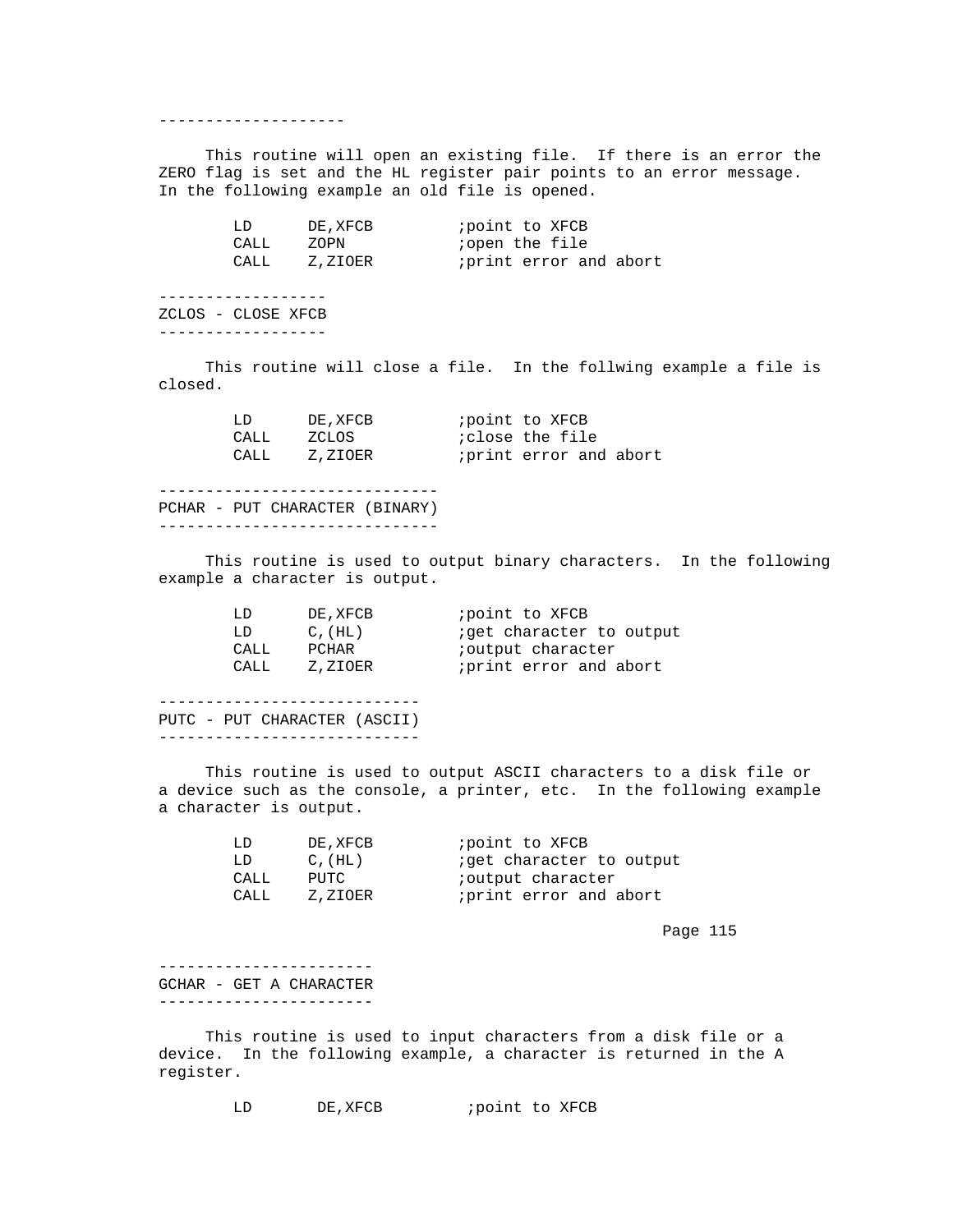| CALL | GCHAR | ;get a character        |
|------|-------|-------------------------|
| CΡ   | 1 AH  | <i>i</i> O, end of file |
| ΠTΡ. | Z.EOF | iyes, end of file       |

 When an unwritten random record is read, it is treated as an end of file.

 -------------------------------- ZIOER - PRINT FILE ERROR MESSAGE --------------------------------

 This routine is the standard error routine. When an error occurs in one of the file handling routines, the HL register pair points to the error message, the DE register pair points to the XFCB, and the ZERO flag is set. This allows the instruction "CALL Z,ZIOER" to follow a disk handling routine. In the following example, a character is written. If there is an error, it will be printed and control will be passed to CDOS.

| T.D  | DE, XFCB     | point to XFCB             |
|------|--------------|---------------------------|
| LD   | $C$ , $(HL)$ | <i>i</i> get a character  |
| CALL | PUTC         | <i>i</i> output character |
| CALL | Z,ZIOER      | iprint error and abort    |
|      |              |                           |

 ---------------------------------- PFNAM - GET FILE NAME FOR PRINTING ----------------------------------

 This routine will extract the file name from the XFCB and form a printable string. The string will be in the following format

d:filname.ext

 Where d: is an optional disk number (A-D), filename is the name of the user file (1 to 8 characters), and ext is the filename extension (0 to 3 characters). The string is terminated by a byte equal to zero. The length of the string is returned in the A register. In the following example a string is formed from the XFCB.

| LD    | DE, XFCB   | <i>i</i> point to XFCB    |
|-------|------------|---------------------------|
| T.D.  | HL, BFLINE | <i>istore</i> string here |
| CALL  | PFNAM      | <i>i</i> form string      |
| CALL. | PRNT       | iprint the file name      |
|       |            |                           |

en de la provincia de la provincia de la provincia de la provincia de la provincia de la provincia de la provi

 ------------------- PRNT - PRINT A LINE -------------------

 This routine will print a string which ends with either a zero-byte or a carriage return. If a carriage return is found, the carriage return and a line feed is output. In the following example the string "THIS IS A STRING" is output.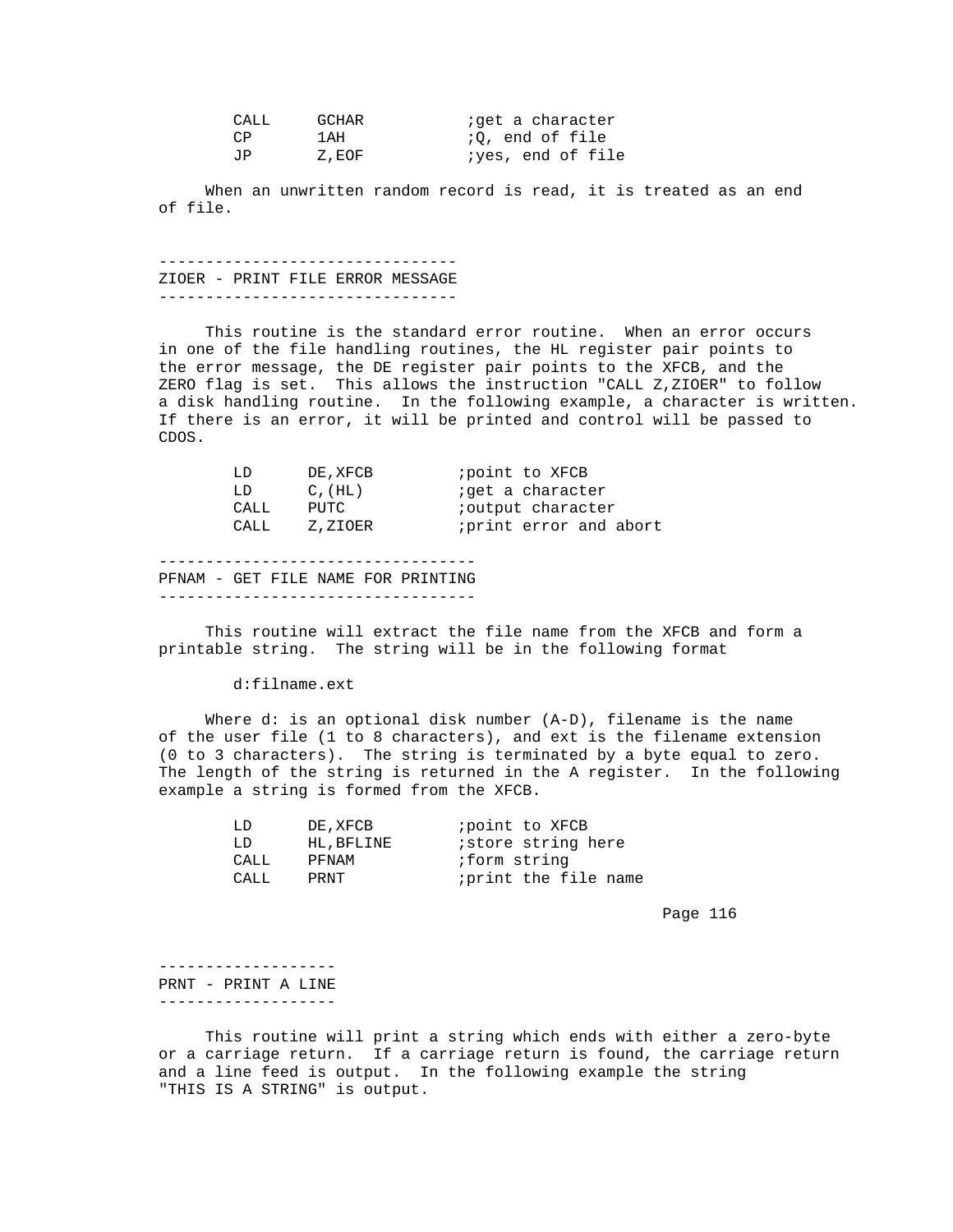|              | LD   | HL, STRING                 | <i>i</i> point to string |
|--------------|------|----------------------------|--------------------------|
|              | CALL | PRNT                       | iprint the string        |
|              |      |                            |                          |
|              |      |                            |                          |
| STRING: DEFB |      | 'THIS IS A STRING',0       |                          |
|              |      |                            |                          |
|              |      | ABORT - ABORT USER PROGRAM |                          |
|              |      |                            |                          |
|              |      |                            |                          |

 This routine will print a message and then abort to CDOS. The format of the message is the same as in the previous example. In the following example the message "\*\*\* END OF JOB \*\*\*" is output to the console and control is returned to CDOS.

|              | T.D  | HL, STRING |  |                         | point to string |
|--------------|------|------------|--|-------------------------|-----------------|
|              | CALL | ABORT      |  | <i>i</i> abort program  |                 |
|              |      |            |  |                         |                 |
|              |      |            |  |                         |                 |
| STRING: DEFB |      |            |  | '*** END OF JOB ***'.13 |                 |

Page 117

 \*\*\*\*\*\*\*\*\*\*\*\*\*\*\*\*\*\*\*\*\*\* CHAPTER 2: AN EXAMPLE \*\*\*\*\*\*\*\*\*\*\*\*\*\*\*\*\*\*\*\*\*\*

 The program "EXAMPLE.Z80" has been included as an example. To run this example use the batch file "EXAMPLE.CMD". The first line of the example is typed by the user. The rest of the example is typed by the computer.

 B.@ EXAMPLE BATCH VERSION 00.02

 B.ASMB EXAMPLE.AAX CROMEMCO CDOS Z80 ASSEMBLER version 02.02

Page 118

 CROMEMCO CDOS Z8O ASSEMBLER version 02.02 PAGE 0001 \*\*\* EXAMPLE \*\*\*

> 0002 ; 0003 ;THIS PROGRAM WILL INPUT FROM ONE 0004 ;DISK FILE OR DEVICE 0005 ;AND OUTPUT TO ONE DISK FILE OR DEVICE 0006 ; 0007 ;TO CALL THIS PROGRAM TYPE 0008 ;"EXAMPLE filenam1.ext filenam2.ext" where 0009 ;"filenam1.ext" IS THE OUTPUT FILE/DEVICE and 0010 ;"filenam2.ext" IS THE INPUT FILE/DEVICE  $0011 i$ <br> $0012$ NAME EXAMPL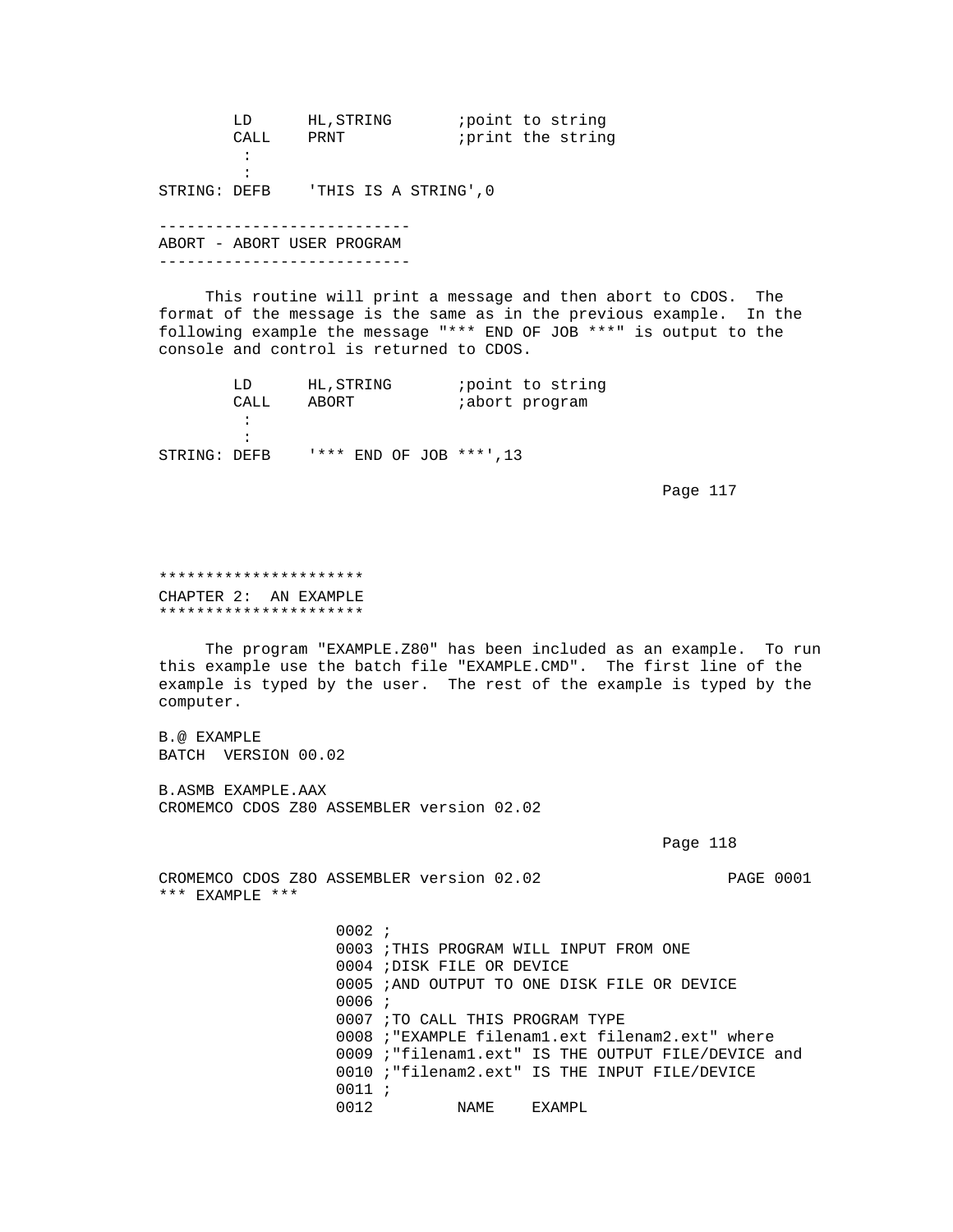|            |               | 0013       |             | EXT                     | FNAME                        | SET UP XFCB                 |
|------------|---------------|------------|-------------|-------------------------|------------------------------|-----------------------------|
|            |               | 0014       |             | EXT                     | ZNEW                         | ; OPEN NEW XFCB             |
|            |               | 0015       |             | EXT                     | ZOPN                         | ; OPEN OLD XFCB             |
|            |               | 0016       |             | EXT                     | ZCLOS                        | ; CLOSE XFCB                |
|            |               | 0017       |             | EXT                     | ZIOER                        | <b><i>ERROR ROUTINE</i></b> |
|            |               | 0018       |             | EXT                     | ABORT                        | ; END PROGRAM               |
|            |               | 0019       |             | EXT                     | GCHAR                        | ; GET A CHARACTER           |
|            |               | 0020       |             | EXT                     | PUTC                         | <b>; PUT A CHARACTER</b>    |
|            |               | 0021;      |             |                         |                              |                             |
|            |               |            |             | 0022 ; START OF PROGRAM |                              |                             |
|            |               | $0023$ ;   |             |                         |                              |                             |
|            | 0000' 3A5D00  |            | 0024 START: | LD                      | A, (5DH)                     | 1ST BYTE OF FILNAME         |
| 0003' FE20 |               | 0025       |             | CP                      | $\mathbf{I} = -\mathbf{I}$ . | :Q, BLANK FILE NAME         |
|            | 0005' CA6500' | 0026       |             | JP                      | Z, ERROUT                    | ; YES, ERROR                |
| 0008' 97   |               | 0027       |             | <b>SUB</b>              | Α                            | ; USE EXT FROM FCB          |
|            | 0009' 215COO  | 0028       |             | LD                      | HL, 5CH                      | POINT TO 1ST FCB            |
|            | 000C' 117FOO' | 0029       |             | LD                      | DE, OXFCB                    | ; POINT TO OUTPUT XFCB      |
|            | 000F' CD0000# | 0030       |             | CALL                    | FNAME                        | <b>BUILD XFCB</b>           |
|            | 0012' CD0000# | 0031       |             | CALL                    | ZNEW                         | ; CREATE A NEW FILE         |
|            | 0015' CC0000# | 0032       |             | CALL                    | Z,ZIOER                      | ; ERROR                     |
|            |               | 0033 :     |             |                         |                              |                             |
|            | 0018' 3A6D00  | 0034       |             | LD                      | A, (6DH)                     | ;1ST BYTE OF FILNAME        |
| 001B' FE20 |               | 0035       |             | СP                      | $\mathbf{I}=\mathbf{I}$      | :Q, BLANK FILE NAME         |
|            | 001D' CA6500' | 0036       |             | JP                      | Z, ERROUT                    | ; YES, ERROR                |
| 0020' 97   |               | 0037       |             | SUB                     | Α                            | <b>; USE EXT FROM FCB</b>   |
|            | 0021' 216COO  | 0038       |             | LD                      | HL,6CH                       | ; POINT TO 2nd FCB          |
|            | 0024' 11A700' | 0039       |             | LD                      | DE, IXFCB                    | ; POINT TO INPUT XFCB       |
|            | 0027' CD1000# | 0040       |             | CALL                    | FNAME                        | ; BUILD XFCB                |
|            | 002A' CD0000# | 0041       |             | CALL                    | ZOPN                         | ; OPEN OLD XFCB             |
|            | 002D' CC1600# | 0042       |             | CALL                    | Z,ZIOER                      | ; ERROR                     |
|            |               | 0043 :     |             |                         |                              |                             |
|            | 0030' 11A700' | 0044 LOOP: |             | LD                      | DE, IXFCB                    | POINT TO INPUT XFCB         |
|            | 0033' CD0000# | 0045       |             | CALL                    | <b>GCHAR</b>                 | ; GET A CHARACTER           |
|            | 0036' FE1A    | 0046       |             | CP                      | 1AH                          | :Q, END OF FILE             |
| 0038' 280C |               | 0047       |             | JR                      | Z, EOF                       | ; YES                       |
|            | 003A' 117FOO' | 0048       |             | LD                      | DE, OXFCB                    | POINT TO OUTPUT FCB         |
| 003D' 4F   |               | 0049       |             | LD                      | $C$ , $A$                    | <b>; GET CHARACTER</b>      |
|            | 003E' CDOOOO# | 0050       |             | CALL                    | PUTC                         | ; PUT ASCII CHARACTER       |
|            | 0041' CC2E00# | 0051       |             | CALL                    | Z,ZIOER                      | ; ERROR                     |
|            | 0044' 18EA    | 0052       |             | JR                      | LOOP                         | <b>; GET NEXT CHARACTER</b> |
|            |               | 0053;      |             |                         |                              |                             |
|            | 0046' 117F00' | 0054 EOF:  |             | LD                      | DE, OXFCB                    | ; CLOSE OUTPUT XFCB         |
|            | 0049' CDO000# | 0055       |             | CALL                    | ZCLOS                        |                             |
|            | 004C' 215200' | 0056       |             | LD                      | HL, EOFMSG                   | ; POINT TO EOF MESSAGE      |
|            | 004F' CDOOOO# | 0057       |             | CALL                    | ABORT                        | <b>; ABORT PROGRAM</b>      |
|            |               | 0058 i     |             |                         |                              |                             |

# Page 119

 CROMEMCO CDOS Z8O ASSEMBLER version 02.02 PAGE 0002 \*\*\* EXAMPLE \*\*\* 0052' 2A2A2A20 0059 EOFMSG DEFB '\*\*\* END OF JOB \*\*\*', 13 454E4420 4F46204A 4F42202A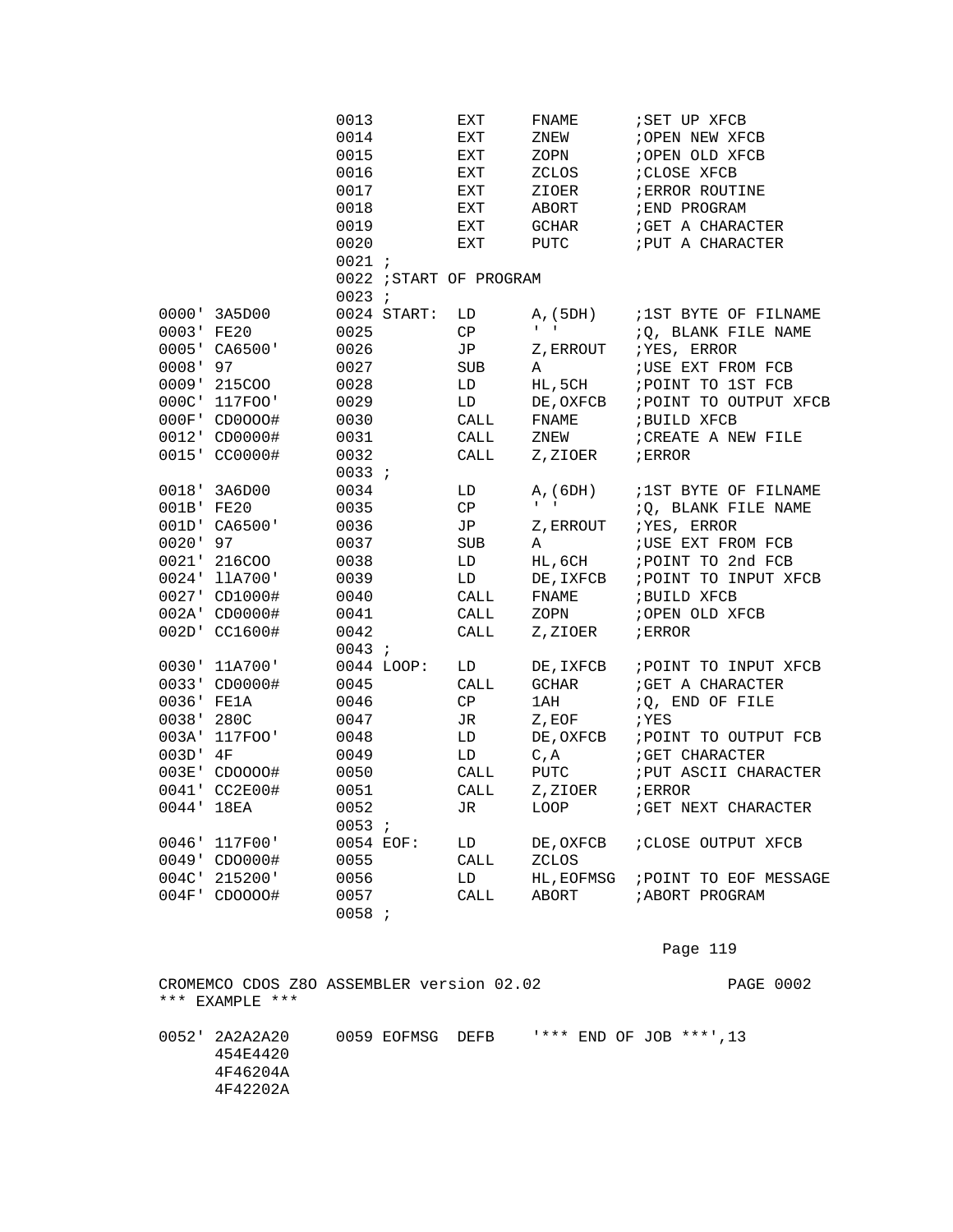The program "EXAMPLE.COM" is now ready to be executed. To use the program type in the name of the program followed by an output file and an input file. For example

B.EXAMPLE NEWFILE.Z80 EXAMPLE.Z80

 This example will copy the file "EXAMPLE.Z80" to the file "NEWFILE.Z80".

 Device names may also be used. The following example will type the file "EXAMPLE.Z80" on the console.

B.EXAMPLE CON: EXAMPLE.Z80

Page 121

 \*\*\*\*\*\*\*\*\*\*\*\*\*\*\*\*\*\*\*\*\*\*\*\*\*\*\*\*\*\*\*\*\*\*\*\*\*\*\*\*\*\*\*\*\*\*\*\*\*\*\*\*\*\*\*\*\*\* PART VI - CREATING A NEW LUN TABLE FOR CROMEMCO FORTRAN IV \*\*\*\*\*\*\*\*\*\*\*\*\*\*\*\*\*\*\*\*\*\*\*\*\*\*\*\*\*\*\*\*\*\*\*\*\*\*\*\*\*\*\*\*\*\*\*\*\*\*\*\*\*\*\*\*\*\*

Page 122 and the contract of the contract of the contract of the contract of the contract of the contract of the contract of the contract of the contract of the contract of the contract of the contract of the contract of t

 \*\*\*\*\*\*\*\*\*\*\*\*\*\*\*\*\*\*\*\*\*\*\*\*\*\*\*\*\*\*\*\*\*\*\*\*\*\*\*\*\*\*\*\*\*\*\*\*\*\* PROCEDURE FOR CREATING A NEW LUN TABLE FOR FORTRAN \*\*\*\*\*\*\*\*\*\*\*\*\*\*\*\*\*\*\*\*\*\*\*\*\*\*\*\*\*\*\*\*\*\*\*\*\*\*\*\*\*\*\*\*\*\*\*\*\*\*

 There have been a number of requests among our customers for information on how to change the driver dispatch table (LUN Table) to accommodate other I/O drivers with CROMEMCO FORTRAN IV. The purpose of this section is to explain the method for doing this. The present LUN Table is located in the FORTRAN Library file, FORLIB.REL, under the name: \$LUNTB.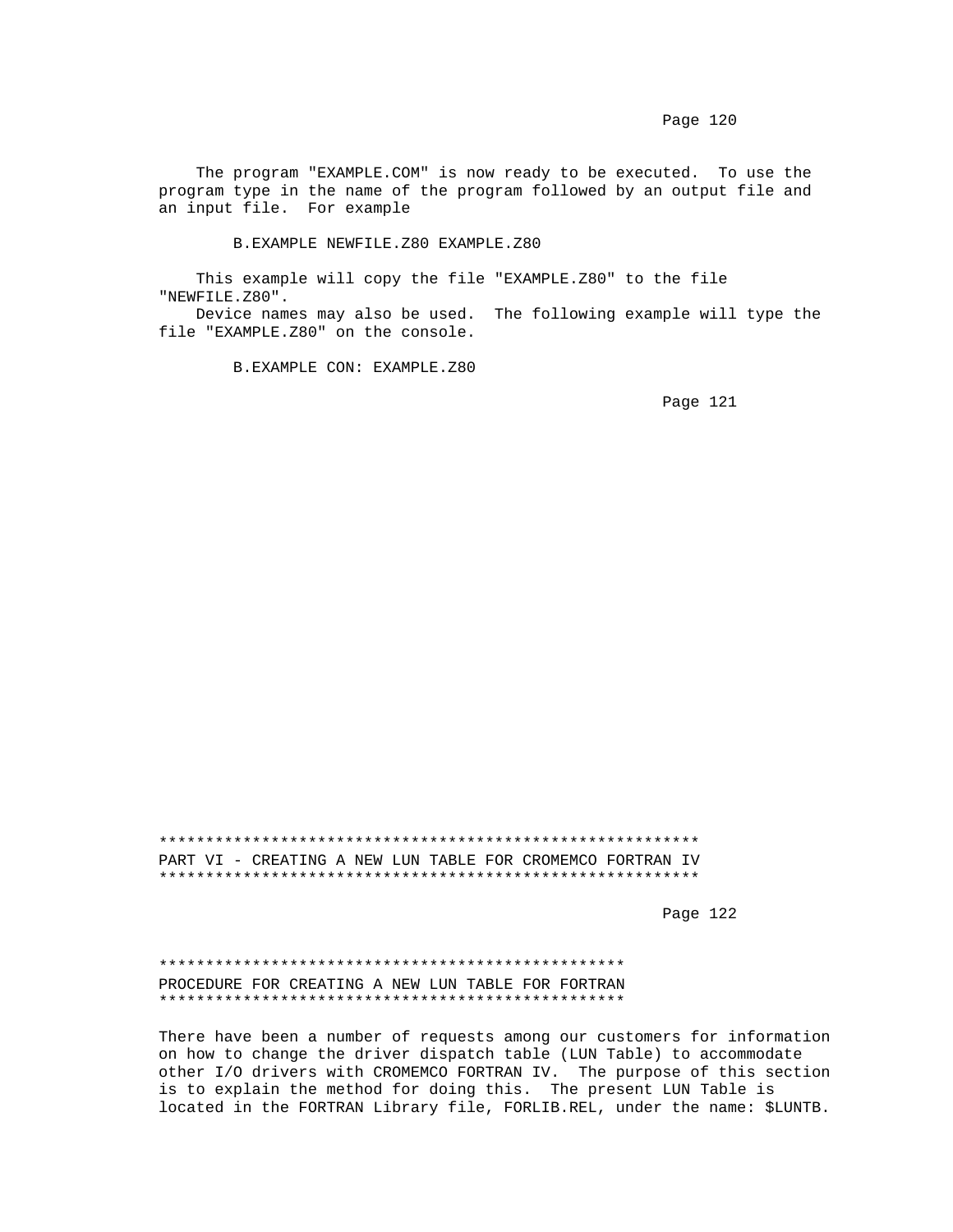The Linker automatically searches FORLIB when linking FORTRAN programs to satisfy any undefined symbols. LINK then loads these needed routines into memory. However, if the LUN Table were defined PRIOR to the search of FORLIB, the Linker would not load \$LUNTB from FORLIB. This is done by first composing the new LUN Table giving it the same name (\$LUNTB), then assembling it using ASMB, and finally linking it prior to the link of FORLIB. This procedure is demonstrated below. However, first here is a duplicate of the LUN Table which is presently used in CROMEMCO FORTRAN:

|                | ENTRY | <b><i>SLUNTB</i></b>   |
|----------------|-------|------------------------|
|                | EXT   | \$DRV3, LPTDRV, DSKDRV |
| <b>SLUNTB:</b> | DB    | 0B <sub>H</sub>        |
| ONE:           | DW    | \$DRV3                 |
| TWO:           | DW    | LPTDRV                 |
| THREE:         | DW    | \$DRV3                 |
| FOUR:          | DW    | \$DRV3                 |
| FIVE:          | DW    | \$DRV3                 |
| SIX:           | DW    | <b>DSKDRV</b>          |
| SEVEN:         | DM    | DSKDRV                 |
| EIGHT:         | DW    | <b>DSKDRV</b>          |
| NINE:          | DW    | <b>DSKDRV</b>          |
| TEN:           | DM    | <b>DSKDRV</b>          |
|                | END   |                        |
|                |       |                        |

 Note the use of the ENTRY statement to define the module. The symbols \$DRV3, LPTDRV, and DSKDRV stand for the console driver, line-printer driver, and disk driver modules, respectively. The labels ONE through TEN are provided for convenient reference; they mark the drivcr-address which stands for each of the LUNs 1 through 10. As can be seen from the above, LUNs 1 and 3-5 are presently assigned to the console, LUN 2 is assigned to the printer, and LUNs 6-10 are assigned to disk files. (See FORTRAN IV Instruction Manual, Appendix B and page 15 for more information on Logical Unit Numbers.) Also note in the above that the first byte of the module (DB 0BH) must be one more than the maximum LUN (in this case 10). Hence, more LUNs could be defined simply by adding DW statements and by changing this first byte.

 The present LUNs can be changed simply by rearranging the driver addresses in each DW statement above. (LUN 3 should be preserved as the console driver, however, as that is the one used by the system to print out error messages.) Users may also write their own drivers in Z-80 assembly code, assemble them with ASMB, and link them with the new \$LUNTB. To illustrate these ideas here is a sample altered LUN Table:

Page 123

|                    | ENTRY | SLUNTB                         |
|--------------------|-------|--------------------------------|
|                    | EXT   | \$DRV3, LPTDRV, DSKDRV, SPTDRV |
| <b>\$LUNTB: DB</b> |       | 21                             |
| ONE:               | DW    | \$DRV3                         |
| TWO:               | DW    | \$DRV3                         |
| THREE:             | DM    | \$DRV3                         |
| FOUR:              | DM    | LPTDRV                         |
| FIVE:              | DM    | LPTDRV                         |
| SIX:               | DM    | SPTDRV                         |
| SEVEN:             | DW    | SPTDRV                         |
|                    |       |                                |